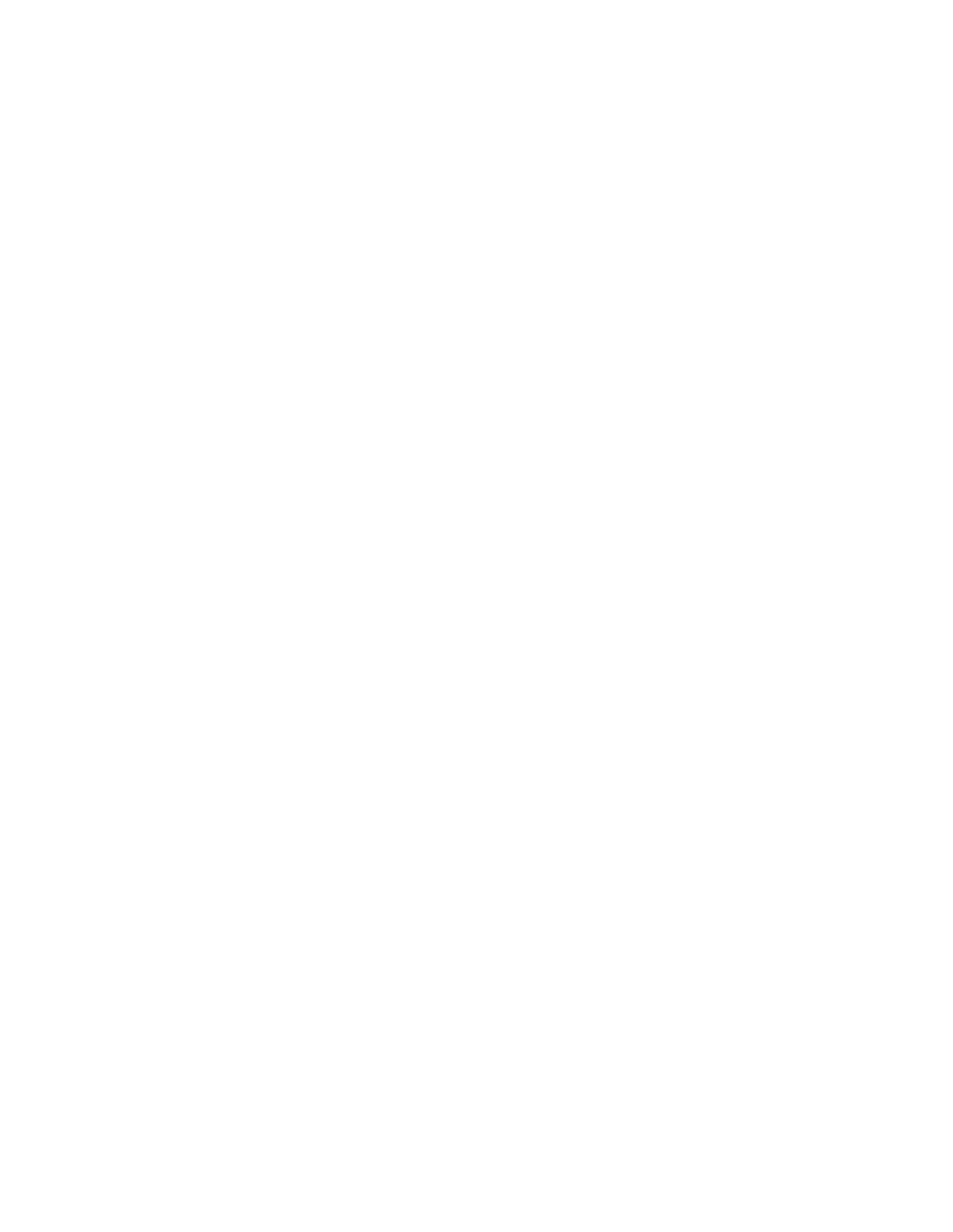# **A CKNOWLEDGEMENTS**

#### **Steering Committee:**

Phil Edgell (Chair), West Coast Vancouver Island Aquatic Management **Society** Dan Buffett, Ducks Unlimited Canada Scott Northrup, Department of Fisheries and Oceans Dave Smith, Canadian Wildlife Service Bob Cerenzia, Ministry of Water, Land and Air Protection Mike Irg, Alberni-Clayoquot Regional District Scott Smith and Ken Watson, City of Port Alberni Richard Watts, Tseshaht First Nation Judith Sayers, Hupacasath First Nation Dennis Andow, Port Alberni Port Authority Larry Cross, NorskeCanada Rick Player, Weyerhaeuser Libby and Rick Avis, Alberni Valley Enhancement Association Sandy McRuer, Alberni Valley Naturalists Darlene Clark, Alberni District Sportsman's Association

# **Consultants:**

#### **Catherine Berris Associates Inc., Planning and Facilitation**

Catherine Berris, Principal in Charge Bill Gushue, GIS Analysis and Mapping Heather Breiddal, Report Layout and Graphics

**R.U. Kistritz Consultants Ltd., Aquatic Biology**  Ron Kistritz, Primary Aquatic Biologist

**Gebauer & Associates Ltd., Terrestrial Biology**  Martin Gebauer, Terrestrial Biologist

#### **Data Provision**

Lori Wilson, Alberni-Clayoquot Regional District

**Photographs** in this report were taken by Catherine Berris, Rick Avis, Libby Avis, and Martin Gebauer.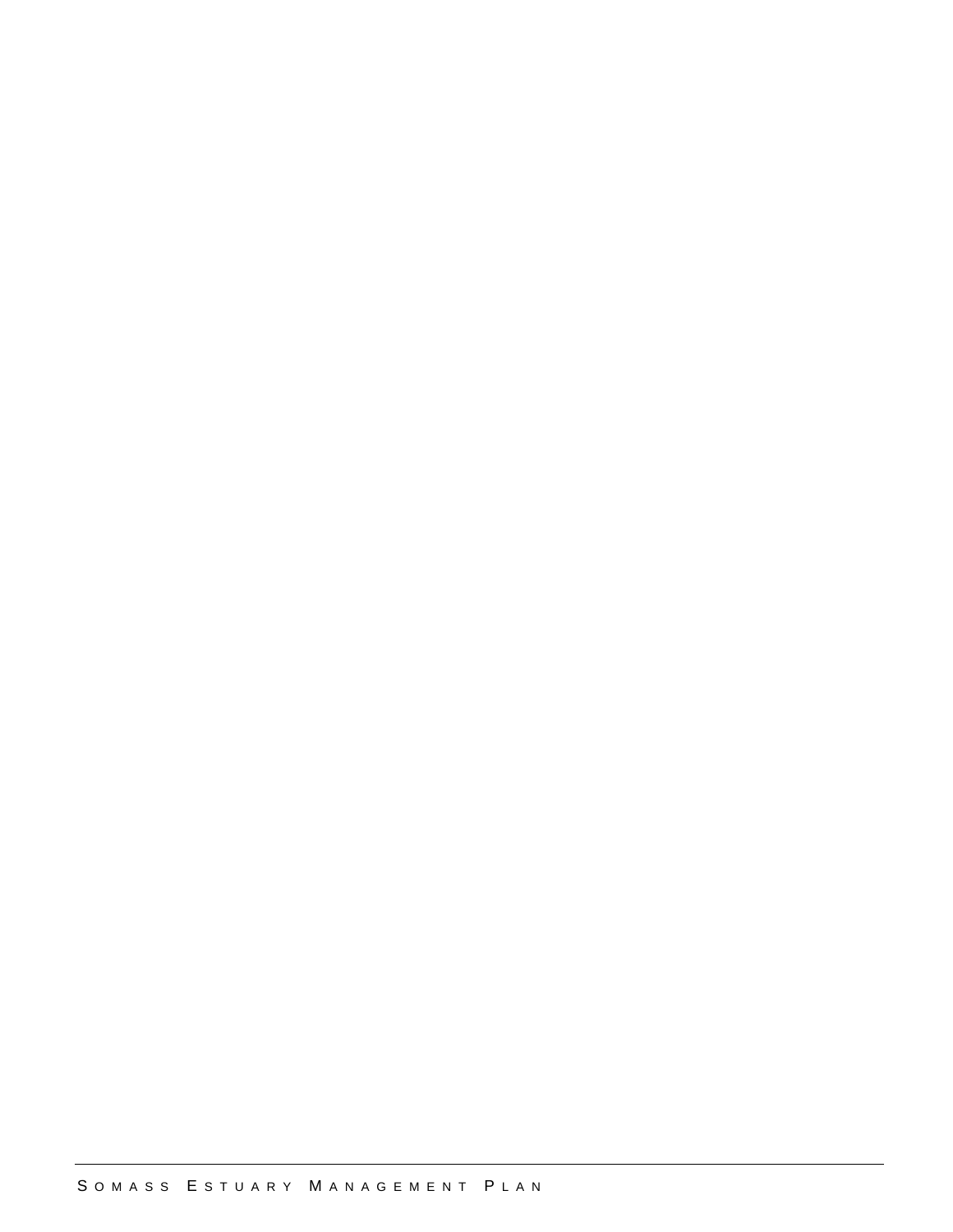# **T ABLE OF C ONTENTS**

|                                          | Page |
|------------------------------------------|------|
| E X E C U T I V E S U M M A R Y          |      |
| 1.0 THE PAST, PRESENT AND                |      |
|                                          |      |
|                                          |      |
|                                          |      |
|                                          |      |
| NATURAL RESOURCES  10<br>2.0             |      |
|                                          |      |
|                                          |      |
|                                          |      |
|                                          |      |
| 3.0 HUMAN ACTIVITIES  30                 |      |
|                                          |      |
|                                          |      |
|                                          |      |
| 4.0 MANAGEMENT SRATEGIES.42              |      |
|                                          |      |
| 4.2 Management Strategies by Topic44     |      |
| 4.3 Management Strategies by Location 49 |      |
| 5.0<br>MONITORING PLAN  52               |      |
|                                          |      |
|                                          |      |
|                                          |      |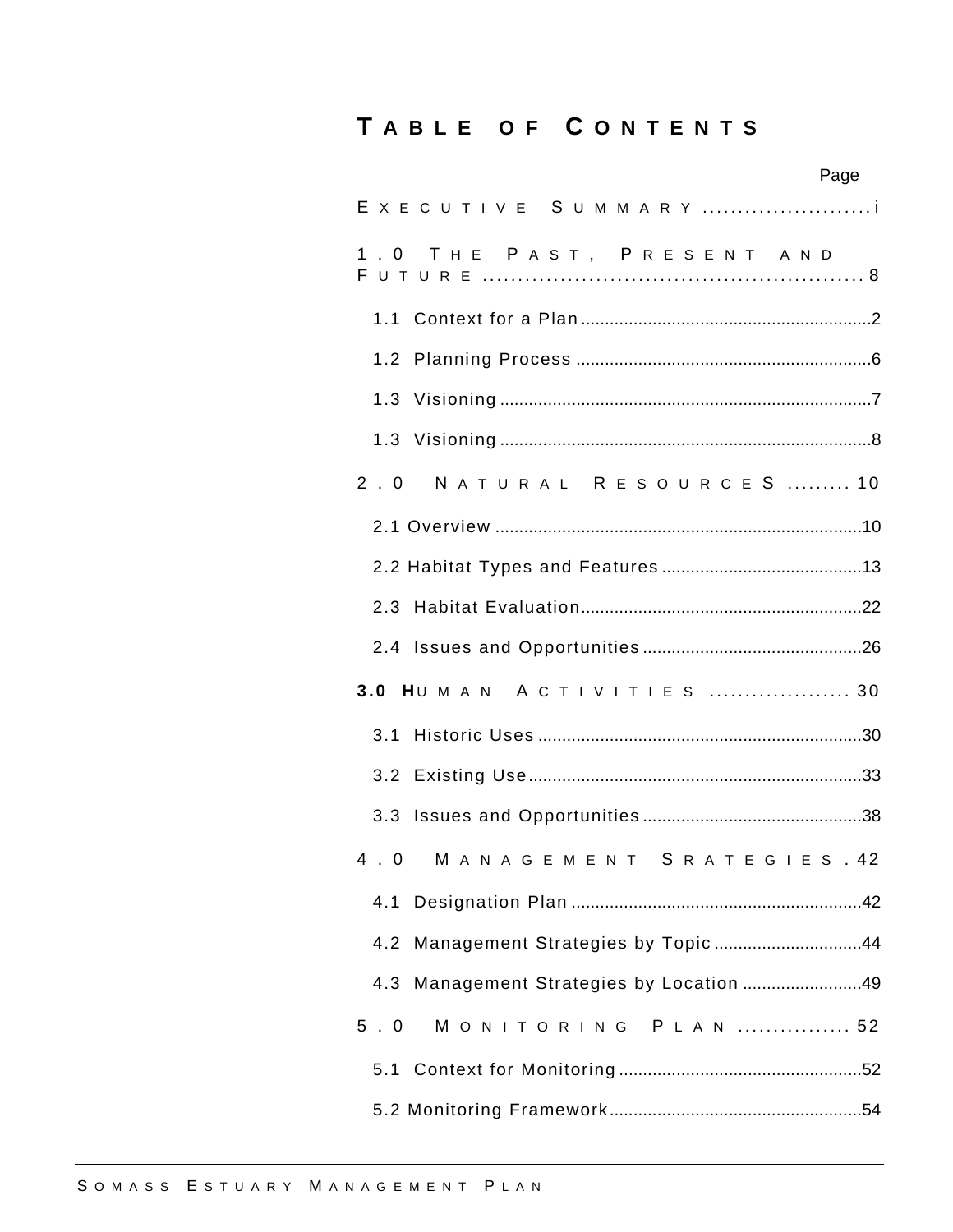|  |  |  |  |  |  |  |  |                                                 |  | 6.0 IMPLEMENTATION PLAN  58 |  |
|--|--|--|--|--|--|--|--|-------------------------------------------------|--|-----------------------------|--|
|  |  |  |  |  |  |  |  |                                                 |  |                             |  |
|  |  |  |  |  |  |  |  |                                                 |  |                             |  |
|  |  |  |  |  |  |  |  | APPENDIX A: COMMON AND                          |  | SCIENTIFIC NAMES  64        |  |
|  |  |  |  |  |  |  |  | APPENDIX B: STEERING<br>COMMITTEE INTERESTS AND |  |                             |  |
|  |  |  |  |  |  |  |  |                                                 |  |                             |  |
|  |  |  |  |  |  |  |  |                                                 |  |                             |  |

# **Figure Index**

| Figure 6: Recommendations from 1974 and Subsequent Actions37    |  |
|-----------------------------------------------------------------|--|
|                                                                 |  |
| Figure 8: Fish and Wildlife Habitat Restoration and Enhancement |  |
|                                                                 |  |
| Figure 9: Invasive Plant Species Management Opportunities  46   |  |

#### **Map Index** (back of document)

Map 1: Study Area Map 2: Land Use and Ownership Map 3: Habitat Types Map 4: Environmental Value Map 5: Human Activities and Impacts Map 6: Historic Estuary Extent Map 7: Area Designation Plan Map 8: Management Units Map 9: Restoration and Enhancement Opportunities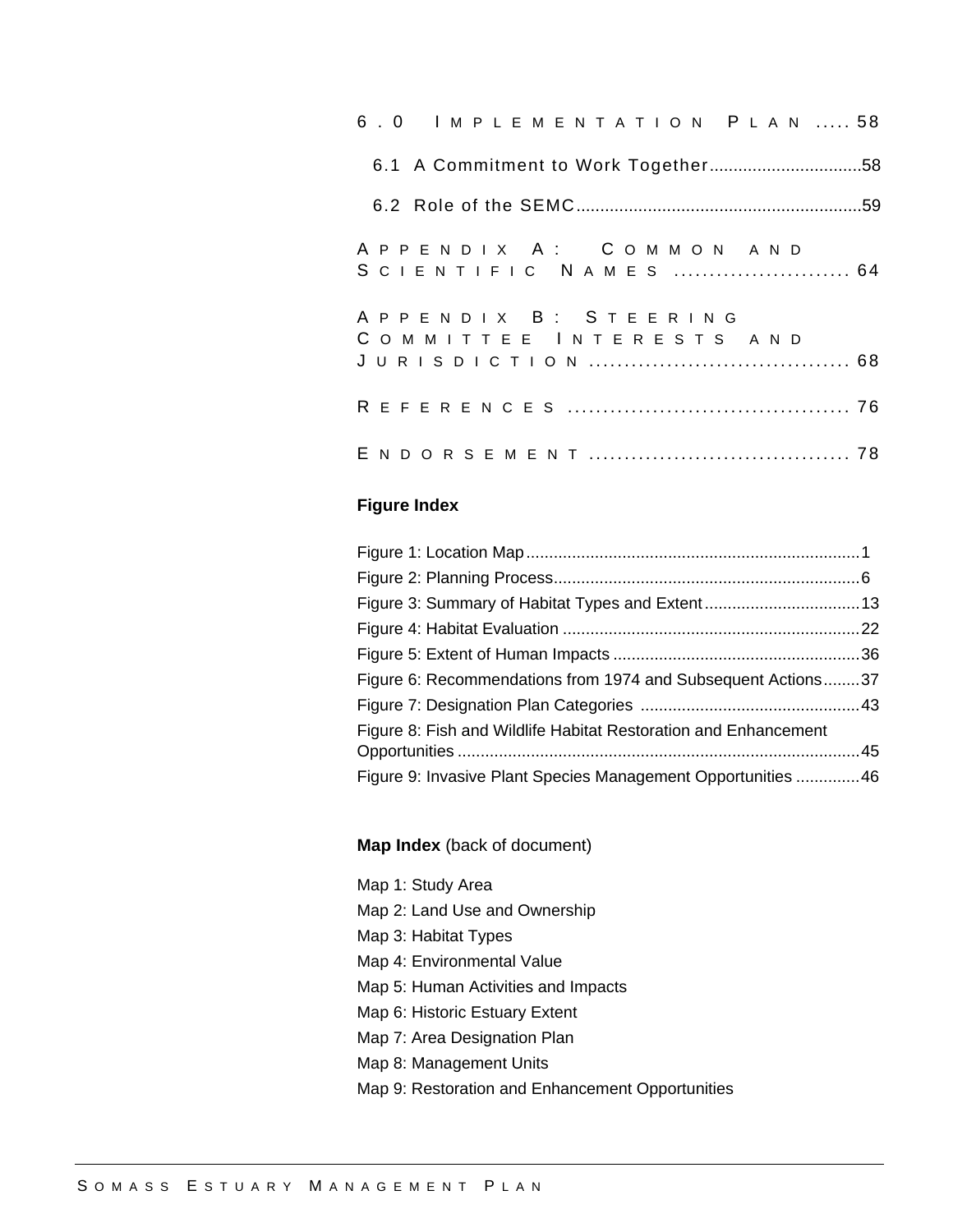

# **E XECUTIVE S UMMARY**

# *Context for a Plan*

The Somass River Estuary, at the south end of the Alberni Valley, lies at the mouth of the Somass River, the second largest river on Vancouver Island. Subject to alteration from agricultural, industrial, water management and development pressures, only a small portion of the original estuary remains relatively undisturbed. This low-lying terrain includes mudflats, salt marshes, meadow-type vegetation, shrubs and a few small trees. The intertidal, marine and river portions of the estuary together are of major importance for fisheries, waterfowl and botanical values.

Attempts to preserve the Somass Estuary date back at least as far as the 1970's. After a number of unsuccessful attempts, the Pacific Estuary Conservation Program (coordinated by Ducks Unlimited) purchased a 100-hectare parcel in the Somass Estuary in 2001. Efforts are underway to transfer another 100 hectares of non-navigable water south of Johnstone Island from Transport Canada to Environment Canada.

Once Ducks Unlimited completed their purchase, it became evident that a management plan was required for the Somass Estuary, and that the planning process should involve partners from all levels of government, including First Nations, the community and industry. Discussions were therefore initiated with key government and non-government interest groups, and the Somass Estuary Management Plan Steering Committee (SC) was formed. A planning process initiated in February 2003 included numerous SC meetings and two public meetings.

The study area boundary includes all intertidal and marine lands, and associated land within the estuary that is in public ownership. Other privately-owned areas with resources that are important to the functioning of the estuary are termed the Key Adjacent Properties. The plan also recognizes and addresses activities throughout the watershed that have significant impacts on the estuary.

#### *Vision*

*The vision is to maintain and enhance the productivity and diversity of the natural resources in the estuary with consideration for social and economic returns and benefits to the community as a whole. The plan will provide a balanced approach to the future management and use of the Somass River estuary, recognizing that it is one of the greatest natural assets in the region.* 

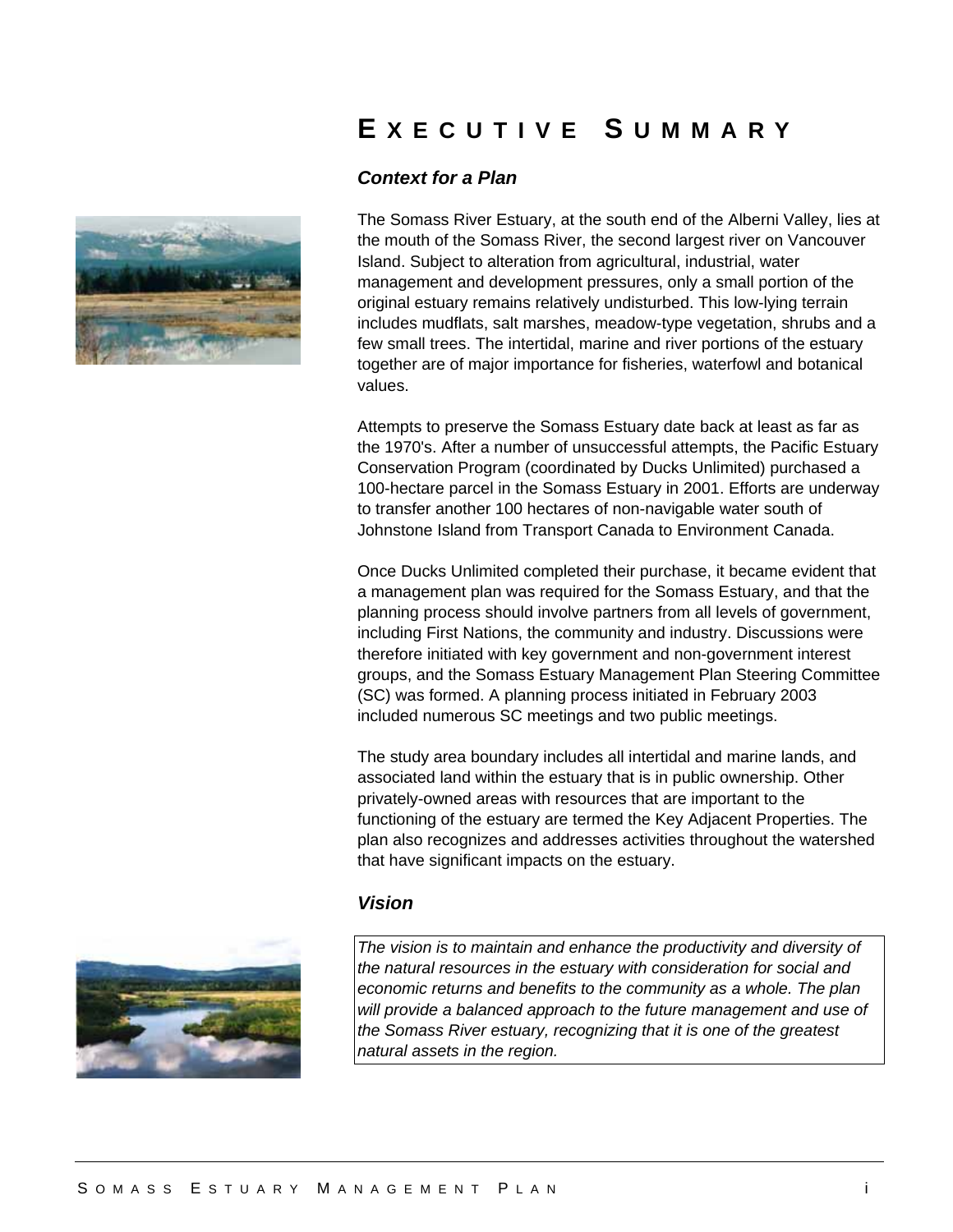

# *Objectives*

The following are the primary objectives of the SEMP:

- 1. Reduce and eventually stop the degradation of existing habitats, and in particular stop the loss and degradation of the high value habitat types.
- 2. Maintain and improve where possible the existing habitat base in the estuary to support viable and productive populations of fish, wildlife and plants, including invertebrates.
- 3. Maintain a diversity of productive habitats within the Somass River Estuary in order to sustain and improve the estuarine ecosystem.
- 4. Work cooperatively to expand the size of the area subject to management in order to protect the ecological integrity of the estuary, through land acquisitions, conservation covenants, stewardship agreements or management agreements on adjacent lands where possible.
- 5. Respect and promote awareness of the cultural and heritage values of the plan area.
- 6. Ensure that the water quantity from the Somass River and other watercourses can support and enhance fish and wildlife populations and habitat.
- 7. Work with others on management of all discharges in order to continue to improve the water quality in the estuary.
- 8. Work with other agencies to ensure that new development respects and protects the ecological integrity of the estuary in addition to supporting appropriate economic objectives.
- 9. Provide educational, recreational and interpretive opportunities for the public, including wildlife viewing, provided that the use is compatible with protection of the environmental values.
- 10. Provide opportunities for scientific inventory and research to establish baselines and to further our understanding of this ecological system.
- 11. Work with other agencies to support water-dependent industrial use while addressing the other objectives of this plan.
- 12. Promote monitoring of the health of the estuary over time to ensure that management strategies are having the desired beneficial effects.

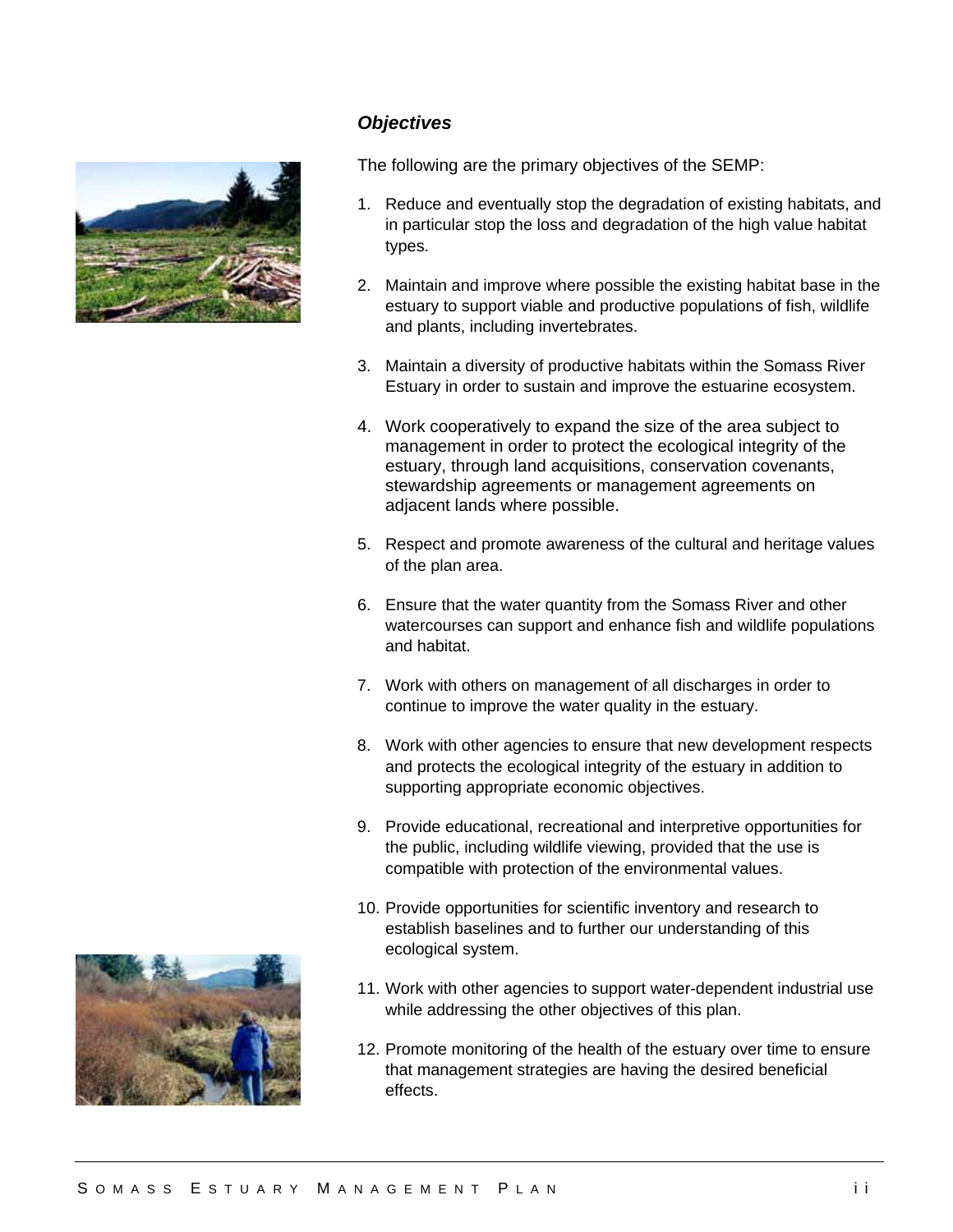# *Natural Resources and Human Activities*



The plan provides an overview of the vegetation, birds, fish and wildlife in the estuary. Habitat types and features are mapped, described, and evaluated. The issues with respect to natural resources are identified, along with possible opportunities for addressing the issues.

The human activities portion of the plan provides an overview of First Nations and post contact history. Existing land and water uses and human impacts are described. The issues with respect to human activities are identified, along with possible opportunities for addressing these issues.

# *Management Strategies*

The management strategies of the SEMP are provided under three separate headings:

- the designation plan, which identifies where certain uses should occur, with accompanying objectives and guidelines,
- management strategies related to specific topics, and
- management strategies related to specific locations.

The designation plan identifies proposed designation categories (see section 4.1 and Map 7) that include various levels and forms of conservation, agriculture, commercial, marine, industry, recreation and environmental restoration.

The following table provides a summary of the management strategies by topic and location, along with:

- their relative priority (high, moderate or low),
- proposed timing (short term = within 2 years, medium term =  $2$  to  $5$ years, long term  $=$  > 5 to 10 years), and
- lead agency proposed, subject to change by the SEMC. The lead agency will be responsible for coordinating and managing the activity. Where more than one agency is indicated, they could cooperate together to lead the project or select one agency as the lead. Lead agencies are expected to consult with other members of the SEMC as appropriate. The lead agency will not necessarily be responsible for funding.

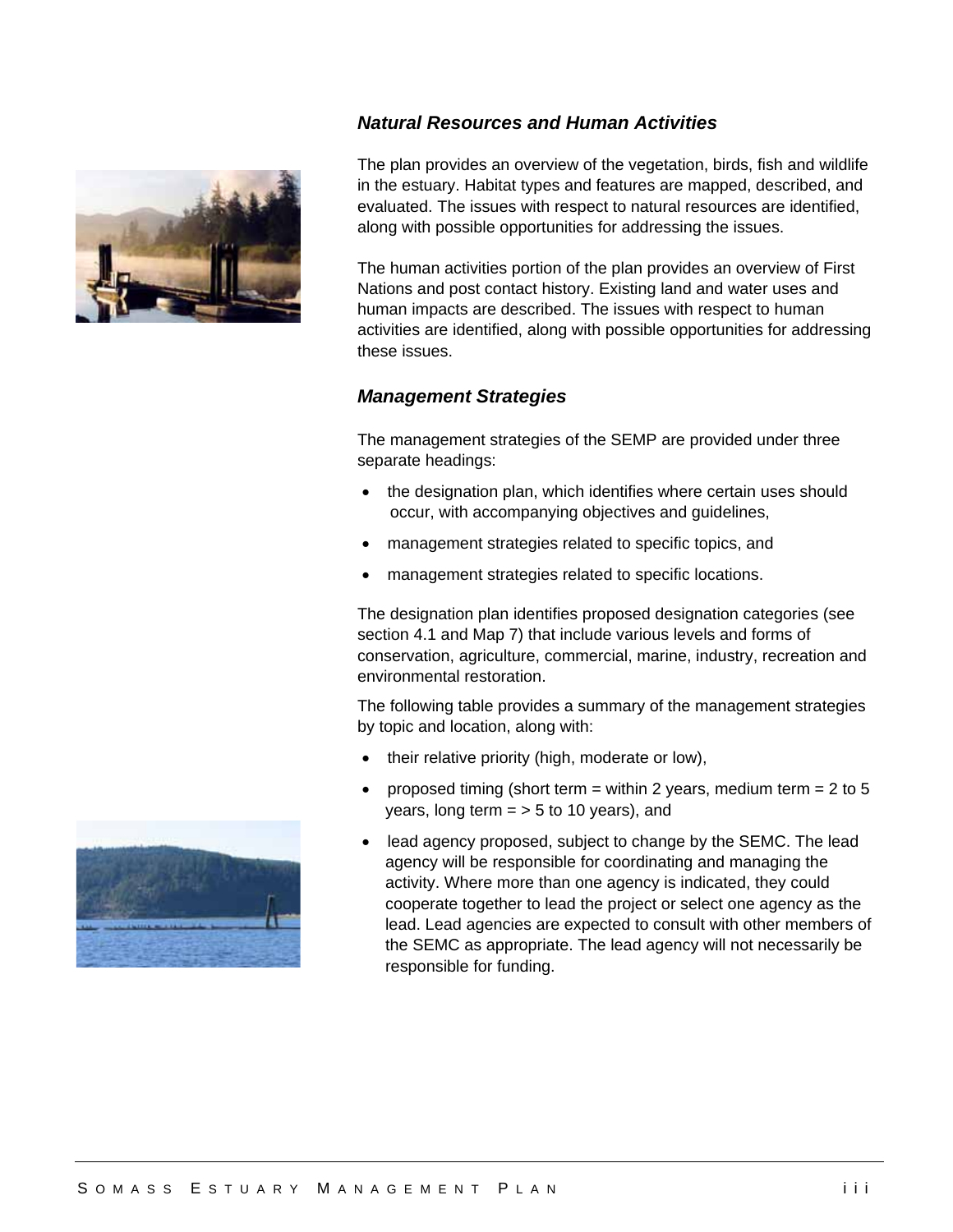# **Management Strategies by Topic**

| <b>Key to Priority Abbreviations</b> |                                    |  |  |  |  |  |
|--------------------------------------|------------------------------------|--|--|--|--|--|
| н<br>м<br>L                          | High<br>Moderate<br>Low            |  |  |  |  |  |
|                                      |                                    |  |  |  |  |  |
|                                      | <b>Key to Timing Abbreviations</b> |  |  |  |  |  |

| <b>Abbreviations</b> | <b>Key to Lead Agency</b>              |
|----------------------|----------------------------------------|
| ACRD                 | Alberni-Clayoquot Regional             |
| ASA                  | <b>District</b><br>Alberni Sportsman's |
|                      | Association                            |
| AVEA                 | Alberni Valley                         |
|                      | <b>Enhancement Association</b>         |
| AVN                  | Alberni Valley Naturalists             |
| DU                   | <b>Ducks Unlimited Canada</b>          |
| <b>CWS</b>           | Canadian Wildlife Service              |
| City                 | City of Port Alberni                   |
| DFO                  | Department of Fisheries                |
|                      | and Oceans                             |
| HFN                  | <b>Hupacasath First Nation</b>         |
|                      | MWLAP Ministry of Water, Land          |
|                      | and Air Protection                     |
| Norske               | NorskeCanada                           |
| PAPA                 | Port Alberni Port Authority            |
| TFN                  | <b>Tseshaht First Nation</b>           |
| Weyer                | Weyerhaeuser                           |
|                      |                                        |

|                  | <b>Recommendation</b>                                                                                                                                                                                                                                                        | Priority |   | <b>Lead</b><br><b>Agency</b> |
|------------------|------------------------------------------------------------------------------------------------------------------------------------------------------------------------------------------------------------------------------------------------------------------------------|----------|---|------------------------------|
|                  | <b>Fish and Wildlife</b>                                                                                                                                                                                                                                                     |          |   |                              |
| F1.              | Develop a detailed habitat restoration and<br>enhancement plan focused on fish and wildlife<br>habitats, and including potential projects and<br>their priority and phasing based on<br>environmental benefits, and costs of planning<br>and construction (see section 4.2). | Н        | L | DU, DFO,<br><b>AVEA</b>      |
| F <sub>2</sub> . | Support initiatives to study, protect and<br>enhance fisheries resources, particularly<br>sturgeon use and chum spawning.                                                                                                                                                    | M        | S | DFO,<br><b>AVEA</b>          |
| F3.              | Initiate surveys on small mammal and butterfly<br>use of the estuary to establish a baseline for<br>future monitoring.                                                                                                                                                       | M        | S | MWLAP,<br><b>AVN</b>         |
|                  | <b>Vegetation</b>                                                                                                                                                                                                                                                            |          |   |                              |
| V1.              | Prepare an invasive plant species<br>management plan, including potential projects<br>and their priority and phasing based on<br>environmental benefits, and costs of planning<br>and construction (see section 4.2).                                                        | н        | S | DU, AVN,<br><b>AVEA</b>      |
| V2.              | Protect Oregon Ash.                                                                                                                                                                                                                                                          | Н        | M | City, RD                     |
| V3.              | Initiate surveys of blue- and red-listed plant<br>species occurrence and distribution.                                                                                                                                                                                       | L        | M | MWLAP,<br><b>AVN</b>         |
| V4.              | If tidal marsh habitat is extended per F2,<br>monitor and enhance vegetation.                                                                                                                                                                                                | L        | L | $\overline{D}$               |
|                  | <b>Culture and Heritage</b>                                                                                                                                                                                                                                                  |          |   |                              |
| C1.              | Support archaeological assessments as<br>required.                                                                                                                                                                                                                           | н        | M | HFN,<br><b>TFN</b>           |
| C2.              | Determine what measures are required to<br>protect archaeological sites.                                                                                                                                                                                                     | н        | M | <b>HFN</b><br><b>TFN</b>     |
| C3.              | Identify and assist in supporting First Nations'<br>needs related to estuary management.                                                                                                                                                                                     | M        | S | HFN,<br><b>TFN</b>           |
| C4.              | Support cultural and heritage tourism<br>opportunities in the estuary that are in harmony<br>with the conservation values                                                                                                                                                    | H        | S | City, HFN                    |
| <b>Industry</b>  |                                                                                                                                                                                                                                                                              |          |   |                              |
| 11.              | Remove log debris in environmentally sensitive<br>areas if environmentally valuable and feasible,<br>with testing first.                                                                                                                                                     | L        | M | PAPA,<br>DU                  |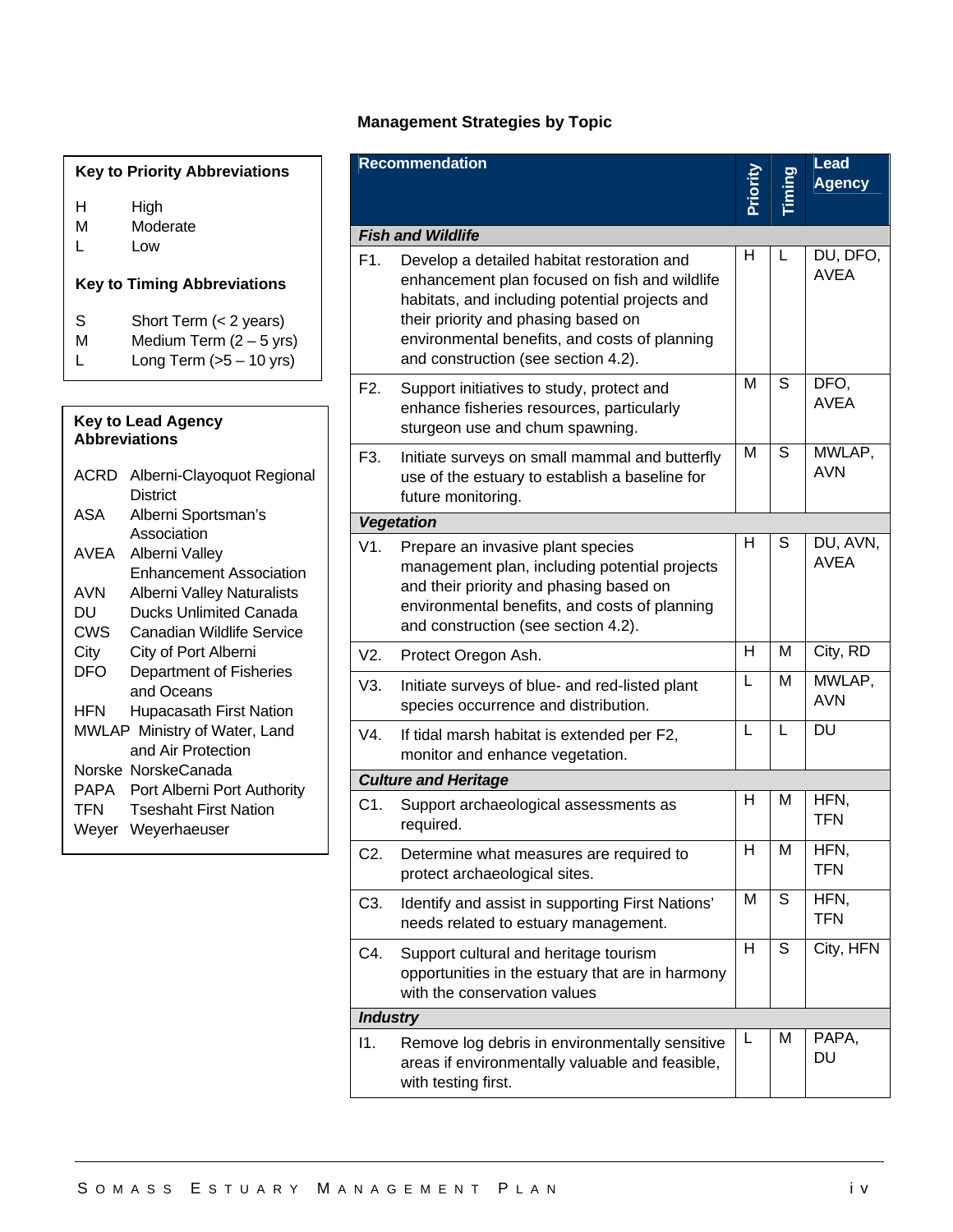# **Key to Priority Abbreviations**

| н | High |
|---|------|
|   |      |

- M Moderate
- L Low

# **Key to Timing Abbreviations**

- S Short Term (< 2 years)
- M Medium Term  $(2 5 \text{ yrs})$ <br>L Long Term  $(5 10 \text{ yrs})$
- Long Term  $(5 10 \text{ yrs})$

|     | <b>Recommendation</b>                                                                                                                     | Priority |   | <b>Lead</b><br><b>Agency</b>           |
|-----|-------------------------------------------------------------------------------------------------------------------------------------------|----------|---|----------------------------------------|
| 12. | Adopt best management practices for log<br>handling, storage and salvage.                                                                 | н        | S | PAPA,<br>Norske,<br>Weyer              |
| 13. | Continue to monitor the health of the harbour<br>bottom, and mitigate the effects of the historical<br>deposits (fibre mat) if necessary. | L        | L | <b>Norske</b>                          |
| 4.  | Review environmental protection measures on<br>upland commercial and industrial property and<br>manage to prevent impacts.                | H        | S | <b>RD</b>                              |
| 15. | Assume management and operation of the<br>dam and weir.                                                                                   | L        | M | <b>DFO</b>                             |
| 16. | Work with the responsible agencies to<br>investigate and mitigate the impacts of<br>leachates from the landfill on fish and plants.       | L        | M | DFO,<br>City, RD                       |
|     | <b>Other Land Uses</b>                                                                                                                    |          |   |                                        |
| L1. | Halt the reduction of riparian habitat and<br>restore if possible. Explore Development<br>Permit as a tool.                               | н        | S | City                                   |
| L2. | Develop education programs for the public<br>regarding impacts on riparian habitat.                                                       | Н        | S | City                                   |
| L3. | Implement best management practices for<br>stormwater management.                                                                         | м        | S | City                                   |
| L4. | Develop infrastructure maintenance practices<br>with ecological benefits.                                                                 | M        | S | City, RD                               |
|     | <b>Recreation and Access</b>                                                                                                              |          |   |                                        |
| R1. | Designate environmentally sensitive areas<br>where public recreation is not encouraged.                                                   | н        | S | DU                                     |
| R2. | Develop a public recreational system with<br>support facilities and amenities.                                                            | н        | S | RD, City                               |
| R3. | Publicize hunting regulations at key access<br>points, and identify City boundaries.                                                      | н        | S | MWLAP,<br>RD, City                     |
| R4. | Enforce hunting regulations, potentially through<br>a Compliance/Enforcement agreement among<br>key agencies.                             | H        | S | MWLAP,<br>RCMP,<br>City,<br><b>CWS</b> |
| R5. | Identify and publicize a new official name for<br>lands to be managed within this plan.                                                   | M        | S | RD, City                               |
| R6. | Develop, publicize and enforce a dog<br>management plan.                                                                                  | H        | S | RD, City                               |
| R7. | Work to obtain off-road pedestrian links to                                                                                               | M        | M | City                                   |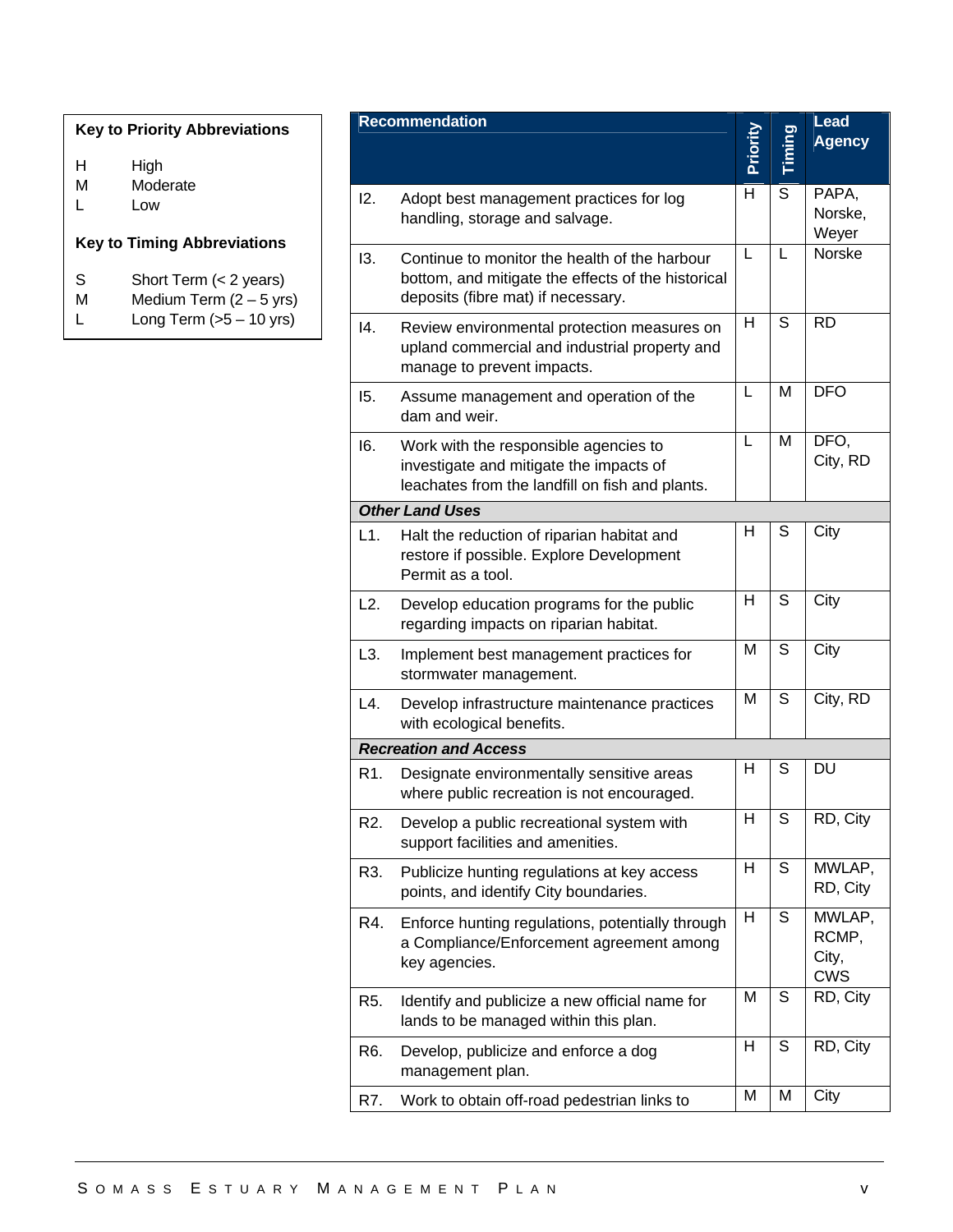# **Key to Priority Abbreviations**  H High M Moderate L Low **Key to Timing Abbreviations**  S Short Term (< 2 years) M Medium Term  $(2 - 5 \text{ yrs})$ <br>L Long Term  $(5 - 10 \text{ yrs})$ Long Term  $(5 - 10 \text{ yrs})$

|     | <b>Recommendation</b>                                                                                                               | Priority | Timing | Lead<br><b>Agency</b> |
|-----|-------------------------------------------------------------------------------------------------------------------------------------|----------|--------|-----------------------|
|     | connect Clutesi Haven Marina and adjacent<br>park, Harbour Quay, and Maritime Museum.                                               |          |        |                       |
| R8. | Develop an interpretive and education plan for<br>the estuary.                                                                      | м        | S      | RD, City              |
| R9. | Consider an additional trail in the future east<br>along the Somass River from the proposed<br>boat haulout to a viewing tower.     |          |        | DU                    |
|     | R10. In consultation with the landowner, consider an<br>additional trail in the future along the north<br>edge of the wooded bluff. |          |        | Weyer                 |

# **Management Strategies by Location**

| <b>Recommendation</b>                                                                                                                                                                                                 | Priority | iming | Lead<br><b>Agency</b> |
|-----------------------------------------------------------------------------------------------------------------------------------------------------------------------------------------------------------------------|----------|-------|-----------------------|
| <b>Somass River</b>                                                                                                                                                                                                   |          |       |                       |
| Minimize dredging, and sedimentation associated<br>with dredging.                                                                                                                                                     | н        | S     | <b>PAPA</b>           |
| Review the timing windows for dredging to minimize<br>impacts on fish.                                                                                                                                                | Н        | S     | <b>DFO</b>            |
| If Clutesi Marina were ever decommissioned, explore<br>other options for reestablishment of the marina in<br>order to restore habitat.                                                                                | L        | L     | City                  |
| <b>Ducks Unlimited Lands</b>                                                                                                                                                                                          |          |       |                       |
| Create additional side channels for juvenile fish<br>rearing. Plant riparian shrub vegetation.                                                                                                                        | М        | м     | <b>DFO</b>            |
| Remove large log accumulations if environmentally<br>feasible and valuable, with testing first.                                                                                                                       | M        | M     | DU,<br><b>PAPA</b>    |
| Plant and support the establishment of a group of<br>Douglas-fir trees near the existing tree.                                                                                                                        | M        | S     | DU, AVN               |
| Manage the upland field to maintain some old<br>field/upland meadow habitat. Provide interpretive<br>signage on the role of agriculture in wildlife<br>management. Clearly delineate the haying area in<br>the field. | н        | S     | <b>DU</b>             |
| <b>Effluent Lagoons</b>                                                                                                                                                                                               |          |       |                       |
| Ensure the reeds around the lagoons are not<br>disturbed during bird breeding season (mid March to<br>mid August).                                                                                                    | н        | S     | Norske,<br>City       |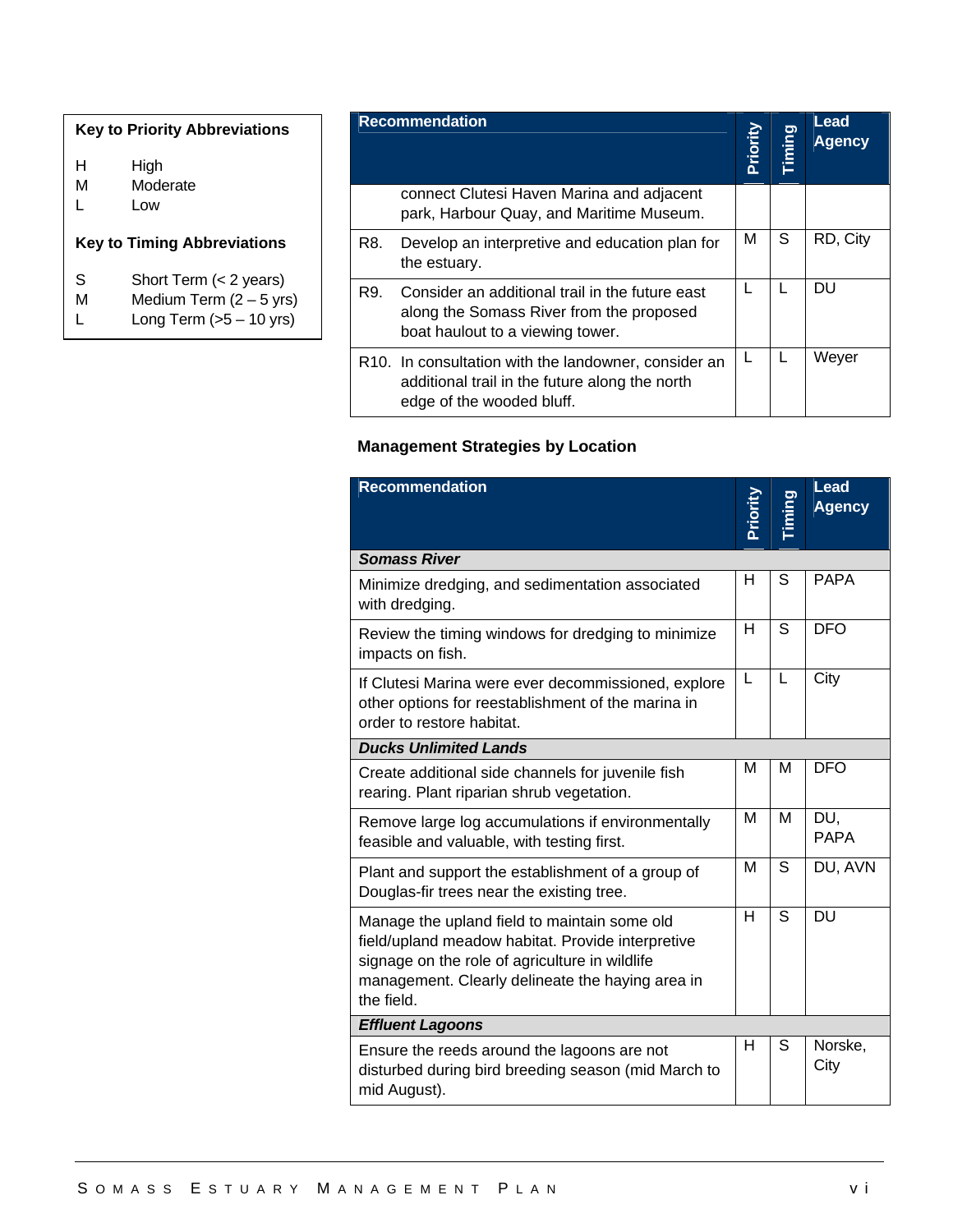| <b>Key to Priority Abbreviations</b>                                    | <b>Recommendation</b>                                                                                                                                   |          |        | <b>Lead</b><br><b>Agency</b> |
|-------------------------------------------------------------------------|---------------------------------------------------------------------------------------------------------------------------------------------------------|----------|--------|------------------------------|
| H<br>High<br>M<br>Moderate                                              |                                                                                                                                                         | Priority | Timing |                              |
| Low<br>L<br><b>Key to Timing Abbreviations</b>                          | If the effluent lagoons were ever decommissioned in<br>the future, explore other options for reestablishment<br>of effluent and sewage treatment.       | L        | L      | City                         |
| $\mathsf S$<br>Short Term (< 2 years)<br>Medium Term $(2 - 5$ yrs)<br>M | Explore opportunities for improving habitat around<br>the existing lagoons.                                                                             | M        | M      | City                         |
| Long Term $(5 - 10$ yrs)<br>L                                           | Take measures to remove the plastic from the<br>sewage lagoon.                                                                                          | H        | M      | City                         |
|                                                                         | Develop management strategies that negate the<br>need for increasing the extent of the lagoons in the<br>future.                                        | L        | L      | City                         |
|                                                                         | <b>Mudflats, Intertidal and Near Tidal Area</b>                                                                                                         |          |        |                              |
|                                                                         | Restore vegetation on degraded mudflat areas in<br>phases per recommendation F3, with monitoring to<br>evaluate the success of each restoration effort. | M        | L      | <b>DFO</b>                   |
|                                                                         | <b>Marine Area</b>                                                                                                                                      |          |        |                              |
|                                                                         | Review all regulatory guidelines to determine if<br>adequate considerations are being given to the<br>environmental conservation and protection.        | M        | M      | <b>DFO</b>                   |
|                                                                         | Continue the Port Alberni Paper Mill Environmental<br>Effects Monitoring program.                                                                       | H        | S      | Norske                       |
|                                                                         | <b>Riparian Area</b>                                                                                                                                    |          |        |                              |
|                                                                         | Work with agencies to protect the riparian vegetation.                                                                                                  | H        | S      | City                         |
|                                                                         | Develop public education information regarding the<br>sensitivity of the resources in these areas and the<br>importance of staying on trails.           | M        | S      | City                         |

Work with the existing owner of the upland and riparian forested areas in the Key Adjacent Properties and secure or manage the land to protect its existing fish, wildlife and vegetation values. H M DU If the above is accomplished, implement the relevant management strategies (by topic) in this area. M L DU

*Poplar Plantation (Key Adjacent Properties)*

in the Key Adjacent Properties and secure or

management strategies (by topic) in this area.

*Forested Patches (Key Adjacent Properties)*

ecological condition after poplar harvest.

Work with the existing owner of the poplar plantation

manage the land to restore the area to an improved

If the above is accomplished, implement the relevant

H M DU

M L DU

Norske

Weyer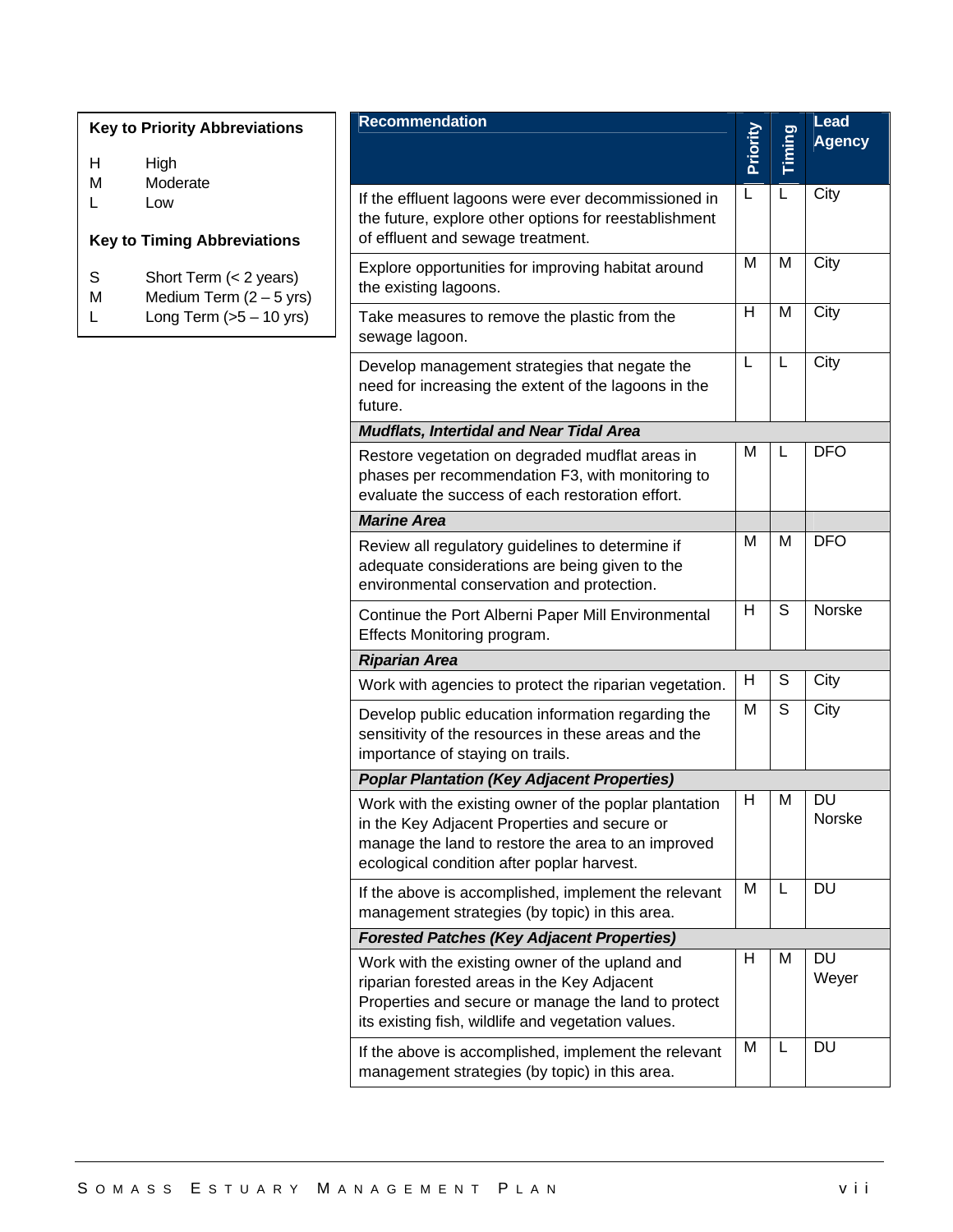

# *Monitoring Plan*

The monitoring plan provides a framework and guidelines for a comprehensive and integrated biophysical monitoring program. The overall goal of the monitoring program is to assess the long-term health and integrity of the Somass Estuary, and the success of habitat restoration and enhancement initiatives. The program will collect and build upon monitoring efforts that are ongoing.

Goals, actions and potential partnerships are provided to guide monitoring of river flow, water quality, vegetation, fish, wildlife, recreation use, and impacts from industrial use.

# *Implementation Plan*

The SEMP will be implemented by the same agencies and interest groups involved in the preparation of the plan; they will form the Somass Estuary Management Committee (SEMC). Implementation of the SEMP will not require any new jurisdictions or bylaws. To ensure that the plan is implemented, the SEMC members will endorse the plan and work cooperatively together to implement the provisions of the plan in accordance with each member's existing jurisdiction.

#### **The SEMP is "without prejudice" to the rights of First Nations.**

The role of the SEMC will include the following responsibilities:

- Forge partnerships and develop Memoranda of Understanding,
- Agree to promote and abide by consensus-based decision-making,
- Oversee the monitoring component of the SEMP,
- Share information about proposed projects within the plan area,
- Seek out and secure funding for capital projects and operations, and establish budgets,
- Commit to cooperative management of funding for SEMP implementation,
- Evaluate and update the plan on an ongoing basis, and
- Ensure that the plans and policies within their jurisdiction remain consistent with the SEMP, e.g. OCPs, Port Authority's Port Master Plan.

# **1.0 T HE P AST , P RESENT AND F UTURE**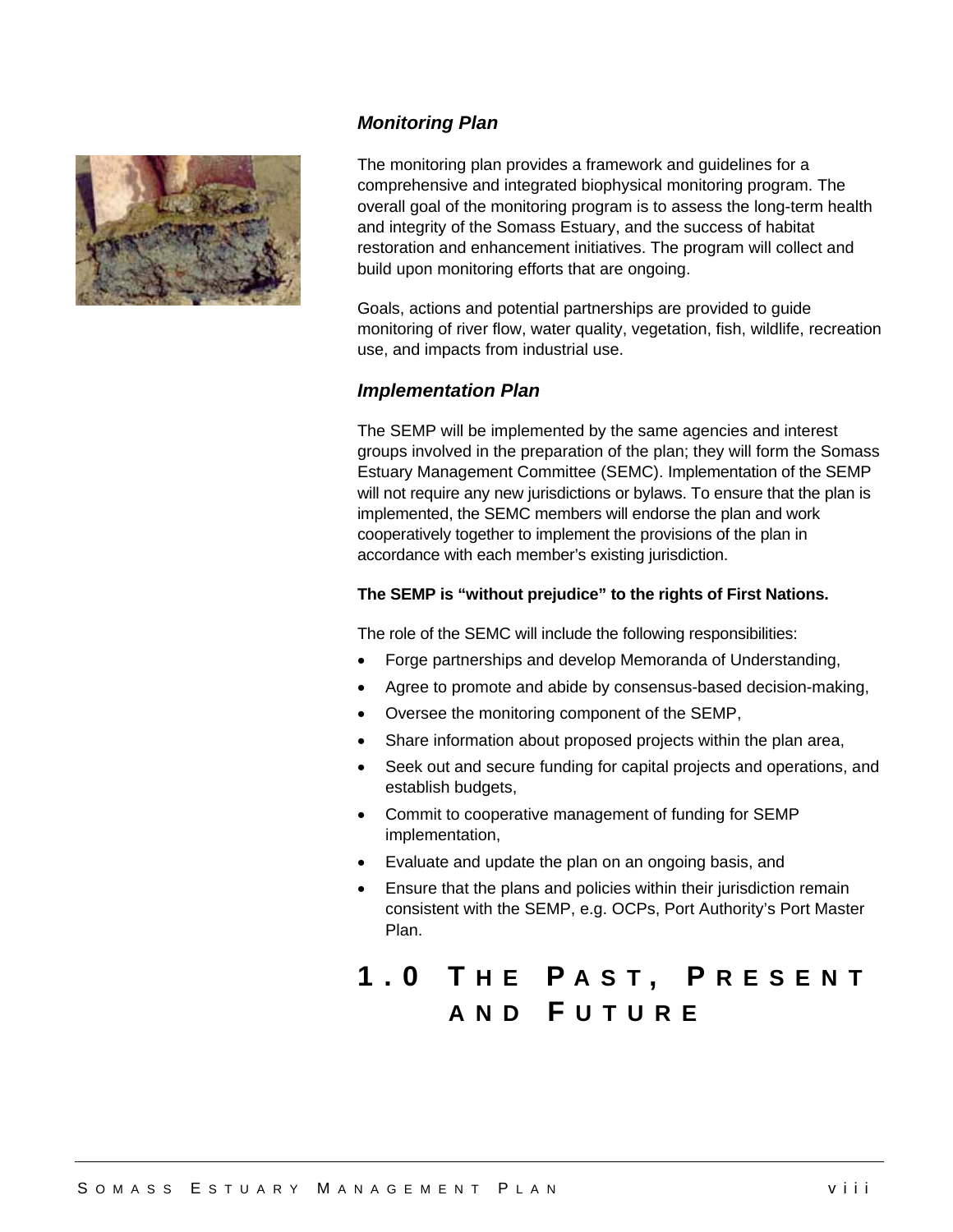# **1.1 Context for a Plan**



#### *Overview of the Estuary*

The Somass River Estuary lies at the south end of the Alberni Valley, almost mid-way between the east and west coasts of Vancouver Island (see Figure 1). The Somass River is the second largest on Vancouver Island with a watershed of approximately 1,280 square kilometres. It encompasses the Ash, Stamp and Sproat River systems, includes Great Central and Sproat Lakes, and drains the western side of the Beaufort Range. The Somass Estuary lies at the north end of the Alberni Inlet, which extends inland approximately 40 kilometres from Barkley Sound.



**Figure 3: Location Map** 

Since the start of European settlement in the late nineteenth century, the estuary has been subject to alteration from agricultural, industrial and development pressures and to man-made efforts to manage the river system for the benefit of both fisheries and industry. The largest impacts have resulted from industrial development along the City's waterfront, from dyking, and from the location of sewage and effluent lagoons on the tidal flats.

Today, only a small portion of the original delta, including Johnstone Island and parts of Shoemaker Bay, remains relatively undisturbed. This area is low-lying terrain subject to tidal inundation. It includes mudflats, salt marshes, meadow-type vegetation, shrubs and a small stand of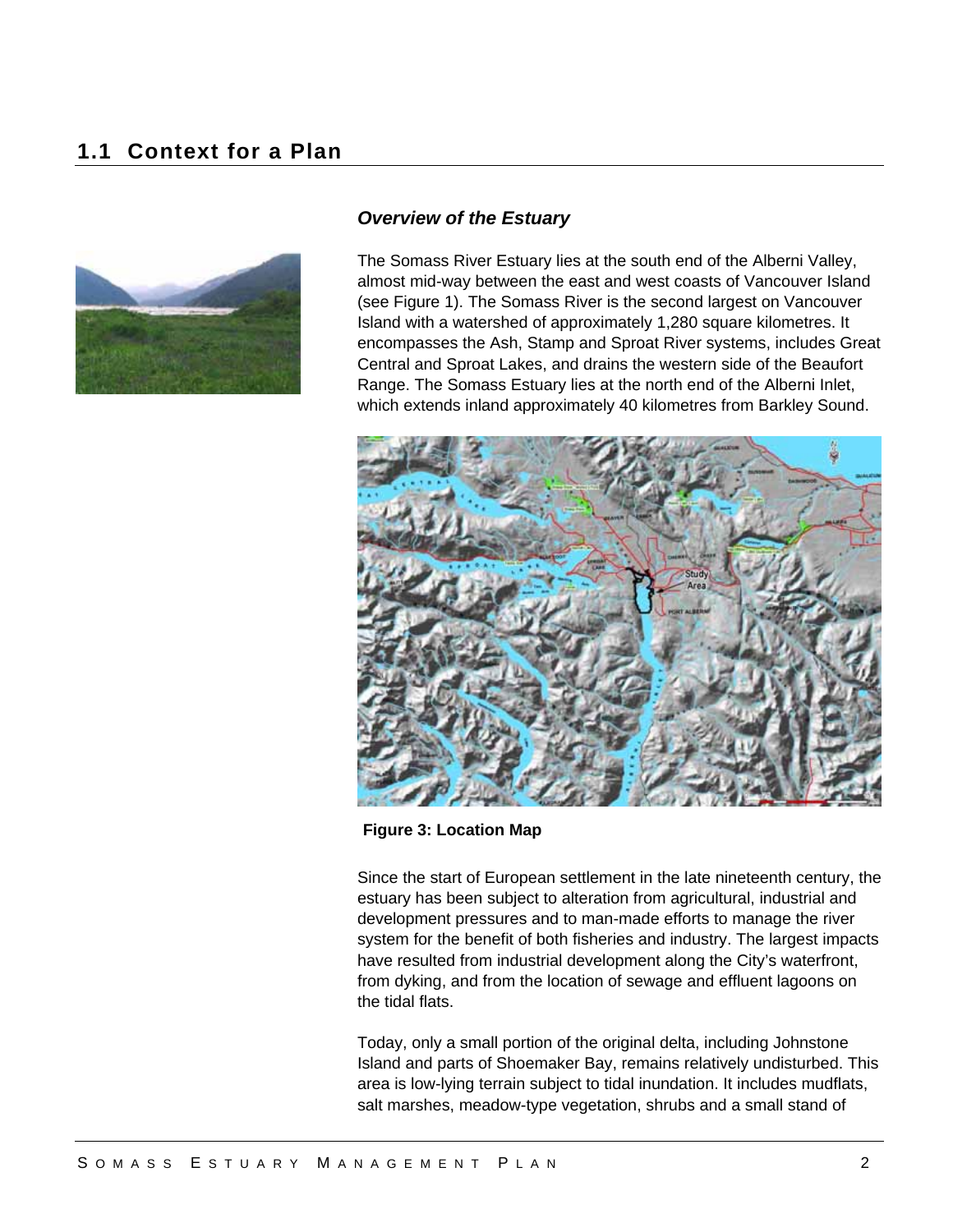

**Somass River 1970's** 

trees. The intertidal, marine and river portions of the estuary together are of major importance for fisheries, waterfowl and botanical values.

#### *History of Conservation Attempts*

Attempts to preserve the Somass Estuary date back at least as far as the 1970's. MacMillan Bloedel, the landowner at the time, recognized the estuary's importance for wintering waterfowl, particularly the Trumpeter Swan. The company gave Johnstone Island and the surrounding tidal flats the unofficial designation of "The J.V. Clyne Bird Sanctuary". During the 1970's, work was done by the Canadian Wildlife Service to refine the boundaries of a sanctuary for migratory birds. This culminated in a 1980 report recommending that the area be turned over to the Canadian Wildlife Service and managed as a National Wildlife Area. This did not come about.

In 1981-82, Bill Van Dieren, a local amateur botanist, carried out extensive botanical research in the estuary. His study, "The Somass River Estuary, A Study of the Flora and Vegetation" demonstrated the Somass to be unique among coastal estuaries on Vancouver Island. An application was submitted by the Provincial Museum in 1983 to have the estuary designated as an ecological reserve based on its botanical and ornithological values. The application was not successful.

In 1990, MacMillan Bloedel applied for rezoning to expand the effluent lagoon for the paper mill on the tidal flats. Mr. Van Dieren made a comprehensive presentation to the public hearing, bringing the value of the estuary to the attention of civic leaders. MacMillan Bloedel subsequently withdrew their application and the Regional District of Alberni-Clayoquot reiterated the request to the Province to have the estuary designated an ecological reserve. Again, this was unsuccessful.

In 1994, the Vancouver Island Land Use Plan identified the Somass Estuary as one of two Goal 2 protected areas to be acquired in the Alberni Valley. As these were private lands, the proposed designation was subject to negotiation for purchase.

In the mid 1990's, Ducks Unlimited and the Alberni Valley Enhancement Association initiated discussions with MacMillan Bloedel. After lengthy and complex negotiations, the Pacific Estuary Conservation Program purchased a 100-hectare parcel in the Somass Estuary in 2001. The purchase area includes Johnstone Island, the majority of the outer marshes of the estuary and one adjacent parcel of farmland containing tidal channels. Ducks Unlimited, Canadian Wildlife Service, Transport Canada and the Port Alberni Port Authority are also currently working towards the transfer of approximately 100 hectares of non-navigable water south of Johnstone Island from Transport Canada to Environment Canada.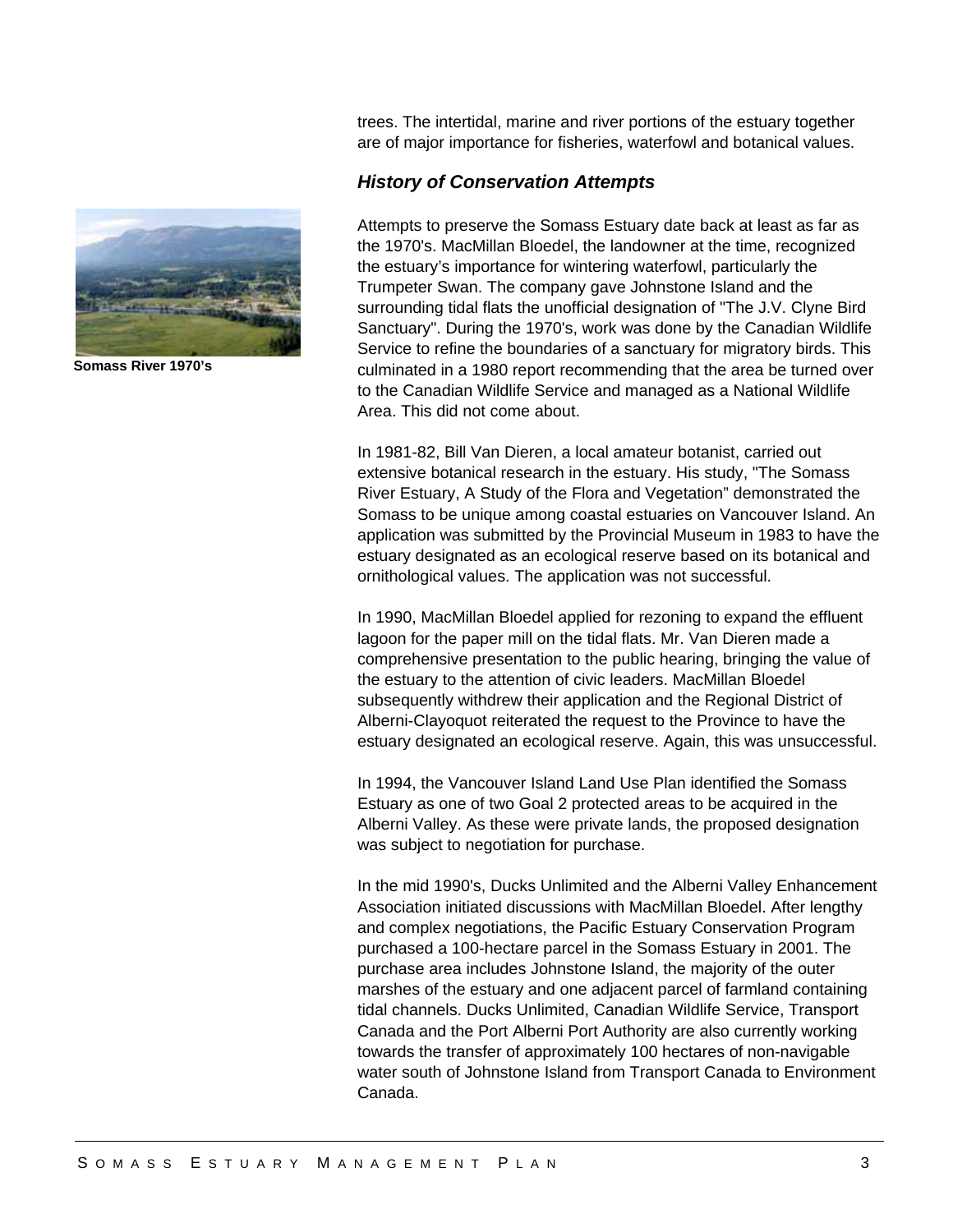

#### *Need for a Plan*

In order to manage the estuary effectively, it became evident that a management plan was required for the Somass Estuary, and that the planning process should involve partners from all levels of government, including First Nations, the community and industry. Estuary planning and management processes have been undertaken in a number of key estuaries in British Columbia within the past two decades. The successful ones have brought all of the interests together, and produced comprehensive plans that guide future development and management activities.

Prior to the development of this Somass Estuary Management Plan (SEMP), various studies had been undertaken within the Somass estuary, but no integrated process to consider all resources and involve all interests had occurred. Discussions were therefore initiated with key government and non-government interest groups, and the Somass Estuary Management Plan Steering Committee was formed. The Steering Committee developed Terms of Reference for the Somass Estuary Management Plan in late 2002, and companies were invited to submit competitive proposals.

# *Study Area Boundary*

One of the first tasks of the Steering Committee was to establish the study area boundary. The objective was to incorporate as much as possible of the land and water directly interrelating with the ecology of the estuary, with recognition for the constraints of private ownership and developed land.

The study area boundary was therefore defined by the following (see Map 1 at back of report):

- The extent of tidal influence and the high water mark along the Somass River,
- Forested and riparian park land along Kitsuksis Creek,
- The upland properties purchased by Ducks Unlimited (Johnstone Island and the meadow/farmland on the north side of the pipeline),
- The high water mark around the remainder of the estuary,
- Riparian areas in public ownership along Roger's and Dry Creeks,
- The boundary between federal and provincial jurisdictions on the bed of the harbour in the south, which also coincides with the City boundary.

There are several key areas with resources that are important to the functioning of the estuary. These have not been included in the primary study area since they are in private ownership. However the owners of these properties participated on the Steering Committee and are open to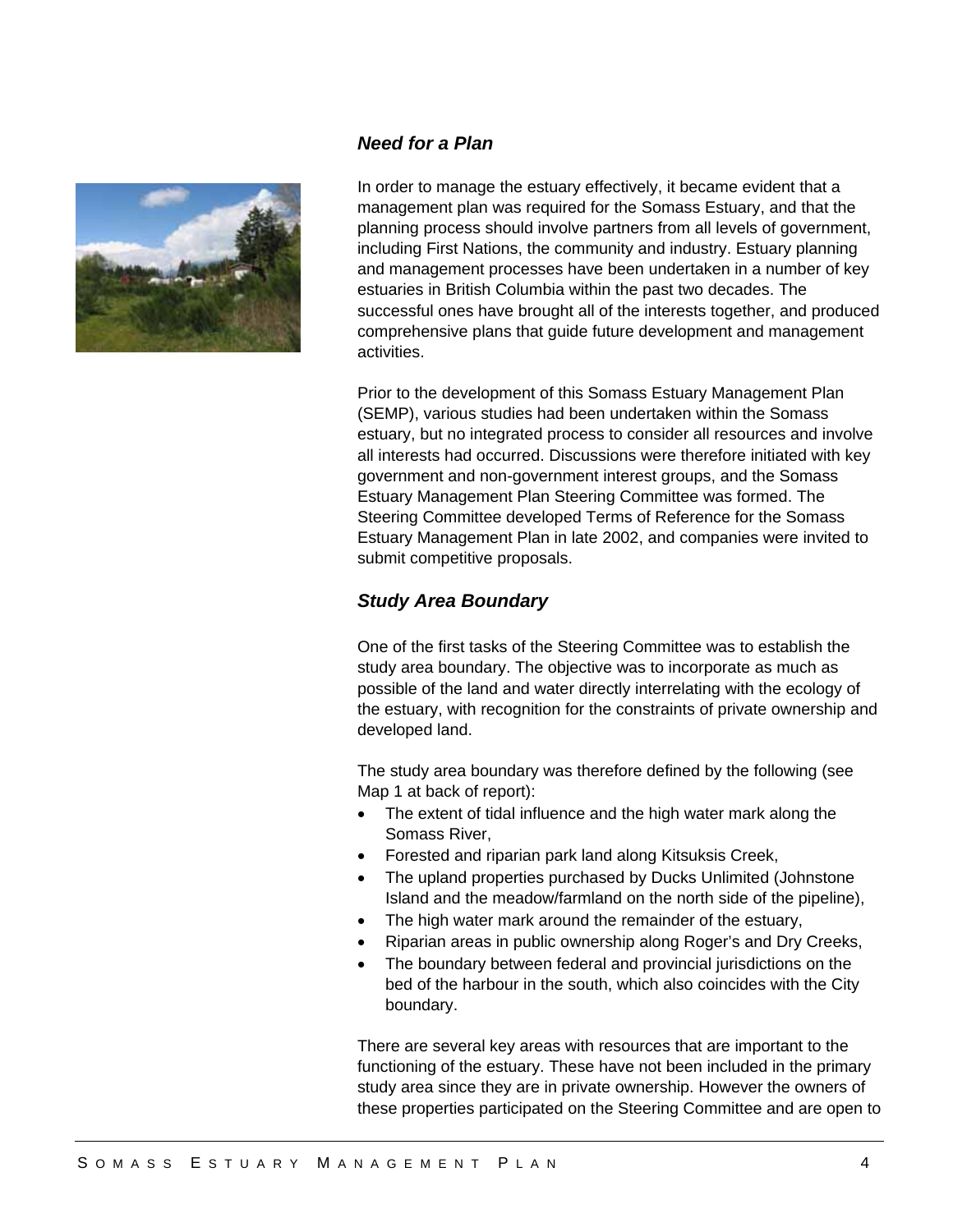cooperative management of these properties. They are termed Key Adjacent Properties (see Map 1).

Only the study area is covered by the SEMP area designation plan. Other location-specific recommendations are provided for the Key Adjacent Properties. Since the estuary is part of a much larger biophysical and socio-cultural system, the plan also recognizes that activities throughout the watershed (particularly those involving water quality and maintenance of stream flow) have significant impacts on the estuary and must be taken into account in the management plan. The analysis and recommendations in this plan therefore address that larger area of influence at a broader level, e.g. upstream water resources, adjacent riparian areas, surrounding land uses.

#### *Jurisdiction*

The east portion of the estuary is within the City of Port Alberni, and land use is governed by the City's Official Community Plan (1993) and zoning regulations (see Map 2). A portion of the north-west side, within the Alberni-Clayoquot Regional District, is subject to an Official Settlement Plan (1985) governing land use. Both the City and the Regional District are currently revising their plans, and these are expected to make reference to the environmental importance and sensitivity of the Somass River Estuary and to include respective objectives and policies.

The Port Alberni Port Authority (PAPA), previously the Port Alberni Harbour Commission, was established in 1947 by the federal government to oversee activity and shipping in the harbour. Its jurisdiction extends from the Somass Estuary down to Tzartus Island at the south end of the Alberni Inlet. From a federal perspective, PAPA's role is to ensure that the port remains competitive, efficient and commercially oriented. Locally, the activities of the port are varied and relate to shipping, navigation, transportation of passengers and goods, handling and storage of goods, management, leasing or licensing of federal property and various other operations as per the Port's letters patent. A Port Authority Master Plan was prepared by PAPA in 2000. The plan has specific goals and area designations related to environmental protection.

In 1991, the Port Alberni Shoreline Master Plan was prepared. A cooperative effort between the City and PAPA, it provides a vision and land use strategy for the waterfront from Clutesi Haven Marina to Harbour Quay Marina. The plan "encourages environmental protection of the Somass Estuary".

Numerous other federal and provincial agencies have jurisdiction over uses, activities and resources, in keeping with their respective

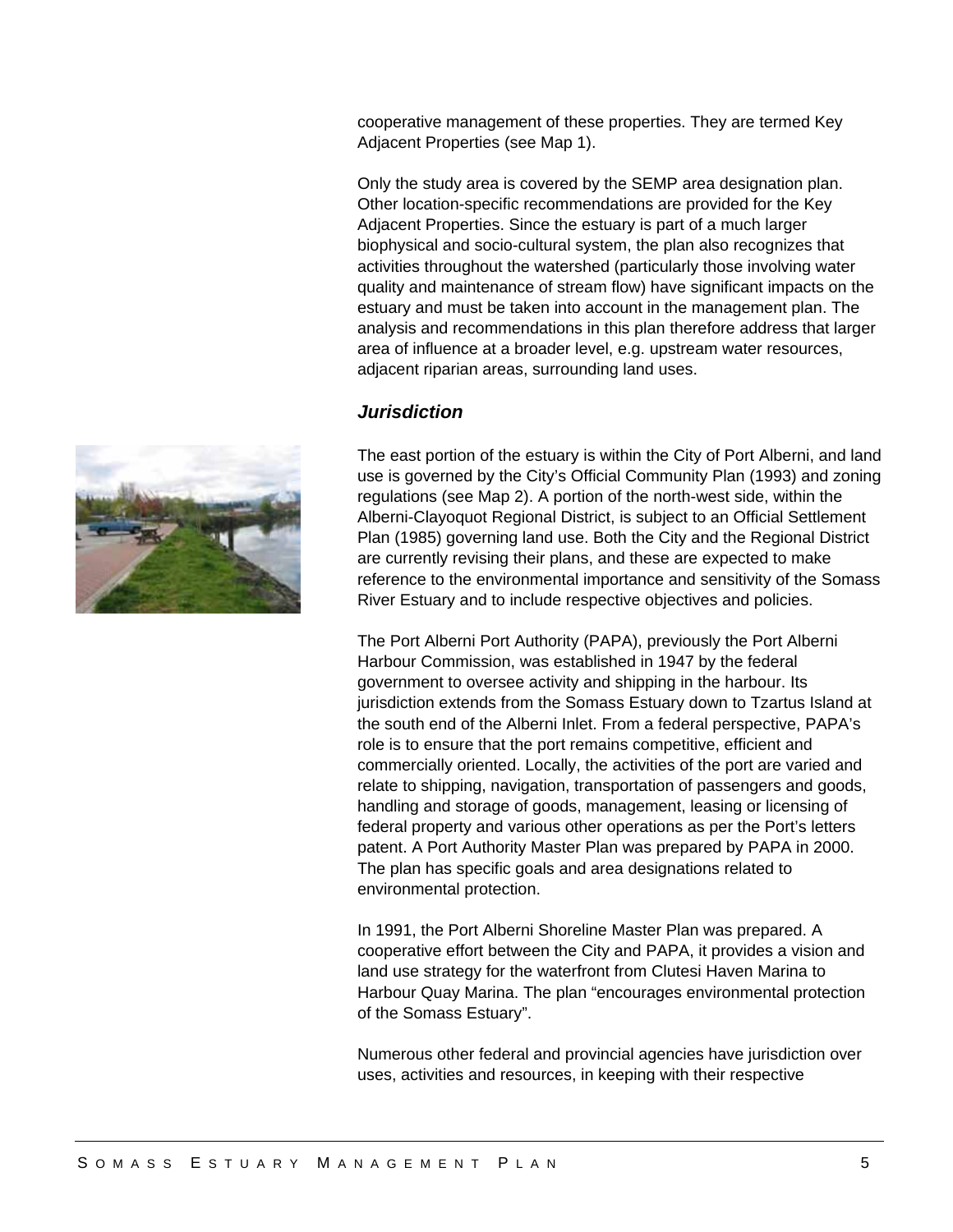mandates. The primary agencies with jurisdiction are those on the project Steering Committee.

#### *Ownership*

The largest landowner within the upland portion of the study area is Ducks Unlimited, since they recently acquired land from Pacifica Poplars (see Map 2). The City of Port Alberni owns the sewage lagoon and some land around it. NorskeCanada owns their effluent lagoon, as well as their paper mill on the east shoreline of the estuary. The remainder of the harbour bed is federal Crown land administered by PAPA.

The Key Adjacent Properties consist of two primary areas. Pacifica Poplars, a subsidiary of NorskeCanada, owns the poplar plantation. Weyerhauser owns two forest patches immediately north of Shoemaker Bay, as well as the forestry shop complex. They also own the land along the western shoreline of the estuary. It is in the private land portion of TFL 44.

Immediately adjacent to the study area boundary, the City of Port Alberni owns some park land and the Clutesi Haven Marina land on the east shoreline of the river. Most of the remainder of the land on the east shoreline is in private ownership, including the large industrial sites to the south, several pockets of commercial land, and residential uses farther upstream.

There are two Indian Reserves near the estuary. The Tsahaheh Indian Reserve of the Tseshaht First Nation lies north of the poplar plantation, south of the Somass River. The Ahahswinis Indian Reserve of the Hupacasath First Nation is on the east (north) bank of the Somass River upstream of Clutesi Haven Marina.

# **1.2 Planning Process**

The Somass Estuary Management Plan (SEMP) was conducted by an interdisciplinary team of consultants guided by a multi-interest Steering Committee (SC). The planning process began in February 2003, and involved the following key steps (see Figure 2):

- Review of existing information, environmental review of the estuary, preparation of habitat classification and values, and preparation of a vision, objectives, principles, issues and opportunities for the plan.
- Presentation of the above information at a public meeting on June 5, 2003, with a request for comments.

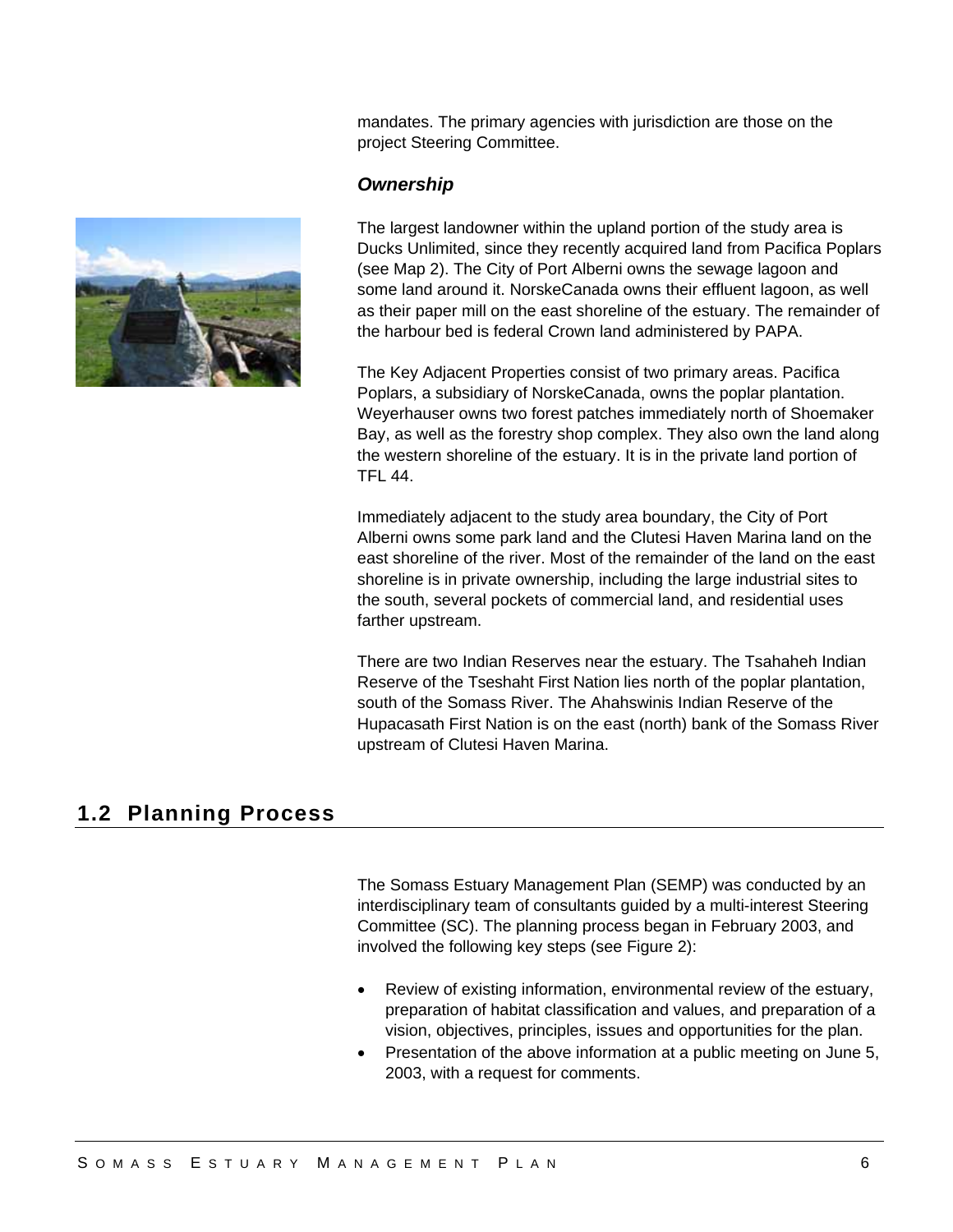- Preparation of the SEMP in stages with significant input from the SC.
- Presentation of the above information at a public meeting on November 6, 2003, with a request for comments.
- Five meetings with the SC throughout the process at key stages.



**Figure 4: Planning Process**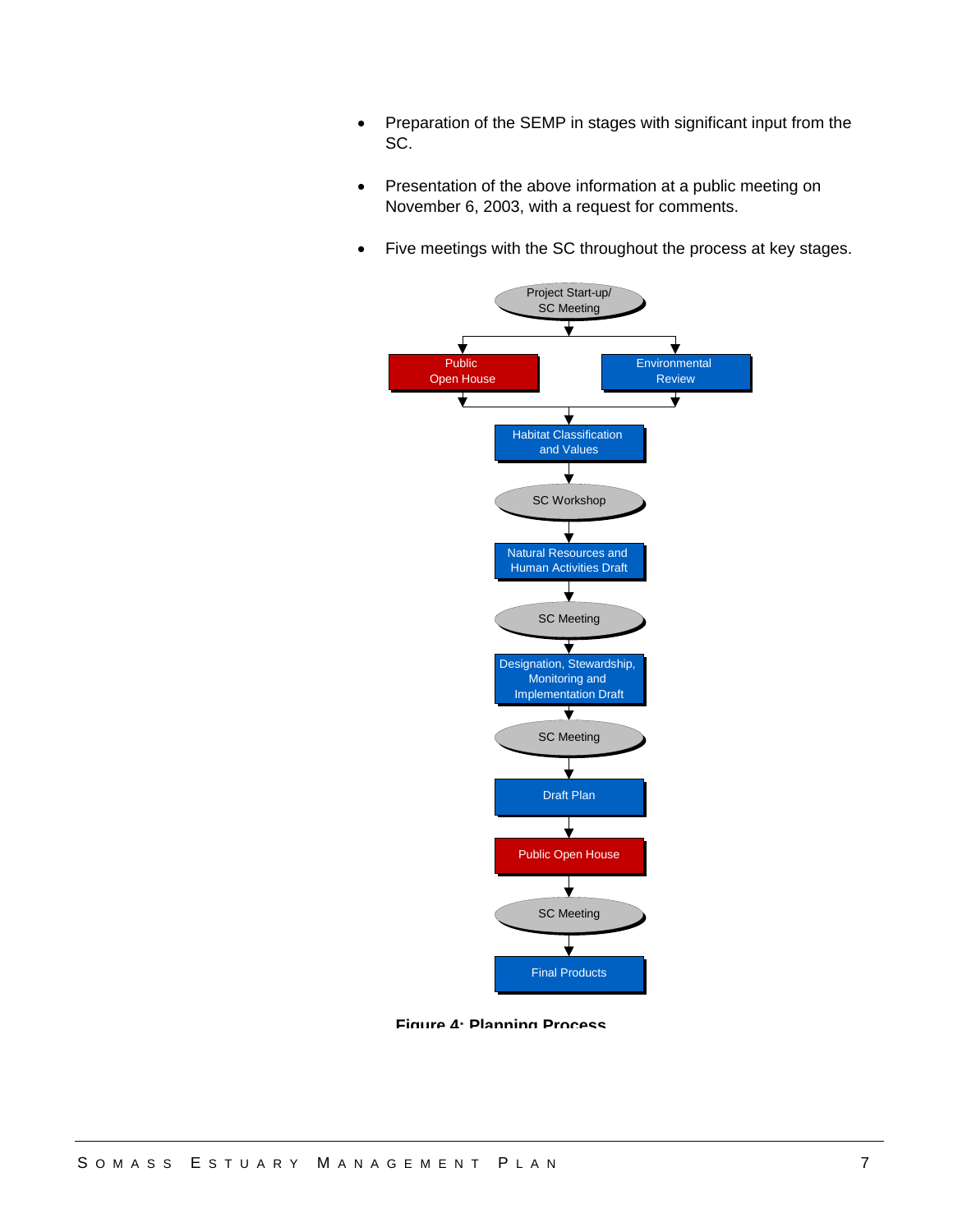The plan is based on a vision that was developed in collaboration with the SC, with input from the public. Elaborating upon the vision are plan objectives and principles

#### *Vision*



*The vision is to maintain and enhance the productivity and diversity of the natural resources in the estuary with consideration for social and economic returns and benefits to the community as a whole. The plan will provide a balanced approach to the future management and use of the Somass River estuary, recognizing that it is one of the greatest natural assets in the region.* 

#### *Objectives*

The following are the primary objectives of the SEMP:

- 1. Reduce and eventually stop the degradation of existing habitats, and in particular stop the loss and degradation of the high value habitat types.
- 2. Maintain and improve where possible the existing habitat base in the estuary to support viable and productive populations of fish, wildlife and plants, including invertebrates.
- 3. Maintain a diversity of productive habitats within the Somass River Estuary in order to sustain and improve the estuarine ecosystem.
- 4. Work cooperatively to expand the size of the area subject to management in order to protect the ecological integrity of the estuary, through land acquisitions, conservation covenants, stewardship agreements or management agreements on adjacent lands where possible.
- 5. Respect and promote awareness of the cultural and heritage values of the plan area.
- 6. Ensure that the water quantity from the Somass River and other watercourses can support and enhance fish and wildlife populations and habitat.
- 7. Work with others on management of all discharges in order to continue to improve the water quality in the estuary.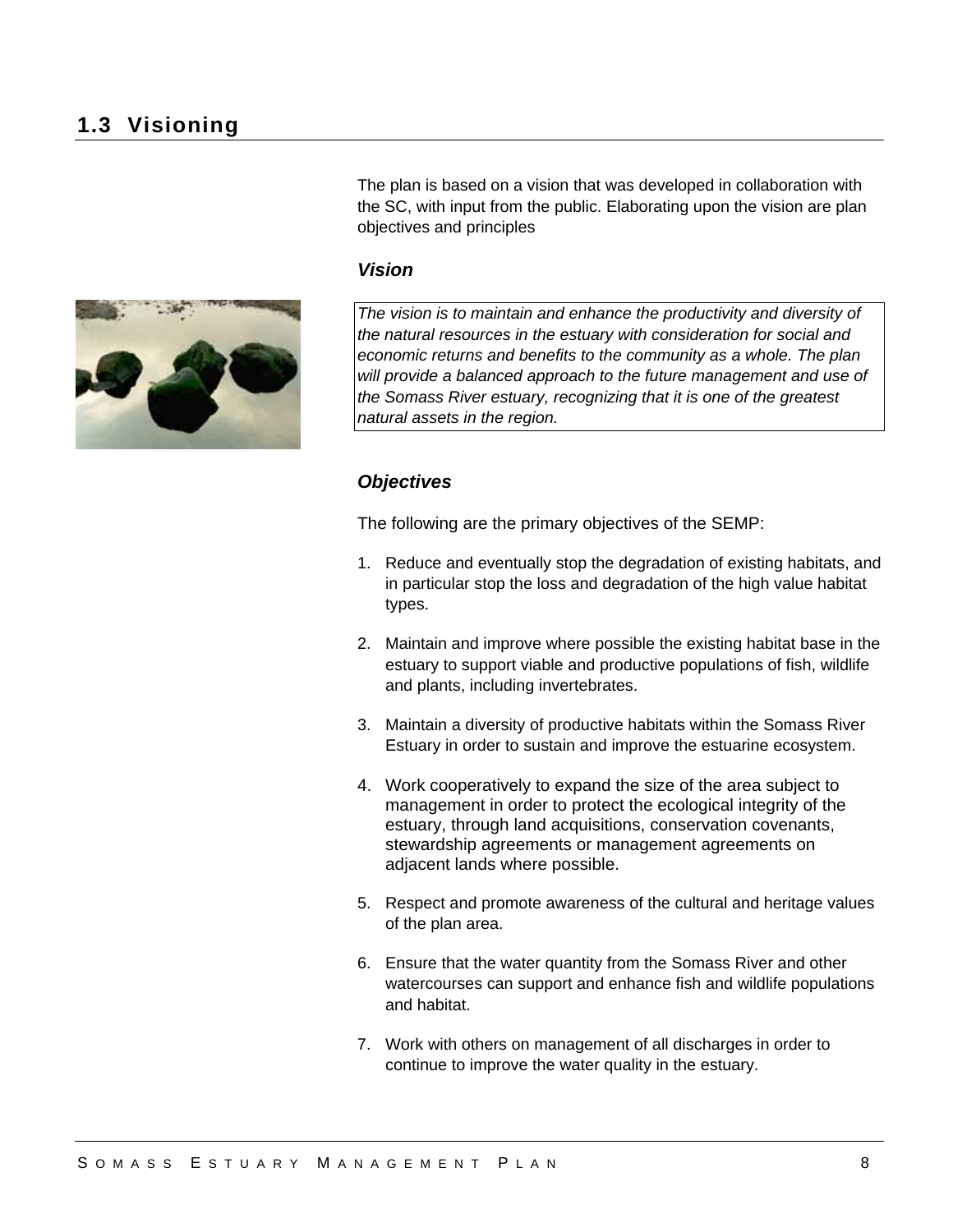- 8. Work with other agencies to ensure that new development respects and protects the ecological integrity of the estuary in addition to supporting appropriate economic objectives.
- 9. Provide educational, recreational and interpretive opportunities for the public, including wildlife viewing, provided that the use is compatible with protection of the environmental values.
- 10. Provide opportunities for scientific inventory and research to establish baselines and to further our understanding of this ecological system.
- 11. Work with other agencies to support water-dependent industrial use while addressing the other objectives of this plan.
- 12. Promote monitoring of the health of the estuary over time to ensure that management strategies are having the desired beneficial effects.

# *Principles*

The following principles guided the development of the SEMP:

- 1. Recognize current and historical biophysical characteristics of the estuary.
- 2. Recognize the short and long-term socio-economic needs of the community as they relate to land and water use decisions.
- 3. Promote long-term benefits to the natural ecological systems and components over potential short-term gains by any party.
- 4. Recognize that the estuary is a dynamic system and that conditions will never remain static.
- 5. Undertake planning and management through an open process involving the public and all stakeholders in the estuary management plan area.
- 6. Continue to foster cooperative management of the area, involving multiple agencies, First Nations, industry, community groups, and the public.

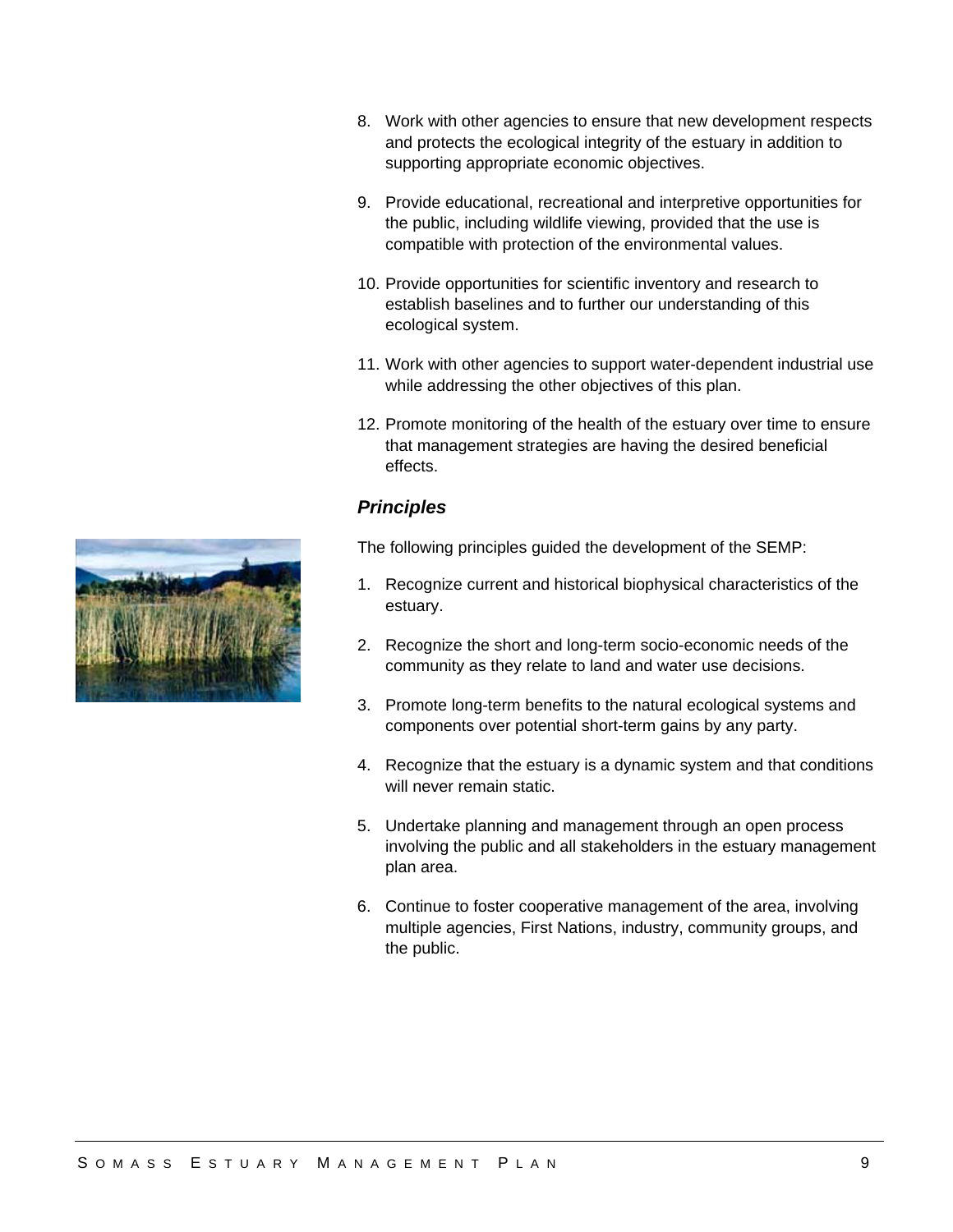# **2.0 N ATURAL R ESOURCE S**

Estuaries provide essential habitat for many fish and wildlife species. The habitat is composed of all of the physical (e.g. substrate, soil, and water) and biological (e.g. flora, fauna) characteristics that make up the environment. These conditions together support a variety of mammal, bird, fish, reptile, amphibian and invertebrate populations. Because of the importance of the natural resources in the Key Adjacent Properties, they are included in the descriptions and maps in this section.

# **2.1 Overview**



#### *Vegetation*

By virtue of its location, the Somass River watershed represents a transition ecosystem between the east and west coasts of Vancouver Island. This is in part the reason for the diversity of flora found throughout the valley and in the Somass Estuary in particular.

A study carried out by two fish and wildlife assistants from the Province in 1974 (Kennedy and Waters) provides a snapshot of the vegetation and habitats within the estuary at that time.

Extensive research carried out by Bill Van Dieren in 1981-82 on and around Johnstone Island, under the supervision of the Botany Department of the Provincial Museum, has demonstrated the Somass River Estuary to be botanically unique on Vancouver Island. The following are some key findings:

- 204\* plant species were documented on Johnstone Island (twice the number typically found on other Vancouver Island estuaries);
- 20\* plant species are of special significance because of their rarity, their occurrence at their range limits or because of their type locality on the Somass;
- Nine plant communities were identified, five of which are not known to be protected elsewhere in British Columbia. (Coastal estuaries typically support four to six plant communities.)

[\* Subsequent fieldwork has led to the documentation of another species of significance; Oregon Ash.]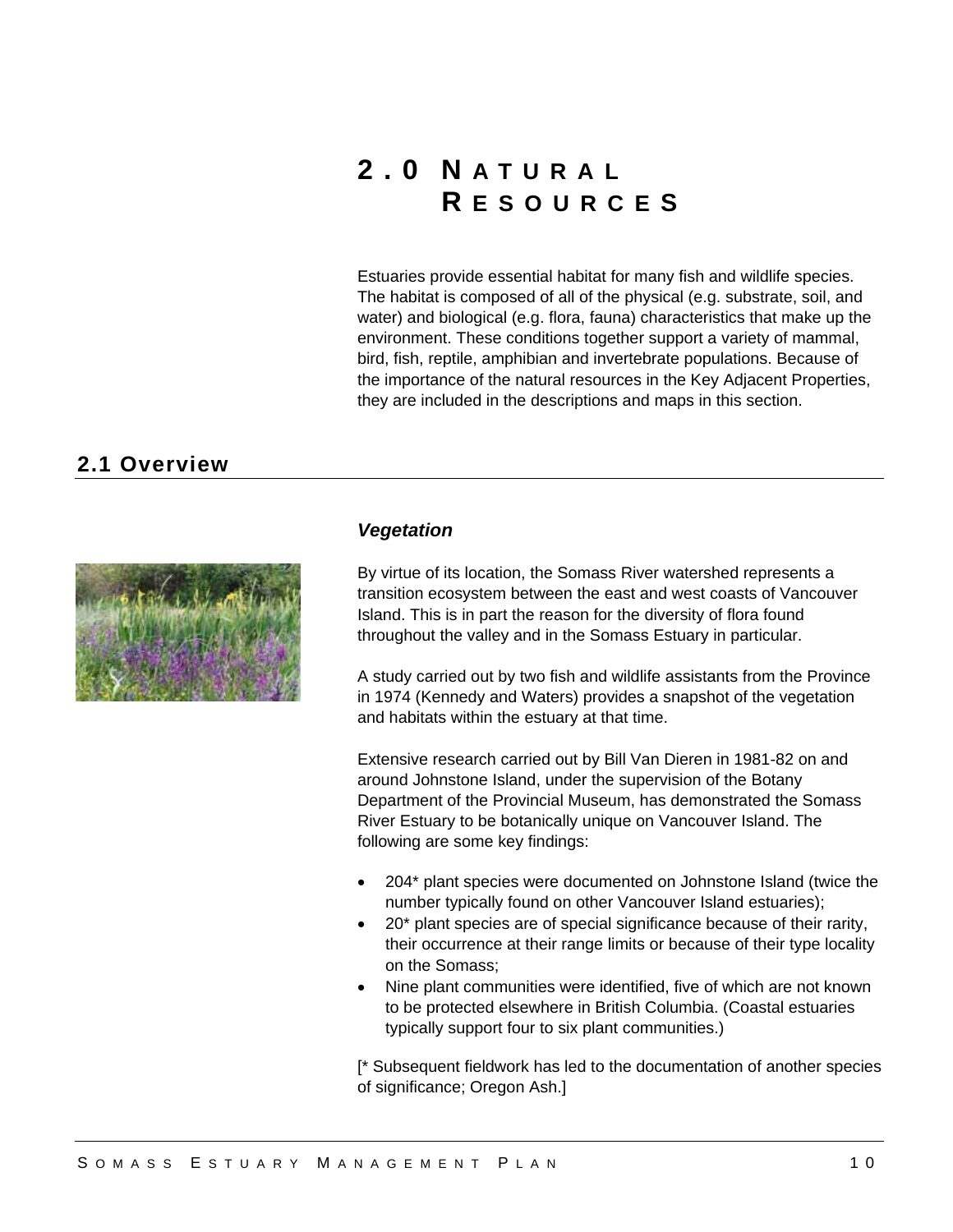

#### *Birds*

The Somass Estuary is also one of the most important sites on Vancouver Island for wintering and migratory waterfowl. Studies of the estuary were first conducted by the Canadian Wildlife Service in the 1970's. These have been considerably augmented by surveys conducted by local birders throughout the 1990's, the most recent of which is a review of the "Breeding Status of Birds at Somass Estuary" (McRuer, 2003). The following are some key findings:

- Figures from Christmas bird counts\* over the last decade have documented an average of 4,778 birds, representing a total of 119 species. [\* The area covered includes the estuary proper, Kitsuksis dyke area, Naesgaards' fields, Falls Road and the Somass River as far north as Papermill Dam Park.]
- A report completed for the Canadian Wildlife Service in 1992 cites more than 100 species of birds using the area regularly for wintering, staging or resting/feeding. It also indicates in excess of 10,000 individuals passing through the area annually.
- Over 150 species have been recorded at the estuary.
- Waterbird survey figures from Bird Studies Canada indicate between 863 and 5,609 waterbirds (including ducks, geese, grebes, sandpipers, hawks and king fishers) around the estuary between September and April in a given year. The average is around 2,300. The trend is to find more birds in the winter than in early fall or spring.
- A summary by local naturalists (McRuer) included observations of 79 species of birds. Of these, 52 were identified as breeding within the estuary, with a further 8 possibly breeding there.

The estuary represents important habitat for several red- and blue-listed species, which are particularly vulnerable. These include the blue-listed Trumpeter Swan and blue-listed Great Blue Heron.

# *Fish*

The Somass River system supports one of the most productive fisheries on Vancouver Island. There are five species of Pacific salmon – Chinook (see Appendix A for scientific names), Sockeye, Coho, Chum and Pink - as well as summer and winter steelhead runs. Pink and Chum escapement is typically low for the system with Pink Salmon ranging between 4 and 3500 fish and Chum Salmon ranging between 25 and 7500 fish (average of approximately 1500 fish). Coho Salmon range between 35,000 and 130,000 fish with a historic low occurring in 1994 (977 fish). Chinook returns ranged between 7500 and 15,000 fish prior to 1985. After that date, the Robertson Creek Hatchery increased chinook returns to between 13,000 and 130,000 fish. Sockeye Salmon are abundant in the system with historic ranges between 3500 and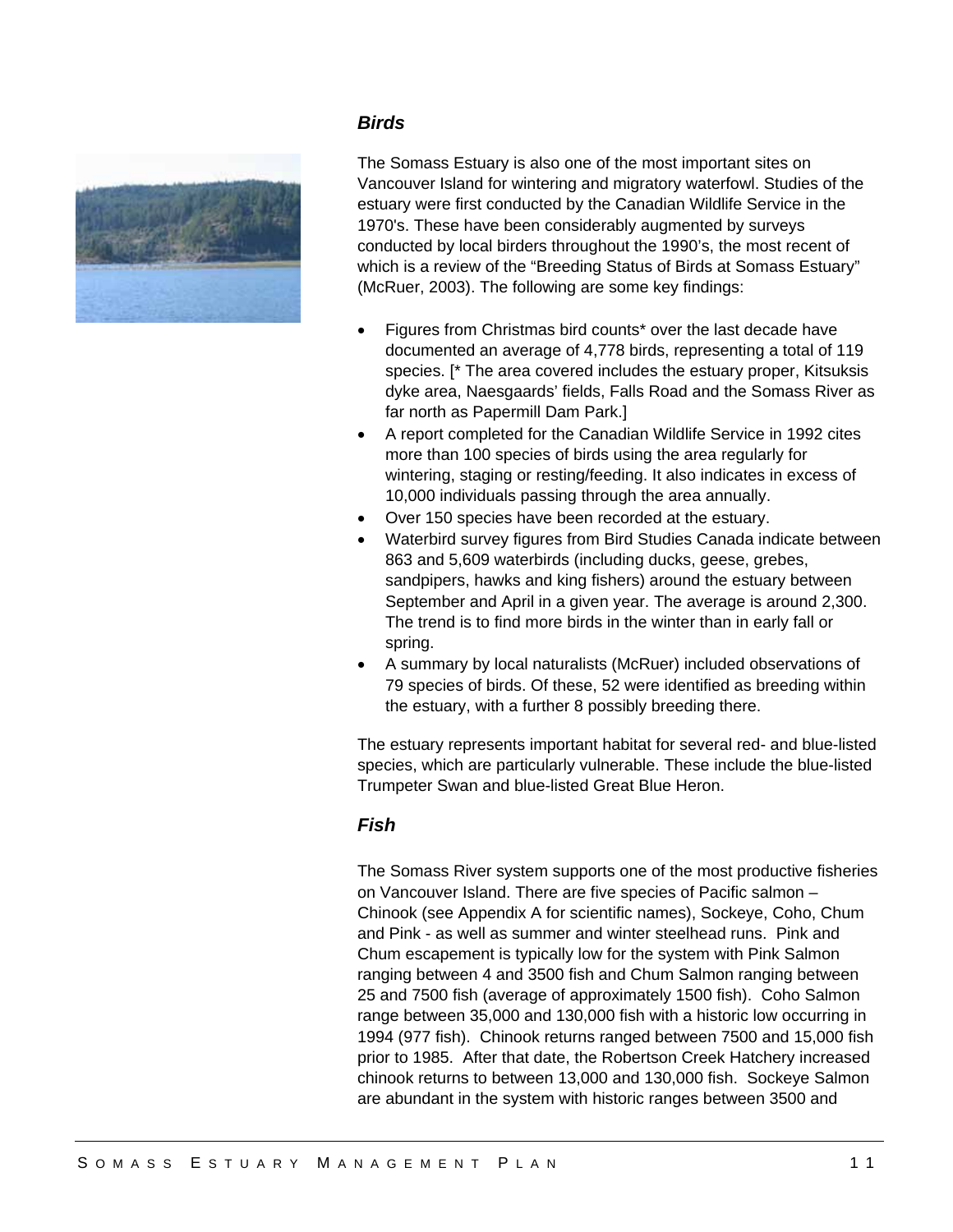

648,000 fish (average escapement about 350,000). Great Central Lake is fertilized to increase productivity, mainly for Sockeye. Dolly Varden and Cutthroat Trout also occur in the watershed.

The Somass River system is of major economic importance to the commercial and recreational fishing industries as well as to the First Nations salmon fishery. It is estimated to account for close to 90% of the total escapement for Barkley Sound

The Stamp River is one of the most heavily fished Steelhead streams in the province and has the largest run of summer Steelhead on Vancouver Island. Summer Steelhead are rare on the island; there are only thirty-six existing populations.

The Somass Estuary is an important staging area for juvenile salmonids as they adapt from fresh to salt water. It is estimated that as many as 25 to 35 million smolt pass through the estuary each spring. Preservation of the intertidal zones and numerous tidal sloughs and channels is therefore of critical importance to maintenance of the fishery. Likewise the control of water quality and temperature is of importance for returning adult salmonids on their upstream migration.

Other non-salmonid marine species which have been documented in the estuary include Three-spine Stickleback, Staghorn Sculpins, Shiner Perch, shrimp, herring, flounder, perch, Walleye Pollock, Pacific Hake and Pipefish.

# *Terrestrial Mammals*

No formal mammal surveys have been conducted to date, however the following species have been observed in the Somass Estuary: Columbian Black-tailed Deer, Black Bear, Beaver, Mink, Red Squirrel, Raccoon, Vagrant Shrew, Townsend's Vole, Deer Mouse, Muskrat, River Otter and possibly bat species. This is one area where there is a significant deficiency in field data.

# *Herpetiles*

A number of amphibian species are expected to occur in the estuary, including species such as Rough-skinned Newt, Long-toed Salamander, Northwestern Salamander, Pacific Tree Frog, and the blue-listed (Species of "Special Concern" under SARA) Red-legged Frog. The interspersion of forested and wetland habitats is particularly important for these species.

In addition, the estuary provides habitat for all three garter species: Western Terrestrial, Northwestern and Common garter snakes.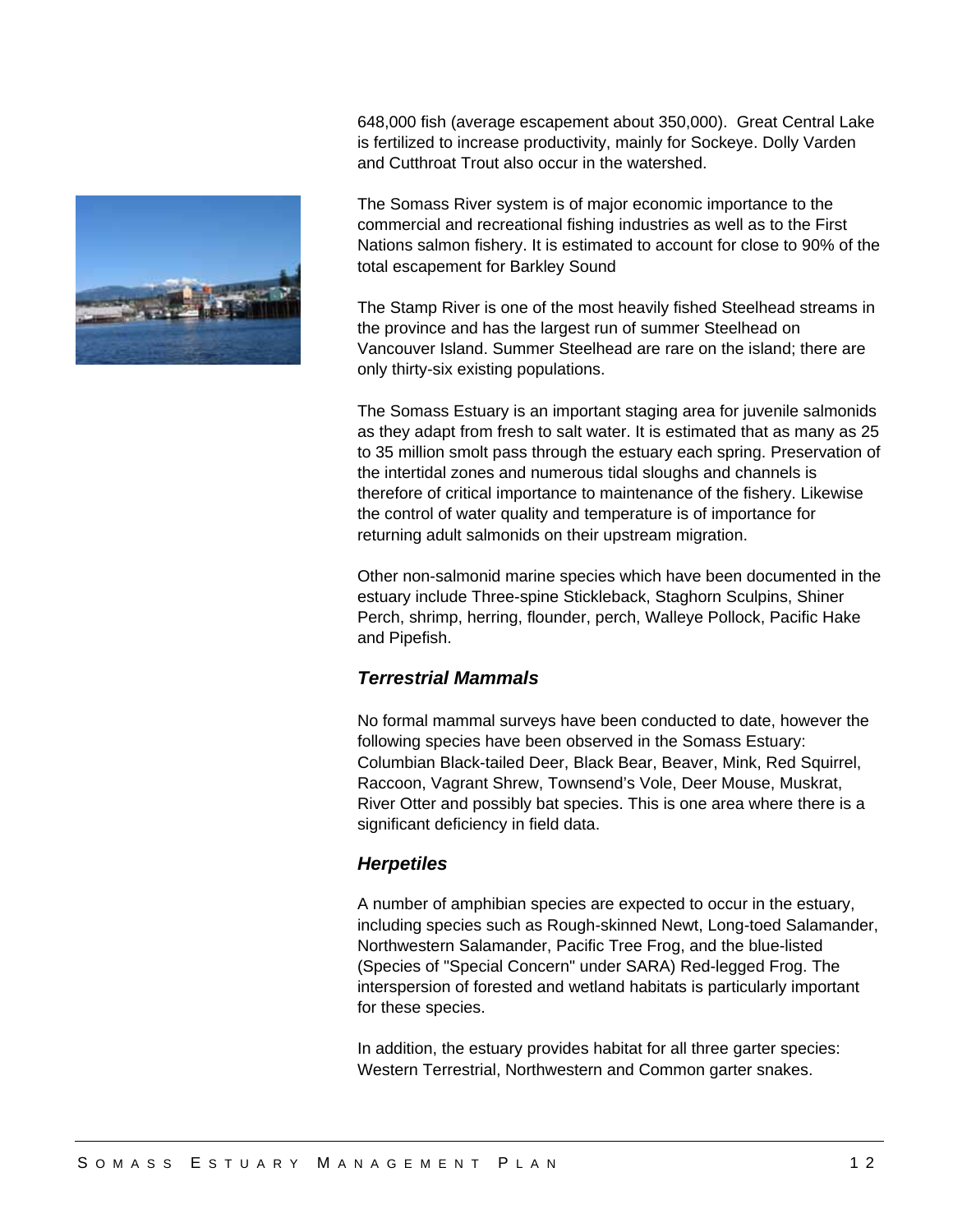# *Butterflies*

The area at the base of the bluff along the sewage lagoon access road is an important sunning area for spring butterflies. At least six species have been identified in this area from casual observation, including a subspecies of the Common Woodnymph, which is a "Species of Special Concern" in British Columbia. Scientific data is lacking, however, and there is a need for a comprehensive butterfly survey throughout the estuary during spring, summer and fall months.

# *Tsunami Hazard*

Although the risk of tsunami affects all of Vancouver Island, it is particularly critical for the City of Port Alberni and the Somass Estuary because of their location at the head of Alberni Inlet. Because the inlet is 40 kilometres long and relatively narrow, a funnelling effect is created, which exacerbates tsunami impacts.

The most recent tsunami occurred in 1964, following an earthquake in Alaska. The first wave reached the head of the inlet four and a half hours after the earthquake and only ten minutes after passing Bamfield. It reached a height of 2.4 metres above normal high tide. The second wave was 3 metres above normal and the third 1.5 metres above. Fortunately, there was no loss of life, but there was extensive damage to property, primarily along River Road. On the estuary, the water pipeline to the papermill was ruptured and logs were dumped to a depth of three or four metres in places. Sediments on the seafloor near the head of the inlet were eroded and redeposited in deeper water to the south.

There is also evidence of much larger tsunamis in pre-contact and prehistoric times. Possibly the best documented one occurred in 1700, following an earthquake in Japan. This is spoken of by First Nations here and in Japanese records of the time. It is also evidenced by sedimentary deposits in the estuary which indicate a much more powerful tsunami than that of 1964.

# **2.2 Habitat Types and Features**

Various studies and the section above describe the flora, fauna and fisheries of the Somass Estuary separately. As a tool for summarizing natural resource information and enabling analysis and planning, habitat types in the Somass Estuary were classified based on biophysical characteristics as part of this project by a team of terrestrial and aquatic biologists, local naturalists, and the lead consultant. Map 3 illustrates the distribution of the habitat types, and this section provides a description of their multiple characteristics (in alphabetical order).

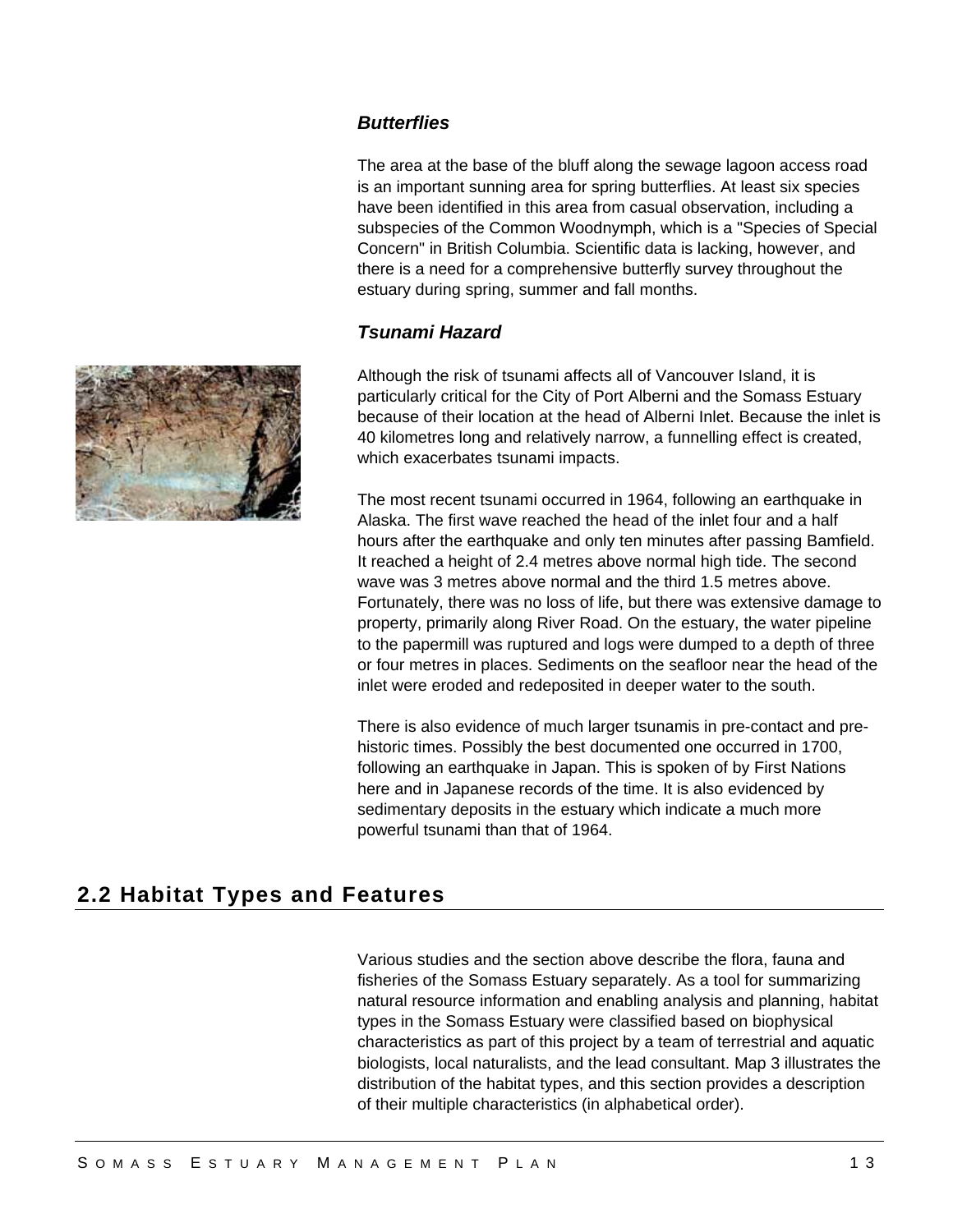This map was derived from a combination of air photo analysis and field review. The scope of this project did not allow for detailed fieldwork to confirm the boundaries of each unit. The map should therefore be considered an approximation of the habitat distribution.

| Code       | <b>Habitat Type</b>             | Area (ha) | ৯    |
|------------|---------------------------------|-----------|------|
| DS         | Deep Subtidal                   | 84.4      | 9%   |
| <b>GB</b>  | <b>Gravel Bar</b>               | 0.3       | 0%   |
| LF         | Levee Forest                    | 8.5       | 1%   |
| Μ          | Mudflat                         | 101.5     | 11%  |
| <b>PT</b>  | <b>Permanent Tidal Channels</b> | 22.2      | 2%   |
| <b>RC</b>  | <b>River Channel</b>            | 52.4      | 6%   |
| <b>RF</b>  | <b>Riparian Forest</b>          | 36.7      | 4%   |
| <b>RO</b>  | <b>Rock Outcrop</b>             | 41.4      | 5%   |
| <b>RS</b>  | <b>Riparian Shrub</b>           | 33.6      | 4%   |
| <b>SF</b>  | Sand/Gravel Flat                | 2.4       | 0%   |
| SS         | <b>Shallow Subtidal</b>         | 324.1     | 36%  |
| <b>TM</b>  | Tidal Marsh                     | 90.7      | 10%  |
| <b>UFI</b> | <b>Upland Field</b>             | 9.7       | 1%   |
| <b>UFO</b> | <b>Upland Forest</b>            | 23.1      | 3%   |
| <b>UM</b>  | <b>Upland Meadow</b>            | 0.6       | 0%   |
| US         | <b>Upland Shrub</b>             | 61.1      | 7%   |
|            | Total                           | 892.6     | 100% |

Figure 3 provides a summary of the area covered by each habitat type:

**Figure 3: Summary of Habitat Types and Extent** 

# *Gravel Bar*

#### **Description**

Gravel bars are dynamic features associated with the active Somass River channel. They consist of unconsolidated gravel to cobble-sized materials that are moved and deposited during river freshet. Gravel bars are typically formed and shifted on an annual basis and only stabilize once vegetation such as willows begin to anchor the substrate. There are very few gravel bars in the study area.

#### **Characteristic or Important Species**

Commonly associated species include Spotted Sandpiper, and loafing waterfowl (e.g., Common Merganser) and gulls.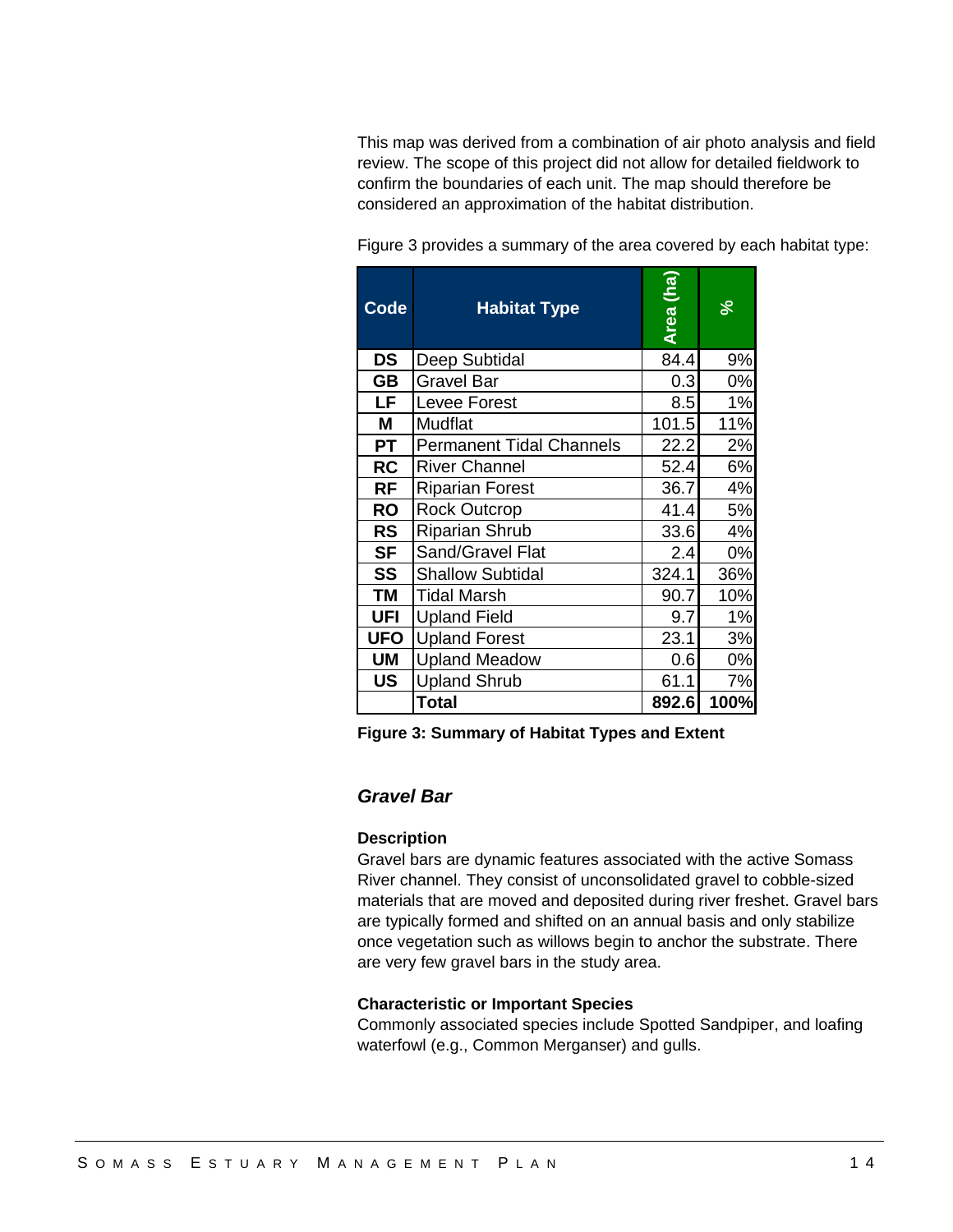

# *Levee Forest*

#### **Description**

Levee forest is established along the southern and western banks of the Somass River. The forest is characterized by a high diversity of tree and shrub species. Common tree species include Western Redcedar, Sitka Spruce, and Red Alder, but the red-listed Oregon Ash is also present. Characteristic shrub species in the forest understory and in more open areas include Sweet Gale, Hardhack and Nootka Rose.

#### **Characteristic or Important Species**

The high plant species diversity and structural heterogeneity of the levee forests provides habitat for numerous bird species. Large trees along the banks of the Somass River are used as perching and nesting locations by Bald Eagle, Red-tailed Hawk and other raptor species. Common breeding species likely include Winter Wren, Spotted Towhee, Song Sparrow, Cedar Waxwing and Pacific-slope Flycatcher. During the migratory period, excellent foraging opportunities exist for neotropical bird species such as flycatchers, warblers and thrushes.

The combination of forest, shrub and wetland habitats is also of high value to a number of amphibian species (e.g., blue-listed Red-legged Frog). Black Bear also frequent the levee forest, and can often be seen along the shoreline of the Somass River in this area.

Levee forest habitat provides prey organisms as insect drop for juvenile fish rearing in the estuary. The levee forest also supports high quality off-channel habitat that provides important refuge and rearing areas for juvenile salmonids.

# *Mudflat*

#### **Description**

Mudflats are an intertidal landform characterized by silt- and clay-sized sediments. The flats have very low gradients and retain high water content throughout the tidal cycle. They are not typically vegetated although diatom covers are common during the summer. Mudflats typically have high organic contents and anaerobic conditions just below the surface (Simenstad et al., 1991).

#### **Characteristic or Important Species**

The mudflats in the Somass Estuary contain few clams or worms. Some small clams (2 to 3 cm) are likely Soft shell Clam and Varnish Clam. Some larger Bentnose Clams also occur. The only seaweed observed was Entromorpha, characteristic of freshwater seepage. The mudflats are important foraging areas for numerous bird species, including waterfowl, shorebirds, gulls, and Northwestern Crow.

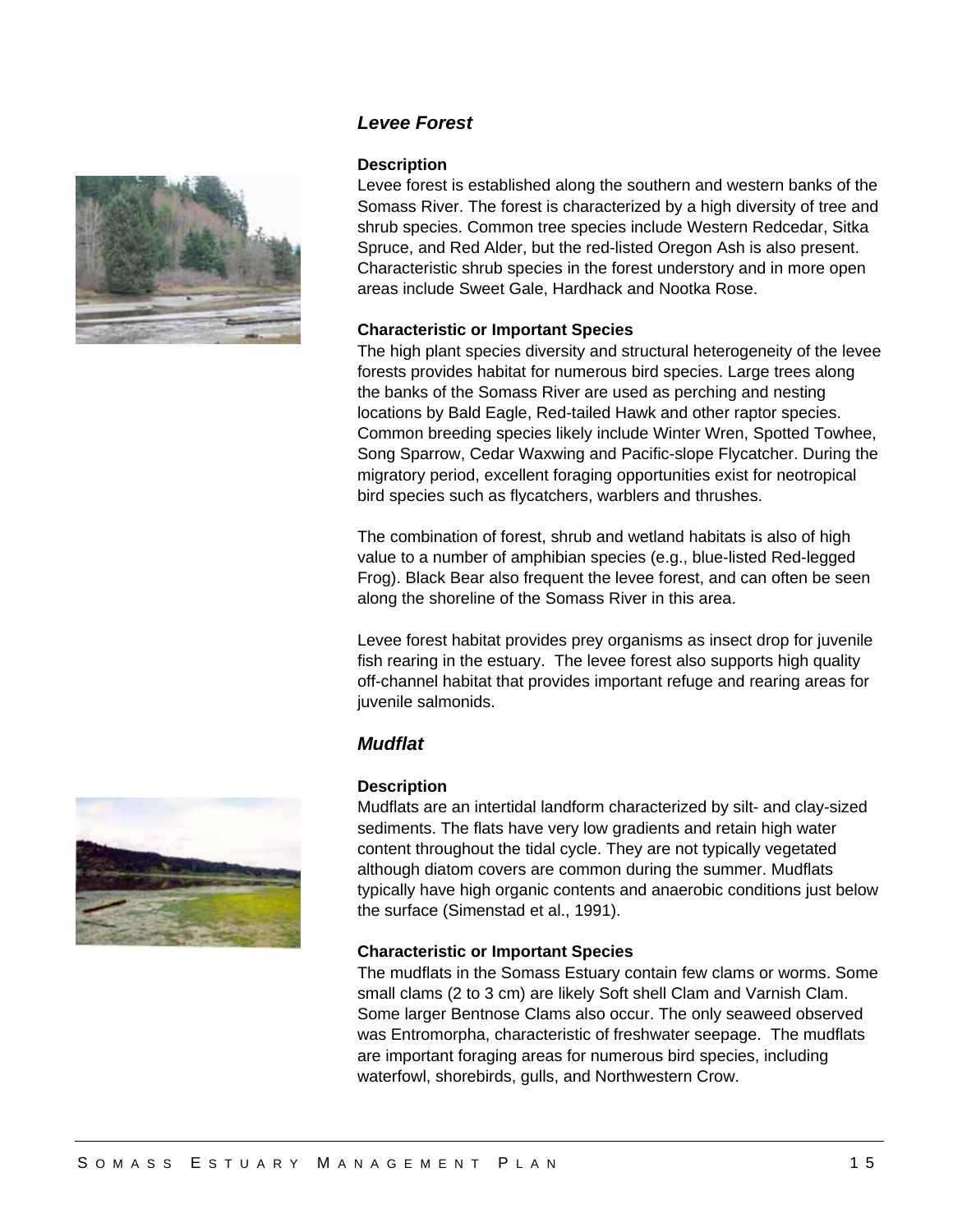# *Permanent Tidal Channels*



#### **Description**

Within estuaries, channels are defined as troughs within a tidal flat or marsh, which periodically or continuously contain moving water (Simenstad 1983, Dethier 1990). They vary in depth below the surrounding substrate, typically from several centimetres to around a metre. There is one large permanent tidal channel on the west side of the Somass Estuary, with tributaries in its upper reaches. This area is always wet, distinguishing it from the numerous small channels within the tidal marsh that are sometimes dry and subject to change over time.

#### **Characteristic or Important Species**

According to Van Dieren (1982), common plant species in the tidal channels are Ditch-Grass (or Widgeon-Grass), Siberian Water-Milfoil, Verticillate Water-Milfoil and Horned Pondweed. The blue-listed Threeflowered Waterwort and blue-listed Flowering Quillwort have also been found in tidal channel habitats.

Common fish species in the tidal channels include Three-spine Stickleback, particularly in the upper reaches and especially in the early summer, herring and pilchard. Numerous bird species, particularly American Widgeon, Greater Scaup, Bufflehead, Green-winged Teal, Mallard and the blue-listed Trumpeter Swan, winter on the tidal channel, and species such as Belted Kingfisher and the blue-listed Great Blue Heron hunt fish throughout the year.

# *River Channel*

#### **Description**

For the purpose of this study, the main channel of the Somass River is defined as ending between the outfall from the effluent lagoon and Lupsi Cupsi Point. The river channel through the study area is almost completely urbanized on the east/north bank with riprap, dykes, and industrial pilings. The west/south bank is much less disturbed and has some patches of riparian vegetation, as noted within other habitat categories.

#### **Characteristic or Important Species**

The Somass River supports Chinook, Coho, Chum, Sockeye and Pink salmon, as well as summer and winter Steelhead and Prickly Sculpin. The red-listed White Sturgeon has been found on occasion in the river, and blue- listed fish species that are known to occur in the estuary include the Coastal Cutthroat Trout (ssp. *clarki*), and Dolly Varden Char. Fish are important prey for species such as River Otter, Mink, Great Blue Heron and Belted Kingfisher. A number of bird species such as Common Merganser and Trumpeter Swan winter on the Somass River.

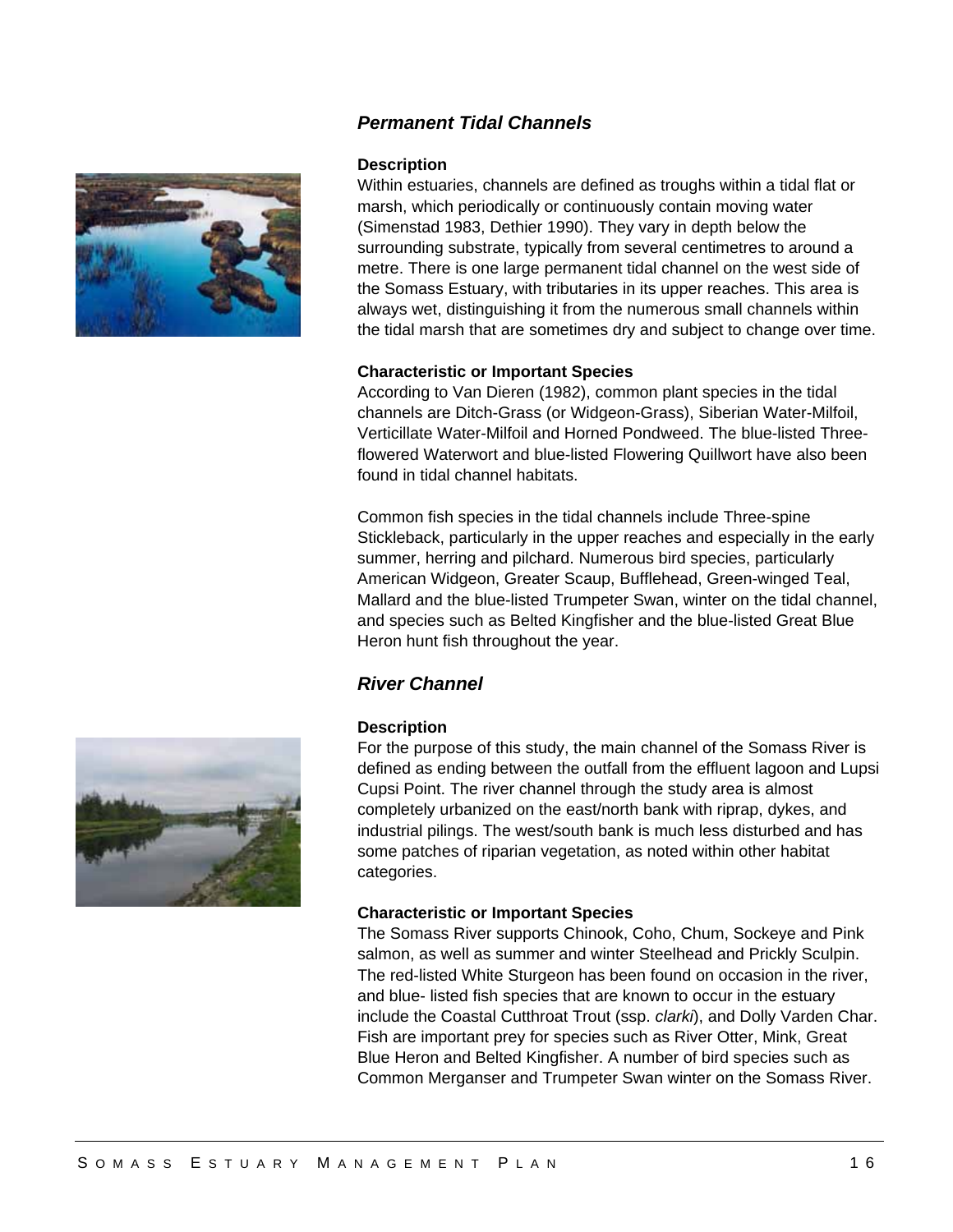



#### **Description**

The riparian forest within the Somass Estuary occurs in several fragmented patches. The primary patch (i.e., Johnston Island) is located within the central portion of the estuary. Sitka Spruce is the most common tree species; Red Alder and Grand Fir are also present in the riparian areas. Understorey vegetation is well established and includes species such as Common Snowberry, Salmonberry, Swordfern, Cascara saplings, and various sedges.

#### **Characteristic or Important Species**

As with Levee Forest, Riparian Forest provides feeding and foraging opportunities for many bird species including Winter Wren, Townsend's Warbler, American Robin and Northwestern Crow. Riparian Forest, particularly on Johnston Island, is suitable as a nesting and roosting area for Great Blue Heron and raptors such as Red-tailed Hawk. Based on field observations, Johnston Island also appears to provide important security cover for species such as Black Bear and River Otter. Riparian forest north of the Somass Estuary appears to provide breeding habitat for Wood Duck. The riparian forest habitat also provides prey organisms as insect drop for juvenile fish rearing in the estuary.

# *Rock Outcrop*

#### **Description**

Extensive rock outcrop habitat is present along the steep western shoreline of the estuary, all of which has been intersected by a road leading to a large log sort area. Two small islands (Hoik Island and Holm Island) are also rock outcrops. Vegetation in rock outcrop areas is unique, consisting of tree species such as Shore Pine, Arbutus and Douglas-fir.

#### **Characteristic or Important Species**

Rock outcrops with open exposed habitats provide niches for a unique and diverse assemblage of herbaceous species (e.g., Sea Pink and Common Camass). Although rare and endangered plant species have not been identified to date, rock outcrops have a high potential for these species. Rock outcrops are also used as feeding areas for butterflies, perching locations for raptors, and loafing areas for large mammalian species such as Cougar.

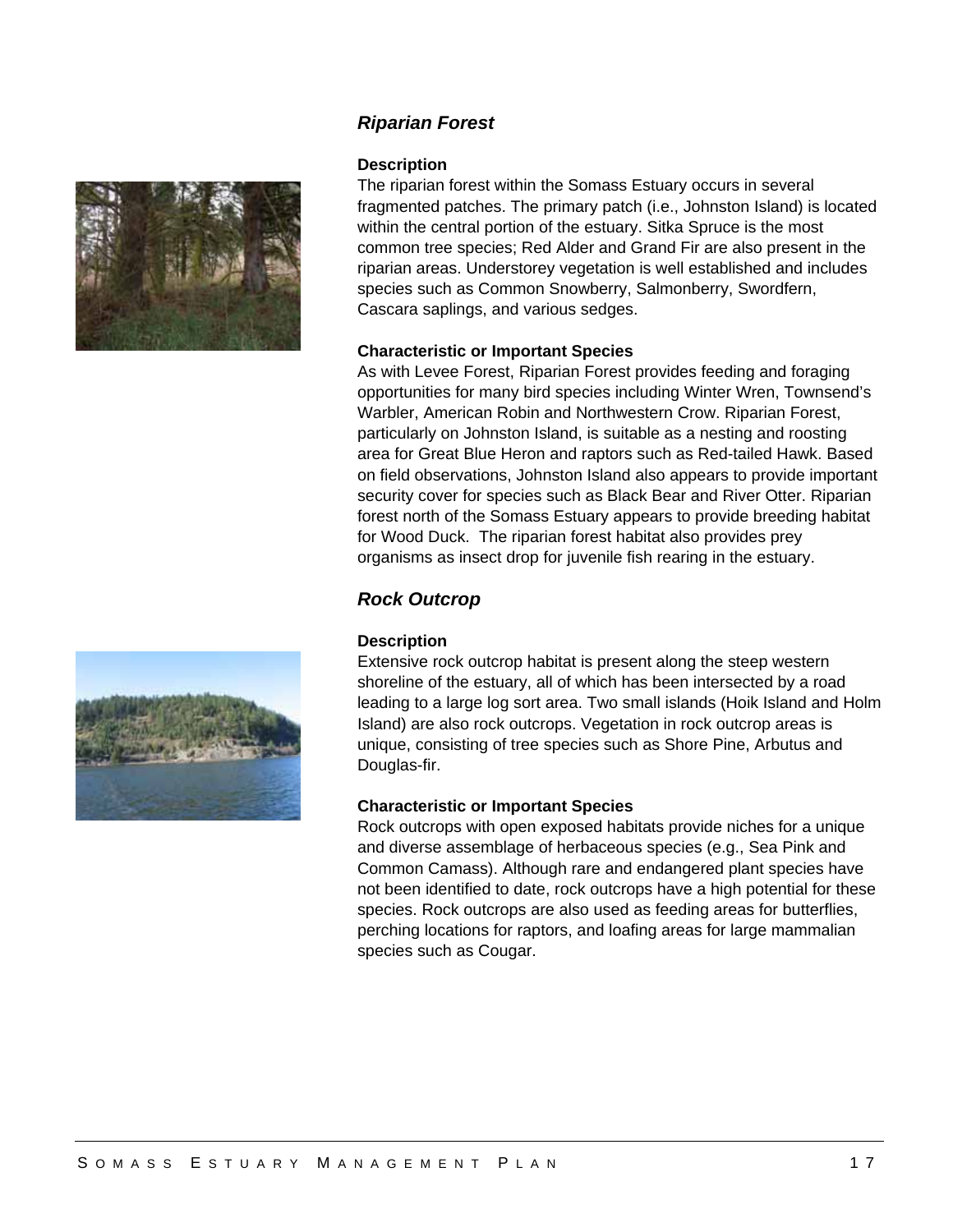

#### *Riparian Shrub*

#### **Description**

Riparian shrublands are well represented within the estuary, particularly along the edges of riparian and levee forests. Dominant shrub species include Nootka Rose, Salmonberry, Black Twinberry, Hooker's Willow, Pacific Crabapple, Bittercherry, and Sweet Gale. The red-listed Oregon Ash occurs along the upper edge of the riparian shrub zone.

#### **Characteristic or Important Species**

The Oregon Ash is the most important plant species. Riparian shrublands are important living areas for numerous species of birds, mammals and amphibians. Species such Song Sparrow, Spotted Towhee, Red-winged Blackbird and Cedar Waxwing are common breeders.

### *Sand/Gravel Tidal Flat*

#### **Description**

Sand and gravel flats are intertidal landforms composed predominantly of sand but including minor components of gravel (pebbles, cobbles and boulders). The gravel often supports a patchy distribution of attached algae. In the Somass Estuary, there is a small amount of sand/gravel flat, associated with the mouth of a creek and the edges of small shrub patches that stand above the level of the mudflats.

#### **Characteristic or Important Species**

The species of the sand/gravel tidal flats are similar to those in the mudflats, including Soft-shell Clam, Varnish Clam and Bentnose Clam. The sand and gravel flats are also important foraging areas for shorebirds and Great Blue Heron, and loafing areas for ducks and gulls.

### *Shallow Subtidal*

#### **Description**

The subtidal littoral zone is the permanently submerged habitat of the estuary and inlet from lowest normal tide to approximately –20m depth. This subtidal zone supports most of the marine plant growth of seaweed and macroalgae.

#### **Characteristic or Important Species**

Because of their large biomass and high productive capacity, *Fucus* spp., and *Laminaria* spp. are important plant components of the littoral zone in brackish to saline areas of the estuary and inlet. Freshwater littoral areas of the estuary would have a much lower production of aquatic plants. Some important fish species that use the shallow subtidal area are Pile Perch, and Steelhead smolts in the spring.



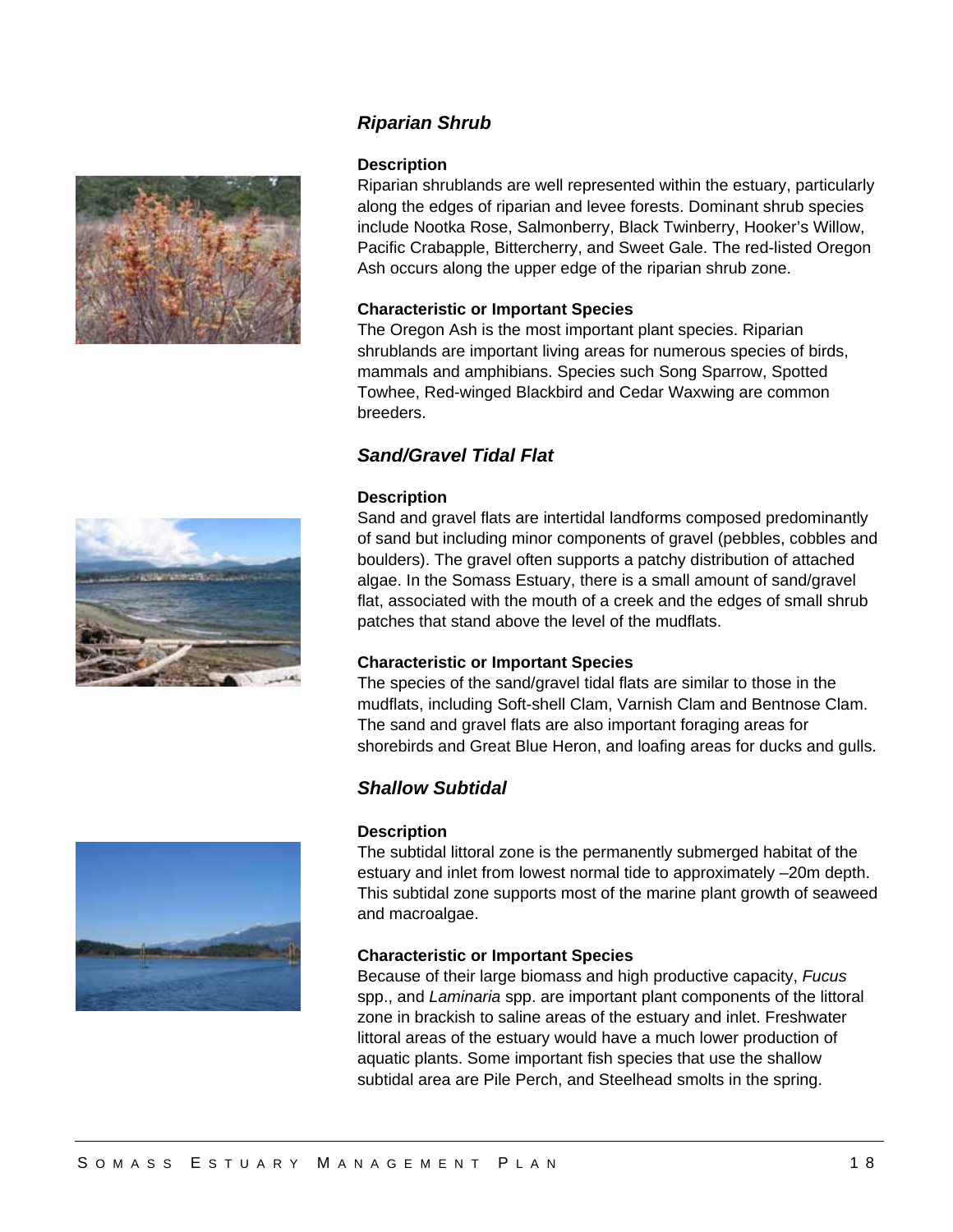

# *Deep Subtidal*

#### **Description**

The subtidal sublittoral area is found generally below the zone of aquatic plant growth. Therefore this zone would occur below approximately – 20m depth down to the bottom of the inlet.

#### **Characteristic or Important Species**

Most of the organisms in this zone would be open sea- or sea beddwelling species of adult fish and invertebrates. Some species that have been observed include prawns, Ratfish, Pacific Lamprey, and White Sturgeon. Plant life would consist of red algal species adapted to low light conditions and various types of sponges and coral.

# *Tidal Marsh*

#### **Description**

Emergent marshes occur in the upper intertidal zone where erect, rooted, herbaceous vegetation that can tolerate submersion in seawater binds otherwise unconsolidated mud and sand with organic fibre. Perennial plant vegetation dominates during the growing season.

Marshes are sometimes divided into high and low marsh classes (Fry and Campbell 1988). The high marsh community is subject to flooding only during river freshet or high storm tides. The vegetation community is therefore comprised of species that are not as salt tolerant as low marsh species, and may include some tree and shrub species that can tolerate some degree of salinity. The low marsh community, which occurs lower within the intertidal zone, is flooded at least once each day by the tide. Because the high and low marsh areas in the Somass Estuary are intertwined and overlapping, and because they are comparable in terms of their environmental value and planning implications, they have been considered as one biophysical unit in this plan.

The high and low marsh areas are situated between upland and riparian habitats and the intertidal mud and sand flats.

#### **Characteristic or Important Species**

According to Van Dieren (1982), tidal flats contain some of the highest plant species diversity in the estuary. Common species are American Bulrush, Arctic Rush, Cattail, Creeping Spike-Rush, Hard-stemmed Bulrush, Lyngby's Sedge, Sea Milk-Wort, Pacific Silverweed, Tufted Hairgrass and Western Lilaeopsis.

Several blue and red-listed plant species are also present within tidal marsh areas of the estuary: Beaked Spike-Rush (blue), Five-angled Dodder (blue), Henderson's Checker-Mallow (blue), Paintbrush Owl-

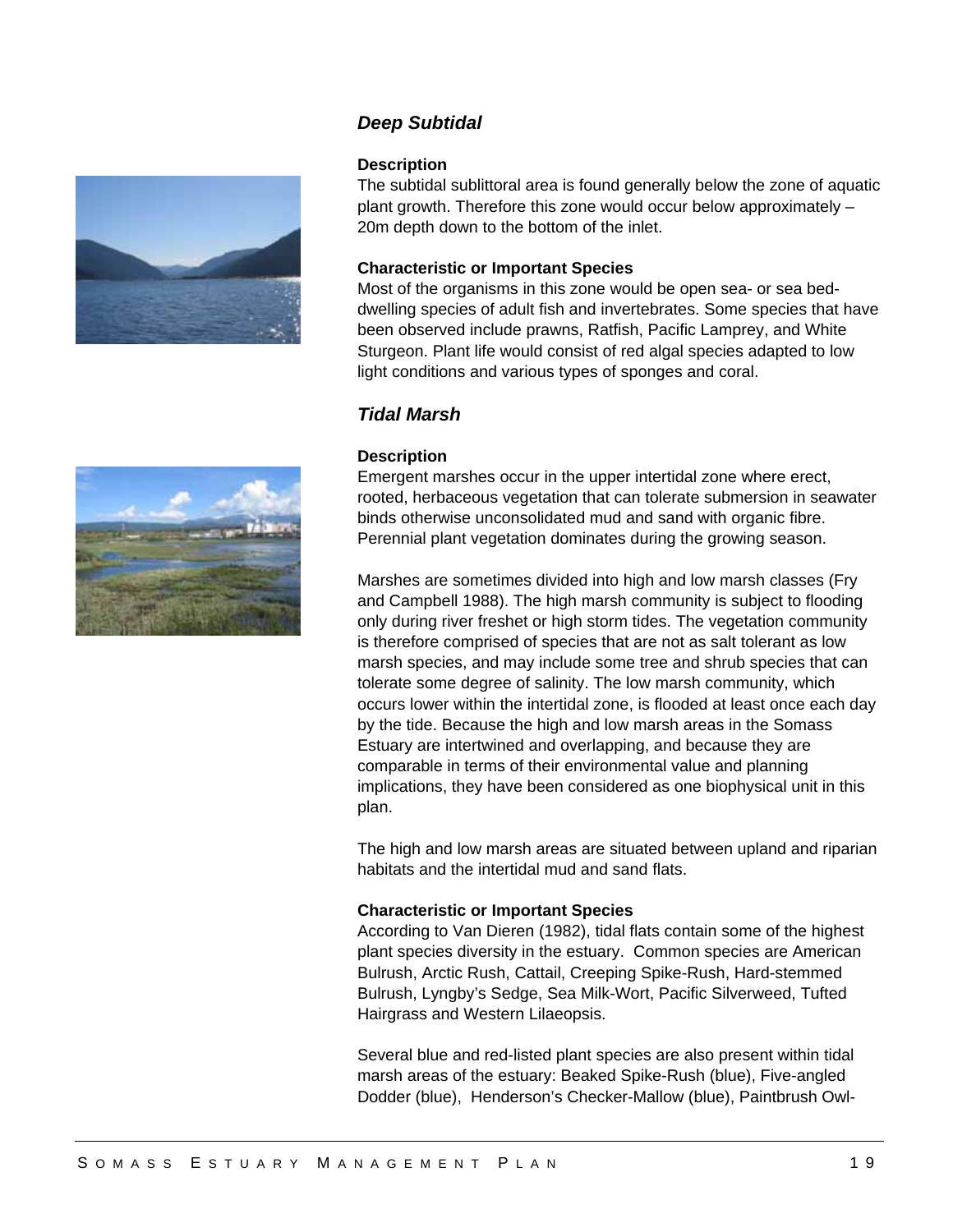Clover (red), Pointed Rush (blue), Small Spike-Rush (blue), and Vancouver Island Beggarticks (blue).

Numerous wildlife species, including a wide variety of waterfowl and shorebird species, the blue-listed Great Blue Heron, blue-listed Trumpeter Swan, Northern Harrier, Marsh Wren, Virginia Rail and Redwinged Blackbird utilize tidal marsh areas. Other marsh birds, such as the blue-listed American Bittern and blue-listed Green Heron may occur occasionally.

# *Upland Field*

# **Description**

Extensive upland field habitat is located on the south bank of the Somass River just upstream of the major bend in the river. Between hay harvests, the grasses grow long and provide habitat areas for small mammals such as Townsend's Vole, which in turn support raptorial bird species. If this area was not hayed, it would likely have characteristics similar to the upland meadow.

# **Characteristic or Important Species**

The upland field area is important to Townsend's Vole, which is an important prey species of Red-tailed Hawk, Northern Harrier, and the blue-listed Short-eared Owl. Other characteristic species are Canada Geese year-round and Trumpeter Swans in the winter.

# *Upland Forest*

# **Description**

Upland forest within the Somass Estuary is fragmented and located primarily at the west central end of the estuary in the Shoemaker Bay area. Characteristic tree species include Douglas-fir, Western Redcedar, Grand Fir, Western Hemlock and Red Alder. Understorey vegetation is diverse and includes species such as Red Huckleberry and Swordfern. Some upland forest is located on disturbed areas east of the sewage lagoons.

# **Characteristic or Important Species**

Upland forest provides nesting, perching and roosting opportunities for many bird species including raptors and owls (e.g., Great Horned Owl). Breeding songbirds include Pacific-slope Flycatcher, Townsend's Warbler and Swainson's Thrush.



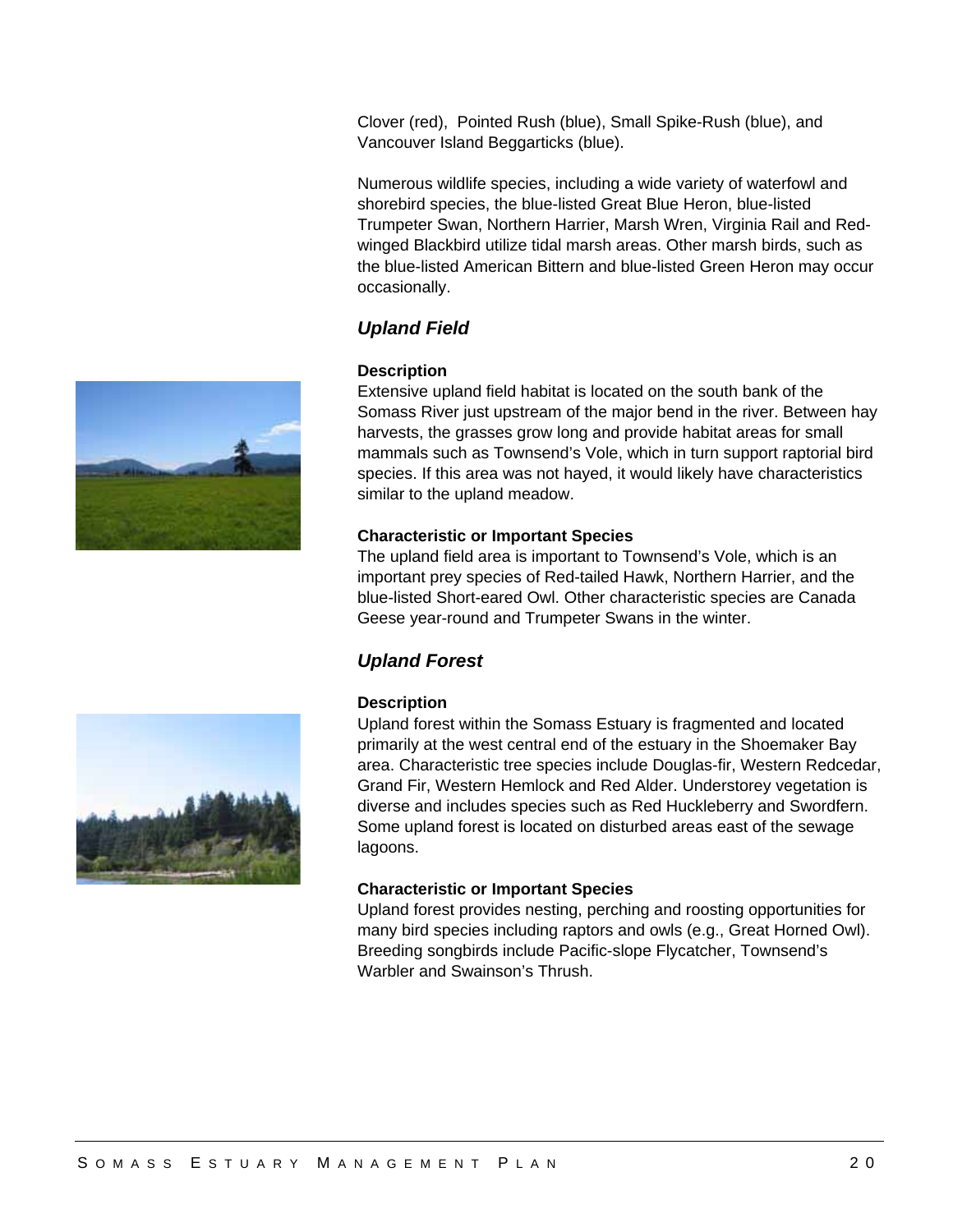



# *Upland Meadow*

#### **Description**

A small patch of undisturbed upland meadow is located in the western part of Johnston Island.

#### **Characteristic or Important Species**

The red-listed Geyer's Onion occurs in this upland meadow. Upland meadows are important to Townsend's Vole, which is an important prey species of Red-tailed Hawk, Northern Harrier, and the blue-listed Shorteared Owl.

#### *Upland Shrub*

#### **Description**

The upland shrub habitat type has been used to classify the poplar plantation due to the relatively small size of the trees, and also includes shrub communities occurring in small patches on previously disturbed areas (e.g., fill) through the central portion of the estuary.

#### **Characteristic or Important Species**

Characteristic plant species include Scotch Broom, Himalayan Blackberry, young Red Alder, Hairy Cat's-Ear, Common Velvet-Grass, and Ribwort (or English Plantain). Few important plant or animal species utilize upland shrub areas, primarily due to the high incidence of invasive species.

# *Habitat Features*

In addition to the habitat types, there are some specific habitat features in the estuary that have been identified by local naturalists<sup>1</sup>. These are identified on Map 3 and described in more detail below:

- 1. A small sand pit near the beginning of the road into the estuary with reported nesting of Bank Swallows,
- 2. A series of vertical banks in glacial till that in recent years have been used by both Kingfishers and Bank Swallows for nesting,
- 3. Three or four large Oregon Ash,
- 4. Gravel beds that are used by Chum salmon for spawning,
- 5. An old Douglas-fir that is an important raptor perch,
- 6. An active eagle nest that can be viewed from Victoria Quay,
- 7. A number of smaller Oregon Ash, probably in excess of ten,
- 8. The only known site for *Cuscuta pentagona* (a Dodder).

l

<sup>&</sup>lt;sup>1</sup> Rick Avis, Libby Avis, Sandy McRuer, Phil Edgell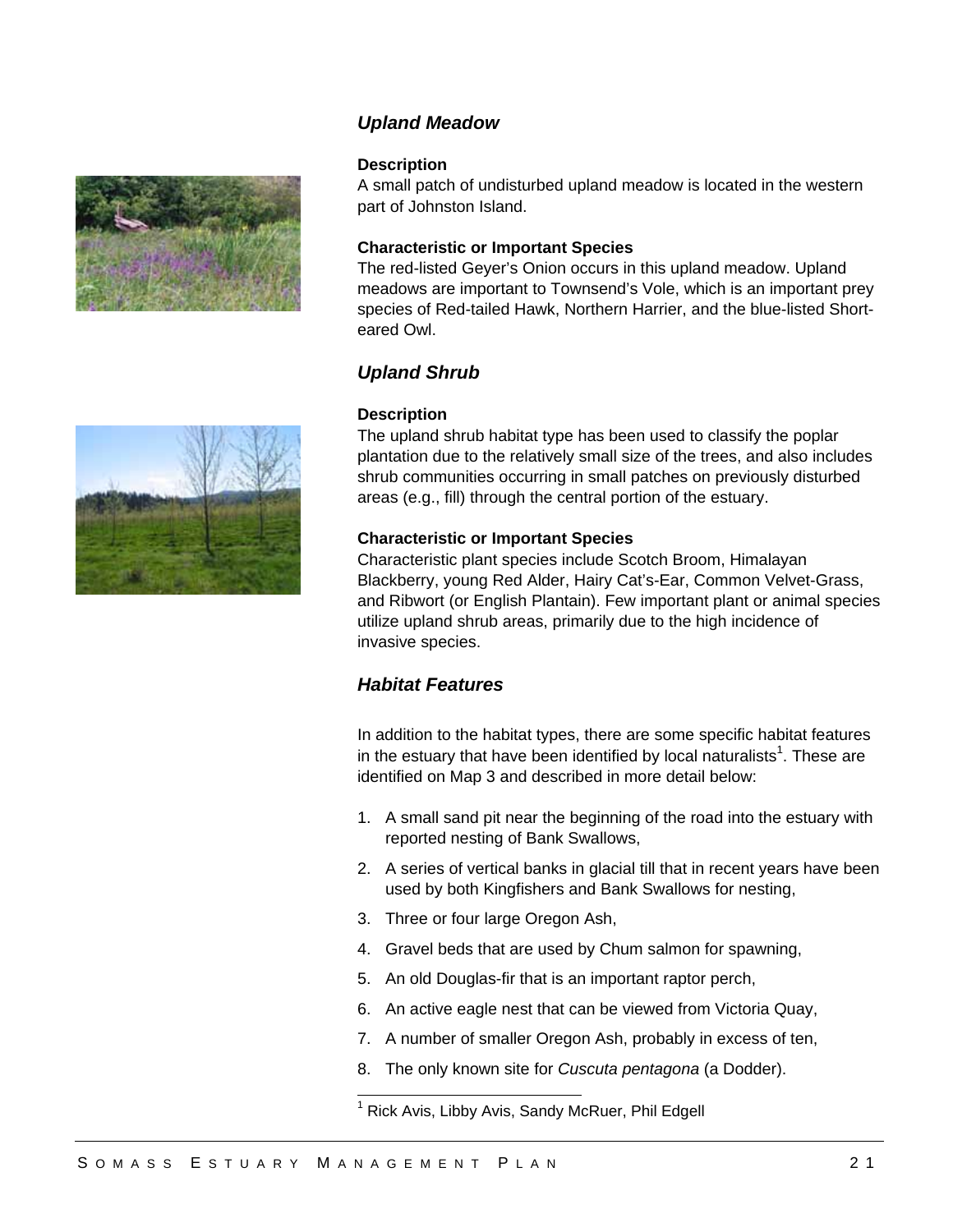- 9. The only known site for *Allium geyerii*.
- 10. A backwater that frequently has Wood Ducks present (unconfirmed if they nest there).
- 11. Two small streams flow in opposite directions. The more northerly one flows back towards the sewage lagoon; the more southerly one flows north to the Somass. The southerly stream and another to the south east of it appear to support considerably more salmon fry than other tidal channels or streams in the estuary. The spruce trees in the lower levee forest are also important perching areas for raptors.
- 12. Two butterflies that seem rare in the valley occur here; Sara Orange Tips and Margined Whites. The area along the road is also used by Mourning Cloaks and Angelwings in the spring but these butterflies are more ubiquitous in the valley.

# **2.3 Habitat Evaluation**

# *Habitat Evaluation Method*

There was an interest in rating the relative environmental values of the habitats to ensure that those with the highest value would be identified and given the highest levels of protection in the management plan, and to identify habitats that are candidates for restoration and enhancement. In order to determine the relative environmental value of the various habitat types, the following questions were posed for each habitat type. The questions were developed based on the criteria that were considered most relevant in the study area. The questions and the ratings were developed by a team of biologists and naturalists familiar with the Somass Estuary and the Alberni Valley.

#### **Ecological Significance**

To what degree does this type of unit play a significant role in maintaining or contributing to ecological processes or functions related to the foundation of the food chain in the estuary (detritovores and heterotrophs)?

#### **Regional Representativeness**

To what degree is this type of unit uncommon in the region (i.e., Alberni Valley)?

#### **Rare or Uncommon Species**

To what degree does this type of unit contain any plant or animal species which are red- or blue-listed by CDC or other uncommon species?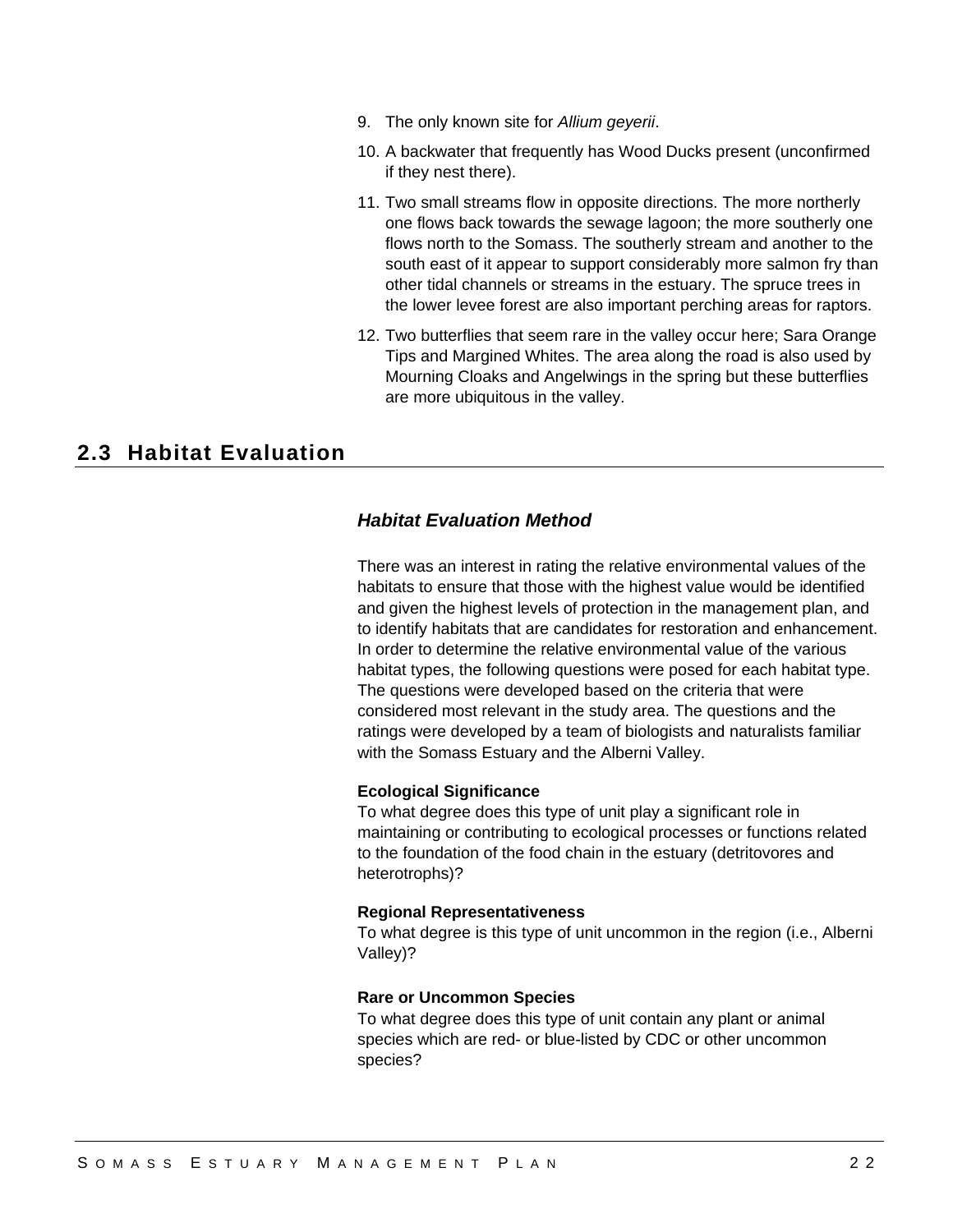#### **Fragility**

To what degree is this type of unit particularly vulnerable to disturbance from human activities due to its biophysical composition or the species present?

#### **Environmental Value**

Figure 4 provides a rating of the habitat types in relation to the above criteria. The coding is as follows:

- $\bullet$  H High
- $M_H$  Moderate-High
- $M_l$  Moderate-Low
- Low

| Code      | <b>Habitat Type</b>             | Ecological<br>Significance | Regional<br>Representativeness | Rare or Uncommon<br>Species | Fragility      | Environmental Value |
|-----------|---------------------------------|----------------------------|--------------------------------|-----------------------------|----------------|---------------------|
| <b>DS</b> | Deep Subtidal                   | $M_{L}$                    | L                              | L                           | L              | L                   |
| GB        | <b>Gravel Bar</b>               | $M_{L}$                    | $M_{L}$                        | L                           | $M_{L}$        | М                   |
| LF.       | <b>Levee Forest</b>             | н                          | н                              | н                           | н              | VH                  |
| М         | <b>Mudflat</b>                  | н                          | н                              | $M_H$                       | $M_H$          | н                   |
| РT        | <b>Permanent Tidal Channels</b> | н                          | н                              | н                           | н              | VH                  |
| RC        | <b>River Channel</b>            | н                          | н                              | н                           | $M_H$          | н                   |
| RF        | <b>Riparian Forest</b>          | н                          | $M_{L}$                        | н                           | н              | н                   |
| <b>RO</b> | <b>Rock Outcrop</b>             | М,                         | М <sub>н</sub>                 | $M_H$                       | M,             | М                   |
| <b>RS</b> | <b>Riparian Shrub</b>           | н                          | $M_H$                          | Мн                          | н              | н                   |
| <b>SF</b> | <b>Sand/Gravel Flat</b>         | Mн                         | н                              | L                           | $M_{L}$        | М                   |
| SS        | <b>Shallow Subtidal</b>         | н                          | $M_{\underline{H}}$            | $M_{L}$                     | $M_{L}$        | М                   |
| TМ        | <b>Tidal Marsh</b>              | н                          | н                              | н                           | н              | VH                  |
| UFi       | <b>Upland Field</b>             | н                          | н                              | М <sub>н</sub>              | М <sub>н</sub> | н                   |
| UFo       | <b>Upland Forest</b>            | М <sub>н</sub>             | M,                             | М <sub>н</sub>              | М <sub>н</sub> | М                   |
| UM        | <b>Upland Meadow</b>            | н                          | н                              | н                           | н              | VH                  |
| US        | <b>Upland Shrub</b>             | $M_{L}$                    | L                              | L                           | L              | L                   |

#### **Figure 4: Habitat Evaluation**

A four-level scale was used rather than a three-level (high medium low) scale, applied in many estuary studies, because a three-level scale is limited by the single medium category, which typically includes a wide range of values.

The final column, Environmental Value, was derived from an assessment of the other ratings. The rules applied to determine environmental value are as follows:

- $\bullet$  Very High = all Highs
- High = 3 Highs, or 2 Highs and 2 Moderate-Highs
- Moderate = at least two Moderate-Low or greater
- Low = remainder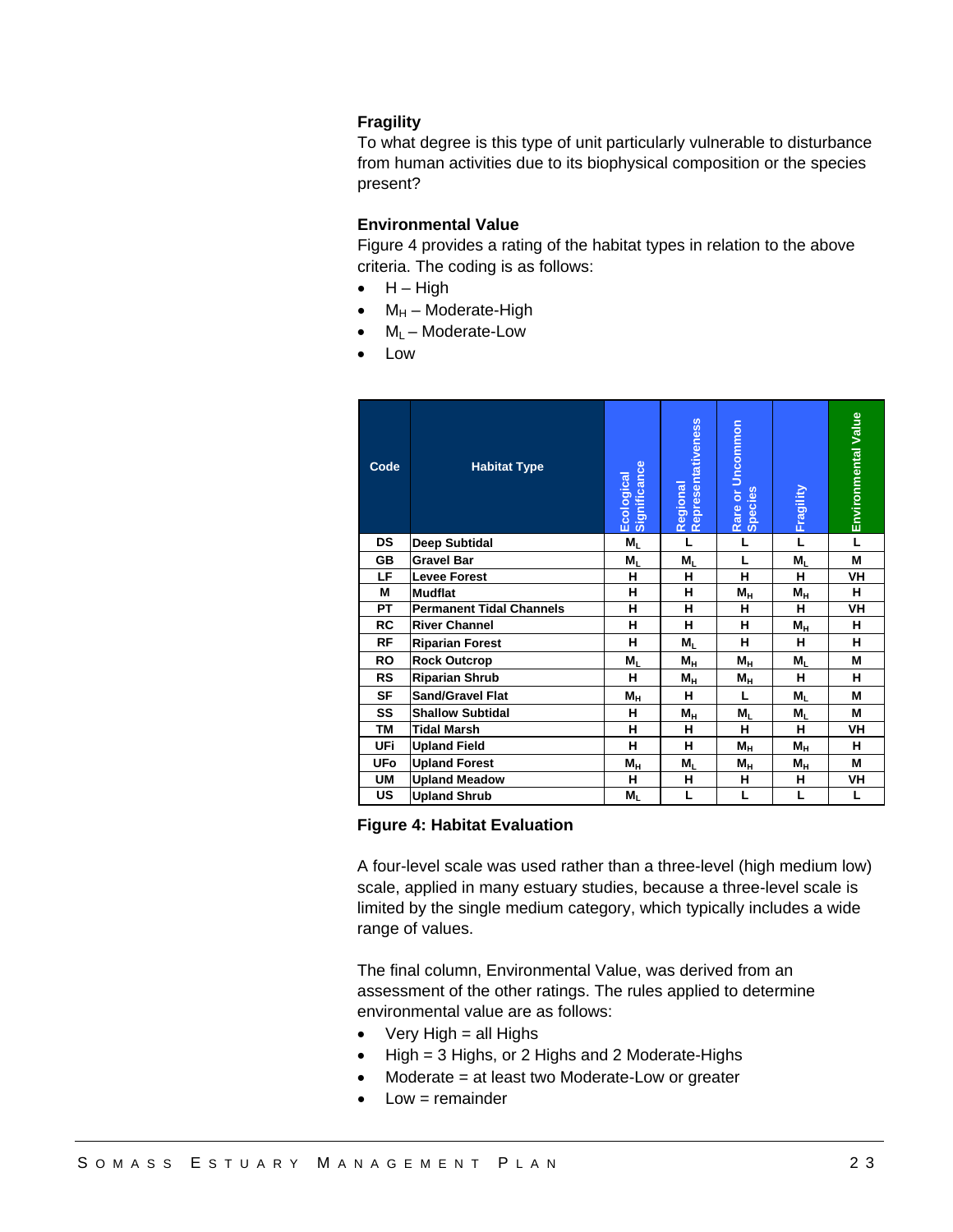#### *Habitat Ratings*

Map 4 illustrates the ratings of environmental value. The following section provides the overall rationale for the ratings.

#### **Gravel Bar - Moderate**

The parts of the gravel bar above the water line are very unproductive because of the extremely dry and nutrient-poor conditions. However, parts of the gravel bar that remain submerged throughout most of the year support a diverse and productive community of benthic algae and invertebrates that are vital to the channel and stream ecosystem.

#### **Levee Forest – Very High**

Levee forest consists of some of the most biologically diverse terrestrial habitat within the Somass River estuary, yet represents only a small portion (8 %) of habitats within the estuary.

#### **Mudflat - High**

Mudflats not only provide exceptional foraging opportunities for many species of waterbirds utilizing the estuary, but are also a critical component of the life cycles for numerous aquatic organisms.

#### **Permanent Tidal Channels – Very High**

Tidal channels are critical interfaces within the estuary, linking riverine and marine habitats. Mainstream channels are important habitats for juvenile salmonids at low tide (Healey 1979, 1980). Channels are also used by shorebirds, waterfowl, Great Blue Herons, Raccoons, River Otters, Mink and other animals as forage areas.

#### **River Channel - High**

The Somass River is critically important to a variety of salmonids and supports large fish populations.

#### **Riparian Forest - High**

Since riparian forest within the Somass River estuary is surrounded by open habitats, it is of high value to birds for roosting, and many wildlife species (e.g., Black Bear) for security and thermal cover. Riparian forests also have high potential as future nesting locations for Great Blue Heron, particularly because of their proximity to important heron foraging areas.

#### **Rock Outcrop - Moderate**

Rock outcrops are characterized by unique plant and animal communities, and shallow soils that are vulnerable to disturbance.

#### **Riparian Shrub - High**

Extensive riparian shrublands are not well represented in the Alberni valley. They not only provide breeding opportunities for numerous bird species, but also important foraging areas for migrant songbirds, and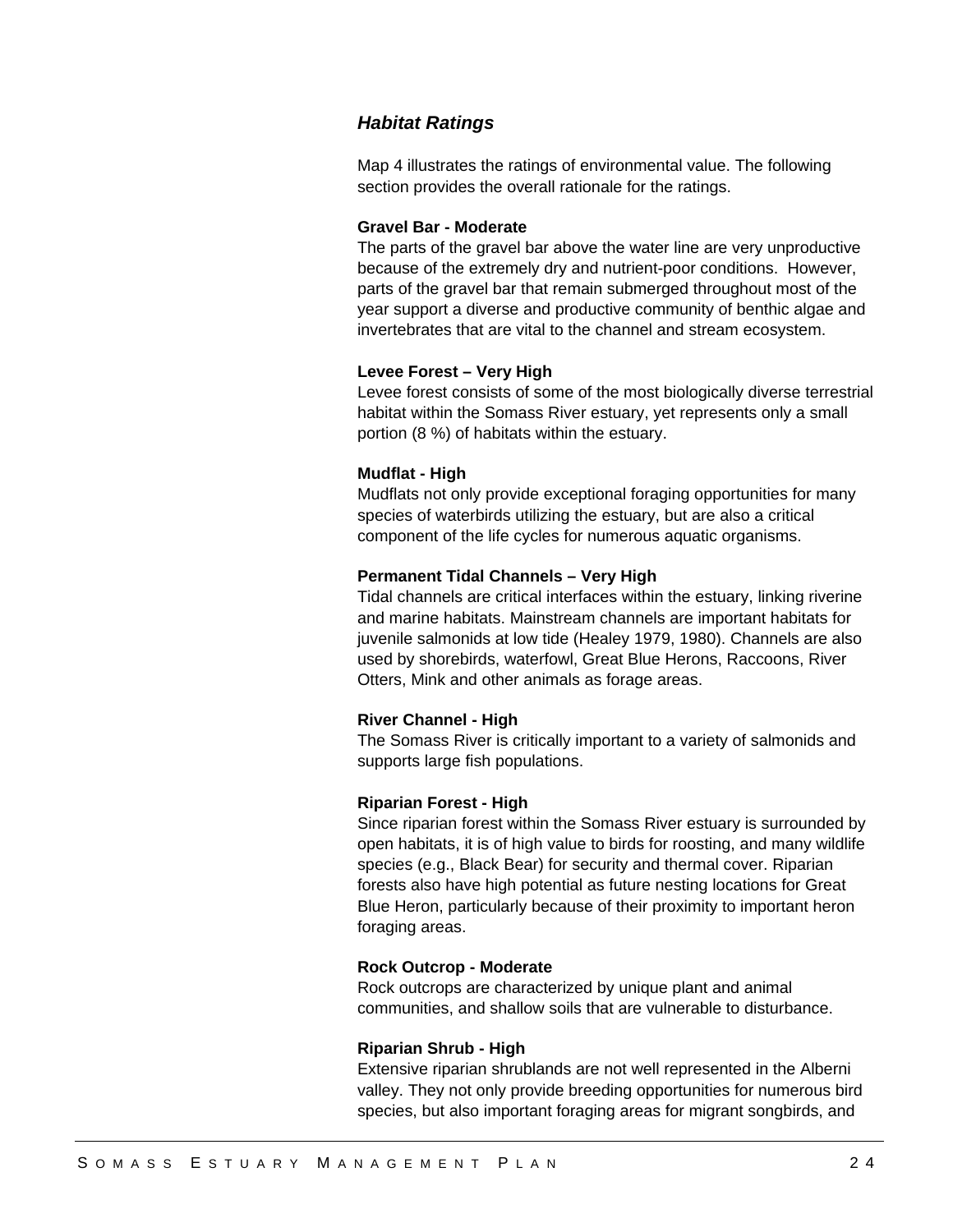security habitat for mammalian species. The riparian shrub habitat provides prey organisms as insect drop for juvenile fish rearing in the estuary.

#### **Sand/Gravel Tidal Flat - Moderate**

Sand and gravel tidal flats are not well represented in the Alberni Valley. They provide important elements in the life cycles of many aquatic species.

#### **Shallow Subtidal - Moderate**

The productive littoral areas are especially important as nursery areas for juvenile fish because they offer good cover from predators and an abundance of food organisms. Moreover, because of the generally steep shoreline of the inlet, this type of habitat is regionally not very abundant.

#### **Deep Subtidal - Low**

Most of the inlet is comprised of subtidal sublittoral habitat, and the productive capacity of this zone is relatively low when compared to the other habitats in the estuary.

#### **Tidal Marsh – Very High**

Juvenile salmonids and other estuarine fish access the tidal marsh habitat at high tide via tidal channels and sloughs to feed on the rich abundance of invertebrates present there. Numerous bird species forage and nest in tidal marsh areas, including several blue-listed species. Plant species diversity is high, and a minimum of seven blueand red-listed species are known to occur.

#### **Upland Field - High**

The upland field has an important role in providing habitat for voles and raptors.

#### **Upland Forest - Moderate**

Although upland forest is very common in the Alberni Valley, it is of particular importance in the Somass Estuary as a buffer between open, high value estuarine habitats and adjacent human activities, and as a corridor for wildlife. Upland forests also provide breeding and perching opportunities for raptors such as Bald Eagle that forage primarily in estuarine areas.

#### **Upland Meadow – Very High**

Upland meadows are regionally rare and provide habitat for a unique assemblage of plant and animal species, some of which are listed by the Conservation Data Centre (e.g., red-listed Geyer's Onion).

#### **Upland Shrub - Low**

Upland shrub communities have overall low ecological value within the Somass estuary.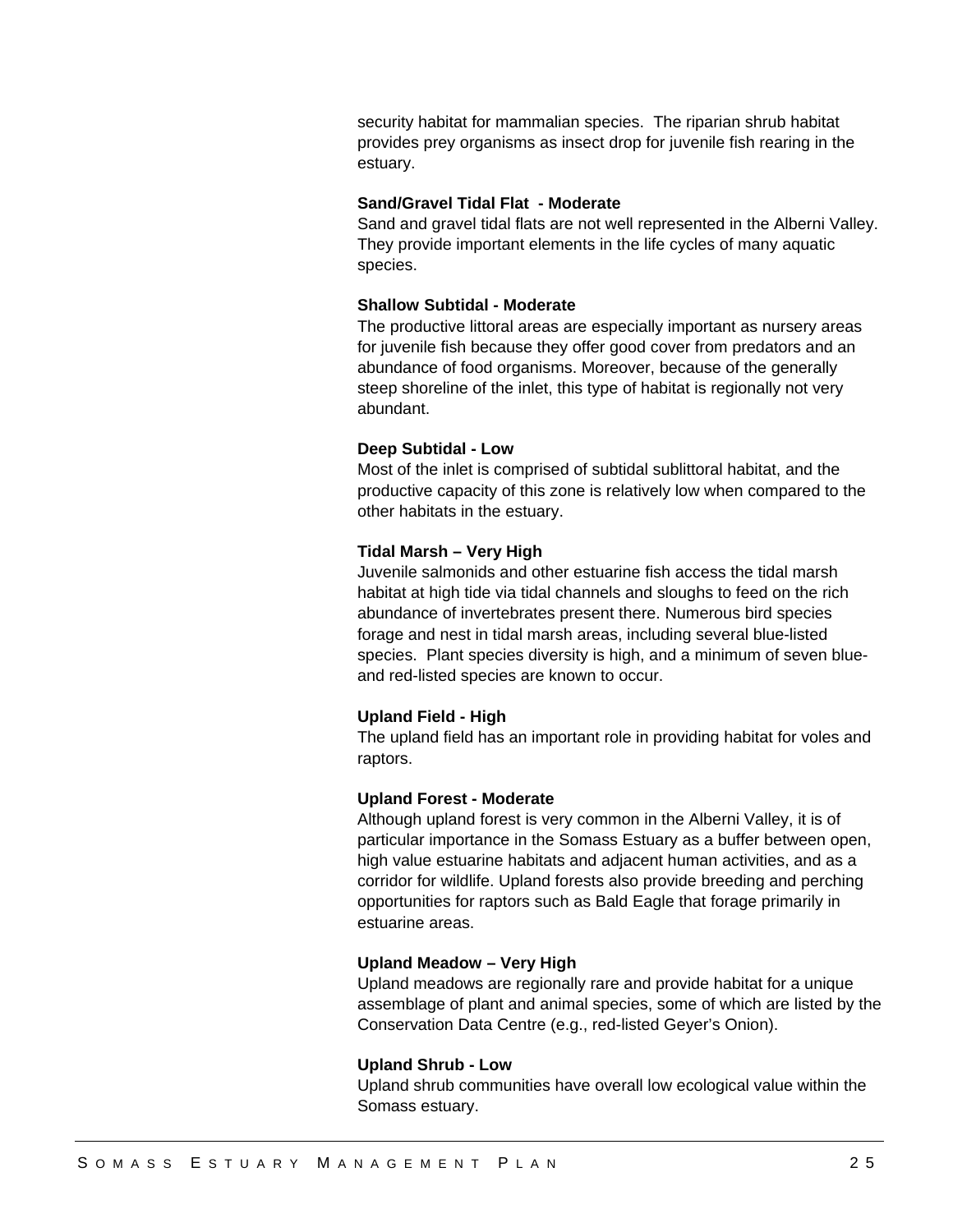The following is a summary of issues and opportunities related to the natural resources of the estuary. These are not presented in any order of priority. The opportunities lead to a set of management strategies presented in section 4 of this plan.

## *Fish and Wildlife*

| <b>Issue</b>                                                                                                                          |                                                                                                                                                                                         | <b>Possible Opportunities</b>                                                                                                                                                                                                      |  |
|---------------------------------------------------------------------------------------------------------------------------------------|-----------------------------------------------------------------------------------------------------------------------------------------------------------------------------------------|------------------------------------------------------------------------------------------------------------------------------------------------------------------------------------------------------------------------------------|--|
| Intertidal habitat, which is<br>used as a staging area for<br>migrating salmonids, has been<br>significantly reduced and<br>degraded. |                                                                                                                                                                                         | Expand tidal channels at<br>upper ends to increase<br>staging areas for migrating<br>salmonids.                                                                                                                                    |  |
|                                                                                                                                       |                                                                                                                                                                                         | Restore vegetation on<br>degraded mudflat areas.                                                                                                                                                                                   |  |
|                                                                                                                                       | The high quality juvenile<br>salmon habitat present in the<br>existing levee forest north of<br>the pipeline and elsewhere<br>requires special protection<br>because of its importance. | Identify and develop special<br>$\bullet$<br>protection measures for the<br>high quality juvenile salmon<br>habitat in the estuary.                                                                                                |  |
|                                                                                                                                       | The old river dyke prevents<br>flooding of an area that was<br>previously important habitat<br>for fish and wildlife.                                                                   | Work with the landowner or<br>secure ownership to allow for<br>introducing openings along<br>the old river dyke to enhance<br>storm and seasonal flooding<br>of the previously wet<br>meadows, after the poplars<br>are harvested. |  |
|                                                                                                                                       | The upland meadow has the<br>potential to provide more<br>diverse and productive habitat<br>than it does currently.                                                                     | Develop a management<br>prescription to enhance small<br>mammal habitat and create<br>side channels for juvenile fish<br>rearing in the upland meadow.                                                                             |  |
|                                                                                                                                       | Dredging can have negative<br>effects on fish, especially<br>smolt migration.                                                                                                           | Review the timing windows for<br>$\bullet$<br>dredging to minimize impacts<br>on fish.                                                                                                                                             |  |
|                                                                                                                                       | The sedimentation rates of the<br>Somass River and tributaries<br>to the estuary are unknown,<br>and sedimentation can have                                                             | Conduct sampling to evaluate<br>sedimentation rates.                                                                                                                                                                               |  |

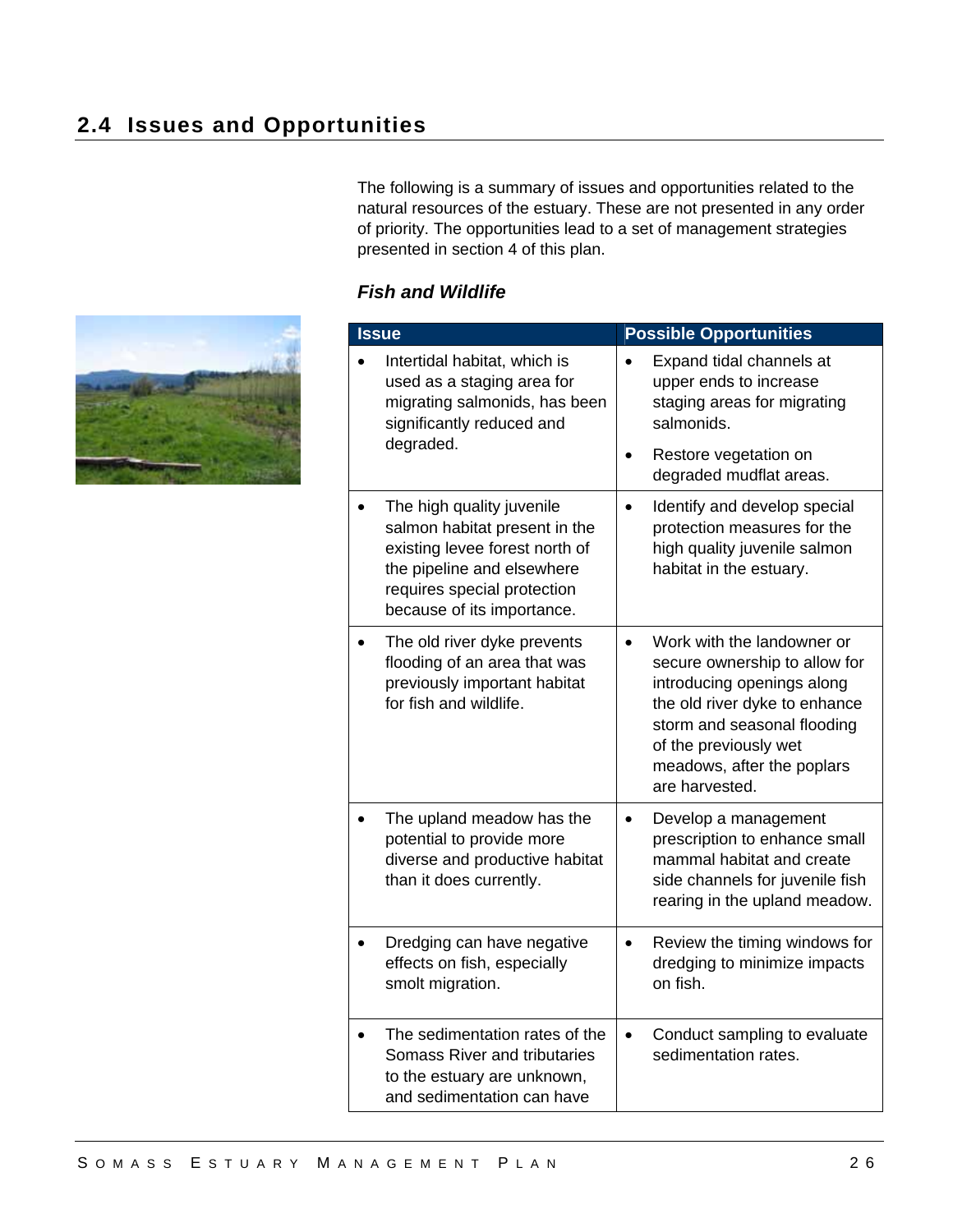

| <b>Issue</b>                                                                    |                                                                                                                                                                                                      |           | <b>Possible Opportunities</b>                                                                                                          |
|---------------------------------------------------------------------------------|------------------------------------------------------------------------------------------------------------------------------------------------------------------------------------------------------|-----------|----------------------------------------------------------------------------------------------------------------------------------------|
| negative impacts on fish.                                                       |                                                                                                                                                                                                      |           |                                                                                                                                        |
| Minimal information is<br>and invertebrates (e.g.,<br>butterflies).             | available on small mammals                                                                                                                                                                           | $\bullet$ | Initiate surveys on small<br>mammal and butterfly use of<br>the estuary.                                                               |
| be.                                                                             | The number of breeding birds<br>is not likely as high as it could                                                                                                                                    | $\bullet$ | Investigate opportunities for<br>increasing the number of<br>breeding birds using the<br>estuary (e.g. Purple Martin<br>nesting boxes) |
| affect bird use.                                                                | The Somass estuary is an<br>important wintering area for<br>waterfowl and inappropriate<br>land uses or activities could                                                                             |           | Ensure habitat is managed to<br>encourage wintering<br>waterfowl.                                                                      |
| maintenance.                                                                    | The Marsh Wren nests in the<br>reeds around the lagoons,<br>which are cut as part of the                                                                                                             | $\bullet$ | Don't cut the reeds around the<br>lagoons until mid August, after<br>the nesting season has<br>passed.                                 |
| traffic, boat wash, and<br>pollutants have negative                             | The Clutesi Marina requires<br>dredging, and associated boat<br>impacts on fish and wildlife.                                                                                                        | $\bullet$ | Consider relocation of the<br>Clutesi Marina if it were ever<br>decommissioned.                                                        |
| the estuary that are<br>particularly important for<br><b>Great Horned Owls.</b> | There are some locations in<br>wildlife, e.g., the Spruce area<br>on the bluff supports an eagle<br>nest, perching for raptors, a<br>sand bank for Kingfisher, Red-<br>tailed Hawks, and nesting for |           | Protect the most important<br>wildlife habitat areas to the<br>degree possible.                                                        |
| The sewage and effluent<br>environment.                                         | lagoons occupy a large area<br>that was once a rich estuarine                                                                                                                                        | ٠         | Restore habitat in the long-<br>term if the lagoons are<br>decommissioned in the future.                                               |
| sewage lagoon and it has                                                        | Plastic is found around the                                                                                                                                                                          | ٠         | Explore opportunities for<br>improving habitat around the<br>existing lagoons.                                                         |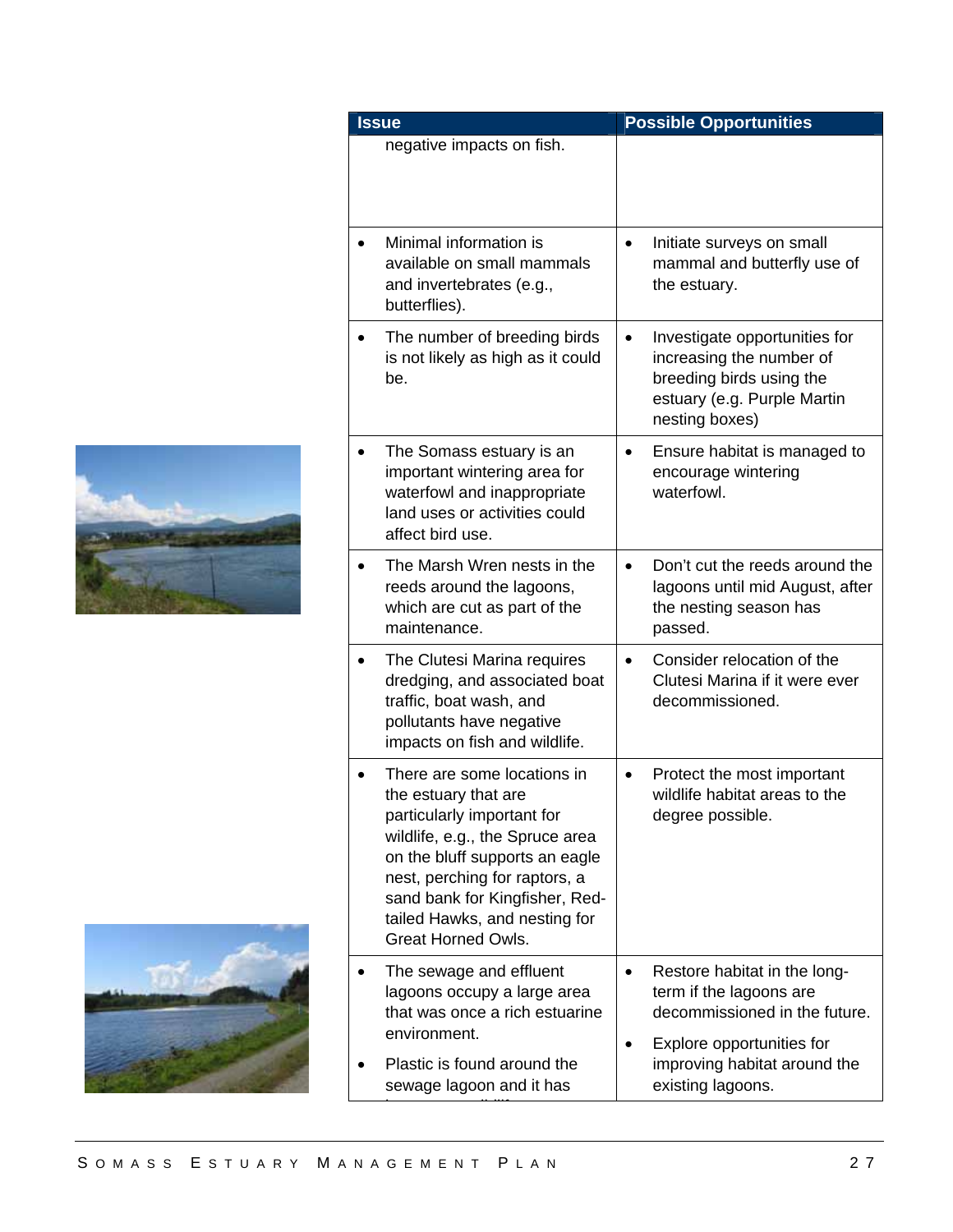| <b>Issue</b>         | <b>Possible Opportunities</b>                                                                                                                |
|----------------------|----------------------------------------------------------------------------------------------------------------------------------------------|
| impacts on wildlife. | Install primary screening of<br>$\bullet$<br>the inflow to the sewage<br>lagoons to prevent plastic<br>migration to the surrounding<br>area. |
|                      | Develop management<br>strategies that negate the<br>need for increasing the extent<br>of the lagoons in the future.                          |

# *Vegetation*

| <b>Issue</b>                                                                                                                                                                                                | <b>Possible Opportunities</b>                                                                                                                                                                                                                                |
|-------------------------------------------------------------------------------------------------------------------------------------------------------------------------------------------------------------|--------------------------------------------------------------------------------------------------------------------------------------------------------------------------------------------------------------------------------------------------------------|
| There are some areas of<br>significant Scotch Broom<br>infestation that limit biological<br>diversity.                                                                                                      | Remove Scotch Broom and<br>replace with native species.                                                                                                                                                                                                      |
| There are several English Ivy<br>plants on Johnstone Island<br>which could be a major threat<br>to native species if left<br>unchecked.                                                                     | Remove English Ivy plants on<br>Johnstone Island.                                                                                                                                                                                                            |
| There are large log<br>accumulations on the south<br>and southwest side of<br>Johnstone Island that may<br>limit the productivity and<br>potential distribution of rare<br>and endangered plant<br>species. | Investigate the trends and<br>impacts associated with the<br>log accumulations. If the<br>impacts on vegetation are<br>negative, explore the<br>feasibility of removing the log<br>accumulations on the south<br>and southwest sides of<br>Johnstone Island. |
| Purple Loosestrife is infesting<br>the tidal marsh and spreading<br>through the study area.                                                                                                                 | Undertake Purple Loosestrife<br>$\bullet$<br>management and attempt to<br>eliminate it.                                                                                                                                                                      |
| The poplar plantation is in a<br>critical location, but its existing<br>environmental values are<br>considerably lower than if this<br>area were in a more natural<br>condition.                            | Work with the existing owner<br>$\bullet$<br>or consider securing this land<br>in order to restore the poplar<br>plantation to an improved<br>ecological condition.                                                                                          |
| The forested knoll north of<br>Johnston Island is an                                                                                                                                                        | Work with existing owner or<br>consider securing this land in                                                                                                                                                                                                |



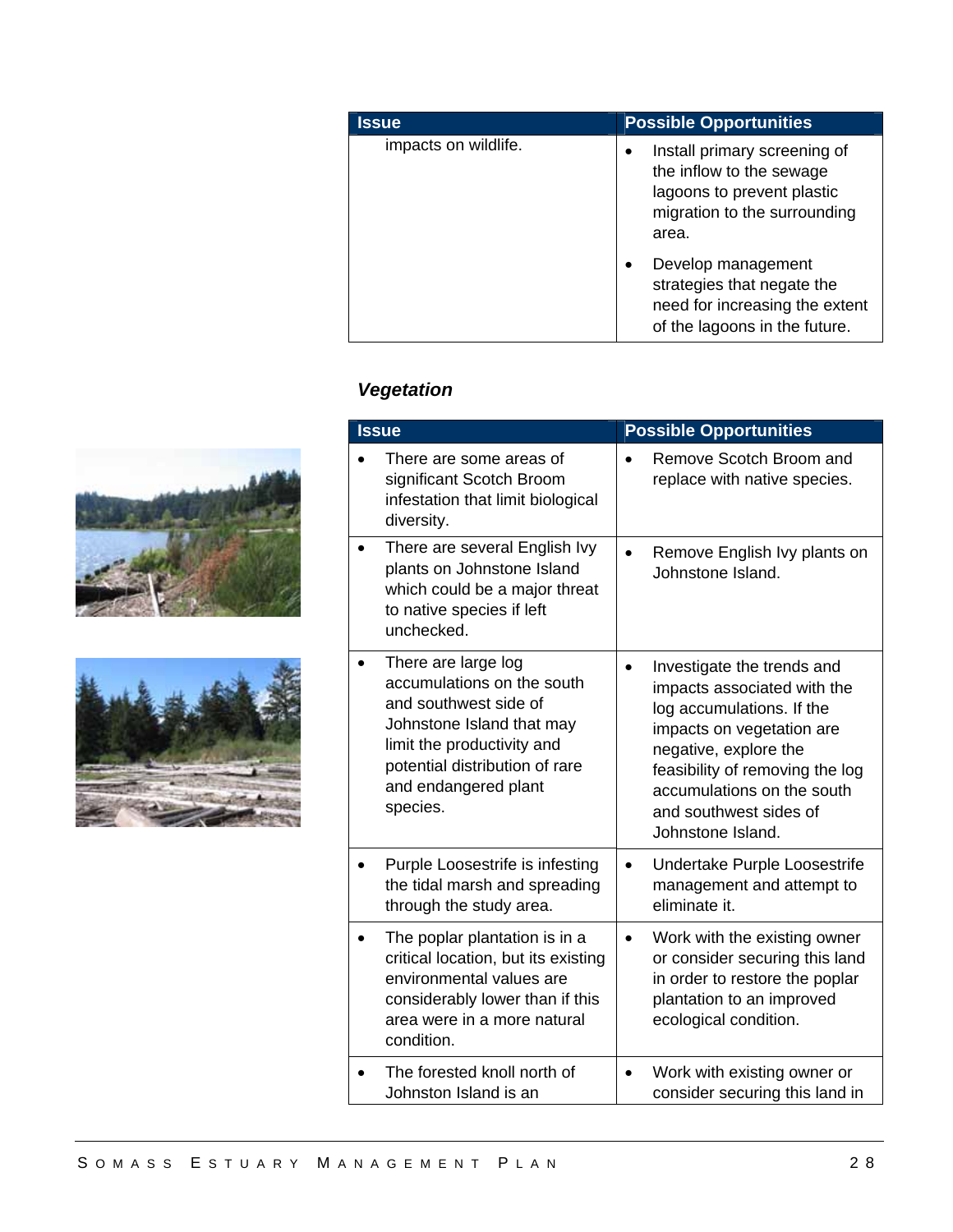| <b>Issue</b>                                                                                                                                                                    | <b>Possible Opportunities</b>                                                                                                                                                                 |  |
|---------------------------------------------------------------------------------------------------------------------------------------------------------------------------------|-----------------------------------------------------------------------------------------------------------------------------------------------------------------------------------------------|--|
| important habitat linked with<br>the estuary.                                                                                                                                   | order to retain the ecological<br>values of this area.                                                                                                                                        |  |
| Some unique habitats (e.g.<br>Oregon Ash) are not being<br>managed to protect their<br>values.                                                                                  | Identify unique habitats and<br>develop management<br>prescriptions to protect their<br>values.                                                                                               |  |
| The estuary contains<br>numerous red- and blue-listed<br>plant species, but little<br>information is available on<br>distribution and abundance<br>outside of Johnstone Island. | Initiate studies of red- and<br>blue-listed species, including<br>mapping their locations, so<br>these species can be<br>managed appropriately.                                               |  |
| The lone Douglas-fir tree (that<br>used to be in a group of 5 or<br>6) near the haying area<br>provides excellent perching<br>opportunities for raptors.                        | Plant and support the<br>$\bullet$<br>establishment of a group of<br>Douglas-fir trees in this area<br>to reflect the past and to<br>replace the existing tree at the<br>end of its lifespan. |  |
| Some culverts have been<br>opened, increasing estuarine<br>circulation and fish passage;<br>habitat could be increased by<br>opening other culverts or<br>breaching dykes.      | Explore opportunities for<br>opening additional culverts or<br>breaching dykes to increase<br>tidal marsh habitat.                                                                            |  |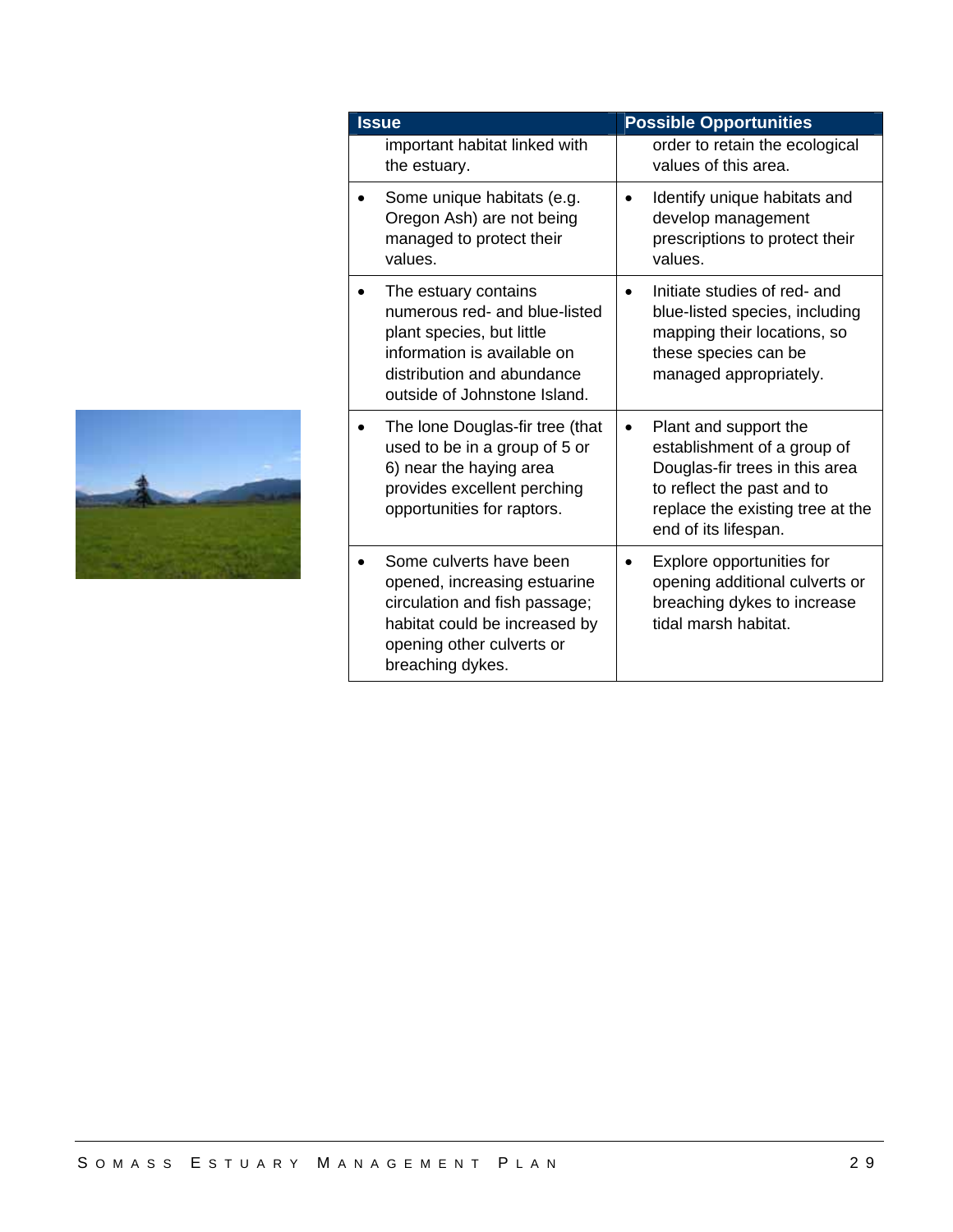# **3.0 HUMAN A CTIVITIES**

## **3.1 Historic Uses**



### *First Nations*<sup>2</sup>

The geological age of the Somass River Estuary is estimated to be at least 5,000 years and there is evidence of First Nation's occupation of the area dating back more than 4,000 years. An archaeological inventory survey was conducted in the north portion of the estuary in 2001 (Maxwell). This survey revisited four archaeological sites and found one new one. The sites are located on the north shore of Shoemaker Bay, and along the south bank of the Somass River. These sites have been protected by covenants.

A more recent traditional use study found around 20 archaeological sites in and around the estuary including middens, CMTs, canoe landing areas, and tools. Shoemaker Bay is particularly important as it contains medicinal plants (e.g., crabapple bark, wild onion), weaving grass (sedges), camas, clover, riceroot, silverweed, old weir sites, and a burial cave. Roger's Creek had fish weirs, bear traps, a bathing area (near the site of the present paper mill) to prepare for whale hunting, and important plants.

Grasses in the estuary were gathered for the weaving of clothing and basketry as recently as the 1950's and 60's.The gathering of medicines took place in all areas of the estuary in early spring when the herbs and roots were more potent. These medicines had great sacred value because of their ability to heal many illnesses. Many of the traditional medicines were lost or forgotten due to the degradation of the estuary by urbanization, dredging of the Somass River, and pollution. Bear, deer, ducks, salmon, berries and Cedar bark and boughs are staples of the First Nations that were and still are hunted, fished and collected in the estuary.

The Somass Estuary is within the asserted territories of two Nuu-chahnulth speaking groups, the Hupacasath and the Tseshaht. The name "Nuu-chah-nulth" means "all along the mountains" and refers to the central Vancouver Island Mountains, which formed a background for west-coast villages.

<sup>&</sup>lt;sup>2</sup> Information in this section was provided by the Tseshaht and Hupacasath First Nations.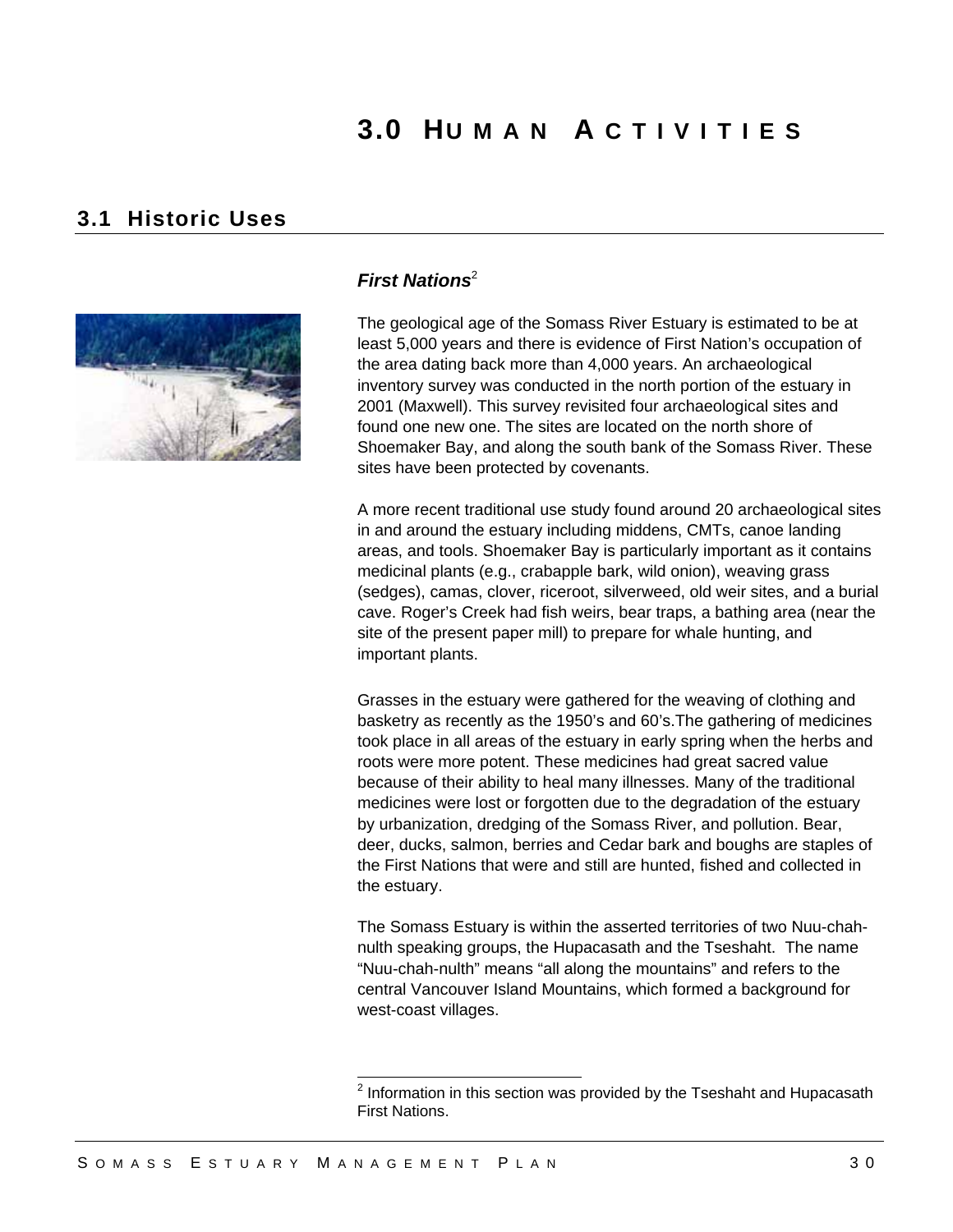The establishment of reserves in the early 1880's had a major impact on First Nations' lifestyles, impeding their seasonal movements and disrupting their traditional use of natural resources. The Hupacasath were given one reserve on the Sproat River, one on the Somass (both of which are occupied today) and two on the upper Alberni Inlet. The Tseshaht were assigned one reserve on the Somass River (their main settlement today), two on the inlet and several smaller reserves in Barkley Sound.

The Somass River estuary is still actively used for fishing, hunting, collecting, and beachcombing. First Nations have interests in retaining access to the resources that they have traditionally used.

### *Post Contact*

European settlement of the Alberni Valley began in 1860 with the construction of the Anderson Sawmill at the foot of Argyle Street. Logging of areas readily accessible by water also began at this time, and the Somass Estuary was one of the first areas to be logged. The estuary was also the site of the first farm in the valley, established in 1861 by the Anderson Company to supply produce for the sawmill and proposed town site. Although the mill was abandoned in 1864, the farm remained. It was later known as the Somass Dairy Farm and it is still under cultivation today. The lower Somass River was the site of another short-lived project in the 1890's when a paper mill was established at what is now Papermill Dam Park.

Shoemaker Bay was named after one of the first settlers, a shoemaker named Richard Parkinson, who homesteaded on its shores in the late 1880's. He remained there until 1892 when he relocated to the east side of the inlet. Johnstone Island was also named after one of the first European settlers, Matthew Trotter Johnstone, an accountant with the Anderson Company.



Early settlement relied on transportation by sea, which made the waterfront and the estuary the main focus of development, even after construction of a rough wagon road to Somass in the early 1880's. The importance of its port facilities has remained a permanent and unchanging factor in the growth of Port Alberni. Major industrial development has almost always been centred on the Somass Estuary and the upper Alberni Inlet. The boom in the lumber industry in the 1930's and 40's saw construction of the Alberni Pacific Sawmill (1934), the Somass Mill (1935), Alberni Plywoods (1942) and the paper mill (first operational in 947 with major expansions in the late 1950's and early 1960's). All were located along the waterfront.

Residential growth resulted in the construction of sewage lagoons in 1958 to provide primary sewage treatment. These are located on 4.6

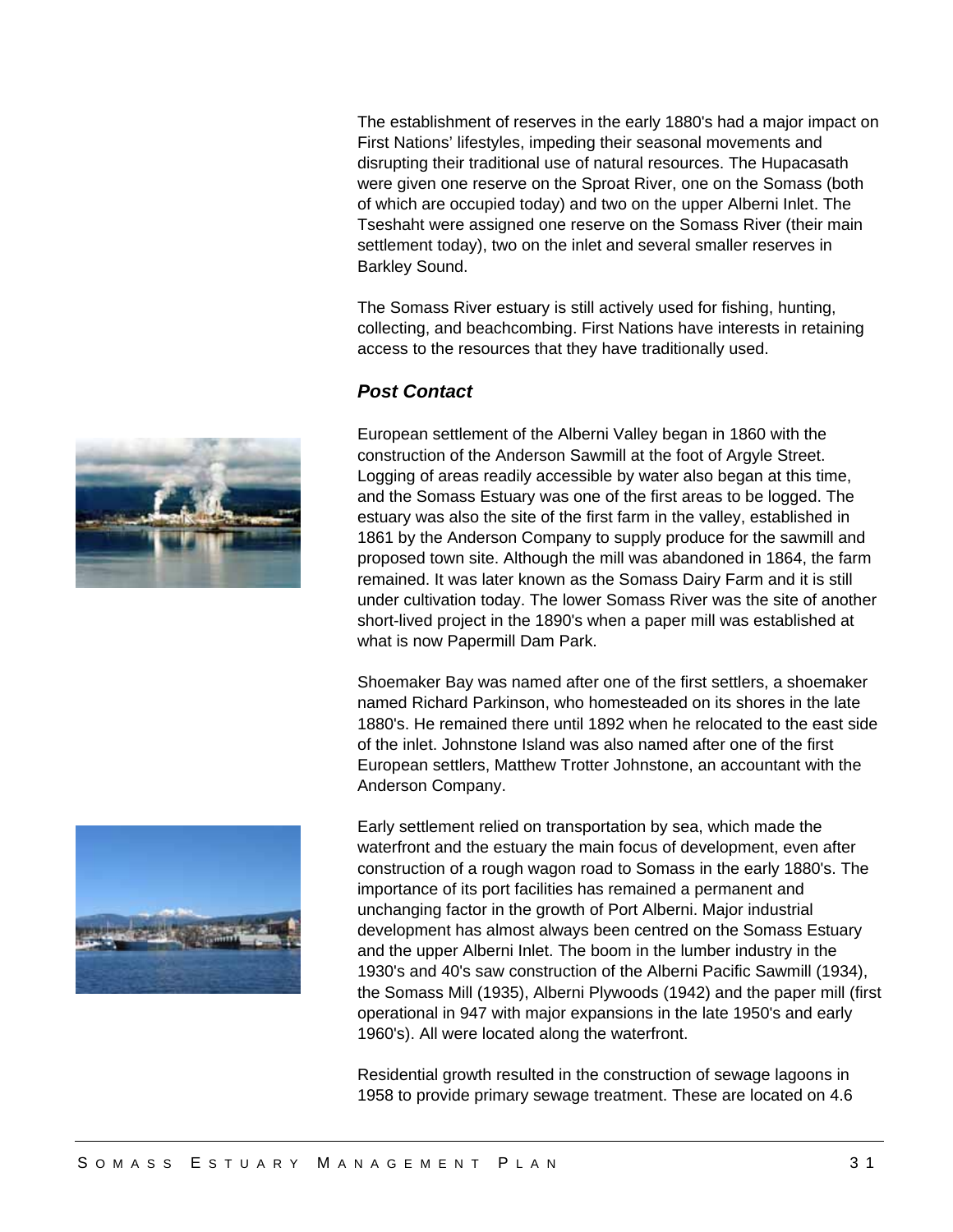



hectares of tidal flats on the estuary proper. The sewage lagoons are accessed by pipeline beneath the river and discharge back into the river on their south side.

In 1970, following expansion of the paper mill, Macmillan Bloedel (MB) constructed another lagoon adjacent to the City's to treat mill effluent. It occupies an area of approximately 12 hectares. Treated effluent is pumped back to the mill and discharged into the inlet next to the mill. In 1992, MB constructed an expanded effluent treatment system at the mill site (east side of estuary). In 1993, the kraft pulpmill portion of the paper mill operation was shut down. These events significantly improved the quality of the mill effluent.

Log booming and sorting grounds have long been a fixture on the west side of the inlet. A logging railroad built in 1937 (later converted to a logging road) connected Sproat Lake to a dumpsite in the northwest corner of Shoemaker Bay. MacMillan Bloedel operated the log dump until the early 1970's when it was relocated further south. A dryland sort was constructed on the upland, well above the inlet, in the 1990's in part to address environmental concerns.

Other previous developments elsewhere in the watershed have had effects on the quantity and quality of water reaching the Somass Estuary:

- From the 1880's until the present, extensive logging has taken place throughout the Somass watershed.
- A dam was constructed at the outlet of Great Central Lake in 1925, and raised 2 feet in 1958 to ensure adequate flushing and dilution of pulpmill effluent. Although no longer required for this purpose, control of the dam has significant implications for fisheries management. A weir was also built at the outlet of Sproat Lake.
- In 1958, BC Hydro constructed a dam on Elsie Lake and began diversion of water into Great Central Lake.
- In 1972, the Robertson Creek Fish Hatchery was constructed by Fisheries and Oceans Canada to enhance Chinook and Coho stocks and to facilitate the introduction of Pink Salmon into the Somass River system.
- An upland commercial aquaculture facility was established in the early 1980's adjacent to Boot Lagoon at the east end of Great Central Lake. (In recent years, this facility has expanded to grow Atlantic salmon smolts.)
- In addition to BC Hydro and the Robertson Creek Fish Hatchery, upstream water licences within the watershed are held by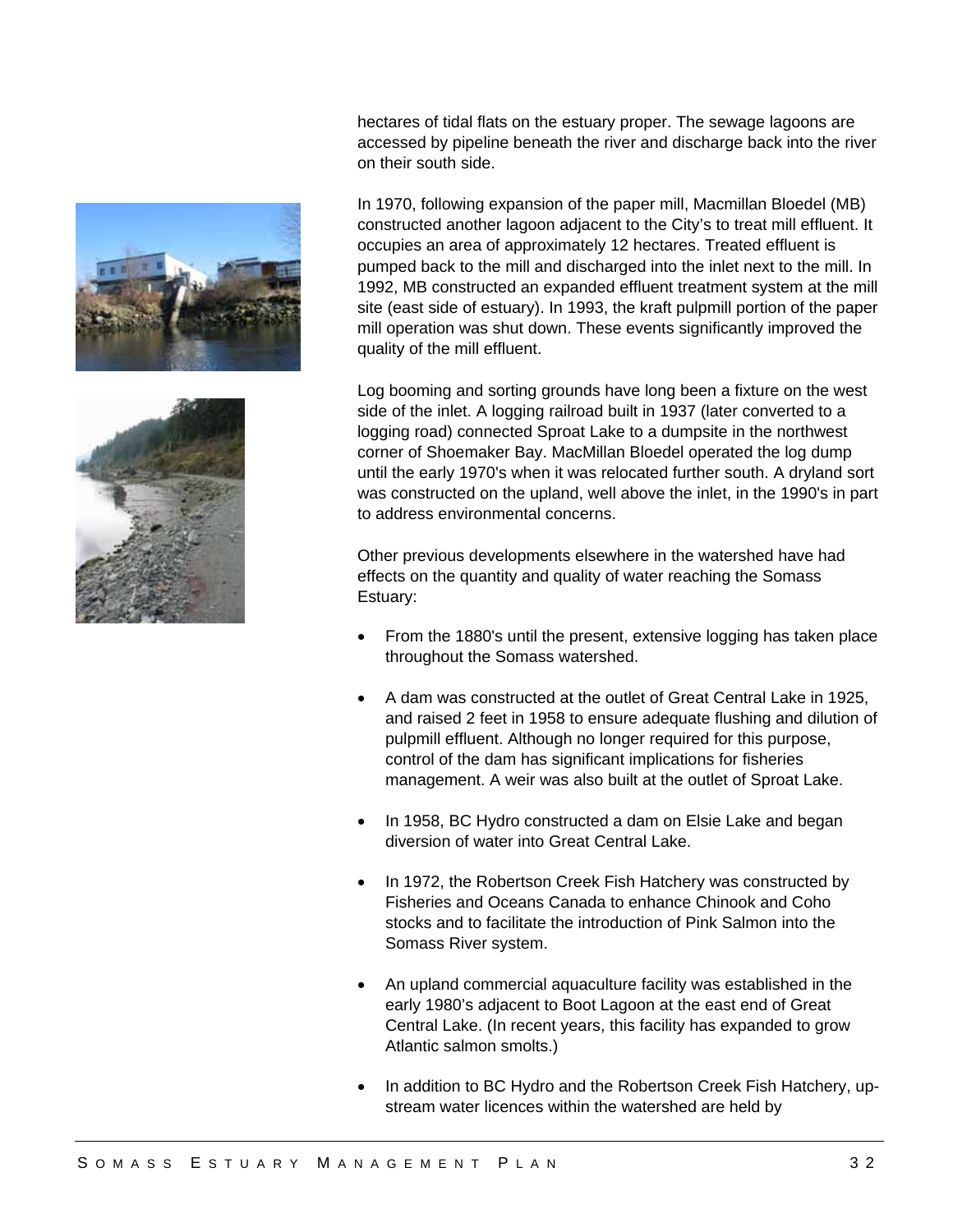Weyerhaeuser, NorskeCanada, the City of Port Alberni, Beaver Creek Improvement District, farmers and domestic users.

## **3.2 Existing Use**

### *Land and Water Uses*

The Somass Estuary is made up of three primary areas; the marine environment, the tidal flats, and the Somass River. Surrounding this are upland areas that have significant effects on the uses and resources of the estuary.

The marine environment is the permanently wetted area of the Port Alberni Harbour. The main permanent uses in this area are marinas and forestry-related industrial uses along the east side, and log storage and handling in the central area and west side (see Map 5). There are also diverse boat activities, ranging from commercial shipping to recreational boating.

The tidal flats east of Johnstone Island are dominated by the sewage lagoon for the City of Port Alberni and the effluent lagoons for the paper mill, both of which discharge into the Somass River within the study area. The lagoon discharges are permitted by MWLAP and are monitored on a regular basis.

An access road to the lagoons and a water pipeline from Sproat Lake to the paper mill cut through the estuary to the north and east of Johnstone Island. The pipeline is a dominant feature in the estuary, being 1.4 metres in diameter and constructed on a wooden trestle approximately 3 metres above ground level. A buried leachate line from the Alberni Valley sanitary landfill to the sewage lagoons parallels the access road.

North of the pipeline, on the west side of the Somass River, much of the land is under agricultural cultivation. This area includes poplar plantations and an area that is hayed.

The remainder of the tidal flats have no permanent land uses. Informal recreation does take place. The main activities are walking, dog walking, and nature viewing, with birds being of particular interest. Recreational users are typically local residents who are familiar with the estuary. There is very little information that would draw tourists into the estuary.

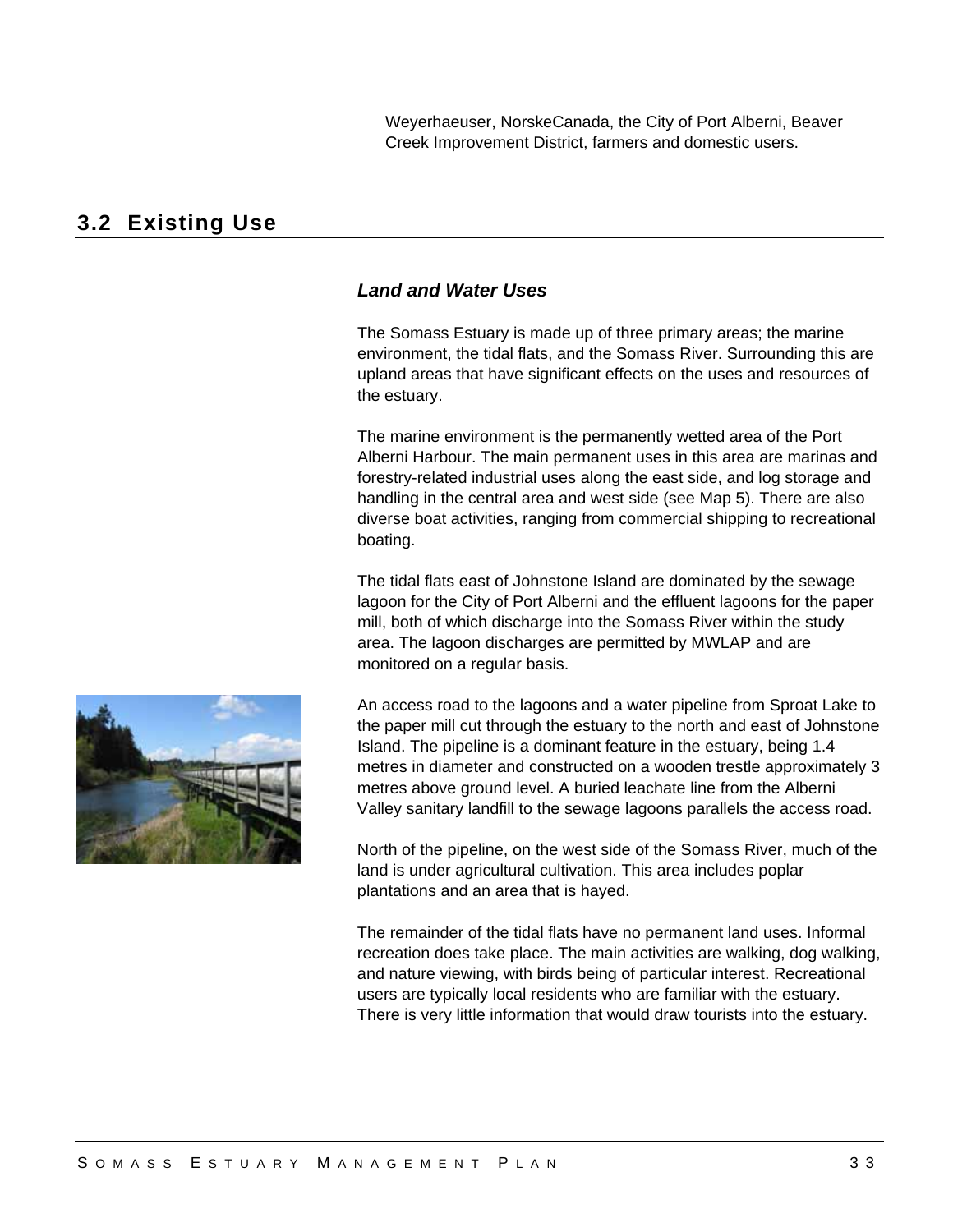Recreational activities that are controversial within the community also take place. These include ATV riding and youth parties. The lack of monitoring or surveillance makes it difficult to regulate these activities. Since the site has been gated at various points over recent years, there have been fewer problems with parties.

Within the boundary of the City of Port Alberni, there is a bylaw disallowing the "discharge of firearms". The remainder of the estuary is subject to a Provincial "no shooting" regulation. Despite these regulations, the illegal discharge of firearms is known to occur, primarily for waterfowl hunting. Within City limits, enforcement is conducted by the City Bylaw Officer through the RCMP. Outside of the City, Conservation Officers from the MWLAP and the RCMP are responsible for enforcement. These two organizations and CWS enforce the *Migratory Bird Convention Act*.

The Somass River portion of the estuary is dredged up to the Clutesi Haven Marina and adjacent boat launch, immediately north of the mouth of Kitsuksis Creek. There is an extensive dyking system along River Road and on lower Kitsuksis and Lugrin Creeks; this was constructed after the 1964 tsunami.

Surrounding the south portion of the estuary is heavy industrial development along the east shoreline. This becomes commercial and then residential proceeding north along the Somass River.

There is also industrial development around Shoemaker Bay. Uses include Weyerhaeuser's Sproat Lake Division shops and marshalling yard and Coulson's works yard.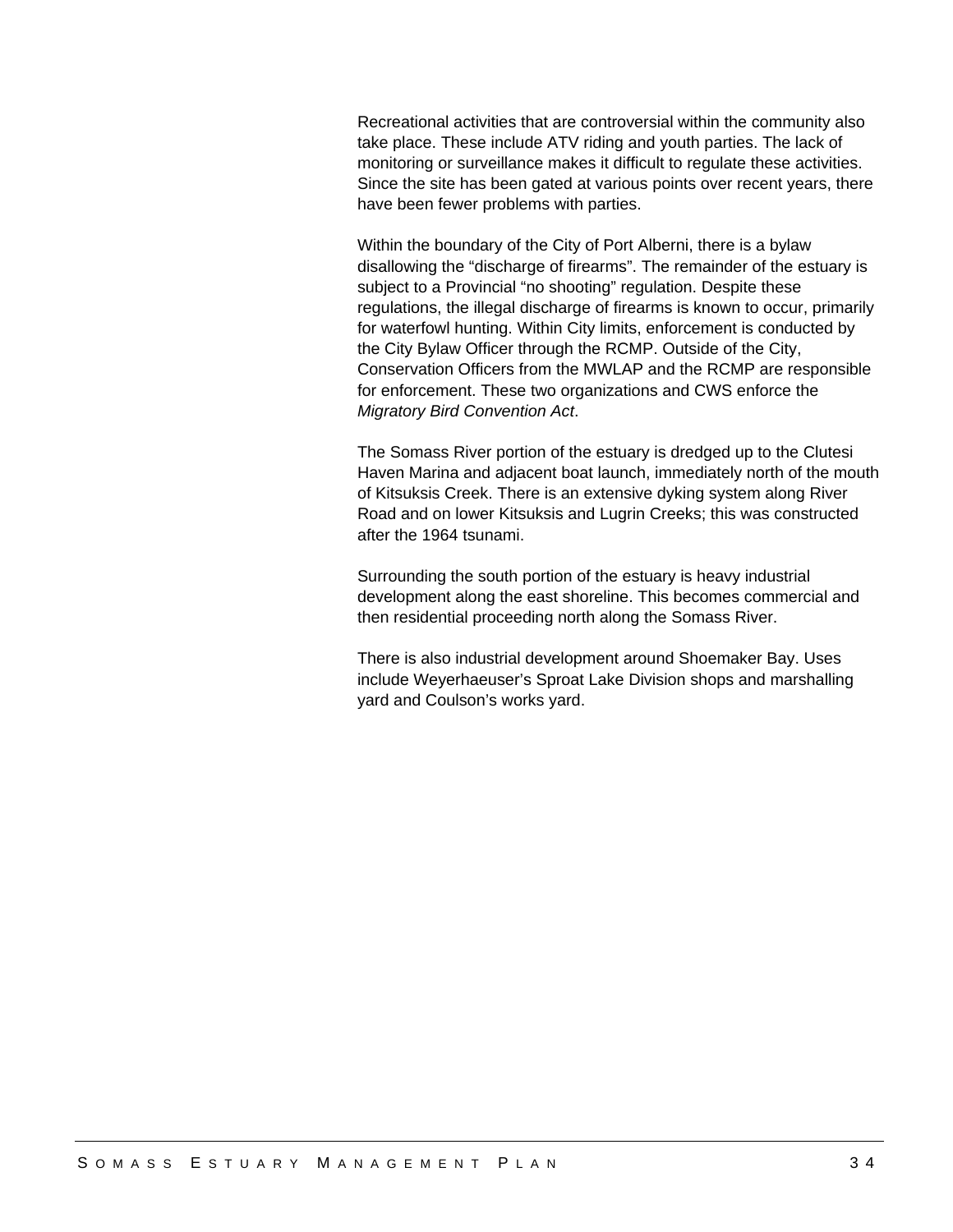#### *Human Impacts*

The Somass Estuary is a highly disturbed and degraded environment. Air photos from 1930, 1931 and 1943 illustrate the previous extent of the natural tidal flats and the relatively rural community of Port Alberni.





In order to better understand the extent of modification, old mapping of the tidal flats was used to delineate the original extent of the estuary by following the contour surrounding the low-lying land (see Map 6). Excluding the river and the marine portion, an analysis was conducted of:

- Areas already developed, where restoration is highly unlikely, e.g. roads, other infrastructure and buildings exist,
- Areas that could be restored to a more natural condition, e.g., fill areas and other impacts from Map 5, and
- Areas that remain in a primarily natural condition, i.e., natural or naturalized vegetative cover over original surface.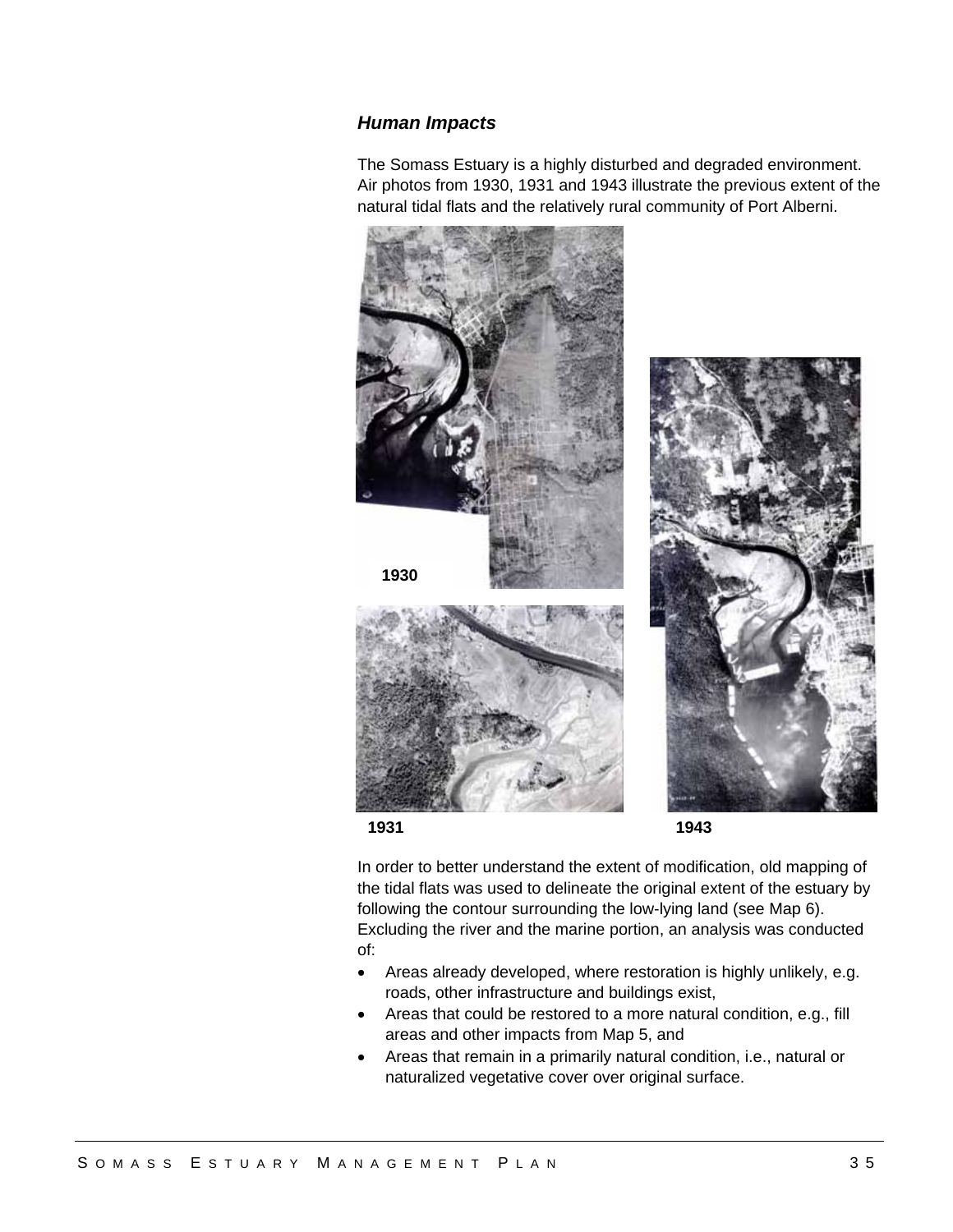Figure 5 provides a summary of the current extent of impact in relation to the estimated original estuary:

| <b>Classification</b> | (ha)<br><b>Area</b> | Percent |
|-----------------------|---------------------|---------|
| <b>Developed</b>      | 323.0               | 45.5    |
| <b>Restorable</b>     | 148.3               | 20.9    |
| <b>Natural</b>        | 237.8               | 33.5    |
| <b>Total Area</b>     | 471.3               | 100.0   |

**Figure 5: Extent of Human Impacts** (see Map 6)

Only a portion of the 33% of the area that is primarily natural is within the boundary of the SEMP. Many of the vegetated areas mapped as "natural" have been compromised by a variety of uses and impacts.

The following are some of the activities within the estuary and in the surrounding watershed that had major impacts on the estuary in the past:

- Logging of forested areas,
- Log dumps on the shoreline and booming grounds in the mudflats,
- Rerouting of streams,
- Urban development,
- Dyking for agriculture and for a railway across the estuary,
- Power line development,
- Reduction in tidal channels,
- Dredging and piling of dredgeate,
- Previous airport including hog fuel fill,
- Previous landfill near the effluent lagoons.

The main disturbances today include:

- The City's sewage lagoon and Norske's effluent lagoon,
- An east/north riverbank that is completely developed for industrial, residential and associated land uses,
- An industrial area immediately north of the estuary that includes log marshalling yards, equipment and material storage and related uses,
- An active log dump and log storage areas,

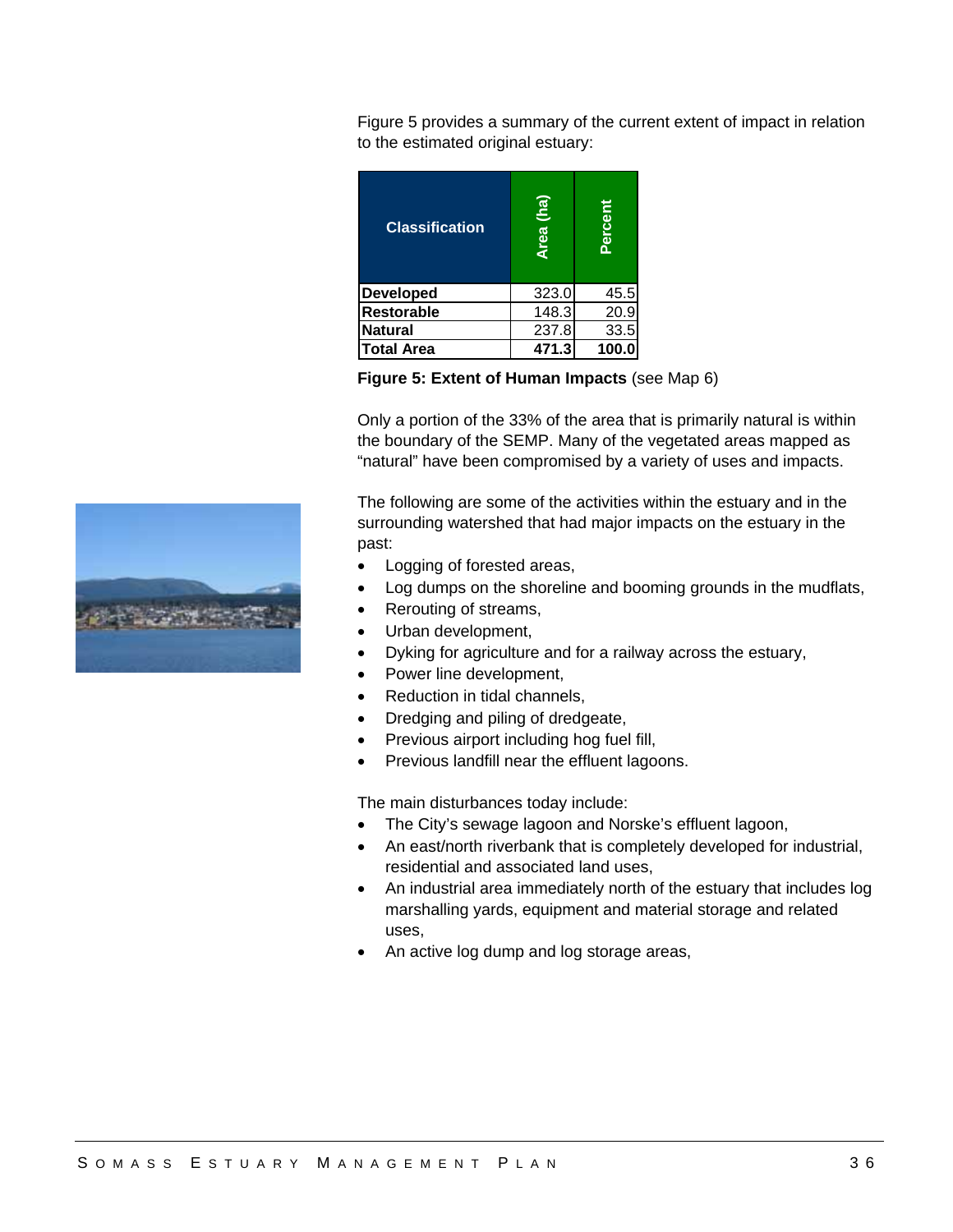- Outfalls from the sewage and effluent lagoons that affect water quality and bottom sediments in the estuary and up the river on flood tides, $3$
- A pipeline and powerline that cross the estuary,
- A poplar plantation,
- Areas where Scotch Broom, English Ivy and Purple Loosestrife are dominant and increasing,
- A field area that is hayed,
- A gravel pit and small parking lot,
- Various deposits of log debris at the high tide level,
- Dredging of Clutesi Haven Marina, the public boat launch upstream of the marina, and the river channel downstream of Clutesi Haven Marina.

The recommendations from the 1974 study (Kennedy and Waters) and subsequent actions with respect to those recommendations provide interesting historical context (see Figure 6).

| <b>Recommendations from 1974 Somass River Estuary</b><br><b>Study</b>                                  | <b>Action</b>                      |
|--------------------------------------------------------------------------------------------------------|------------------------------------|
| Separate sewage and storm water systems and<br>expand sewage treatment to handle all domestic<br>waste | Major progress,<br>ongoing work    |
| No dredging of estuary                                                                                 | Much more<br>confined              |
| No landfill of estuary                                                                                 | Yes                                |
| Convert to dry land log sorting and storing                                                            | Sorting converted,<br>less storage |
| Log booms in subtidal water only                                                                       | Yes                                |
| Prohibit discharge of firearms                                                                         | No.                                |
| Discourage urban development on the estuary                                                            | Yes                                |
| Find alternate location for airport                                                                    | Yes                                |

**Figure 6: Recommendations from 1974 and Subsequent Actions** 

 3 There are dissolved chemicals and suspended solids in Norske's effluent, but the levels are much lower than they were prior to 1993 when the effluent system was expanded. Current impacts are minimal, although there is still some historical sediment impact in the harbour from mill operation prior to effluent treatment.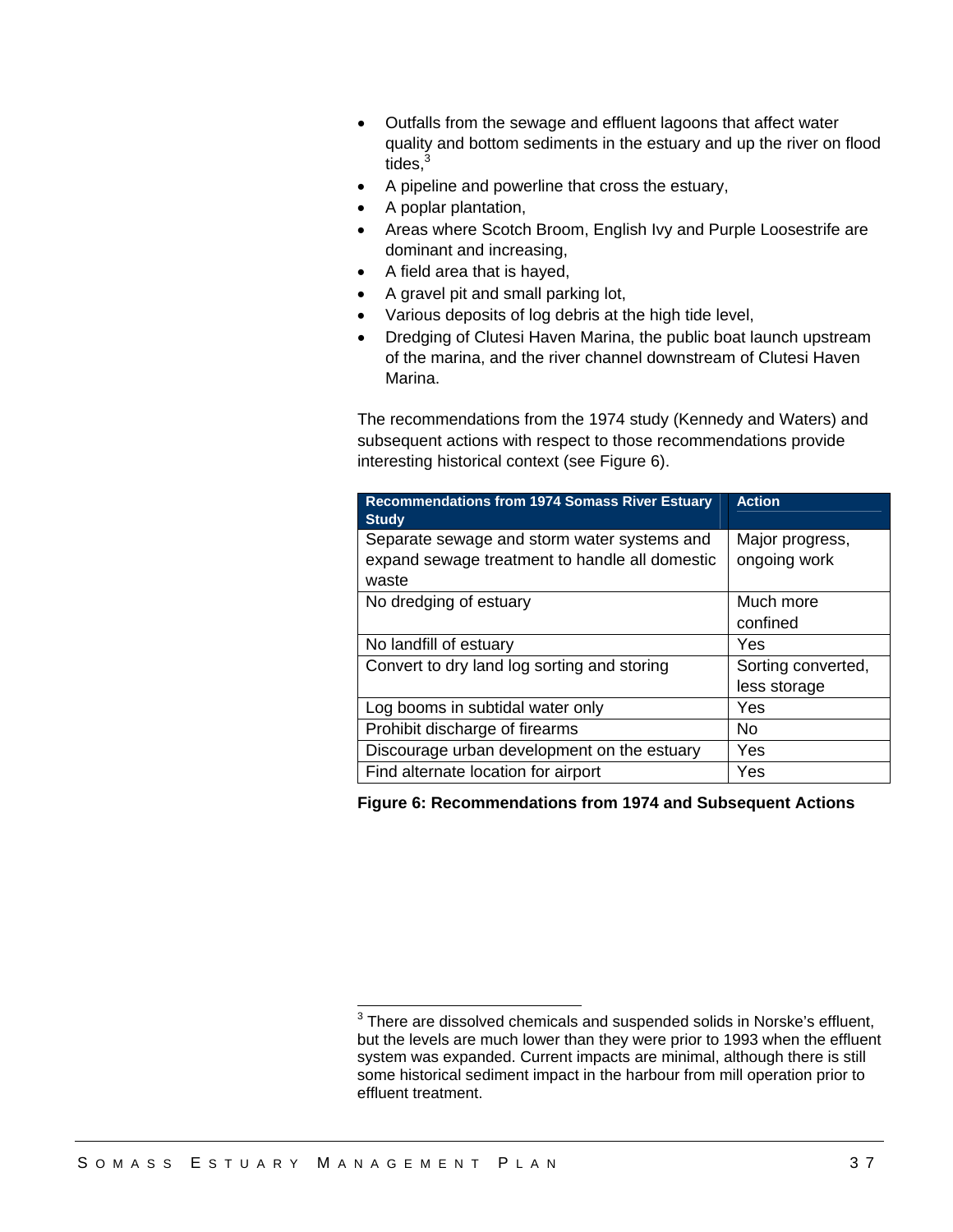The following is a summary of issues and opportunities related to human activities within the estuary. These are not presented in any order of priority. The opportunities lead to a set of management strategies presented in section 4 of this plan.

## *Culture and Heritage*

| <b>Issue</b>                                                                                                 | <b>Possible Opportunities</b>                                                                                         |  |
|--------------------------------------------------------------------------------------------------------------|-----------------------------------------------------------------------------------------------------------------------|--|
| Archaeological sites require<br>protection.                                                                  | Support archaeological<br>assessments as required.                                                                    |  |
|                                                                                                              | Determine what measures are<br>required to protect<br>archaeological sites.                                           |  |
| <b>Opportunities for First Nations</b><br>to conduct traditional practices<br>in the estuary may be limited. | Work with First Nations to<br>$\bullet$<br>determine if they have specific<br>needs related to estuary<br>management. |  |
| First Nations have recognized<br>minimal benefits from the<br>estuary with increasing urban<br>development.  | Coordinate with and support<br>First Nations in providing<br>cultural and heritage tourism<br>opportunities           |  |



| <b>Issue</b>                                                                                                                                                                 | <b>Possible Opportunities</b>                                                                                                                                                                                                                                                                  |  |  |
|------------------------------------------------------------------------------------------------------------------------------------------------------------------------------|------------------------------------------------------------------------------------------------------------------------------------------------------------------------------------------------------------------------------------------------------------------------------------------------|--|--|
| Log handling and storage<br>activities have had impacts on<br>environmental resources,<br>including effects on intertidal<br>areas and log debris at the<br>high tide level. | Work with PAPA and industry<br>to periodically remove log<br>debris in environmentally<br>sensitive areas if it is possible<br>to do so without<br>environmental damage, e.g.<br>Dry Creek mouth, log salvage.<br>Adopt best management<br>practices for log handling,<br>storage and salvage. |  |  |
| The historical paper mill<br>deposits (fibre mat) on the<br>harbour bottom have been a<br>contributor to poor water<br>quality affecting upstream                            | Continue to monitor the<br>impact of the historical mill<br>deposits (fibre mat) and the<br>health of the harbour bottom.<br>Work with industry to explore                                                                                                                                     |  |  |



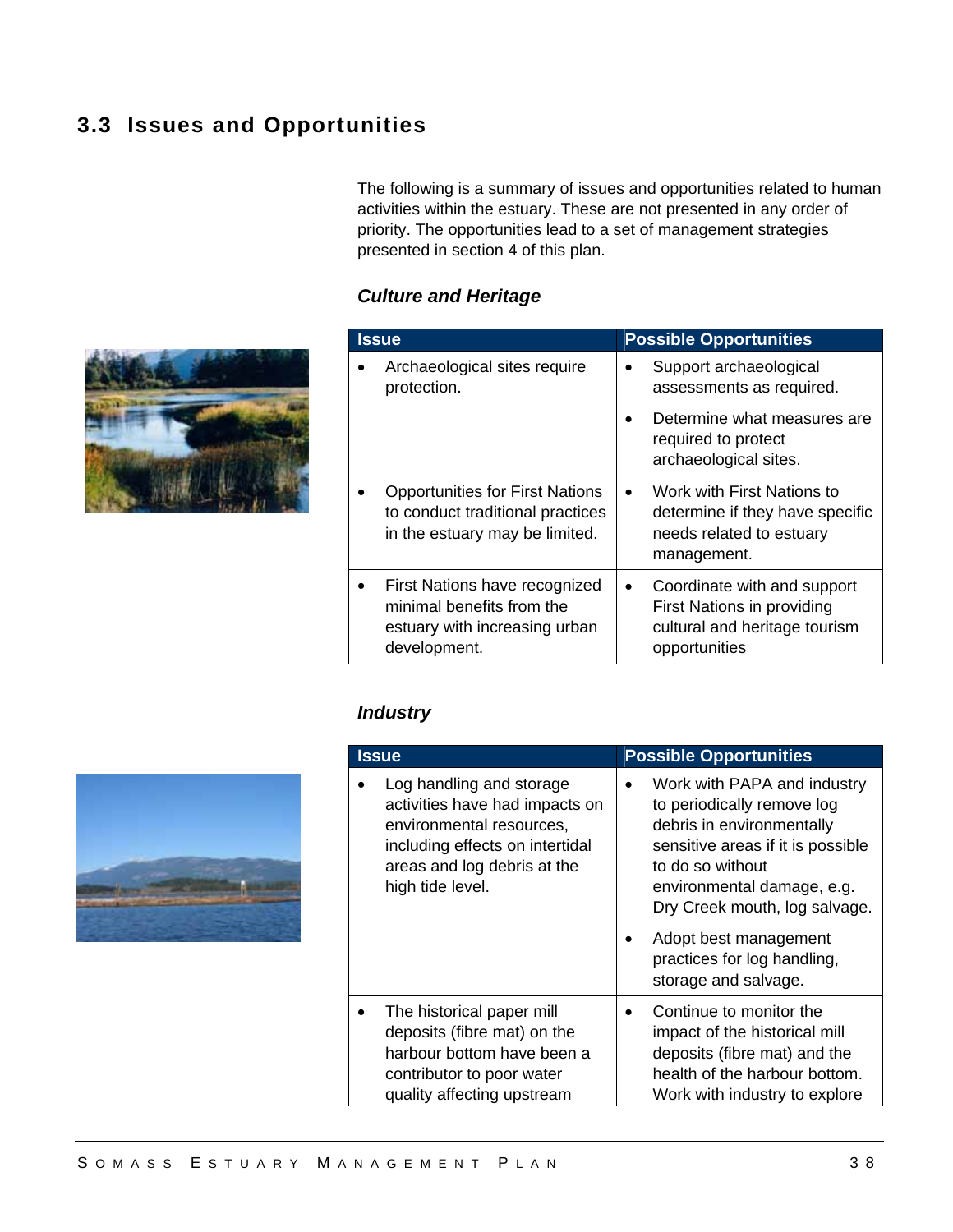| <b>Issue</b>                                                                                                                                                                                                       | <b>Possible Opportunities</b>                                                                                                                                                                                      |  |
|--------------------------------------------------------------------------------------------------------------------------------------------------------------------------------------------------------------------|--------------------------------------------------------------------------------------------------------------------------------------------------------------------------------------------------------------------|--|
| migration of fish in the past.<br>Natural remediation is<br>believed to be reducing the<br>impact over time.                                                                                                       | opportunities for addressing<br>any impacts if necessary.                                                                                                                                                          |  |
| Toxic materials are stored and<br>used on land immediately<br>adjacent to the estuary, e.g.,<br>Coulson's, Weyerhaueser,<br>Coop on Kitsuksis, marina,<br>industrial and residential land<br>on east side.         | Work with upland property<br>$\bullet$<br>owners to review the<br>adequacy of environmental<br>protection measures to<br>manage potential leaching or<br>spills.                                                   |  |
| Water management at the<br>Great Central Lake dam and<br>the Sproat River weir can<br>potentially have significant<br>effects on water flow and<br>temperature, which in turn can<br>affect fish and fish habitat. | Explore opportunities for a<br>fisheries or water<br>management agency to take<br>over management and<br>operation of the dams, with<br>management that respects the<br>needs to protect fish and fish<br>habitat. |  |

## *Other Land Uses*

| <b>Issue</b>                                                                                                                                                                                            | <b>Possible Opportunities</b>                                                                                                                                                                                           |
|---------------------------------------------------------------------------------------------------------------------------------------------------------------------------------------------------------|-------------------------------------------------------------------------------------------------------------------------------------------------------------------------------------------------------------------------|
| Increasing amounts of rip rap<br>and other shoreline<br>development on private land<br>are reducing the riparian<br>habitat on the east side of the<br>river in the north portion of the<br>study area. | Work with all levels of<br>government and private<br>landowners to halt this<br>process and to restore<br>riparian areas.<br>Develop education programs<br>directed at limiting this type of<br>activity in the future. |
| Stormwater from developed<br>areas is likely having negative<br>effects on water quality.                                                                                                               | Work with the City to develop<br>and implement best<br>management practices for<br>stormwater management.                                                                                                               |
| Maintenance of infrastructure<br>(e.g., pipeline, power line,<br>leachate line, lagoons) could<br>enhance or negatively impact<br>natural resources.                                                    | Work with landowners,<br>managers and government to<br>develop maintenance<br>practices that provide the<br>highest ecological benefits<br>possible.                                                                    |



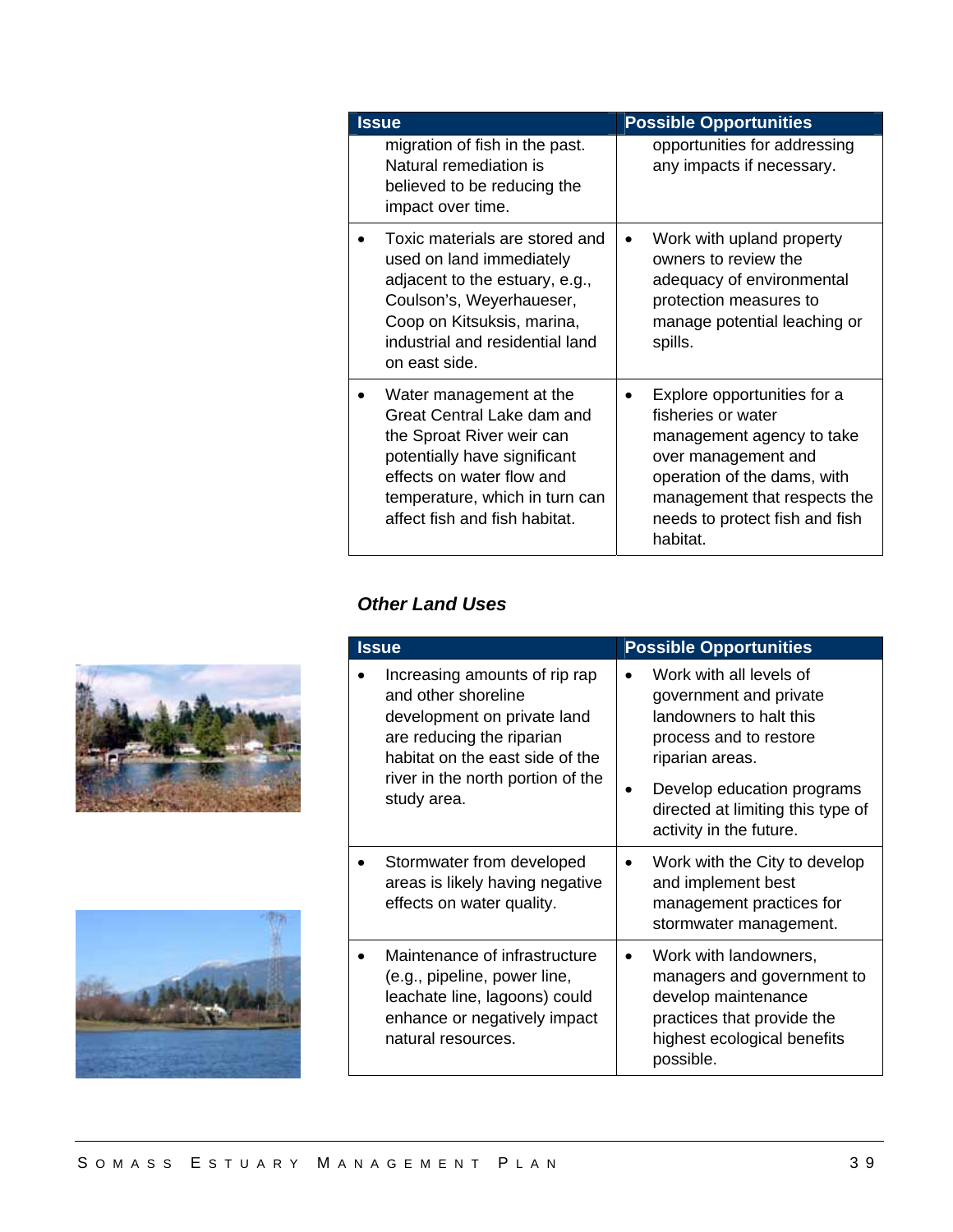- Agriculture activities, including haying and burning, poplar growing, and seed collection (*Scirpus*) can have negative effects on vegetation and wildlife.
- Work with agriculture industry to minimize negative impacts and to support the health of vegetation and wildlife resources in the estuary.

### *Recreation and Access*

| <b>Issue</b>                                                                                                                                                                                                              | <b>Possible Opportunities</b>                                                                                                                        |  |  |
|---------------------------------------------------------------------------------------------------------------------------------------------------------------------------------------------------------------------------|------------------------------------------------------------------------------------------------------------------------------------------------------|--|--|
| Some portions of the estuary<br>are extremely sensitive and<br>may be degraded by<br>recreational use, e.g.<br>Johnston Island.                                                                                           | Consider an area (Johnston<br>Island) that is not available for<br>recreation, dedicated to<br>research and educational<br>activities only.          |  |  |
| The demand for recreational<br>use of the estuary will likely<br>increase.                                                                                                                                                | Develop a plan to manage<br>$\bullet$<br>anticipated levels of use, e.g.<br>walking, dog walking, nature<br>viewing, cycling, blackberry<br>picking. |  |  |
| Birdwatchers, naturalists and<br>the general public are<br>interested in retaining access<br>to the estuary.                                                                                                              | Develop an access<br>$\bullet$<br>management plan that will<br>accommodate and potentially<br>enhance appropriate uses,<br>e.g., viewing blinds.     |  |  |
| Some recreational activities in<br>the estuary have caused<br>problems related to public<br>nuisance or negative impacts<br>on resources, e.g. ATVs,<br>parties.                                                          | Develop an access<br>management plan with<br>appropriate parking, trails, and<br>public information that<br>discourages inappropriate<br>uses.       |  |  |
| Hunting with firearms occurs<br>in the estuary despite "no<br>shooting" and "no discharge of<br>firearms" regulations, causing<br>safety concerns and impacts<br>on wildlife and those<br>interested in wildlife-viewing. | Publicize and seek<br>$\bullet$<br>enforcement of current<br>hunting regulations.                                                                    |  |  |
| Some maps show the "JV<br>Clyne Bird Sanctuary",<br>however such an entity does<br>not technically exist.                                                                                                                 | Work to have "JV Clyne Bird<br>$\bullet$<br>Sanctuary" removed from<br>maps.<br>Identify and publicize a new                                         |  |  |

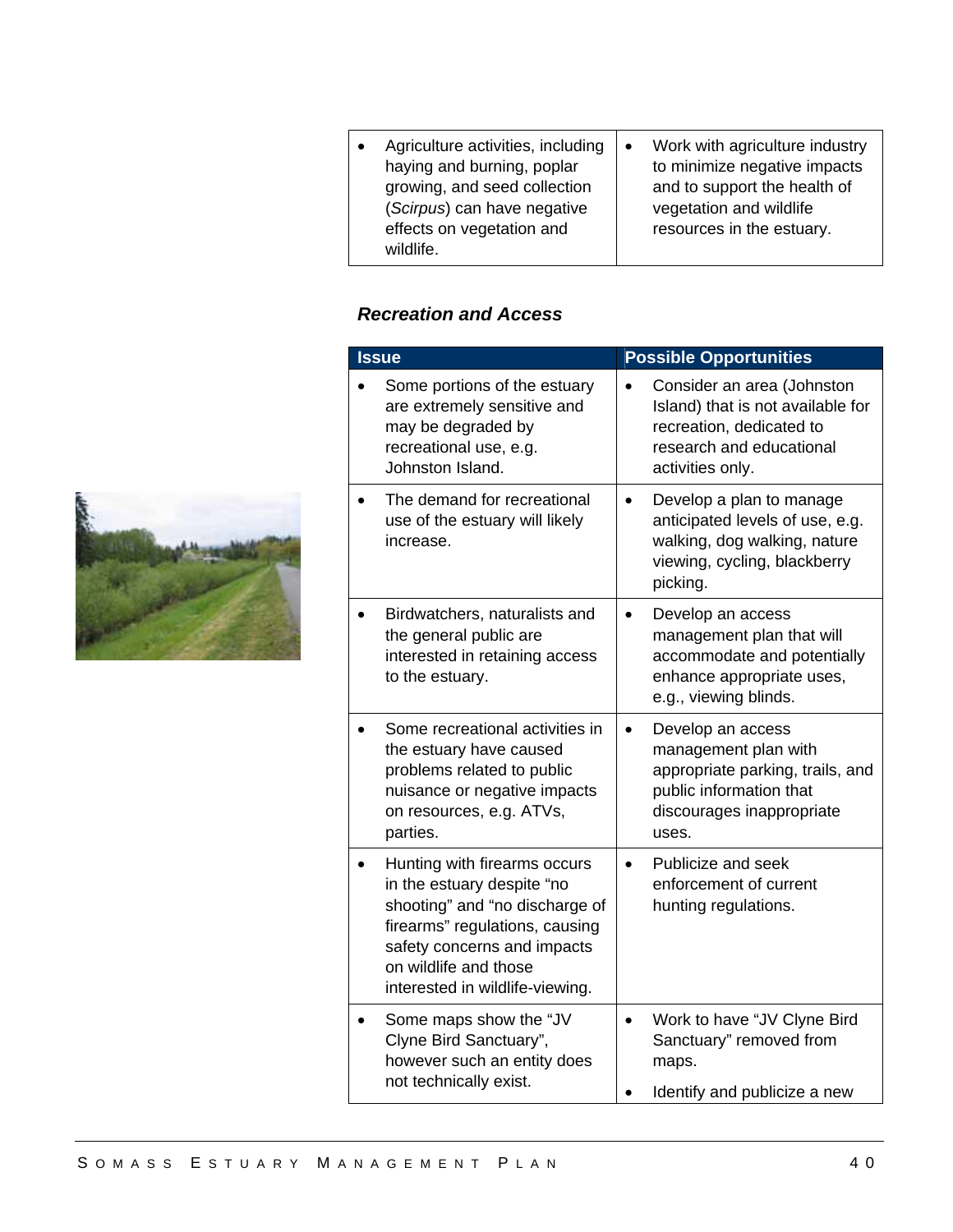| <b>Issue</b>                                                                                                                                               | <b>Possible Opportunities</b>                                                                                                                  |
|------------------------------------------------------------------------------------------------------------------------------------------------------------|------------------------------------------------------------------------------------------------------------------------------------------------|
|                                                                                                                                                            | official name for lands to be<br>managed within this plan.                                                                                     |
| Due to security and liability<br>issues, NorskeCanada does<br>not want the public walking<br>along the pipeline.                                           | Ensure that public access to<br>the pipeline is not allowed.                                                                                   |
| Due to security and liability<br>issues, the City does not want<br>the public in the vicinity of the<br>sewage lagoon.                                     | Ensure that public access to<br>the City sewage lagoon is not<br>allowed.                                                                      |
| People and dogs walking over<br>the farmer's field are affecting<br>the quality of the hay                                                                 | Develop trails that respect and<br>protect environmental and<br>economic values.                                                               |
|                                                                                                                                                            | Consider development of<br>wildlife viewing areas and<br>blinds.                                                                               |
| Dogs are often walked off-<br>leash in the estuary, and this<br>can cause disturbances to<br>wildlife.                                                     | Develop, publicize and<br>enforce a dog management<br>plan for the estuary.                                                                    |
| The east side of the estuary<br>has significant educational<br>and recreation viewing<br>opportunities, but the various<br>public sites are not connected, | Obtain off-road pedestrian<br>(and non-motorized multi-use)<br>links where possible, installing<br>sidewalks where no better<br>option exists. |
| e.g., Clutesi Haven Marina<br>and adjacent park, Harbour<br>Quay, Maritime Museum.                                                                         | Develop an interpretive plan<br>for the estuary with<br>appropriate partners.                                                                  |

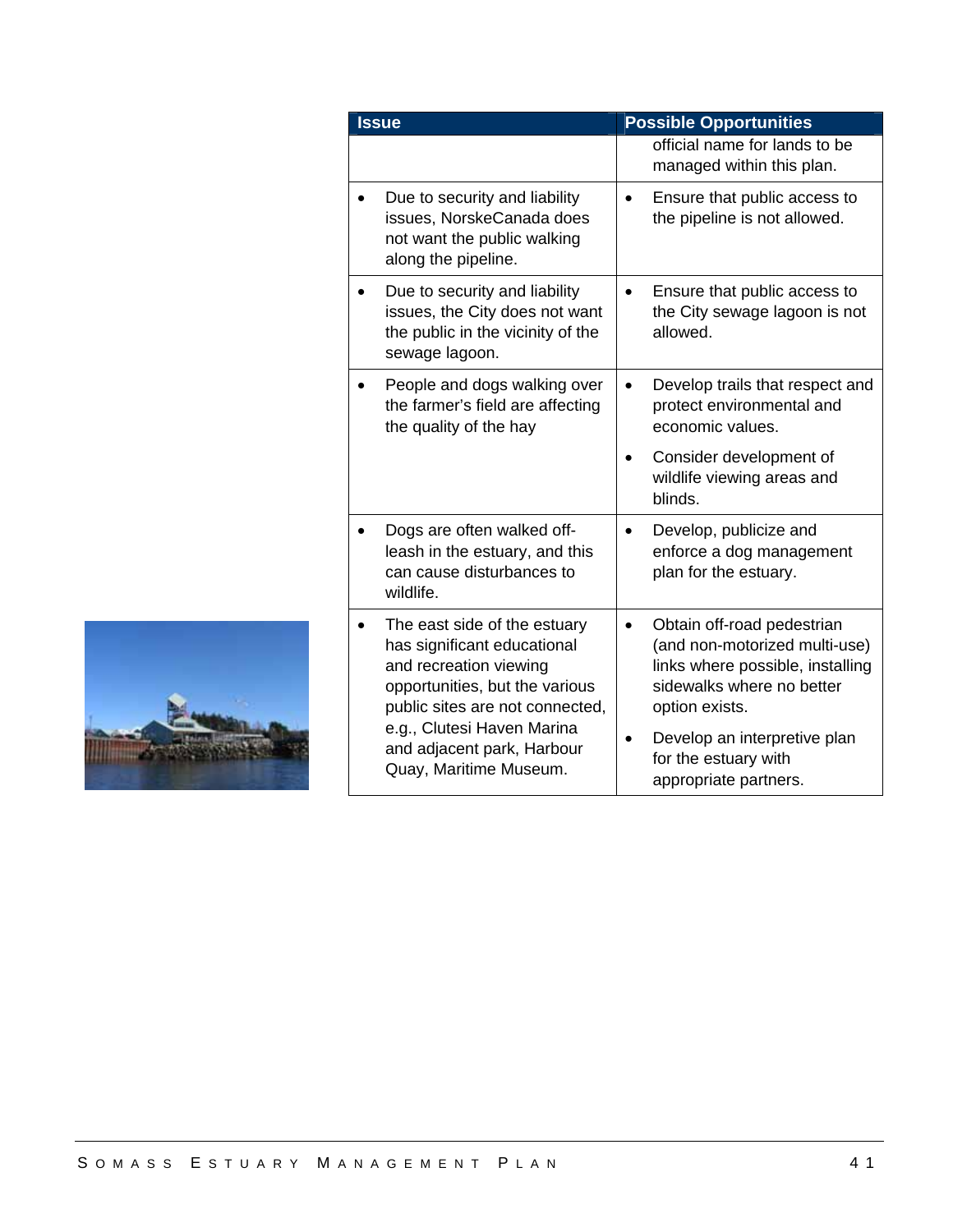# **4.0 M ANAGEMENT S RATEGIES**

The management strategies of the SEMP are provided under three separate headings:

- the designation plan, which identifies where certain uses should occur, with accompanying objectives and guidelines,
- management strategies related to specific topics, e.g. fish and wildlife, and
- management strategies related to specific locations.

## **4.1 Designation Plan**

The following are the primary management designation categories proposed, along with permissible uses and guidelines for each. Refer to Map 7 for the designation plan.

|                | <b>Description</b>                                                     | <b>Permissible</b><br><b>Uses</b>                                                                   | <b>Objectives</b>                                                                                               | <b>Guidelines</b>                                                                                                    |
|----------------|------------------------------------------------------------------------|-----------------------------------------------------------------------------------------------------|-----------------------------------------------------------------------------------------------------------------|----------------------------------------------------------------------------------------------------------------------|
| C <sub>1</sub> | Conservation<br>– highly<br>sensitive                                  | Research.<br>Education,<br>Environmental<br>Management                                              | Protect the<br>integrity of the<br>tidal flats and<br>associated<br>areas.                                      | No access,<br>except for<br>research and<br>education<br>purposes.                                                   |
| C <sub>2</sub> | Conservation<br>- moderately<br>sensitive                              | Recreation<br>(non-motorized<br>boating),<br>Research,<br>Education,<br>Environmental<br>Management | Protect the<br>environmental<br>integrity of the<br>mudflats and<br>tidal channels.                             | Discourage<br>access, except<br>for research<br>and education<br>purposes.<br><b>Disallow</b><br>motorized<br>boats. |
| $C_3$          | Conservation<br>– sensitive<br>riparian<br>habitat in an<br>urban area | Passive<br>Recreation<br>(e.g, wildlife<br>viewing)                                                 | Protect the<br>ecological<br>integrity of the<br>riparian areas.<br>Recognize<br>needs for flood<br>protection. | Encourage<br>users to stay<br>on trails.<br>Work with<br>agencies to<br>protect the<br>riparian<br>vegetation.       |
| <b>RC</b>      | River<br>Conservation                                                  | Recreational<br>Boating,                                                                            | Protect the<br>habitat values                                                                                   | Activities to<br>respect                                                                                             |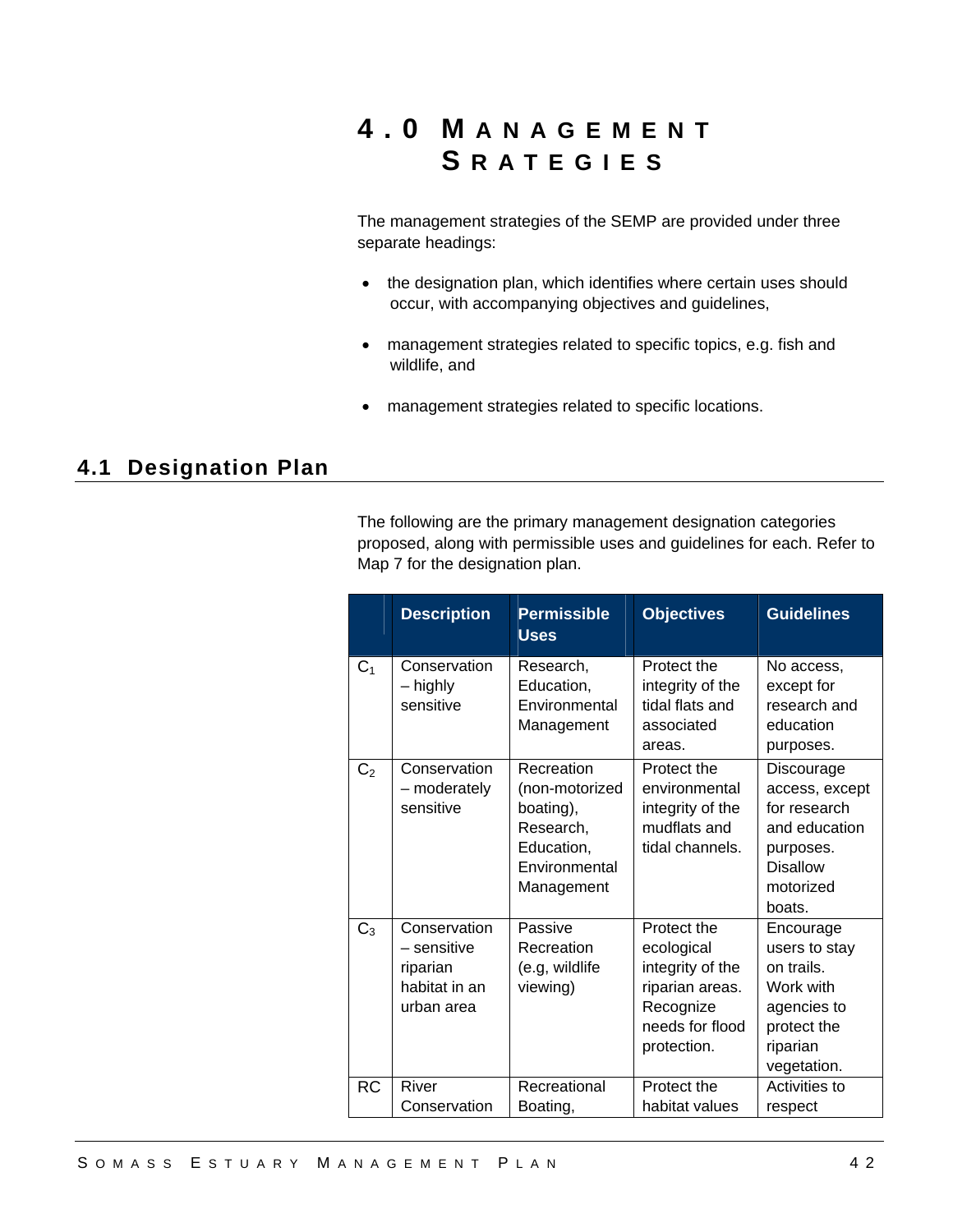|              | <b>Description</b>                                                                                         | <b>Permissible</b><br><b>Uses</b>                                                                                 | <b>Objectives</b>                                                                                                   | <b>Guidelines</b>                                                                                                                       |
|--------------|------------------------------------------------------------------------------------------------------------|-------------------------------------------------------------------------------------------------------------------|---------------------------------------------------------------------------------------------------------------------|-----------------------------------------------------------------------------------------------------------------------------------------|
|              | $-$ important<br>river channel                                                                             | Marine<br>Transportation                                                                                          | of the river<br>channel.                                                                                            | existing<br>habitat, fish<br>and wildlife<br>species.                                                                                   |
| Ag           | Agriculture                                                                                                | Agriculture                                                                                                       | Conduct<br>agricultural<br>activities with<br>consideration<br>for<br>environmental<br>values.                      | Follow detailed<br>management<br>guidelines in<br>hay field.<br>Explore<br>opportunities to<br>restore poplar<br>area after<br>harvest. |
| <b>CM</b>    | Commercial<br>Marine                                                                                       | Boating,<br>Marine<br>Transportation,<br><b>Marine Fuelling</b>                                                   | Support marina<br>needs.                                                                                            | Activities to<br>respect<br>environmental<br>values and<br>opportunities.                                                               |
| M            | Marine $-$<br>harbour                                                                                      | Boating,<br>Marine<br>Transportation                                                                              | Respect<br>navigational<br>needs.                                                                                   | Activities to<br>respect<br>environmental<br>values and<br>opportunities.                                                               |
| I            | Industry $-$<br>including log<br>storage,<br>loading and<br>transportation<br>related to mills<br>and port | Industry,<br>Infrastructure<br>(e.g., lagoons),<br><b>Utility</b><br>Corridors,<br>Recreational<br><b>Boating</b> | Support the<br>needs of<br>adjacent<br>industry.                                                                    | Activities to<br>respect<br>environmental<br>values and<br>opportunities.                                                               |
| $\mathsf{R}$ | Recreation -<br>staging area,<br>features and<br>trails                                                    | Recreation,<br>Research,<br>Education,<br>Environmental<br>Management                                             | Provide<br>opportunities<br>for wildlife<br>viewing and<br>associated low-<br>impact<br>recreational<br>activities. | No discharge<br>of firearms.<br>Provide<br>education and<br>interpretive<br>information. No<br>motorized use<br>beyond parking<br>lot.  |
| Env          | Environmental<br>Restoration<br>Area - Env1<br>highest<br>priority                                         | Environmental<br>Management                                                                                       | Conduct<br>restoration to<br>improve<br>environmental<br>values.                                                    | <b>Activities to</b><br>respect<br>environmental<br>values and<br>opportunities.                                                        |

**Figure 7: Designation Plan Categories**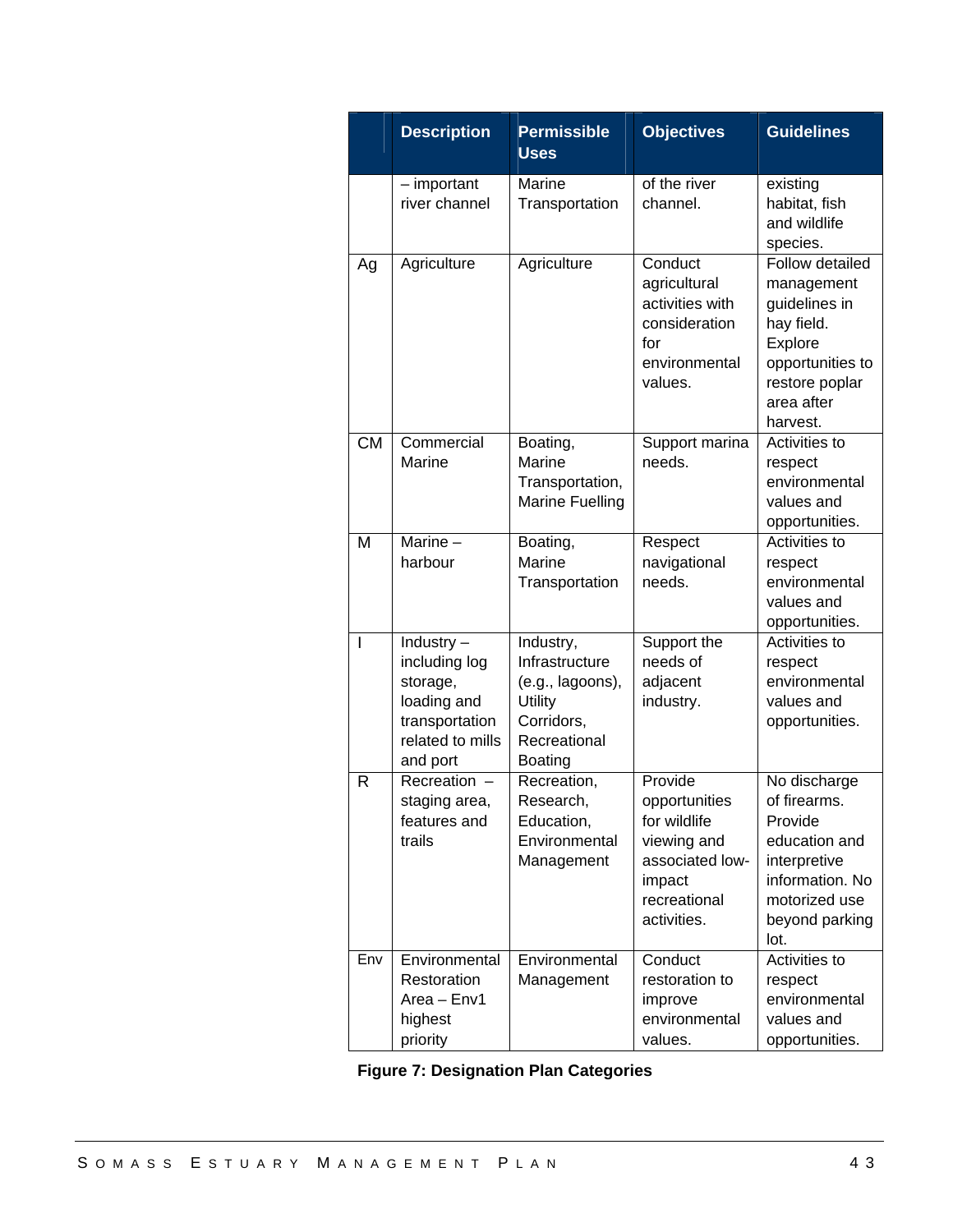Management strategies related to specific topics apply to the resource wherever it occurs within the estuary.

## *Fish and Wildlife*

F1. Develop a detailed habitat restoration and enhancement plan focused on fish and wildlife habitats, and including potential projects and their priority and phasing based on environmental benefits, and costs of planning and construction. Figure 8 and Map 9 provide guidance regarding potential restoration and enhancement opportunities.

| <b>Opportunity</b>              | <b>Description</b>                                                                                                                                                                                                                                             | Location(s)                                                                                                                                                                                                                            |
|---------------------------------|----------------------------------------------------------------------------------------------------------------------------------------------------------------------------------------------------------------------------------------------------------------|----------------------------------------------------------------------------------------------------------------------------------------------------------------------------------------------------------------------------------------|
| Marsh Bench<br>Creation         | Marsh benches can be created<br>along hard-surfaced steep banks.<br>They require the creation of a<br>trough that can support fine<br>grained substratres. Elevation<br>and drainage are critical.<br>Transplant material can be<br>obtained from donor sites. | MB on Map 9<br>- Adjacent to Clutesi<br>Haven Marina<br>- near mouth of Rogers<br><b>Creek</b><br>- Concrete mattresses<br>near former plywood mill<br>- Road corner near<br>Coulson's yard<br>- Along road on west<br>side of estuary |
| <b>Fill Removal</b>             | Some portions of the estuary<br>have been subject to filling in the<br>past. Removal of fill to elevations<br>that would sustain wetland<br>vegetation would benefit fish and<br>wildlife.                                                                     | FR on Map 9<br>- Fill area adjacent to<br>Coulson's yard                                                                                                                                                                               |
| <b>Dyke</b><br><b>Breaching</b> | Flood protection dykes have<br>historically isolated wetland,<br>mudflat and riparian habitats.<br>Breaching or excavating portions<br>of these dykes can restore tidal<br>inundation or seasonal flooding.                                                    | DB on Map 9<br>- Coulson's cattail pond<br>- Natural breach along<br>trail berm                                                                                                                                                        |
| Culvert<br>Removal              | Culverts may prevent fish<br>passage, impede tidal flow or<br>create bottlenecks for water<br>movement. Culvert removal can<br>alleviate some of these issues<br>and improve habitat or access to<br>habitat upstream of the culvert.                          | CR on Map 9<br>- Christi Creek near<br>poplar plantation                                                                                                                                                                               |
| Riparian<br>Planting            | Riparian transplants can create<br>visual and physical buffers to<br>sensitive habitats and restore<br>riparian structure and function for                                                                                                                     | RP on Map 9<br>- Along proposed<br>recreation trail on berm<br>- Mouth of Roger's Creek                                                                                                                                                |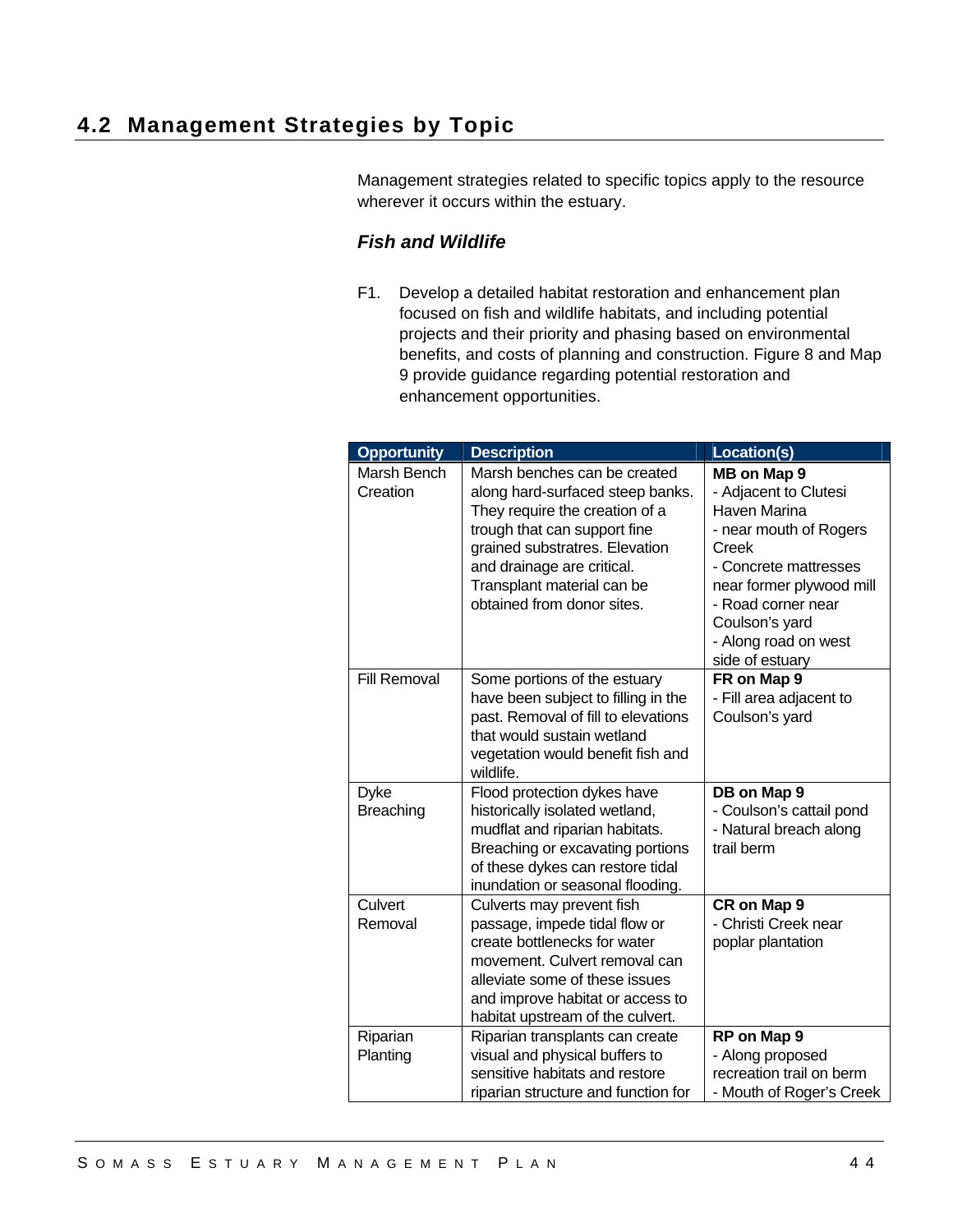| <b>Opportunity</b>                              | <b>Description</b>                                                                                                                                                                                                                                     | Location(s)                                                                                                                                                                                                          |
|-------------------------------------------------|--------------------------------------------------------------------------------------------------------------------------------------------------------------------------------------------------------------------------------------------------------|----------------------------------------------------------------------------------------------------------------------------------------------------------------------------------------------------------------------|
|                                                 | fish and wildlife                                                                                                                                                                                                                                      |                                                                                                                                                                                                                      |
| Removal of<br>wood debris                       | Woody debris and wood waste<br>accumulations may alter fish and<br>wildlife habitat and take many<br>years to recover. Removal of<br>wood debris can return intertidal<br>habitats to their former<br>productivity levels.                             | WD on Map 9<br>- Near log storage area<br>on mudflats/subtidal area                                                                                                                                                  |
| Channel<br><b>Building</b>                      | Use of historical back and side<br>channels to create new channels<br>can enhance refuge and feeding<br>habitat for juvenile salmonids. At<br>the mouth of Kitsuksis Creek,<br>channel improvements would<br>allow better fish access to the<br>marsh. | CB on Map 9<br>- Old side channel on<br>poplar plantation<br>- other previous<br>channels on poplar<br>plantation<br>- Kitsuksis Creek mouth<br>- Old side channel along<br>Somass River near north<br>of study area |
| <b>Purple Martin</b><br>Nesting<br><b>Boxes</b> | Purple Martin nesting boxes<br>could attract this species to the<br>estuary. Explore suitable nest<br>box locations around the estuary.<br>Review successful enhancement<br>programs at Nanaimo and<br>Ladysmith Harbours.                             | PM on Map 9<br>- Old pilings                                                                                                                                                                                         |
| Wintering<br>Waterfowl<br>Habitat               | Winter cover crops on hayfields<br>and other agricultural areas<br>within and outside of the study<br>area boundary can encourage<br>wintering waterfowl. Limit human<br>recreational use of high waterfowl<br>use areas.                              | WW on Map 9<br>- DU Lands<br>- Poplar Plantation if<br>possible                                                                                                                                                      |
| Screen for<br>Logs                              | Install a screen to prevent log<br>intrusion into the tidal marsh<br>north of the pipeline                                                                                                                                                             | SL on Map 9<br>- under pipeline                                                                                                                                                                                      |

### **Figure 8: Fish and Wildlife Habitat Restoration and Enhancement Opportunities**

- F2. Support initiatives to study, protect and enhance fisheries resources, particularly sturgeon use and chum spawning.
- F3. Initiate surveys on small mammal and butterfly use of the estuary to establish a baseline for future monitoring.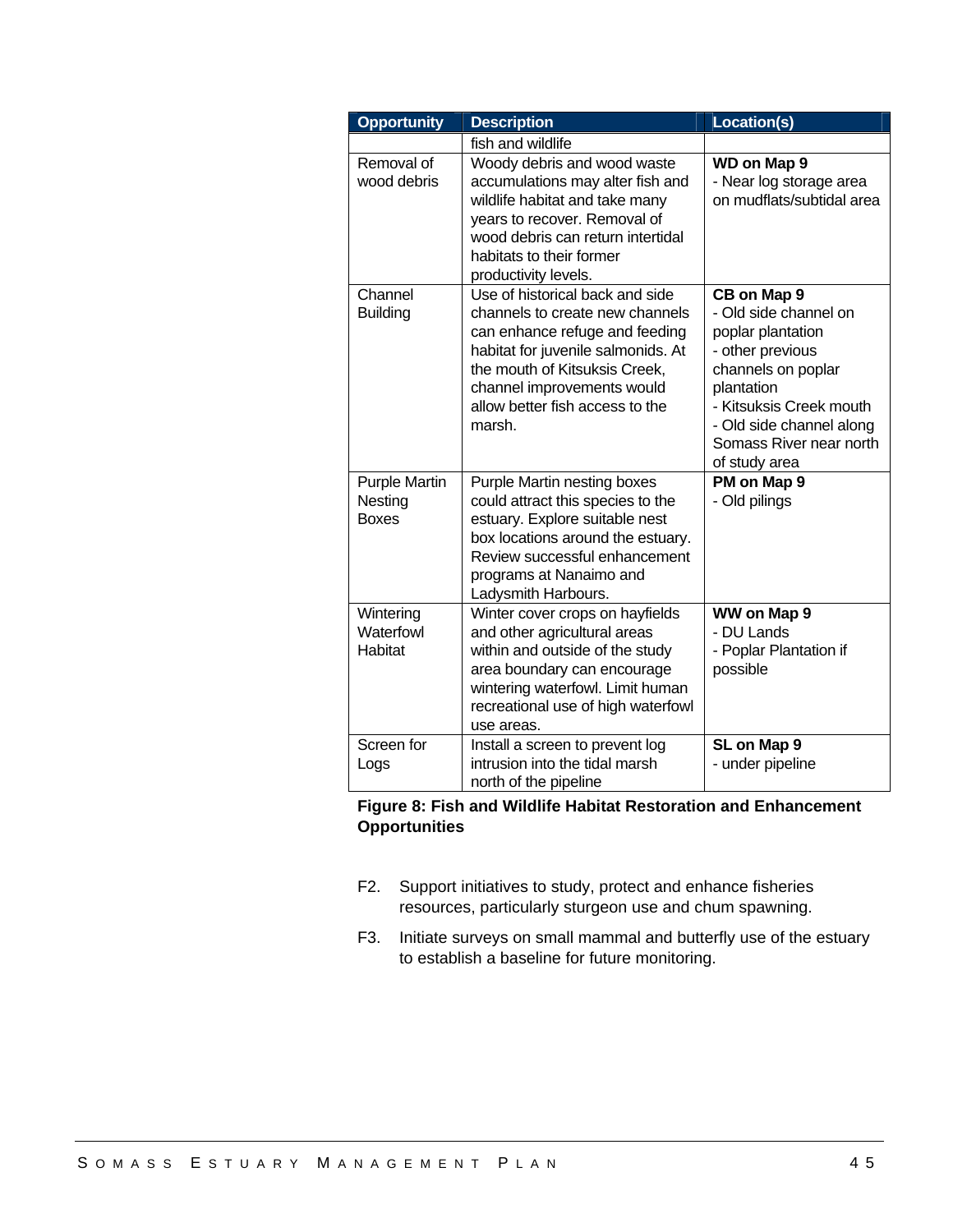### *Vegetation*

V1. Prepare an invasive plant species management plan, including potential projects and their priority and phasing based on environmental benefits, and costs of planning and construction. Figure 9 and Map 9 provide guidance regarding potential invasive plant species management opportunities.

| <b>Opportunity</b>               | <b>Description</b>                                                                                                                                                                                                       | Location(s)                                                                                                                                        |
|----------------------------------|--------------------------------------------------------------------------------------------------------------------------------------------------------------------------------------------------------------------------|----------------------------------------------------------------------------------------------------------------------------------------------------|
| Scotch Broom<br>Removal          | Remove Scotch Broom by pulling<br>and cutting. Repeat annually until<br>broom is eliminated. Plant native<br>shrubs and trees in these<br>locations.                                                                     | SB on Map 9<br>- dyke east of the poplar<br>plantation<br>- area north of the poplar<br>plantation<br>- DU lands<br>- south of effluent<br>lagoons |
| Purple<br>Loosestrife<br>Removal | Purple Loosestrife is extremely<br>difficult to control and it is<br>spreading through the estuary.<br>Consider the use of biological<br>control with beetles if removal<br>becomes too difficult or is<br>unsuccessful. | PL on Map 9<br>- south of Johnstone<br>Island<br>- east end of pipeline<br>- Kitsuksis Creek marsh                                                 |
| English Ivy<br>Removal           | Dig out English Ivy plants. Cut<br>English Ivy at the base where it is<br>climbing up trees. Return after it<br>has died and pull from trees.                                                                            | El on Map 9<br>- Johnstone Island                                                                                                                  |
| Horhound<br>(Lycopus)            | Monitor Horhound. It is<br>surrounding the mill effluent<br>lagoon, especially on the south<br>side, and appears to be<br>spreading to Johnstone Island.                                                                 | HH on Map 9<br>- south side of mill<br>effluent lagoons                                                                                            |

#### **Figure 9: Invasive Plant Species Management Opportunities**

- V2. Protect Oregon Ash by ensuring that recreational activity is not drawn to areas where it is established. Future development of trails and facilities should ensure that areas with significant specimens of this species are avoided. An inventory and mapping exercise to document distribution of Oregon Ash within the estuary would be beneficial prior to making future management decisions.
- V3. Initiate surveys of blue- and red-listed plant species occurrence and distribution to establish a baseline for future monitoring and management.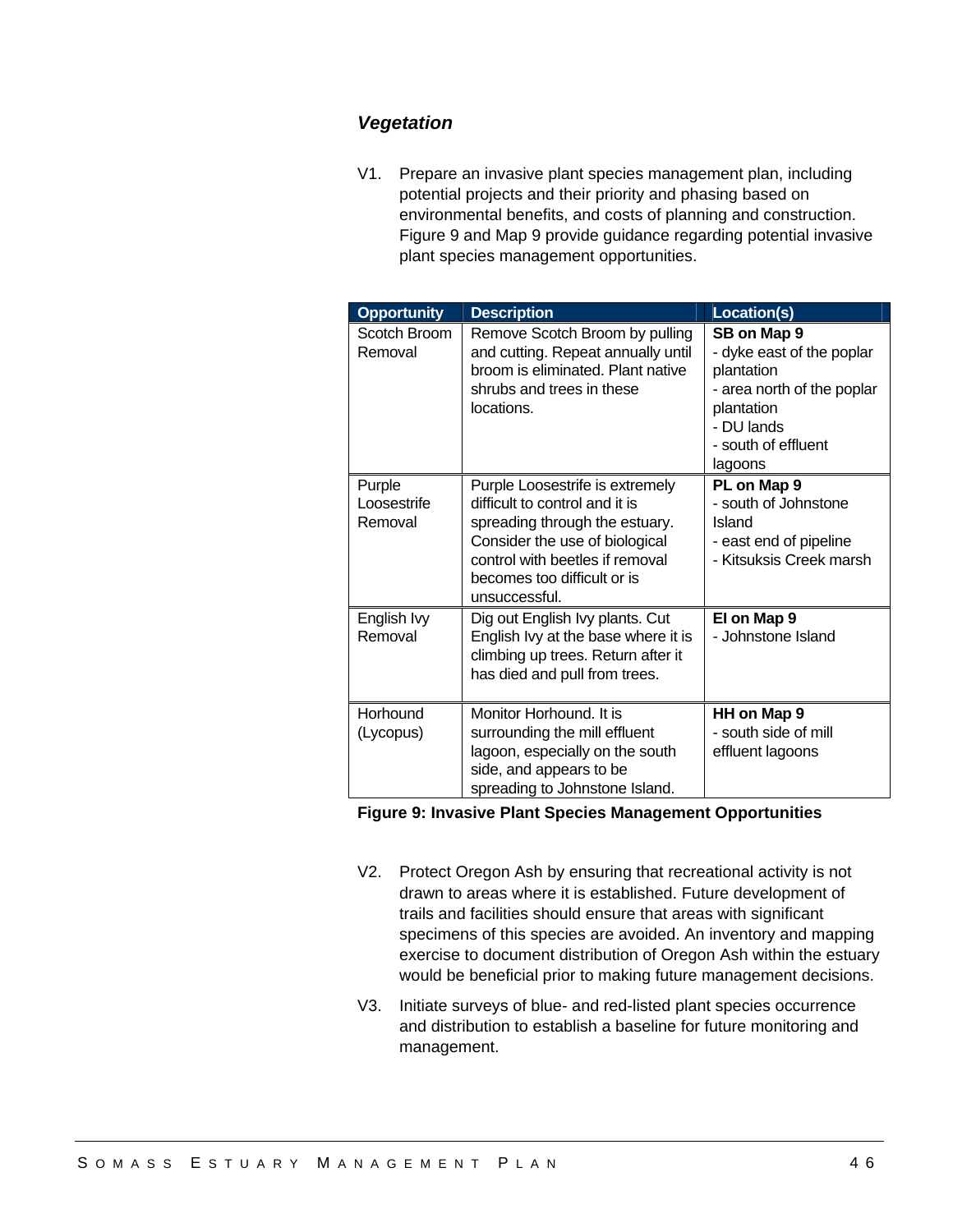V4. If tidal marsh habitat is extended into the poplar plantation, monitor vegetation in that area and enhance with intertidal species if appropriate.

### *Culture and Heritage*

- C1. Support archaeological assessments as required with the involvement of First Nations.
- C2. Determine what measures are required to protect archaeological sites.
- C3. Work with First Nations to identify and assist in supporting their specific needs related to estuary management, e.g., access to the resources that they have traditionally used, involvement in stewardship, interpretive or other economic development opportunities.
- C4. Support cultural and heritage tourism opportunities in the estuary that are in harmony with the conservation values

### *Industry*

- I1. Work with PAPA and industry to periodically remove log debris in environmentally sensitive areas if it is possible to do so without environmental damage, e.g. Dry Creek mouth, log salvage. This could be attempted first on a trial basis with monitoring of the costs, the impacts, and the results with regard to restoration.
- I2. Adopt best management practices for log handling, storage and salvage.
- I3. Continue to monitor the residual effects and gradual degradation of the historical paper mill deposits (fibre mat) on the harbour bottom, and work with industry to explore mitigation opportunities, as necessary. The current approach is natural recovery.
- I4. Work with upland commercial and industrial property owners where toxic materials are stored and used in the vicinity of the estuary to review the adequacy of environmental protection measures to manage potential leaching or spills.
- I5. Explore opportunities for a fisheries or water management agency to assume management and operation of the Great Central Lake dam and the Sproat Lake Weir, with management that respects the needs to protect fish and fish habitat.
- I6. Work with the responsible agencies to investigate and mitigate the impacts of leachates from the landfill on fish and plants, especially at Shoemaker Bay.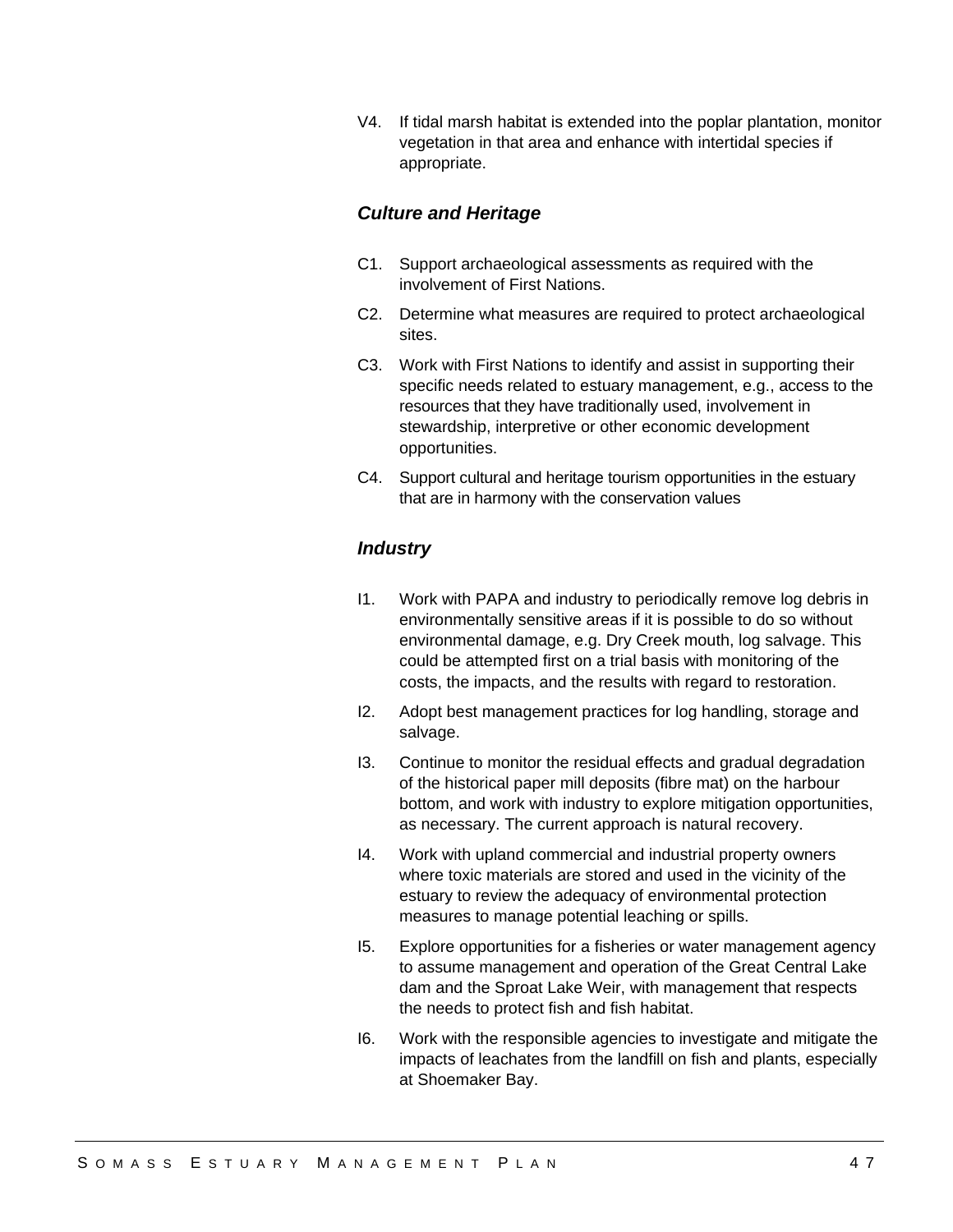### *Other Land Uses*

- L1. Work with all levels of government and private landowners to halt the reduction of riparian habitat and to restore riparian areas where possible. Explore the possibility of establishing a Development Permit area along the east shoreline of the Somass River to help in protecting the riparian resources in that location.
- L2. Develop education programs for the public directed at limiting actions that cause negative impacts on riparian habitat.
- L3. Work with the City to implement best management practices for stormwater management, e.g., encouraging more infiltration (and low-impact development) throughout the watershed.
- L4. Work with landowners, managers and government to develop infrastructure maintenance practices that provide the highest ecological benefits possible. Examples include guidelines for:
	- Removal of non-native invasive species,
	- Identification and protection of important species, e.g., Oregon Ash,
	- Maintaining power line markings for birds (hanging balls),
	- Timing of vegetation control in relation to bird nesting.

## *Recreation and Access*

- R1. Designate environmentally sensitive areas where public recreation is not encouraged, with these areas dedicated to research and educational activities only (see Map 7).
- R2. Develop a public recreational system with appropriate parking, washrooms, trails, benches, viewing blinds, and public interpretive and instructional information (see Map 7). Condoned uses will include low-impact activities such as walking, dog walking (see below), nature viewing, and cycling. Public access will not be permitted on infrastructure where safety, security and liability are concerns, e.g. pipeline, sewage lagoons.
- R3. Publicize hunting regulations at key access points. Identify City boundaries where practical.
- R4. Enforce hunting regulations, potentially through a Compliance/Enforcement agreement among MWLAP Conservation Officer Service, RCMP, CWS, and City of Port Alberni.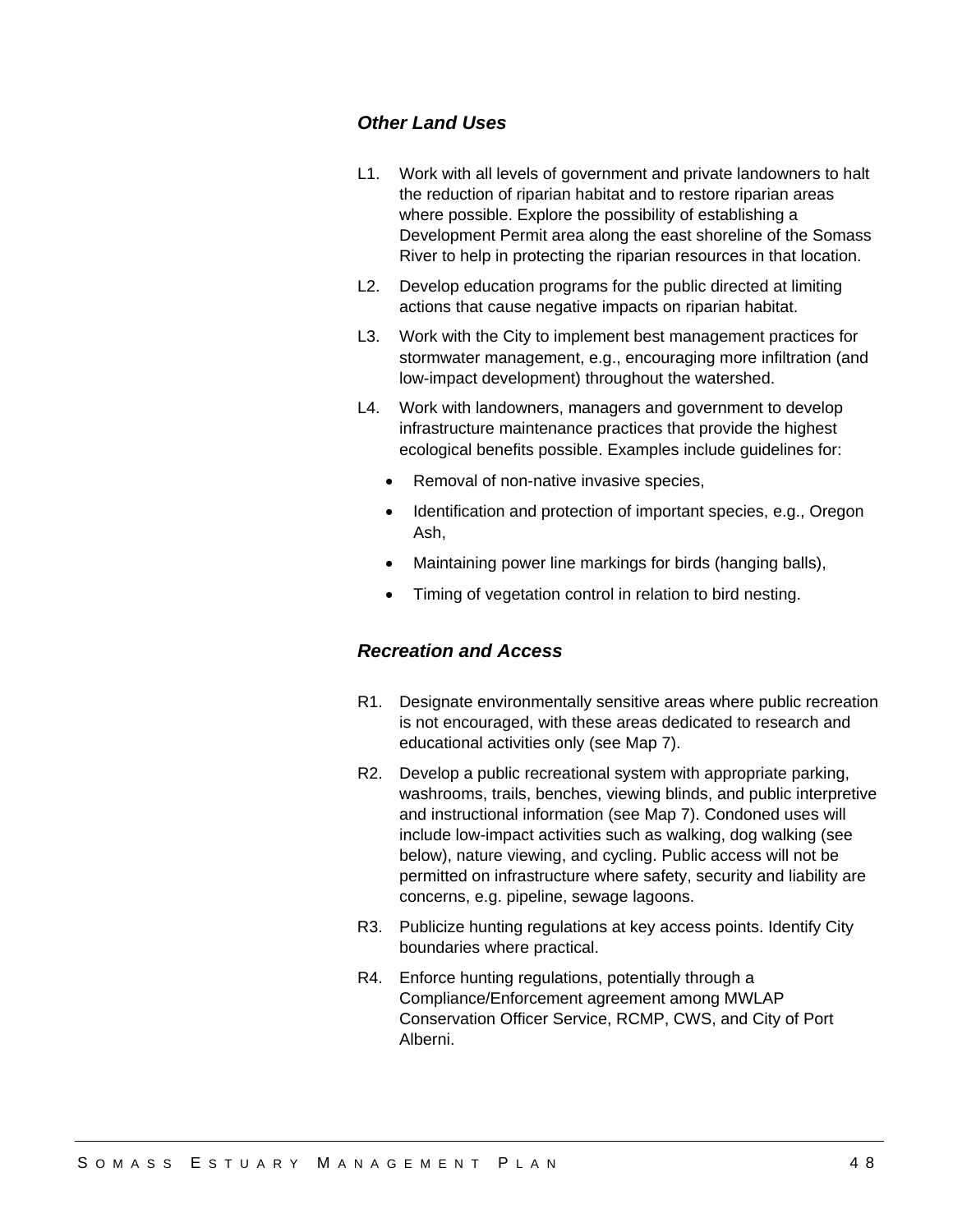- R5. Identify and publicize a new official name for lands to be managed within this plan. Work to have "JV Clyne Bird Sanctuary" removed from maps.
- R6. Develop, publicize and enforce a dog management plan for the estuary, particularly to protect birds during the nesting season.
- R7. Along the east side of the estuary, work to obtain off-road pedestrian (and non-motorized multi-use) links where possible to connect Clutesi Haven Marina and adjacent park, Harbour Quay, and Maritime Museum. Install sidewalks where no better option exists.
- R8. Develop an interpretive and education plan for the estuary with appropriate partners, including signage on the resources and their sensitivity at key locations, including marinas, public use areas and viewpoints; brochures, education programs for schools and other groups, etc. Include First Nations' history in interpretive information and programs, to be developed with the involvement of First Nations. Work with local groups to establish volunteers willing to conduct estuary tours. Develop a package of information to support this activity.
- R9. Consider an additional trail in the future east along the Somass River from the proposed boat haulout to a viewing tower, in consultation with First Nations and if this can be achieved without undue environmental, social or cultural impacts.
- R10. In consultation with the landowner (currently Weyerhaeuser), consider an additional trail in the future along the north edge of the wooded bluff (an existing bear track) if this can be achieved without undue environmental, social or cultural impacts.

## **4.3 Management Strategies by Location**

Management strategies in this section are related to specific locations within the estuary (see Map 8).

### *Somass River*

- Minimize dredging, and sedimentation associated with dredging.
- Review the timing windows for dredging to minimize impacts on fish.
- If Clutesi Marina were ever decommissioned, e.g., due to tsunami, explore other options for reestablishment of the marina, taking into consideration the ecological importance and sensitivity of the Somass River. If the marina could be relocated, this would eliminate the need for dredging up so far in the river, provide an opportunity for riparian habitat restoration, and reduce motorized boat traffic and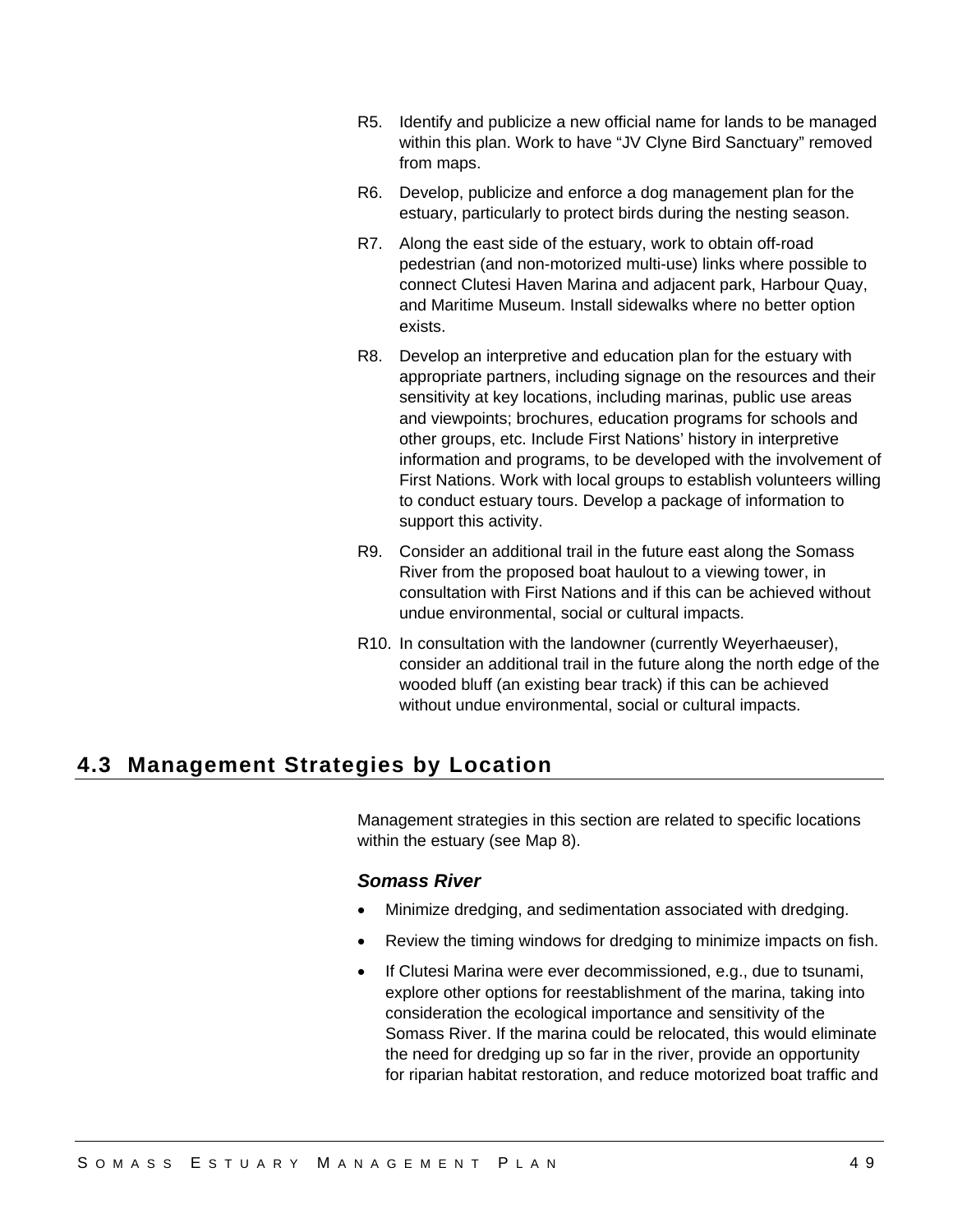the potential for toxic contamination in such an important fisheries river.

#### *Ducks Unlimited Lands*

- Enhance waterfowl, other bird and small mammal habitat and create additional side channels for juvenile fish rearing. Plant riparian shrub vegetation (e.g., willows, twinberry) along new and existing channels to provide habitat for wildlife and shading for fish.
- Explore the feasibility of removing large log accumulations on the south and southwest sides of Johnstone Island and in adjacent high marsh areas. This could be attempted first on a trial basis with monitoring of the costs, the environmental impacts and benefits, and the results with regard to restoration.
- Plant and support the establishment of a group of Douglas-fir trees near the existing tree to ensure long-term perching habitat in this location.
- Manage the upland field to maintain some old field/upland meadow habitat. This entails permitting build-up of a litter layer to provide a refugia for voles and other species, which in turn support predators such as Red-tailed hawk and Northern harrier. This approach is also important for herbaceous species, and can support greater diversity and rare plant species. Work with the farmer to modify the haying to accomplish these objectives, given other considerations. Options include: providing unhayed margins around the edges, around the Douglas-fir tree, and around ephemeral tributaries, or allowing certain portions of the area to lay fallow for a period of time. Provide interpretive signage on the role of agriculture in wildlife management. Clearly delineate the haying area in the field.

### *Effluent Lagoons*

- Work with the City and NorskeCanada to ensure the reeds around the lagoons are not disturbed during bird breeding season (mid March to mid August).
- If the effluent lagoons were ever decommissioned, e.g., due to tsunami, explore other options for reestablishment of effluent and sewage treatment, taking into consideration the ecological importance and sensitivity of the estuary. If the effluent lagoons could be relocated, this would provide an opportunity for tidal marsh habitat restoration, and reduce the existing impacts.
- Explore opportunities for improving habitat around the existing lagoons.
- Take measures to remove the plastic from the sewage lagoon due to its impacts on wildlife in the surrounding area.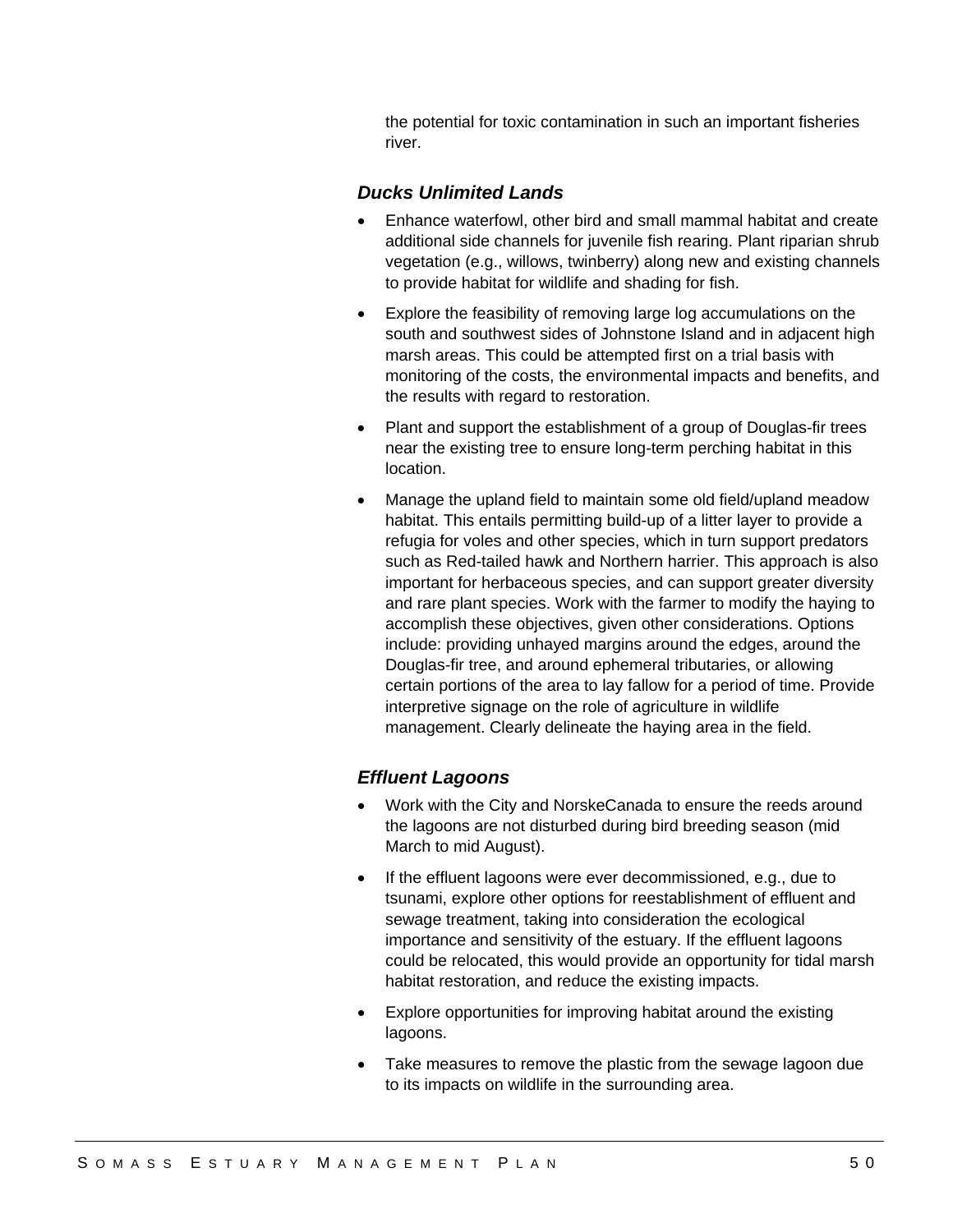Develop management strategies that negate the need for increasing the extent of the lagoons in the future.

### *Mudflats, Intertidal and Near Tidal Area*

 Restore vegetation on degraded mudflat areas in phases, with monitoring to evaluate the success of each restoration effort.

### *Marine Area*

- Review all regulatory guidelines controlling vessel traffic and fishing to determine if adequate considerations are being given to the environmental conservation and protection of the estuary (e.g., protection from oil spills, bilge and waste discharges; fishing that respects sensitive populations).
- Continue the Port Alberni Paper Mill Environmental Effects Monitoring program started in the early 1990s to determine the recovery of the marine environment due to mitigation measures and upgrades made to the Port Alberni mill.

### *Riparian Area*

- Work with agencies to protect the riparian vegetation by establishing management practices that protect native species, include removal of invasive, non-native species, and minimize the impacts of maintenance measures while recognizing needs for flood protection.
- Develop public education information regarding the sensitivity of the resources in these areas and the importance of staying on trails.

### *Poplar Plantation (Key Adjacent Properties)*

- Work with the existing owner of the poplar plantation and attempt to secure or manage the land to restore the area to an improved ecological condition after poplar harvest.
- If the above is accomplished, implement the relevant management strategies (by topic) in this area.

### *Forested Patches (Key Adjacent Properties)*

- Work with the existing owner of the upland and riparian forested areas and attempt to secure or manage the land to protect its existing fish, wildlife and vegetation values.
- If the above is accomplished, implement the relevant management strategies (by topic) in this area.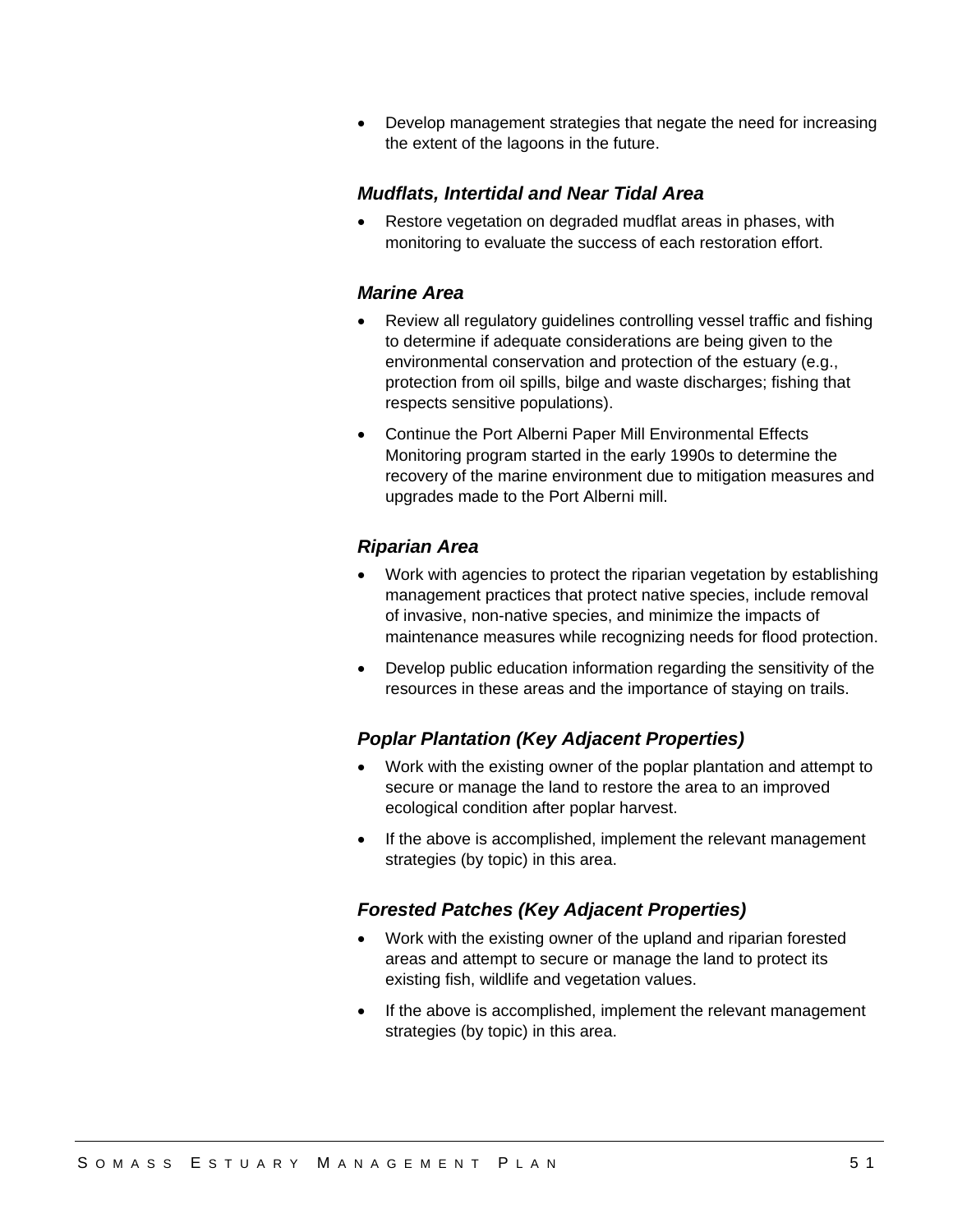## **5.1 Context for Monitoring**

The Somass Estuary Management Plan has established a set of objectives and management strategies for measuring and assessing changes in the estuarine environment. This can be achieved by developing an environmental monitoring program.

Some detailed monitoring procedures already exist. Some examples are as follows:

- Until recently, the Water Survey of Canada maintained a gauging station monitoring river flow in the Somass River.
- NorskeCanada conducts an Environmental Effects Monitoring (EEM) program under the federal Pulp and Paper Effluent Regulations. The program was started in the 1990s to determine the impacts of the paper mill effluent and to study the recovery of the marine environment.
- Trumpeter swans are monitored every 3 years by CWS and DU, waterbirds are surveyed every winter, and the Christmas bird count covers the Somass Estuary.
- In July 2002, a data base of water quality monitoring projects in TFL 44 was compiled for Weyerhaeuser. That data base identifies 20 long-term monitoring efforts, and 23 short-term monitoring projects that have been completed. The primary monitoring organizations include DFO, MWLAP, power and hydro industry, drinking water authorities, and First Nations. The main purposes of monitoring include: drinking water, environmental indicator, and fisheries.

There is currently no single repository for the various monitoring efforts. There is likely more information available than any one organization expects. In addition, informal monitoring information is not documented. For example, informal observations could provide important information for the monitoring program if documented consistently.

A completely integrated monitoring program for the Somass Estuary will take some time to develop. There is limited funding available for new monitoring efforts. A comprehensive description of monitoring procedures is therefore beyond the scope of this report. This monitoring plan therefore provides a framework for development of a more detailed monitoring program as part of the implementation of the SEMP.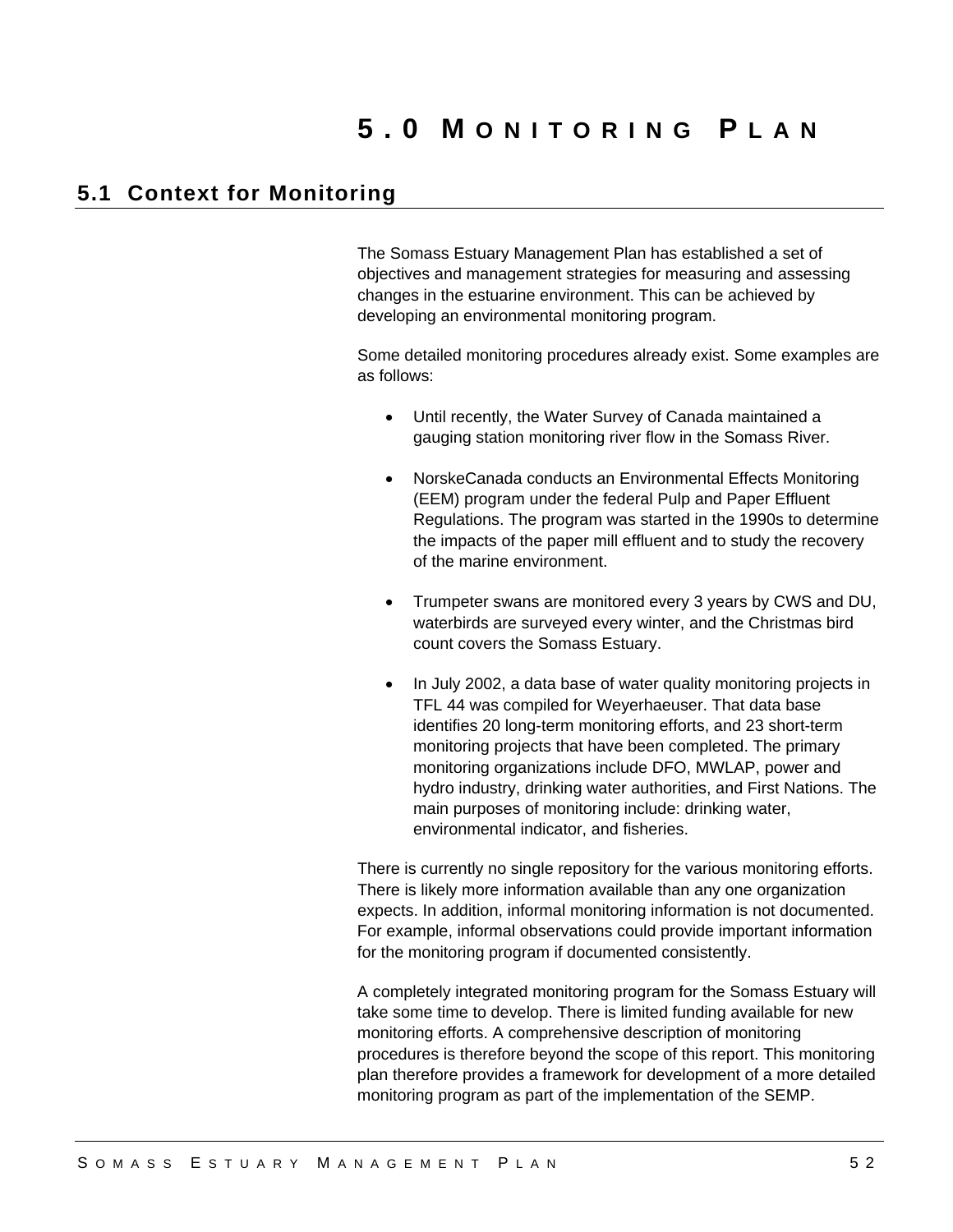#### *Purpose*

The purpose of this section is to provide a framework and guidelines for a comprehensive and integrated biophysical monitoring program to complement the Somass Estuary Management Plan.

### *Monitoring Goal and Principles*

The overall goal of the monitoring program is to assess the long-term health and integrity of the Somass Estuary, and the success of habitat restoration and enhancement initiatives.

The proposed monitoring program is based on the following principles:

- A central repository of existing monitoring information should be established and maintained.
- Monitoring objectives should be clearly stated.
- A thorough baseline of existing conditions is required.
- Where possible, monitoring should use performance indicators that are scientifically-based calculations and measurements including measurable indices against which to measure change.
- Key biophysical components and functions of the estuarine ecosystem should be represented in the monitoring plan.
- The plan should have a good spatial as well as temporal coverage of the estuarine habitats and the ecological processes.
- Partnerships should be developed with existing government, industry and non-government organizations that are involved in estuarine/marine monitoring efforts.
- Periodic workshops should be organized to help establish and strengthen coordinated estuarine monitoring partnerships that include the Somass Estuary.
- The estuarine performance indicators selected for the monitoring plan should have specific standards or criteria to which results can be compared.
- The monitoring program should include searching out the causes related to the monitoring results.
- The monitoring program should be linked to an adaptive management plan so that recommendations based on the results of the monitoring work can be acted upon.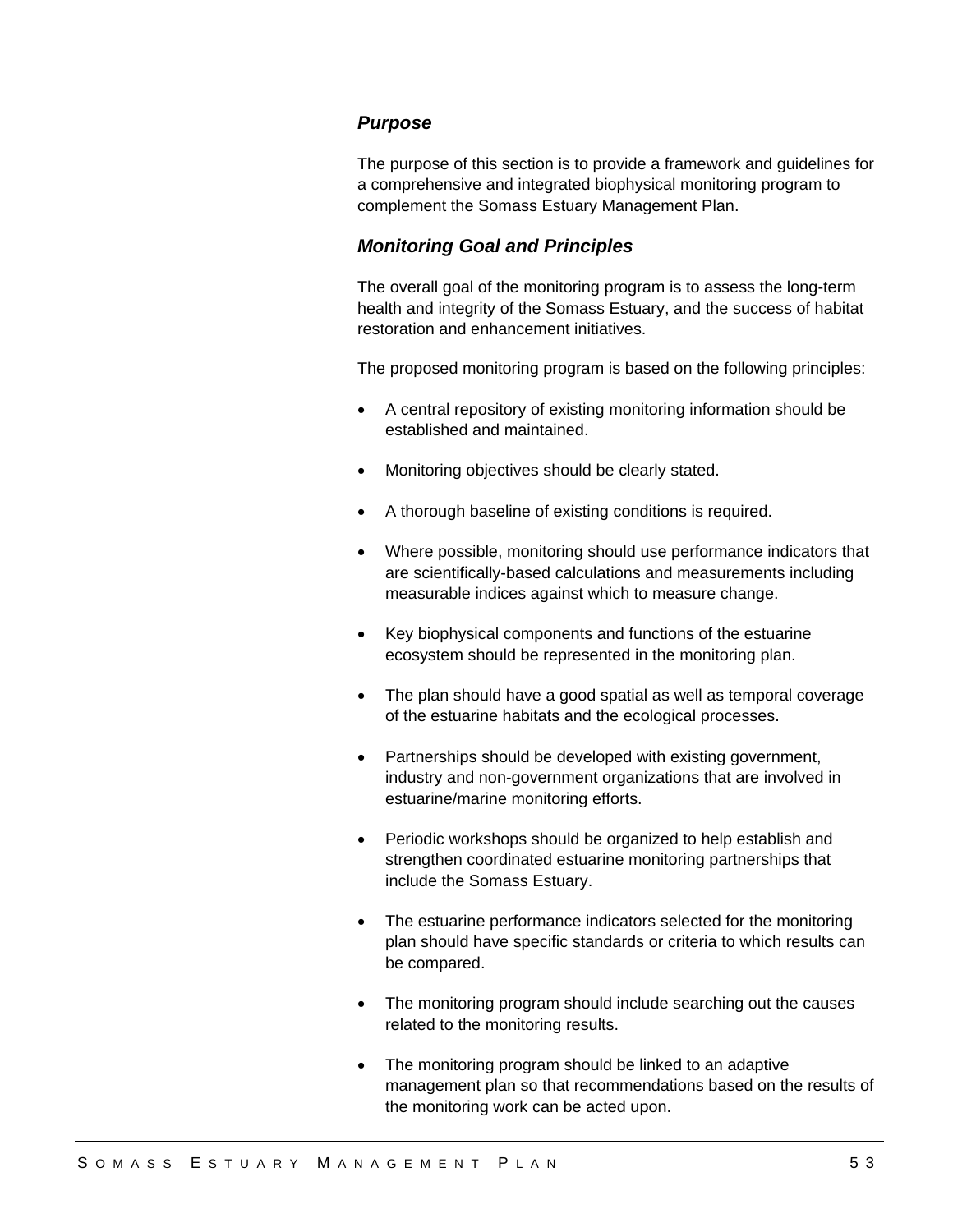• The results of monitoring should be made available to the public.

### *Estuarine Performance Indicators*

As previously indicated, estuarine indicators must represent the key biophysical components and functions of the estuarine ecosystem. The indicators should therefore serve as sentinels of the health of the estuarine ecosystem. They should also be sensitive and responsive to the effects of human activities so that the monitoring program can serve as an early warning system for the ongoing estuary management and planning process. Finally, the estuarine indicators should be relatively easy and inexpensive to measure so that excessive costs don't become a deterrent to maintaining a continuous and comprehensive monitoring program.

Given the criteria and conditions described above, the monitoring plan provides goals, objectives and other criteria required for measurement of performance indicators related to resources and uses. In addition to biophysical indicators, it is important to monitor recreation and industrial use, so that relationships can be studied between these factors and biophysical conditions.

## **5.2 Monitoring Framework**

| Goals               | Maintain a flow regime that will sustain the<br>$\bullet$<br>estuarine biota and also provide an adequate<br>year-round water supply for fish. |
|---------------------|------------------------------------------------------------------------------------------------------------------------------------------------|
| <b>Action</b>       | Work with partners to reestablish the water<br>flow gauging station on the Somass River.                                                       |
| <b>Partnerships</b> | Water Survey of Canada<br>NorskeCanada<br>DEO<br>Ministry of Water, Land and Air Protection<br>$\bullet$                                       |

### *River Flow Monitoring*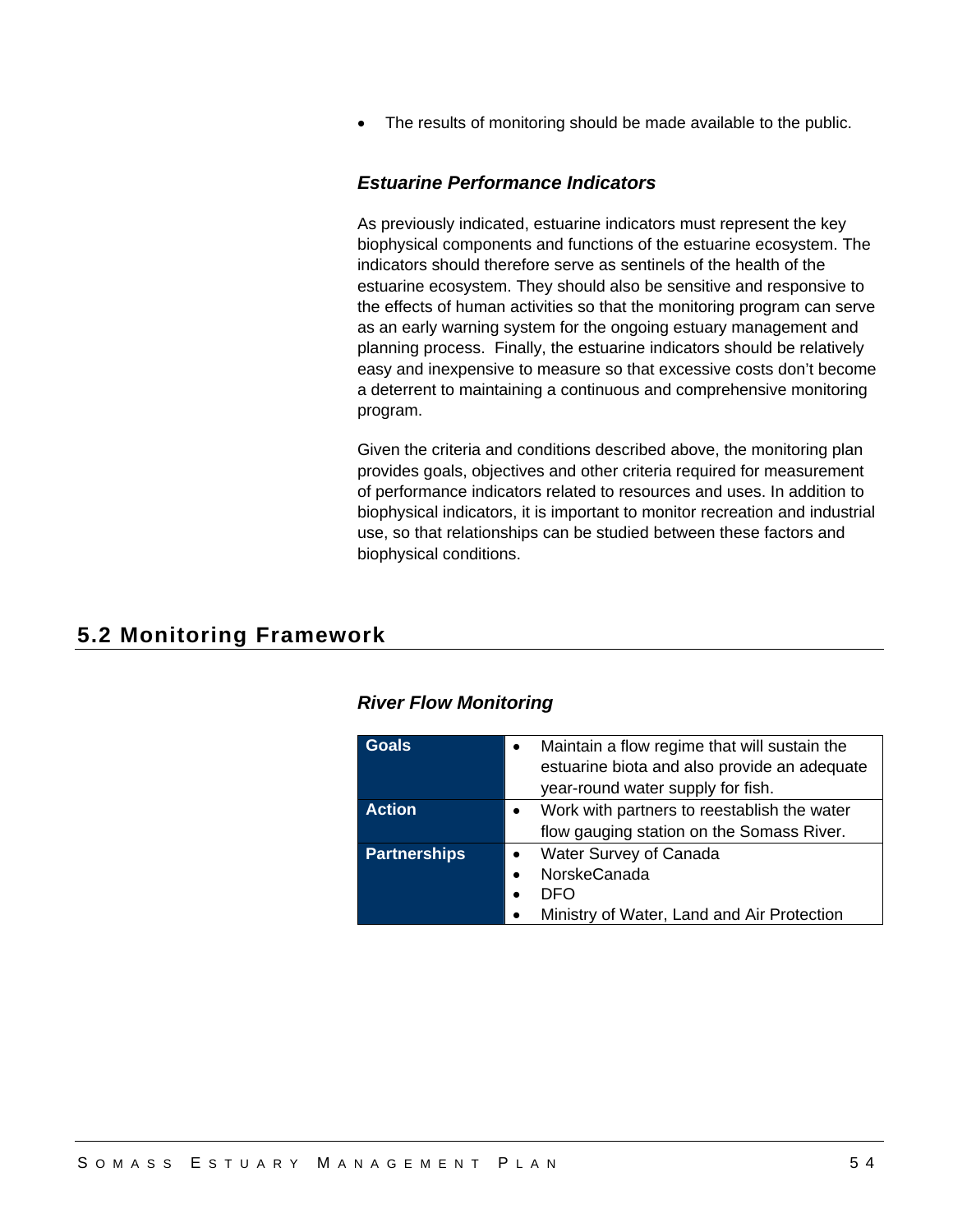## *Water Quality Monitoring*

| <b>Goals</b>        | Minimize contamination in marine and<br>freshwater sources that could have<br>deleterious effects on fish and wildlife.<br>Reduce contamination levels in the sediments<br>that may present a risk to the estuarine biota.                                                                                                                          |
|---------------------|-----------------------------------------------------------------------------------------------------------------------------------------------------------------------------------------------------------------------------------------------------------------------------------------------------------------------------------------------------|
| <b>Action</b>       | Evaluate current monitoring programs,<br>including the papermill's EEM and the City's<br>sewer outfall monitoring.<br>Determine if additional monitoring is required<br>to identify water quality impacts on biota,<br>including consideration of sediment toxicity<br>monitoring in and beyond the deposit (fibre<br>mat) area, e.g., Holm Island. |
| <b>Partnerships</b> | <b>NorskeCanada</b><br>Weyerhaeuser<br>City of Port Alberni<br>DFO<br>Ministry of Water, Land and Air Protection<br><b>First Nations</b>                                                                                                                                                                                                            |

## *Vegetation Monitoring*

| <b>Goals</b>        | Maintain, and if feasible, increase the amount<br>٠<br>of very high and high value habitat types, e.g.<br>tidal marsh, upland meadow.<br>Ensure the appropriate habitat conditions are<br>maintained to support red- and blue-listed<br>species.<br>Maintain the floristic species diversity.<br>Improve degraded habitats and decrease<br>their extent. |
|---------------------|----------------------------------------------------------------------------------------------------------------------------------------------------------------------------------------------------------------------------------------------------------------------------------------------------------------------------------------------------------|
| <b>Action</b>       | Monitor extent of invasive species, including<br>$\bullet$<br>Purple loosestrife, Scotch broom and English<br>ivy.<br>Repeat mapping of habitat types every 5<br>years to monitor changes.<br>Monitor restoration areas on an annual basis<br>to assess potential encroachment of invasive<br>species, and health of planted native shrubs<br>and trees. |
| <b>Partnerships</b> | <b>Alberni Valley Naturalists</b><br>Alberni Valley Enhancement Association<br>City of Port Alberni<br>NorskeCanada and Weyerhaeuser<br>Ministry of Water, Land and Air Protection<br><b>First Nations</b>                                                                                                                                               |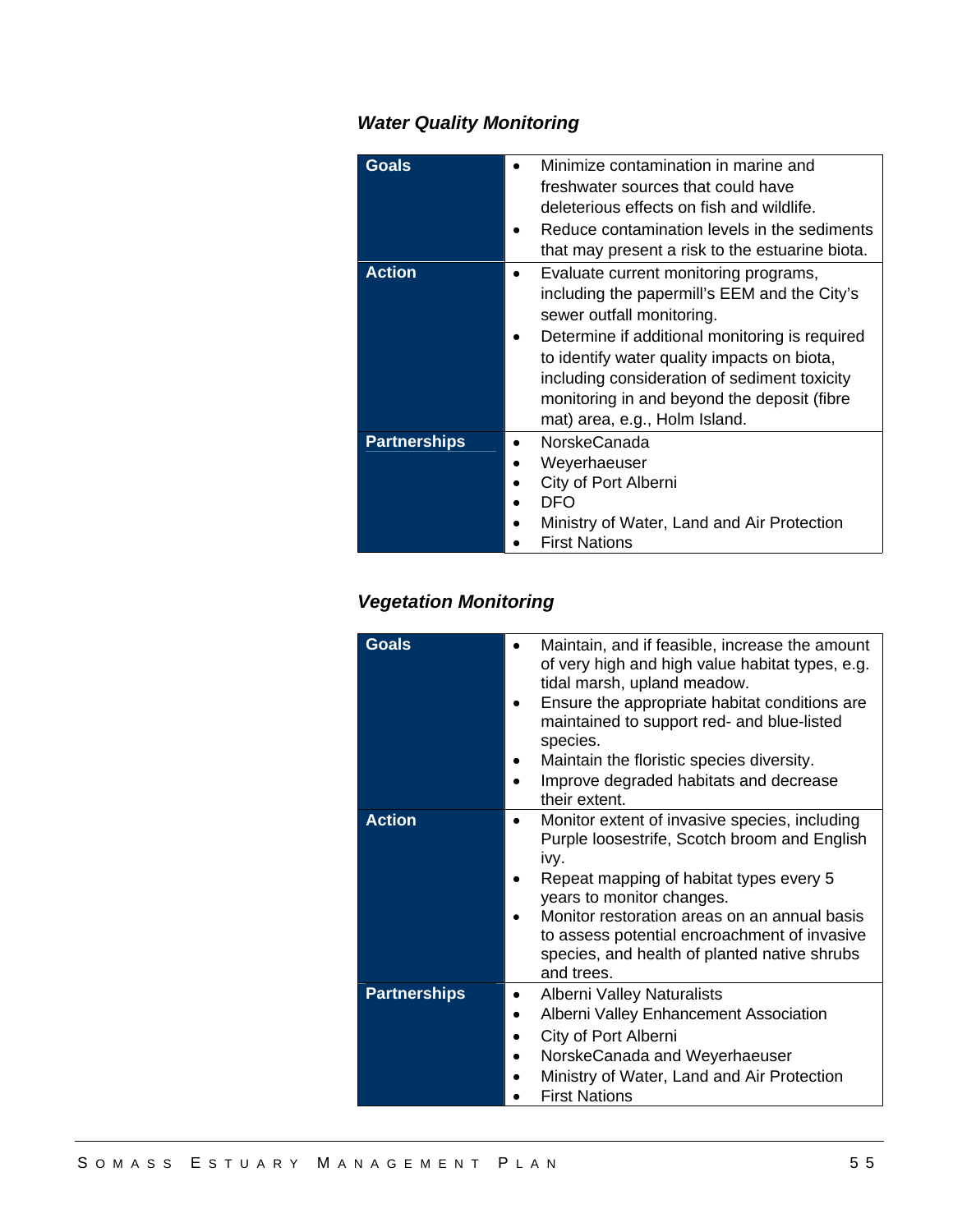## *Fish Monitoring*

| <b>Goals</b>        | Maintain and enhance the abundance and<br>spawning of fisheries, including sturgeon and<br>chum salmon.                                                                |
|---------------------|------------------------------------------------------------------------------------------------------------------------------------------------------------------------|
| <b>Action</b>       | Encourage and support existing and future<br>monitoring and conservation programs.<br>Review dredging operations to ensure that<br>impacts on fisheries are minimized. |
| <b>Partnerships</b> | DFO                                                                                                                                                                    |
|                     | Alberni Valley Naturalists                                                                                                                                             |
|                     | Alberni District Sportsman's Association<br>$\bullet$                                                                                                                  |
|                     | Alberni Valley Enhancement Association                                                                                                                                 |
|                     | City of Port Alberni                                                                                                                                                   |
|                     | <b>Ducks Unlimited</b>                                                                                                                                                 |
|                     | Ministry of Water, Land and Air Protection                                                                                                                             |

• Ducks Unlimited and DFO

## *Wildlife Monitoring*

| Maintain and enhance the abundance and                                                                                                                                                                                                                                                                                                               |
|------------------------------------------------------------------------------------------------------------------------------------------------------------------------------------------------------------------------------------------------------------------------------------------------------------------------------------------------------|
| diversity of birds, butterflies and small<br>mammals.                                                                                                                                                                                                                                                                                                |
| Encourage and support existing and future<br>monitoring and conservation programs.<br>Monitor butterfly use of the estuary.<br>Review potential methods for monitoring<br>small mammals.<br>If no method is feasible, conduct surveys of<br>wintering raptor populations to provide some<br>indication of the health of small mammal<br>populations. |
| <b>Alberni Valley Naturalists</b><br>Alberni District Sportsman's Association<br>Alberni Valley Enhancement Association<br>City of Port Alberni<br><b>Ducks Unlimited</b><br>Ministry of Water, Land and Air Protection                                                                                                                              |
|                                                                                                                                                                                                                                                                                                                                                      |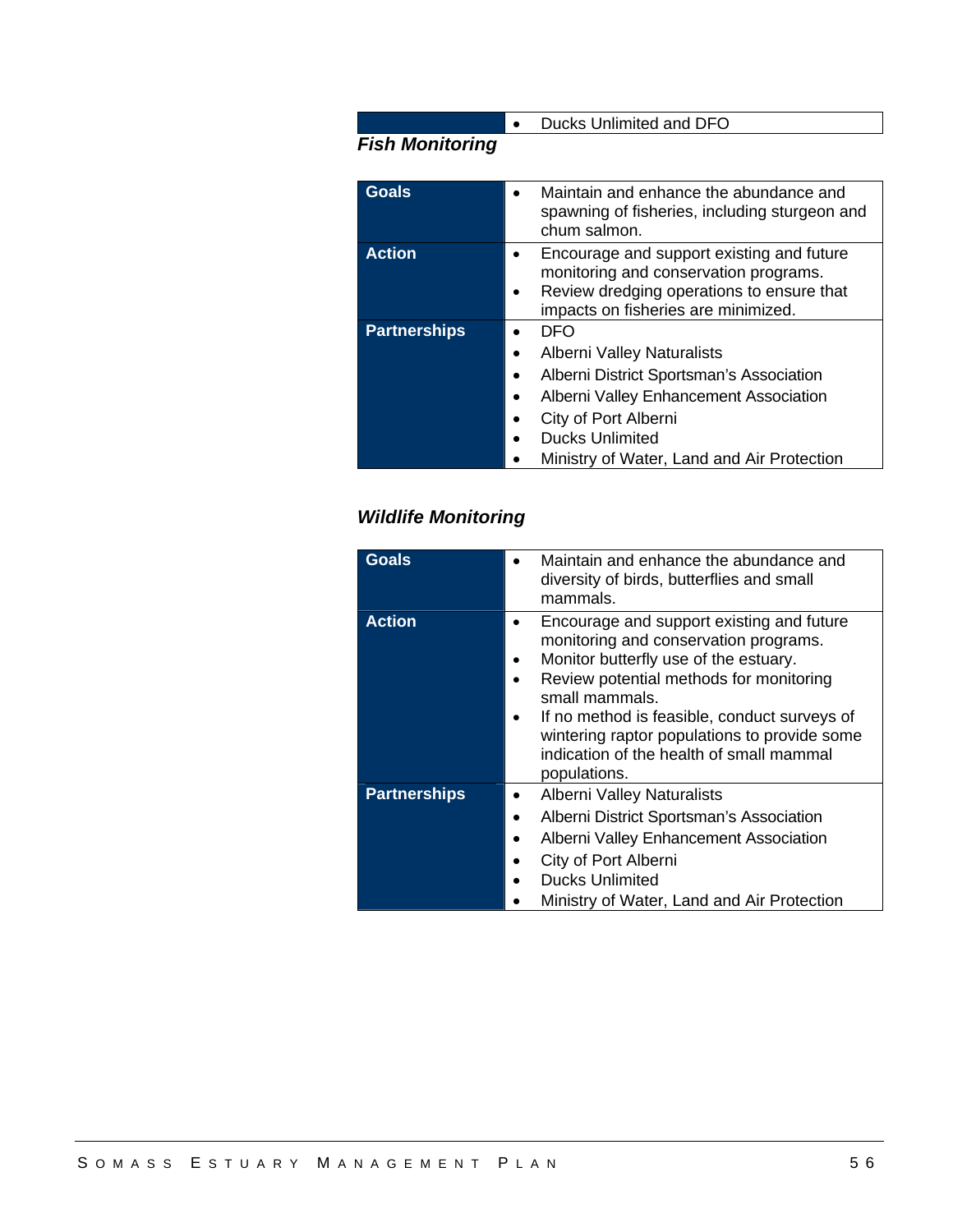## *Recreation Use Monitoring*

| <b>Goals</b>        | To determine the patterns and trends in<br>recreation use<br>To ensure that recreation does not have<br>undue negative impacts on resources<br>To eliminate illegal, unethical and<br>inappropriate activities                                                                                                                                                                                                                                                                                                                                                                                                                                                                           |
|---------------------|------------------------------------------------------------------------------------------------------------------------------------------------------------------------------------------------------------------------------------------------------------------------------------------------------------------------------------------------------------------------------------------------------------------------------------------------------------------------------------------------------------------------------------------------------------------------------------------------------------------------------------------------------------------------------------------|
| <b>Action</b>       | Develop a monitoring system that involves<br>$\bullet$<br>monitoring of major categories of recreation<br>use (e.g., walking, dog walking, wildlife-<br>viewing, hunting, other) for discrete areas of<br>the estuary that are illustrated and named on<br>a map.<br>Monitor the numbers of participants by activity<br>and location at varying times including all<br>seasons, weekends and weekdays.<br>Develop a system for reporting and<br>enforcement related to illegal, unethical and<br>inappropriate activities.<br>Use monitoring information as required to<br>revise recreation aspect of SEMP, improve<br>signage and other education, increase<br>monitoring if necessary |
| <b>Partnerships</b> | <b>Alberni Valley Naturalists</b><br>Alberni District Sportsman's Association<br>Alberni Valley Enhancement Association<br><b>First Nations</b><br><b>Canadian Wildlife Service</b><br>Ministry of Water, Land and Air Protection<br><b>Ducks Unlimited</b><br>City of Port Alberni<br>Alberni-Clayoquot Regional District                                                                                                                                                                                                                                                                                                                                                               |

## *Industrial Use Monitoring*

| <b>Goals</b>        | Reduce the impacts of industry on the<br>$\bullet$<br>estuarine ecosystem<br>Promote impact recovery through remediation<br>$\bullet$<br>projects |
|---------------------|---------------------------------------------------------------------------------------------------------------------------------------------------|
| <b>Action</b>       | Ensure that BMPs are followed<br>$\bullet$                                                                                                        |
|                     | Develop monitoring programs as required for<br>$\bullet$                                                                                          |
|                     | impacts not already being monitored                                                                                                               |
|                     | Measure recovery of areas previously<br>$\bullet$                                                                                                 |
|                     | affected by industry                                                                                                                              |
| <b>Partnerships</b> | <b>NorskeCanada</b><br>$\bullet$                                                                                                                  |
|                     | Weyerhaeuser<br>$\bullet$                                                                                                                         |
|                     | City of Port Alberni<br>$\bullet$                                                                                                                 |
|                     | Ministry of Water, Land and Air Protection                                                                                                        |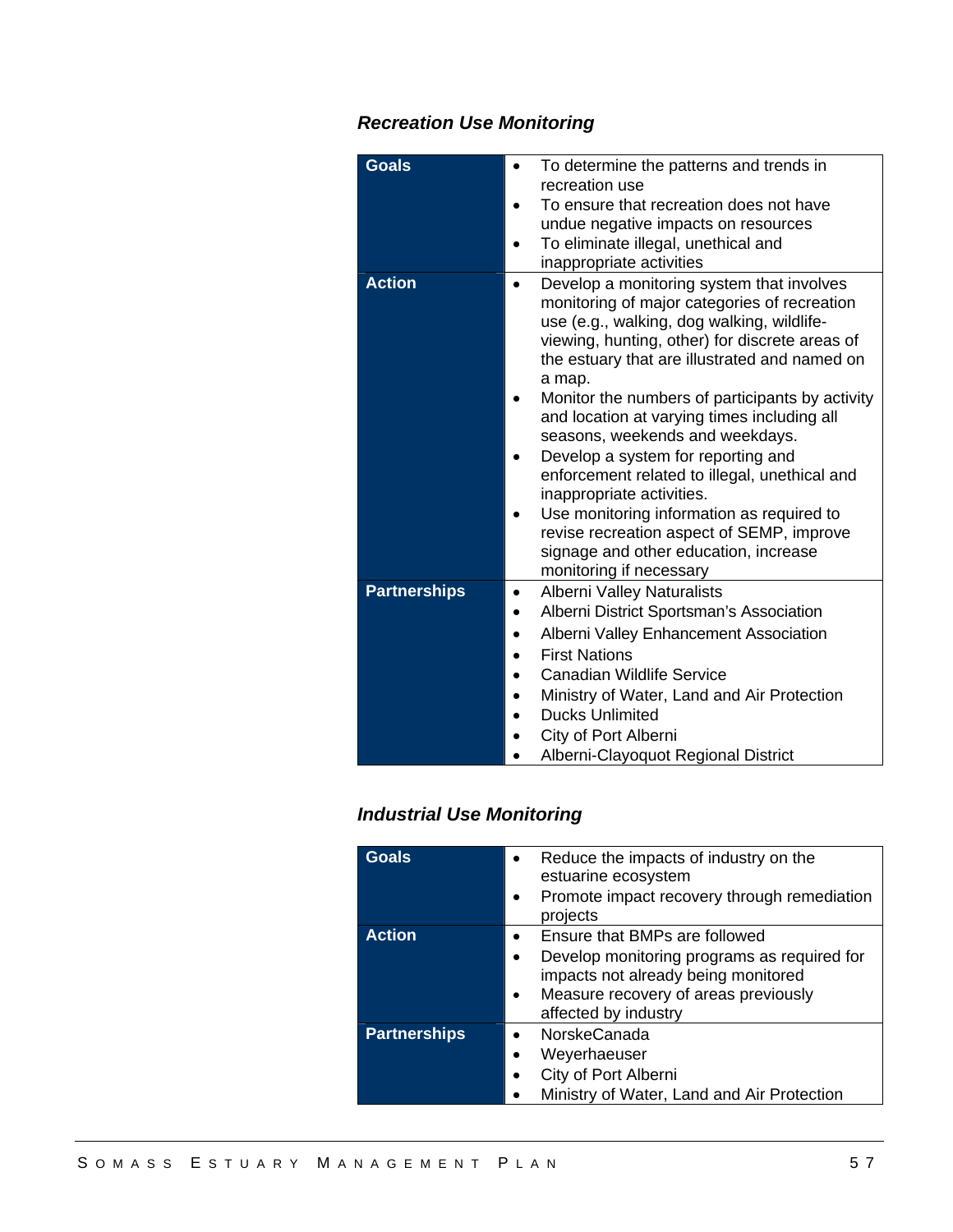# **6.0 I MPLEMENTATION P LAN**

## **6.1 A Commitment to Work Together**



Unlike an Official Community Plan for a municipality, the Somass Estuary Management Plan will be carried out by a number of agencies. Those agencies are the same ones that were involved in preparation of the plan.

The proposed Somass Estuary Management Committee (SEMC) includes the agencies with a jurisdiction or mandate related to management of the estuary as well as key interest groups. It is recognized that some of the agencies below may change with government reorganization over time; those with a relevant jurisdiction or mandate are encouraged to participate:

- West Coast Vancouver Island Aquatic Management Society
- Ducks Unlimited Canada
- Department of Fisheries and Oceans Canada
- Environment Canada (Canadian Wildlife Service)
- Ministry of Water, Land and Air Protection
- Alberni-Clayoquot Regional District
- City of Port Alberni
- Tseshaht First Nation
- Hupacasath First Nation
- Port Alberni Port Authority
- NorskeCanada
- Weyerhaeuser
- Alberni Valley Enhancement Association
- Alberni Valley Naturalists
- Alberni District Sportsman's Association

Implementation of the SEMP will not require any new jurisdictions or bylaws. To ensure that the plan is implemented, the SEMC members will need to endorse the plan and work cooperatively together to implement the provisions of the plan in accordance with each member's existing jurisdiction. In addition, the SEMC should contact other agencies for input as appropriate, e.g., Land Commission.

#### **The SEMP is "without prejudice" to the rights of First Nations.**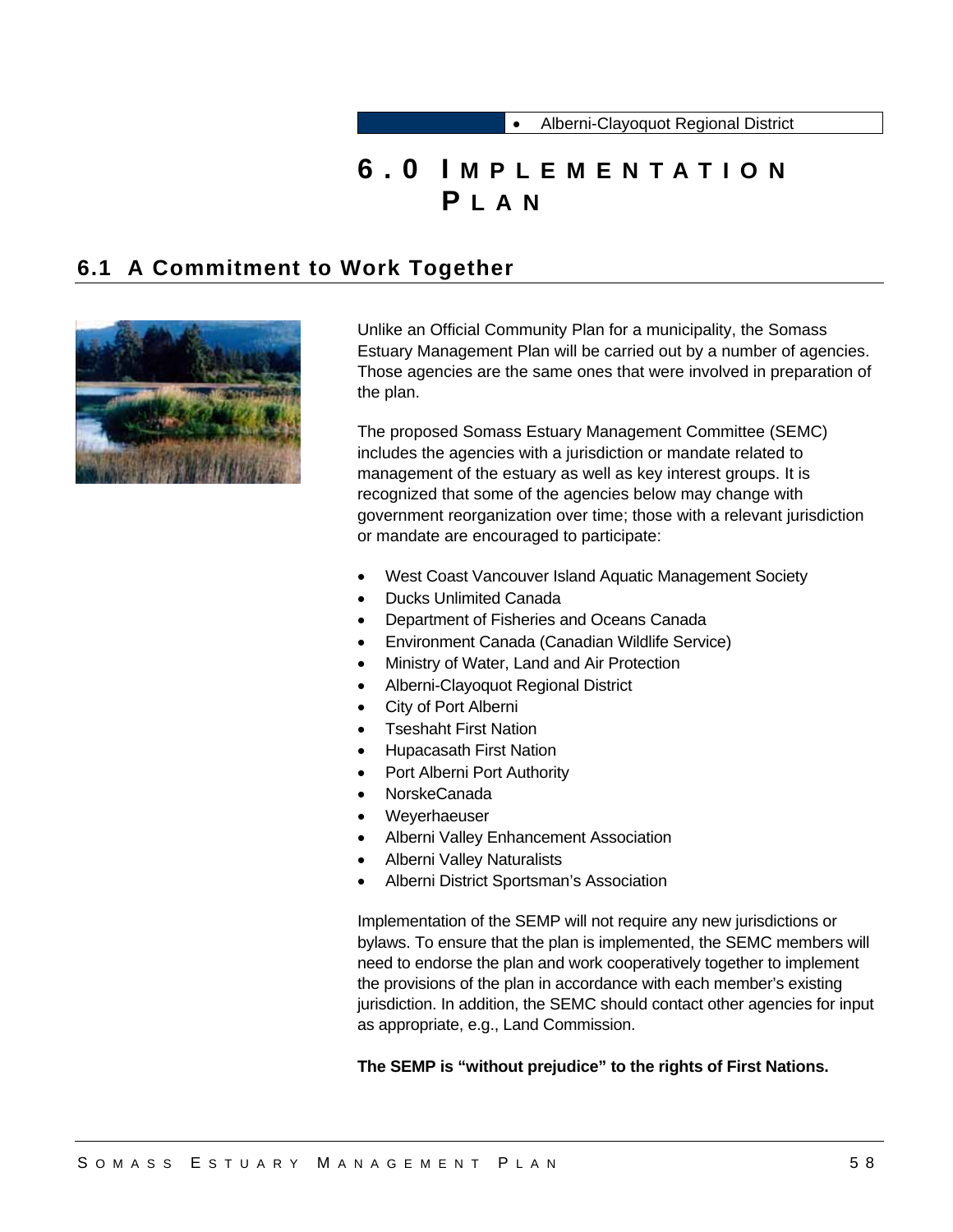The role of the SEMC will include working together on the following responsibilities, which are described more fully in the sections following this list:

- Forge partnerships and develop Memoranda of Understanding among the agencies, where appropriate, to facilitate implementation of the SEMP,
- Agree to promote and abide by consensus-based decision-making,
- Oversee the monitoring component of the SEMP,
- Share information about proposed projects within the plan area and provide comments and recommendations related to their level of compliance with the SEMP,
- Seek out and secure funding for capital projects and operations, and establish budgets,
- Commit to cooperative management of funding for SEMP coordination, monitoring, research and planning activities,
- Evaluate and update the plan on an ongoing basis, and
- Ensure that the plans and policies within their jurisdiction remain consistent with the SEMP, e.g. OCPs, Port Authority's Port Master Plan.

#### *Partnerships*

Partnerships can play an important role in estuary stewardship, monitoring, enforcement, and special projects such as provision of interpretive signage, or habitat restoration and enhancement efforts.

Special mechanisms that formalize partnerships may be useful in advancing implementation. This could include mechanisms such as shared projects, joint funding applications, and Memoranda of Understanding.

No business conducted by the SEMC will abrogate or derogate from the aboriginal or treaty rights of First Nations or give any government agency a justification for infringing aboriginal or treaty rights.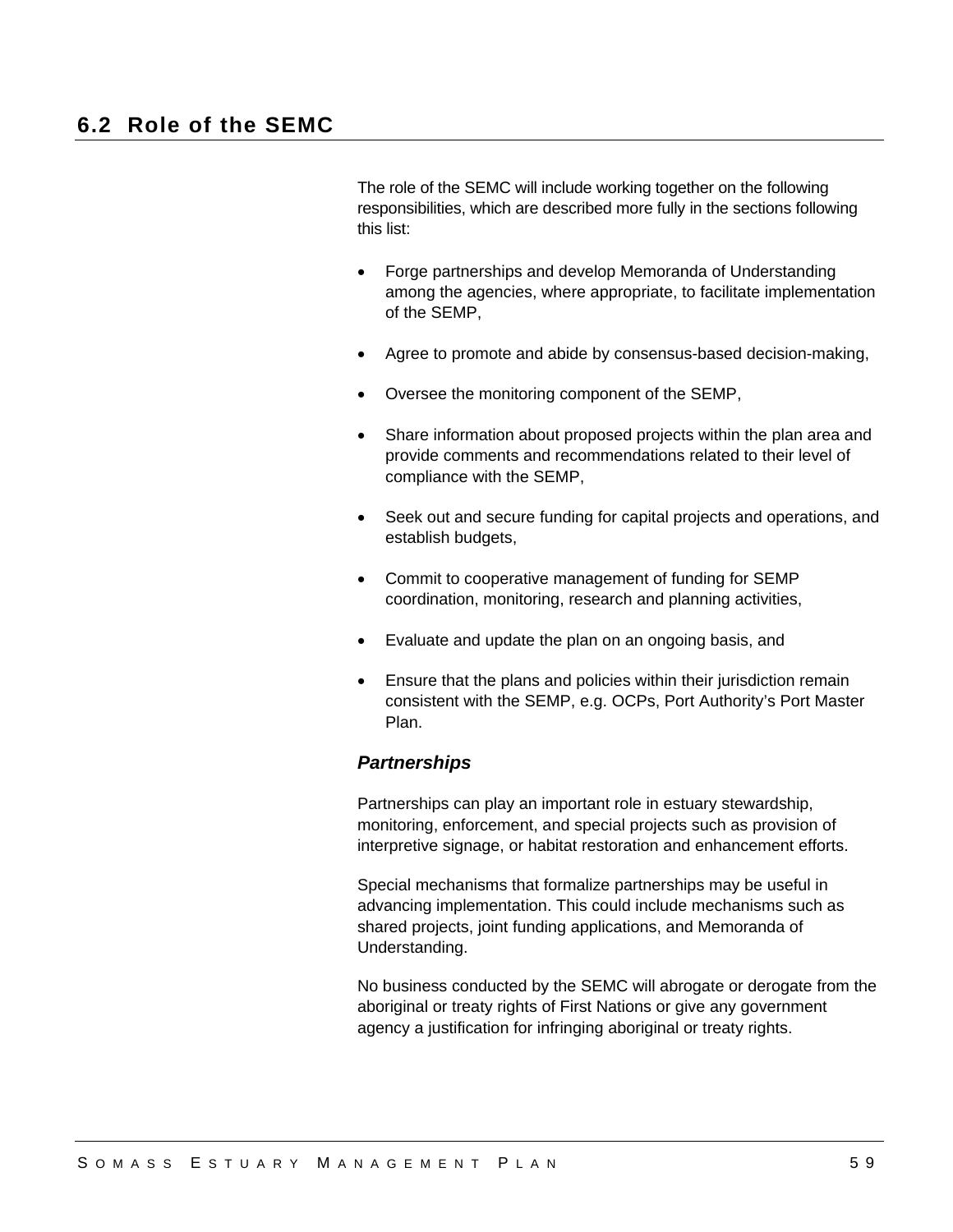### *Decision-making Process*

The signatories to the Somass Estuary Management Plan (SEMP) agree to abide by the provisions of the plan, provided that said provisions do not fetter the jurisdiction, statutory decision-making mandate or any other rights or responsibilities of the respective organizations.

The effectiveness and legitimacy of the Somass Estuary Management Plan lies in:

- finding options to meet the plan's purpose that are acceptable to all those concerned, including those who must implement them, and
- where a mutually-acceptable solution cannot be found, providing an informed report on the issues underlying the problem for possible future resolution.

The following statements describe the purpose, conduct and responsibilities of the SEMC.

- 1. The purpose of the SEMC is to guide the implementation of the SEMP as per the provisions of the plan, including the vision, objectives, management strategies, and the monitoring and implementation plans.
- 2. The SEMC is composed of representatives from all levels of government, including federal, provincial, local and First Nations, as well as key interest groups. A list of member agencies and interest groups, and their statements of interest and jurisdiction, are provided in the plan
- 3. The SEMC appoints its own Chair for a period of two years, and this decision will be reviewed every two years. The SEMC will outline the responsibilities of the Chair.
- 4. The SEMC is responsible for its own process, and members are expected to participate in good faith, conducting themselves reasonably and respectfully without relying on a rigid set of procedural rules.
- 5. Contact with the media is through a single spokesperson designated as the Chair of the SEMC. Individual members do not speak on behalf of the SEMC unless authorized to do so.
- 6. The SEMC will typically meet twice annually; in the fall to review management strategies in relation to completed projects, and to establish budgeting requirements, and in the spring to plan for summer projects. More meetings may be held as the need arises; this is based on the discretion of the SEMC.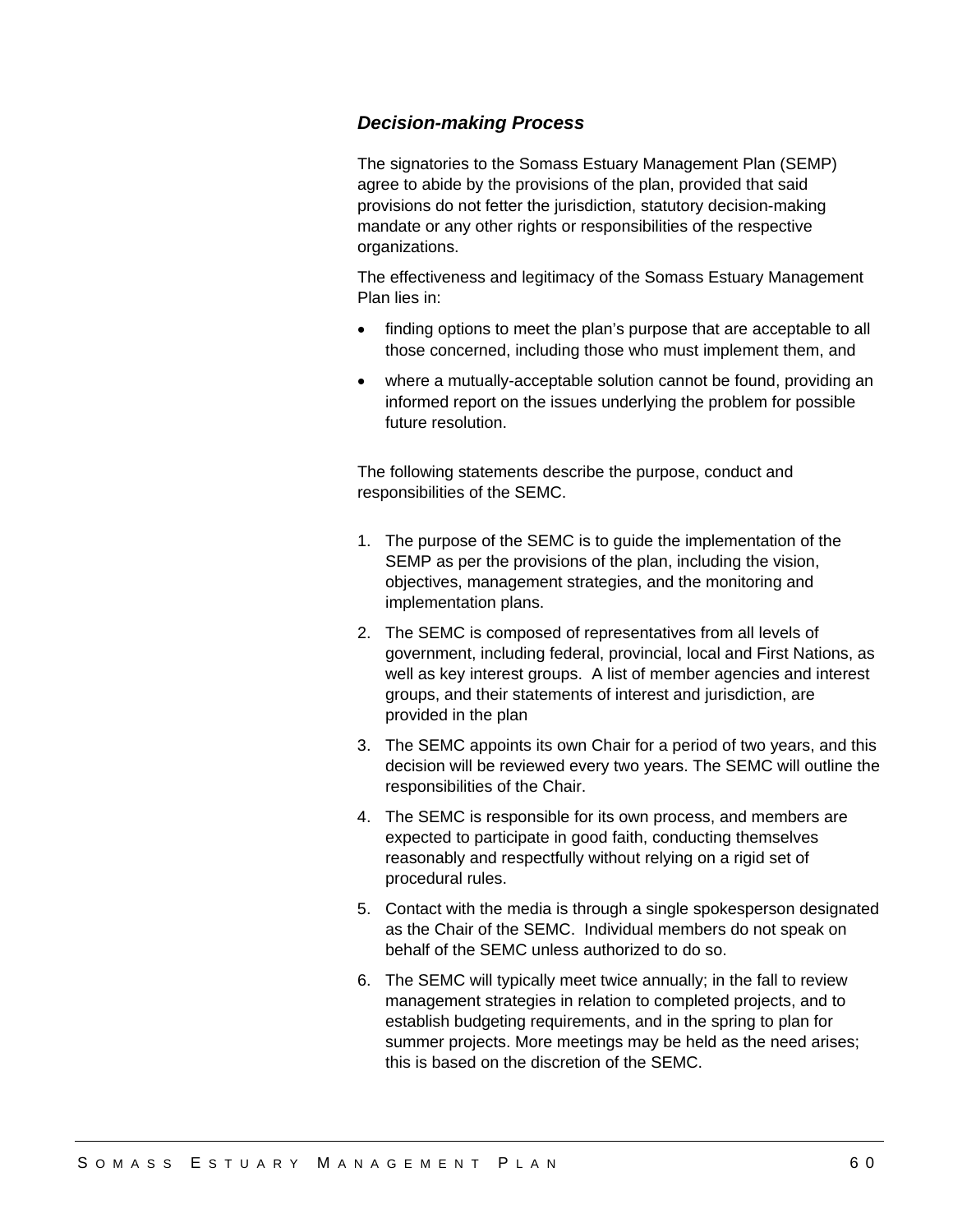- 7. To hold a meeting, eight members must be present. Alternates are acceptable.
- 8. The SEMC, by its nature, cannot create or take away existing legal rights, or interfere with the jurisdiction or legislated mandate of governments, nor can it make decisions outside the mandates of individual representatives.
- 9. Because decisions must be acceptable to all concerned, the SEMC makes recommendations affecting the interests of its participants by consensus.
	- Consensus is reached when each participant accepts the combined effect of all the parts of a proposed action or recommendation.
	- A member who cannot accept a proposed action or recommendation should explain how it would adversely affect the group's interests, and should propose an alternative which satisfies all interests.
	- If a problem cannot be solved by consensus, the participants may agree to disagree about certain issues. Information used in to arrive at separate conclusions along with all proposed recommendations will then be identified in the plan.
- 10. The SEMC may, at its discretion, appoint subcommittees to address specific topics and report back to the SEMC. Members of subcommittees may include individuals or organizations that are not part of the SEMC.
- 11. Since the SEMP was developed in consultation with interest groups and the public, the SEMC has a responsibility to consult with those parties if major changes to the SEMP are proposed, or if a proposed project or activity may be inconsistent with the provisions of the SEMP.
- 12. The term of the SEMC is unlimited.

## *Monitoring*

As noted in section 5 of this plan, monitoring will be a key to measuring the strengths and weaknesses of the SEMP, and in determining how it will need to change over time. In order to implement the monitoring program, the following will be required:

- Establish a Monitoring Committee with representatives of the SEMC as well as other local and regional estuarine experts if appropriate.
- The Monitoring Committee will undertake the following: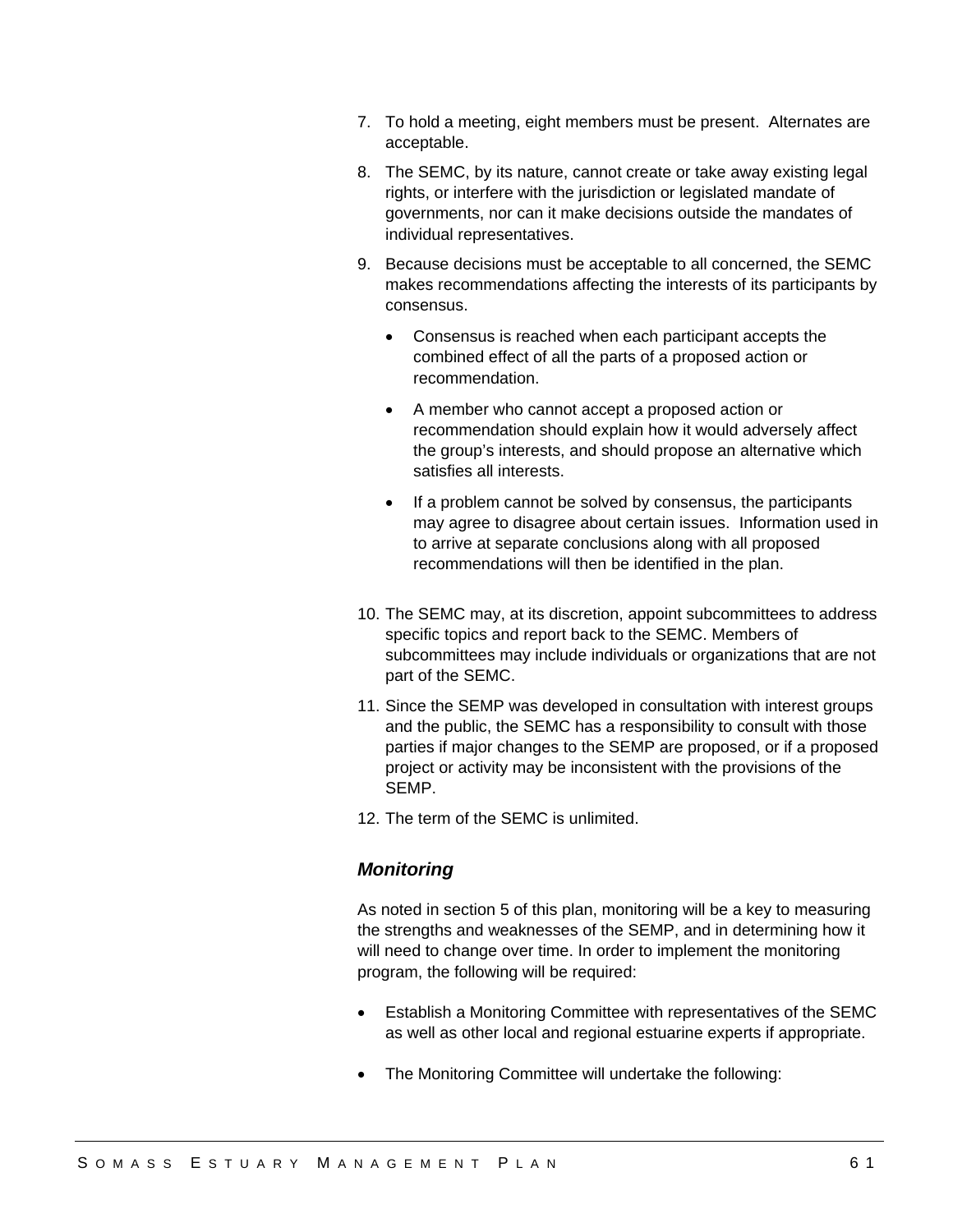- Establish a repository for existing monitoring efforts,
- Establish priorities for new and ongoing monitoring,
- Define the monitoring program, including performance indicators, sampling locations, sampling frequency, reporting procedures, and remedial actions,
- Coordinate responsibilities for monitoring, including forging of partnerships to support the monitoring program, and
- Review the results of monitoring efforts and report the results to the SEMC.

### *Project Review*

The SEMC will not have the budget or the need to conduct a detailed project review process separate from existing processes by lead agencies. The SEMC will conduct informal meetings and serve as a clearinghouse for information related to proposed projects.

It is expected that the SEMC members who receive applications will share information about proposed projects within the plan area. Other members will have the opportunity to provide comments related to the level of compliance of the projects with the SEMP, or to make suggestions on potential mitigation or compensation measures.

## *Funding*

The SEMP builds on existing programs and relies on strengthening partnerships, with the intent of optimizing the use of funds and maximizing resources from government and non-government agencies. The SEMP provides a framework for more effective coordination of funding partners and identification of opportunities for linkages among participants.

Two types of costs are involved in carrying out the SEMP: non-capital costs and capital projects.

**Non-capital costs** include the costs of staff time and administrative expenses associated with coordination, research, planning, monitoring and evaluation.

**Capital project costs** include costs for materials and labour associated with items such as interpretive signage, trail construction, parking and washroom facilities, and habitat restoration and enhancement.

One of the roles of the SEMC will be to develop cost-sharing agreements among SEMC members, and to solicit funds from other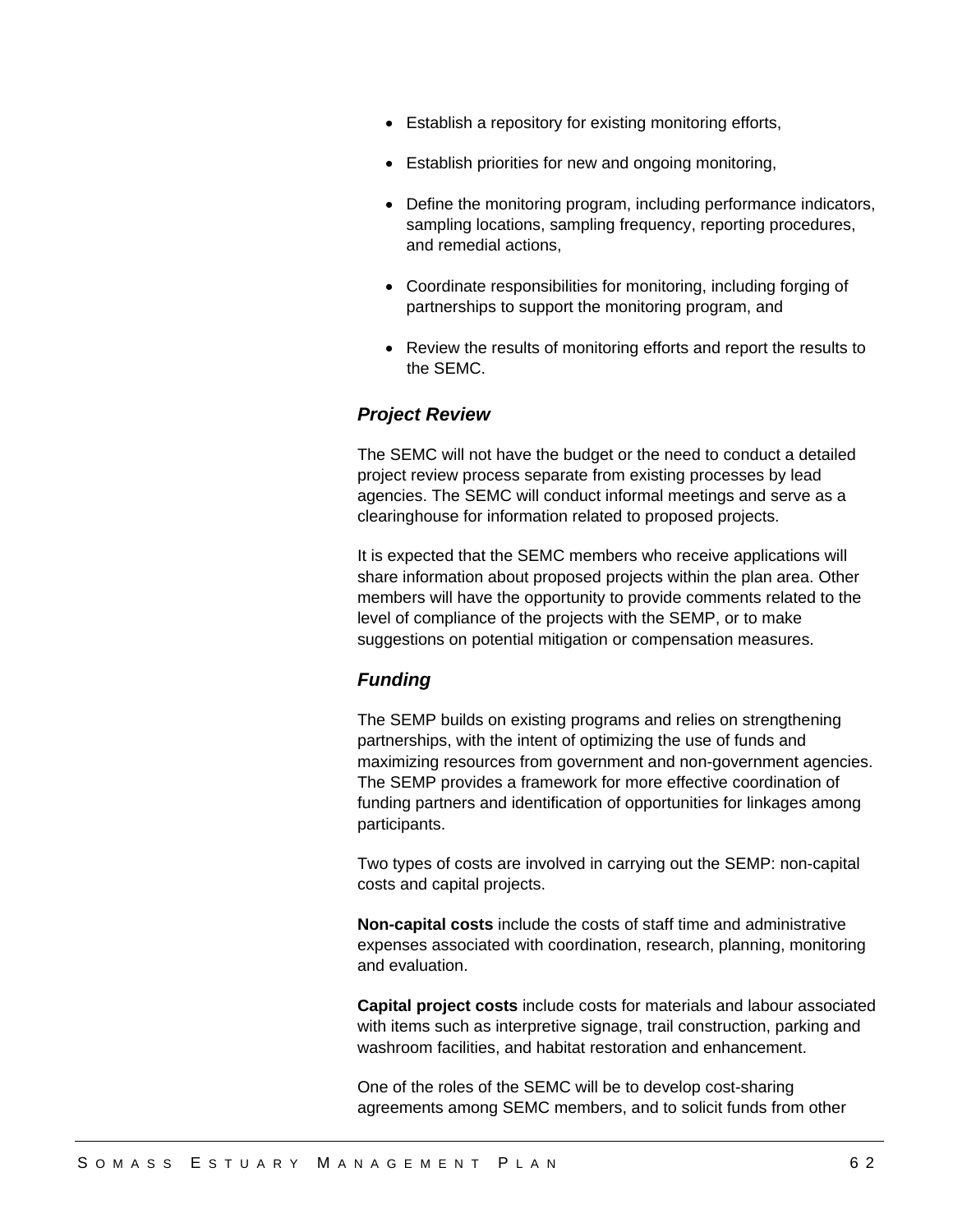sources. The requirements for funding will need to be determined during the early stages of plan implementation. There is no obligation for funding associated with being a member of the SEMC.

An opportunity for funding may lie in the "polluter pay" concept, in which users of the estuary contribute funding towards mitigation or compensation of impacts.

## *Plan Review and Updating*

The SEMP will be reviewed at least every 5 years, and updated if necessary at that time, unless there is a trigger that leads to the need for an earlier update. The SEMC will decide if an earlier update is required.

Updating of the plan will involve the following primary tasks:

- Review of the plan vision, objectives and principles to confirm that they still apply or to modify them if required,
- Preparation of a brief "state of the estuary" overview outlining any changes in fish and wildlife habitat, water quantity and quality, and human use of and impacts on the estuary that have occurred since the previous plan was prepared,
- Review of the objectives and management strategies in each section of the plan to confirm that they still apply or to modify them if required,
- Review and report on the utilization and outputs of any funding that has been provided to the SEMC in order to evaluate costeffectiveness and to determine future funding,
- Update of the Designation Plan based on any new biophysical and human activity information, and the results of monitoring,
- Update of the Monitoring Plan, if required, and
- Update of the Implementation Plan.

At least one public session should be held to allow for review and comment on proposed changes to the SEMP.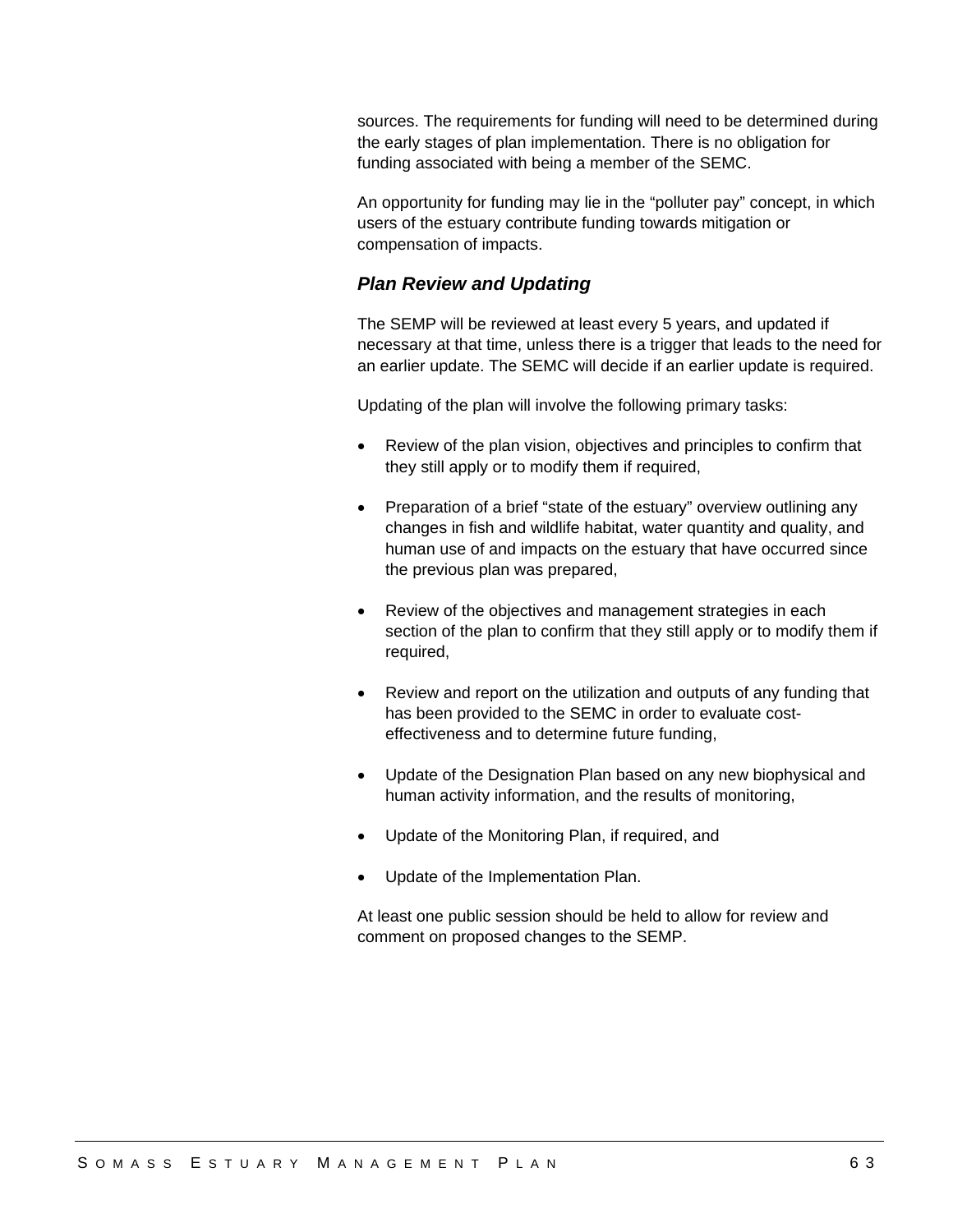# **A PPENDIX A: C OMMON AND S CIENTIFIC N AMES**

This appendix provides the scientific names for the common species names mentioned in this plan. It is by no means an all-inclusive list of the species found in the Somass Estuary.

# *Vegetation*

| <b>COMMON NAME</b>           | <b>SCIENTIFIC NAME</b> |
|------------------------------|------------------------|
| <b>Trees</b>                 |                        |
| Arbutus                      | Arbutus menziesii      |
| Douglas-fir                  | Pseudotsuga menziesii  |
| <b>Grand Fir</b>             | Abies grandis          |
| Lodgepole Pine               | Pinus contorta         |
| Oregon Ash                   | Fraxinus latifolia     |
| <b>Red Alder</b>             | Alnus rubra            |
| Sitka Spruce                 | Picea sitchensis       |
| Western Hemlock              | Tsuga heterophylla     |
| Western Redcedar             | Thuja plicata          |
| <b>Shrubs</b>                |                        |
| <b>Bittercherry</b>          | Prunus emarginata      |
| <b>Black Twinberry</b>       | Lonicera involucrata   |
| Cascara                      | Rhamnus purshiana      |
| <b>Common Snowberry</b>      | Symphoricarpos albus   |
| Hardhack                     | Spiraea douglasii      |
| Himalayan Blackberry         | Rubus discolor         |
| Hooker's Willow              | Salix hookeriana       |
| Nootka Rose                  | Rosa nutkana           |
| Pacific Crabapple            | Malus fusca            |
| <b>Red Huckleberry</b>       | Vaccinium parvifolium  |
| Salmonberry                  | Rubus spectabilis      |
| Scotch Broom                 | Cytisus scoparius      |
| <b>Sweet Gale</b>            | Myrica gale            |
| <b>Herbs</b>                 |                        |
| American Bulrush             | Scirpus americanus     |
| <b>Arctic Rush</b>           | Juncus arcticus        |
| <b>Beaked Spike-Rush</b>     | Eleocharis rostellata  |
| Cattail                      | Typha latifolia        |
| <b>Common Camas</b>          | Camassia quamash       |
| <b>Common Velvet-Grass</b>   | Holcus lanatus         |
| <b>Creeping Spike-Rush</b>   | Eleocharis palustris   |
| Ditch-Grass or Widgeon-Grass | Ruppia maritima        |
| <b>Five-angled Dodder</b>    | Cucuta pentagona       |
| <b>Flowering Quillwort</b>   | Lilaea scilloides      |
| Geyer's Onion                | Allium geyeri          |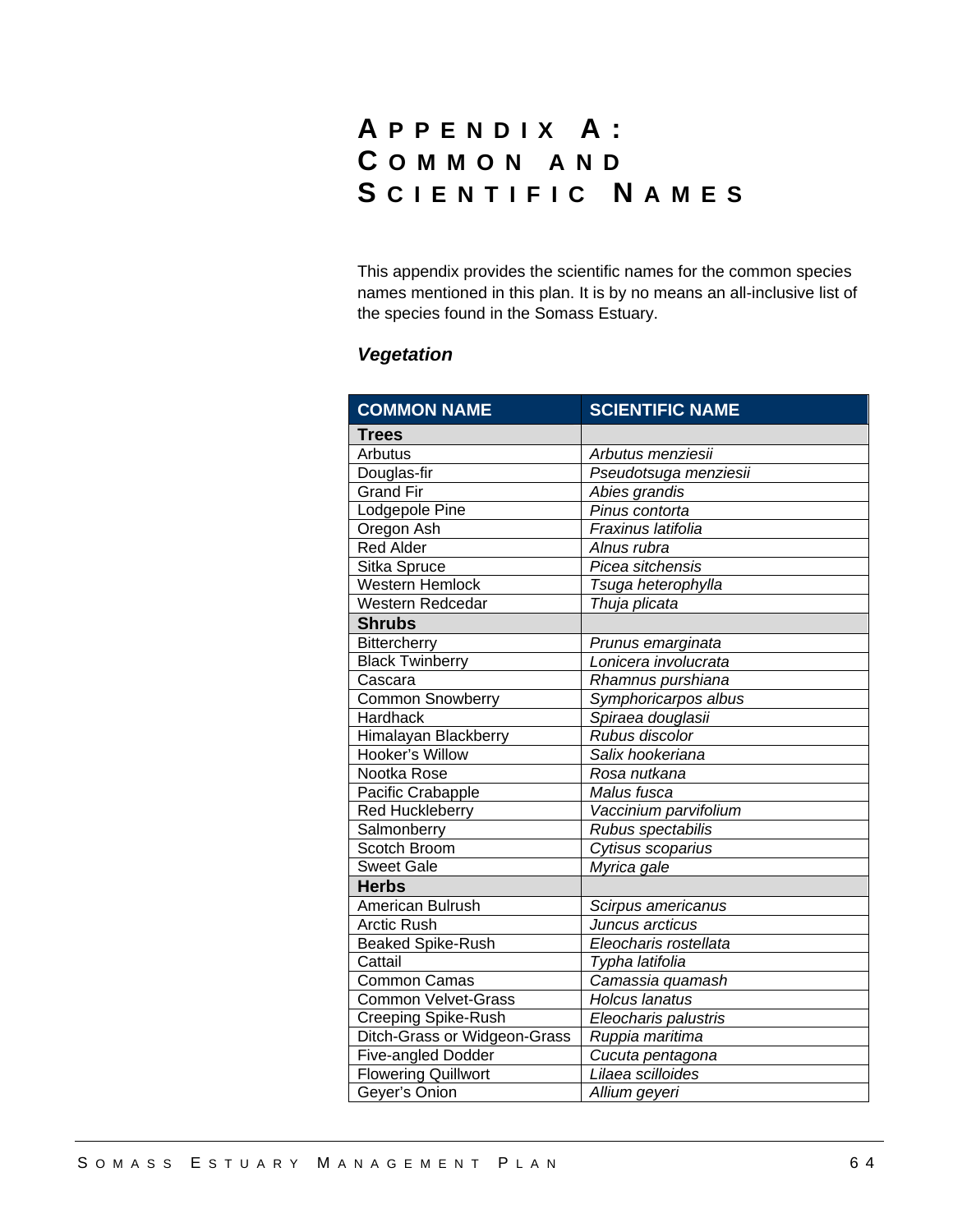| <b>COMMON NAME</b>                | <b>SCIENTIFIC NAME</b>     |
|-----------------------------------|----------------------------|
| Hairy Cat's-Ear                   | Hypochaeris radicata       |
| Hard-stemmed Bulrush (Tule)       | Scirpus lacustris          |
| Henderson's Checker-Mallow        | Sidalcea hendersonii       |
| <b>Horned Pondweed</b>            | Zannichelia palustris      |
| Lyngby's Sedge                    | Carex lyngbyei             |
| <b>Pacific Silverweed</b>         | Potentilla anserina        |
| Paintbrush Owl-Clover             | Orthocarpus castillejoides |
| <b>Pointed Rush</b>               | Juncus oxymeris            |
| Purple Loosestrife                | Lythrum salicaria          |
| Red Sea Spaghetti                 |                            |
| Ribwort (English Plantain)        | Plantago lanceolata        |
| Sea Lettuce                       | Ulva lactuca               |
| Sea Milk-Wort                     | Glaux maritima             |
| Sea-Pink (Thrift)                 | Armeria maritima           |
| Siberian Water-Milfoil            | Myriophyllum spicatum var. |
|                                   | exalbescens                |
| Slough Sedge                      | Carex obnupta              |
| Small Spike-Rush                  | Eleocharis parvula         |
| Swordfern                         | Polystichum munitum        |
| Three-flowered Waterwort          | Elatine rubella            |
| <b>Tufted Hairgrass</b>           | Deschampsia cespitosa      |
| Vancouver Island Beggarticks      | Bidens amplissima          |
| <b>Verticillate Water-Milfoil</b> | Myriophyllum verticillatum |
| Western Lilaeopsis                | Lilaeopsis occidentalis    |
| ??                                | Fucus spp.                 |
| ??                                | Laminaria spp.             |

# *Wildlife and Fish*

| <b>COMMON NAME</b>          | <b>SCIENTIFIC NAME</b>     |
|-----------------------------|----------------------------|
| Birds                       |                            |
| American Bittern            | Botaurus lentiginosus      |
| American Robin              | Turdus migratorius         |
| <b>Bald Eagle</b>           | Haliaeetus lecucephalus    |
| <b>Belted Kingfisher</b>    | Ceryle alcyon              |
| <b>Bufflehead</b>           | Bucephala albeola          |
| <b>Cedar Waxwing</b>        | Bombycilla cedrorum        |
| Common Merganser            | Mergus merganser           |
| <b>Great Blue Heron</b>     | Ardea herodias             |
| <b>Great Horned Owl</b>     | Bubo virginianus           |
| <b>Greater Scaup</b>        | Aythya marila              |
| Green Heron                 | <b>Butorides virescens</b> |
| Green-winged Teal           | Anas crecca                |
| Mallard                     | Anas platyryhnchos         |
| Marsh Wren                  | Cistothorus palustris      |
| Northern Harrier            | Circus cyaneus             |
| Northwestern Crow           | Corvus caurinus            |
| Pacific-slope Flycatcher    | Empidonax difficilis       |
| <b>Red-tailed Hawk</b>      | <b>Buteo jamaicensis</b>   |
| <b>Red-winged Blackbird</b> | Agelaius phoeniceus        |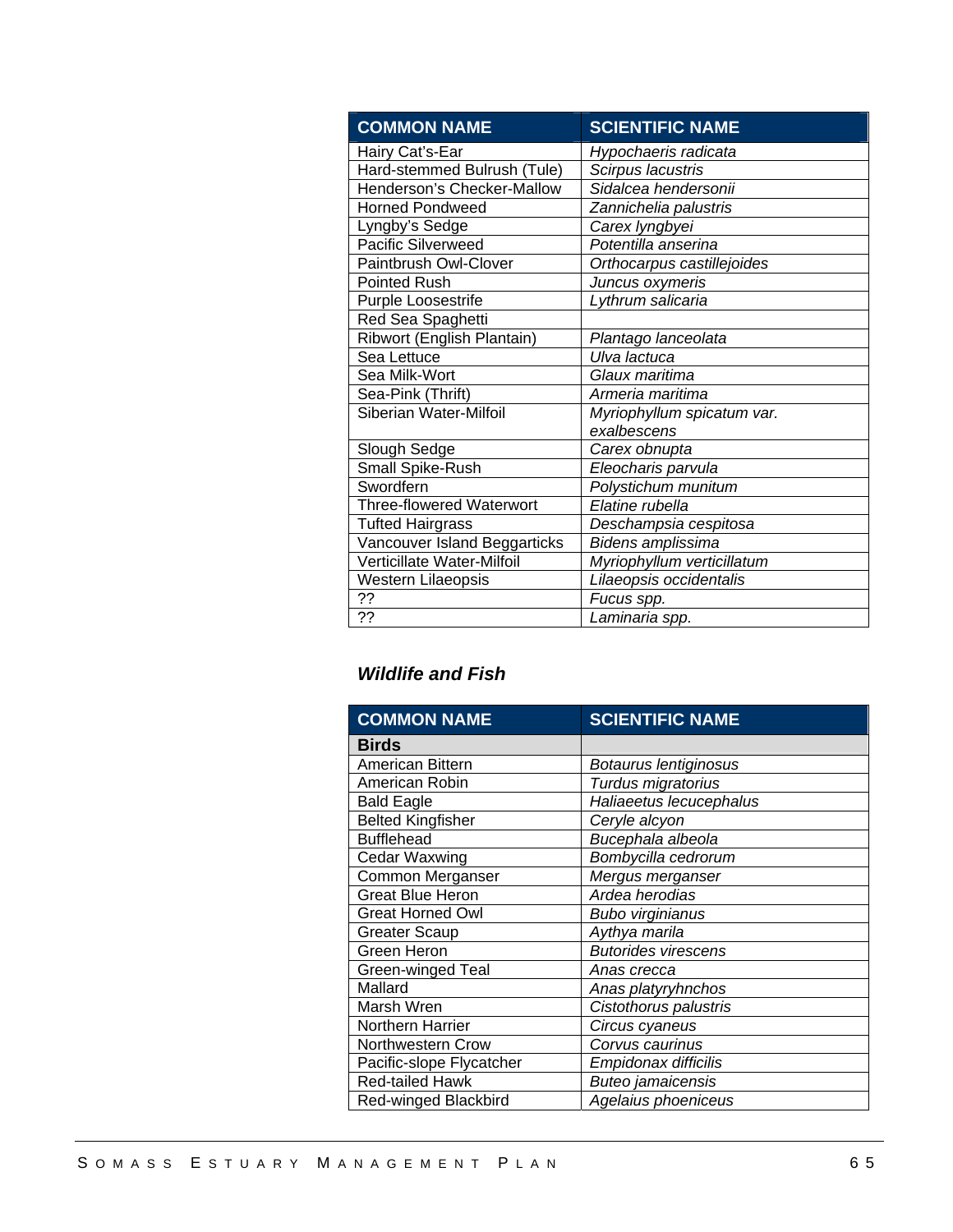| <b>COMMON NAME</b>                | <b>SCIENTIFIC NAME</b>          |
|-----------------------------------|---------------------------------|
| Short-eared Owl                   | Asio flammeus                   |
| Song Sparrow                      | Melospiza melodia               |
| Spotted Sandpiper                 | Actitis macularia               |
| Spotted Towhee                    | Piplio maculatus                |
| Swainson's Thrush                 | Catharus ustulatus              |
| <b>Townsend's Warbler</b>         | Dendroica townsendi             |
| <b>Trumpeter Swan</b>             | Cygnus buccinator               |
| Virginia Rail                     | Rallus limicola                 |
| <b>Winter Wren</b>                | Troglodytes troglodytes         |
| <b>Wood Duck</b>                  | Aix sponsa                      |
| <b>Mammals</b>                    |                                 |
| <b>Black-tailed Deer</b>          | Odocoileus hemionus columbianus |
| <b>Black Bear</b>                 | Ursus americanus                |
| Cougar                            | Felis concolor                  |
| Deer Mouse                        | Peromyscus maniculatus          |
| <b>Mink</b>                       | Mustela vison                   |
| Muskrat                           | Ondatra zibethicus              |
| Raccoon                           | Procyon lotor                   |
| <b>Red Squirrel</b>               | Tamiasciurus hudsonicus         |
| <b>River Otter</b>                | Lontra canadensis               |
| Townsend's Vole                   | Microtus townsendii             |
| Vagrant Shrew                     | Sorex vagrans                   |
| <b>Herptiles</b>                  |                                 |
| <b>Common Garter Snake</b>        | Thamnophis sirtalis             |
| Long-toed Salamander              | Ambystoma macrodactylum         |
| Northwestern Garter Snake         | Thamnophis ordinoides           |
| Northwestern Salamander           | Ambystoma gracile               |
| Pacific Tree Frog                 | Hyla regilla                    |
| Red-legged Frog                   | Rana aurora                     |
| Rough-skinned Newt                | Taricha granulosa               |
| <b>Western Terrestrial Garter</b> | Thamnophis elegans              |
| Snake                             |                                 |
| <b>Butterflies</b>                |                                 |
| Common Woodnymph                  | Cercyonis pegala incana         |
| <b>Fish</b>                       |                                 |
| Bay Goby                          | Lepidogobius lepidus            |
| Coastal Cutthroat Trout           | Oncorhynchos clarki clarki      |
| Chinook Salmon                    | Oncorhynchus tshawytscha        |
| Chum Salmon                       | Oncorhynchus keta               |
| Coho Salmon                       | Oncorhynchos kisutch            |
| Dolly Varden Char                 | Salvelinus malma                |
| <b>English Sole</b>               | Parophrys vetulus               |
| Pacific Hake                      | Merluccius productus            |
| Pacific Lamprey                   | Lampetra tridentatus            |
| Pacific Sandlance                 | Ammodytes hexapterus            |
| Pacific Staghorn Sculpin          | Leptocottus armatus             |
| Pile Perch                        | Rhacochilus vacca               |
| Pink Salmon                       | Oncorhynchos gorbuscha          |
| Pipefish                          | Syngnathus griseolitneatus      |
| <b>Prickly Sculpin</b>            | Cottus aster                    |
| Ratfish                           | Hydrolagus colliei              |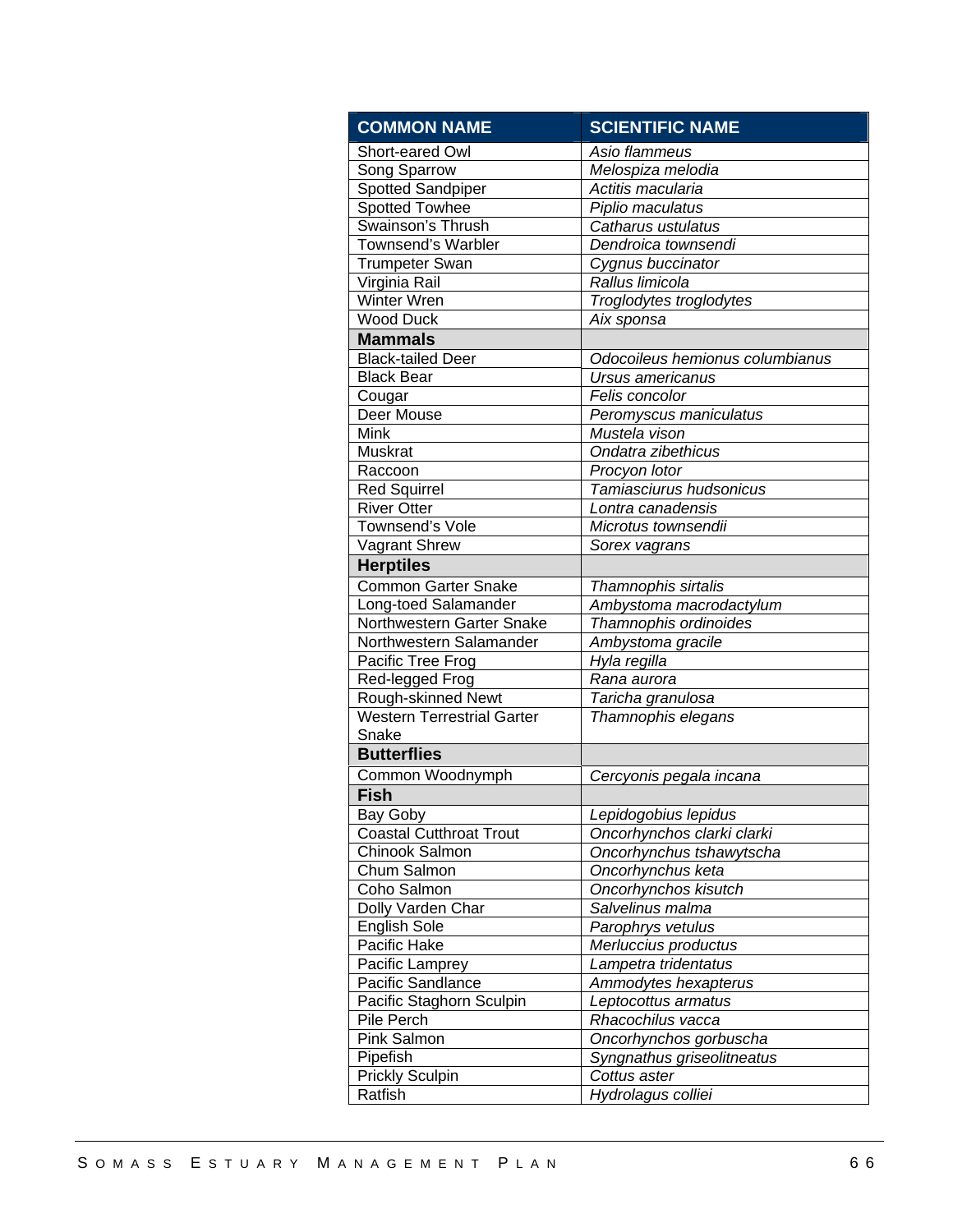| <b>COMMON NAME</b>            | <b>SCIENTIFIC NAME</b>       |
|-------------------------------|------------------------------|
| <b>Shiner Surfperch</b>       | Cymatogaster aggregata       |
| <b>Speckled Sanddab</b>       | Cytharichthys stigmaeus      |
| <b>Snake Prickleback</b>      | Lumpenus sagitta             |
| Staghorn Sculpin              | Leptocottus armatus          |
| <b>Starry Flounder</b>        | <b>Platichthys stellatus</b> |
| Steelhead                     | Salmo gairdneri              |
| <b>Threespine Stickleback</b> | Gasterosteus aculeatus       |
| <b>Walleye Pollock</b>        | Theragra chalcogramma        |
| White Sturgeon                | Acipenser transmontanus      |
| <b>Marine Invertebrates</b>   |                              |
| Bent-nose Clam                | Macoma nasuta                |
| <b>Ghost Shrimp</b>           | Callianassa californiensis   |
| Littleneck Clam               | Protothaca staminea          |
| Manila Clam                   | Venerupis philippinarum      |
| Mud Shrimp                    | Upogebia pugettensis         |
| <b>Nuttall's Cockle</b>       | Clinocardium nutallii        |
| Polychaete sp.                | Capitella capitata           |
| Polychaete sp.                | Hobsonia florida             |
| Polychaete sp.                | Manayunkia aestuarina        |
| Polychaete sp.                | Polydora kempi japonica      |
| Shore Crab                    | Hemigrapsus oregonensis      |
| Varnish Clam                  | Nuttallia obscura            |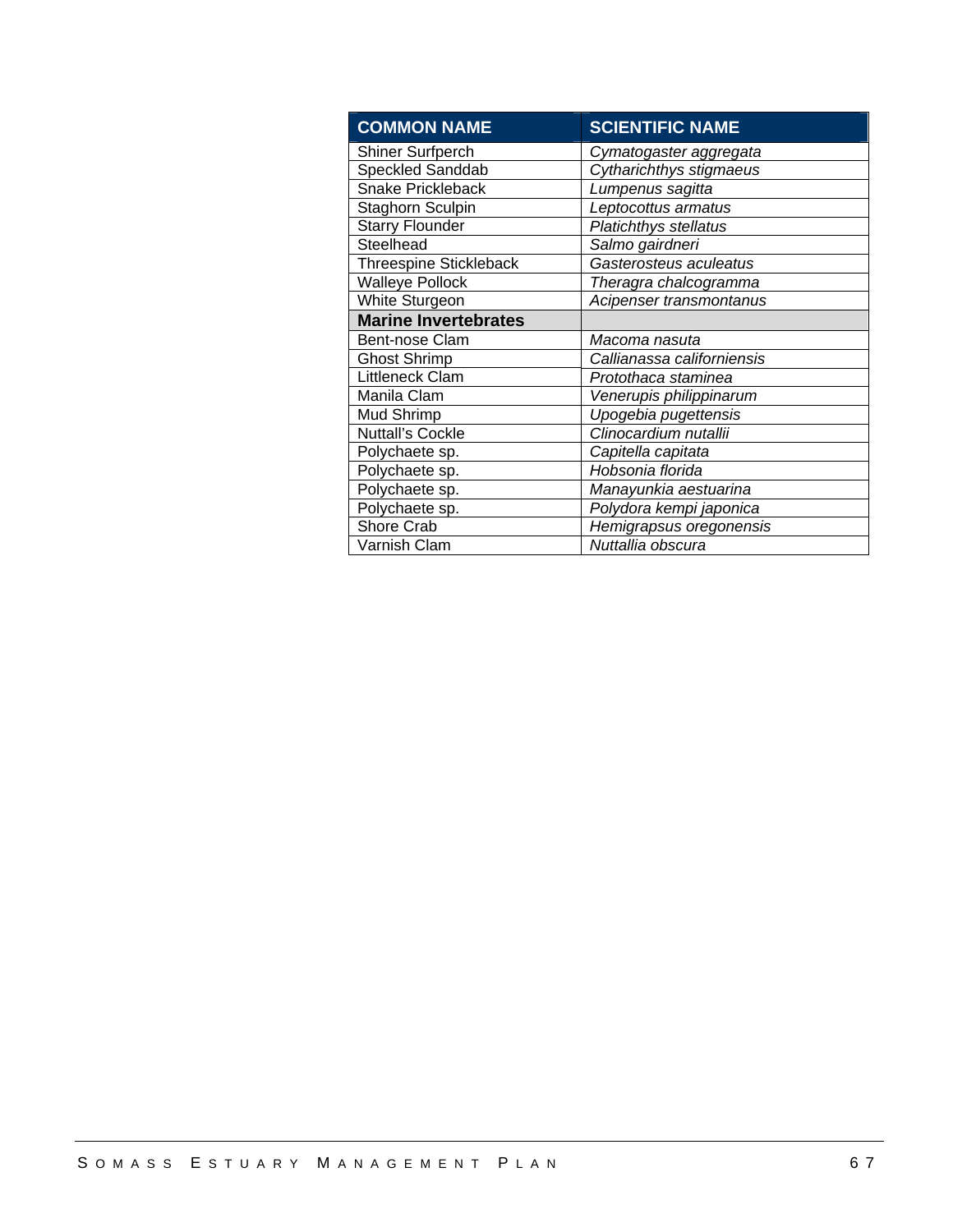# **A PPENDIX B: S TEERING C OMMITTEE I NTERESTS AND J URISDICTION**

The following are the primary interests and jurisdictions of the Steering Committee and the proposed SEMC members.

# **West Coast Vancouver Island Aquatic Management Board**

#### **Interests**

- A forum for coastal communities and others to participate more fully with governments in all aspects of the integrated management of aquatic resources in the management area.
- The objective of the Board is to lead and facilitate the development and implementation of a strategy for the integrated management of aquatic ecosystems.

#### **Mandate**

- The level of the Board's participation in integrated management may range from information-sharing to consultation, shared decisionmaking, or assigned responsibility.
- Recognizing overarching authorities, policies, standards and processes, and the necessity to link with these for effective management, the Board's participation in integrated management decision-making may increase with
	- the extent to which species remain within the area
	- the extent that an issue or activity has an impact on aquatic resources
	- the localized nature of an issue or activity
	- local capacity and demonstrated success.

### **Activities**

- stewardship
- fisheries management
- aquaculture management
- community economic development
- integrated oceans management.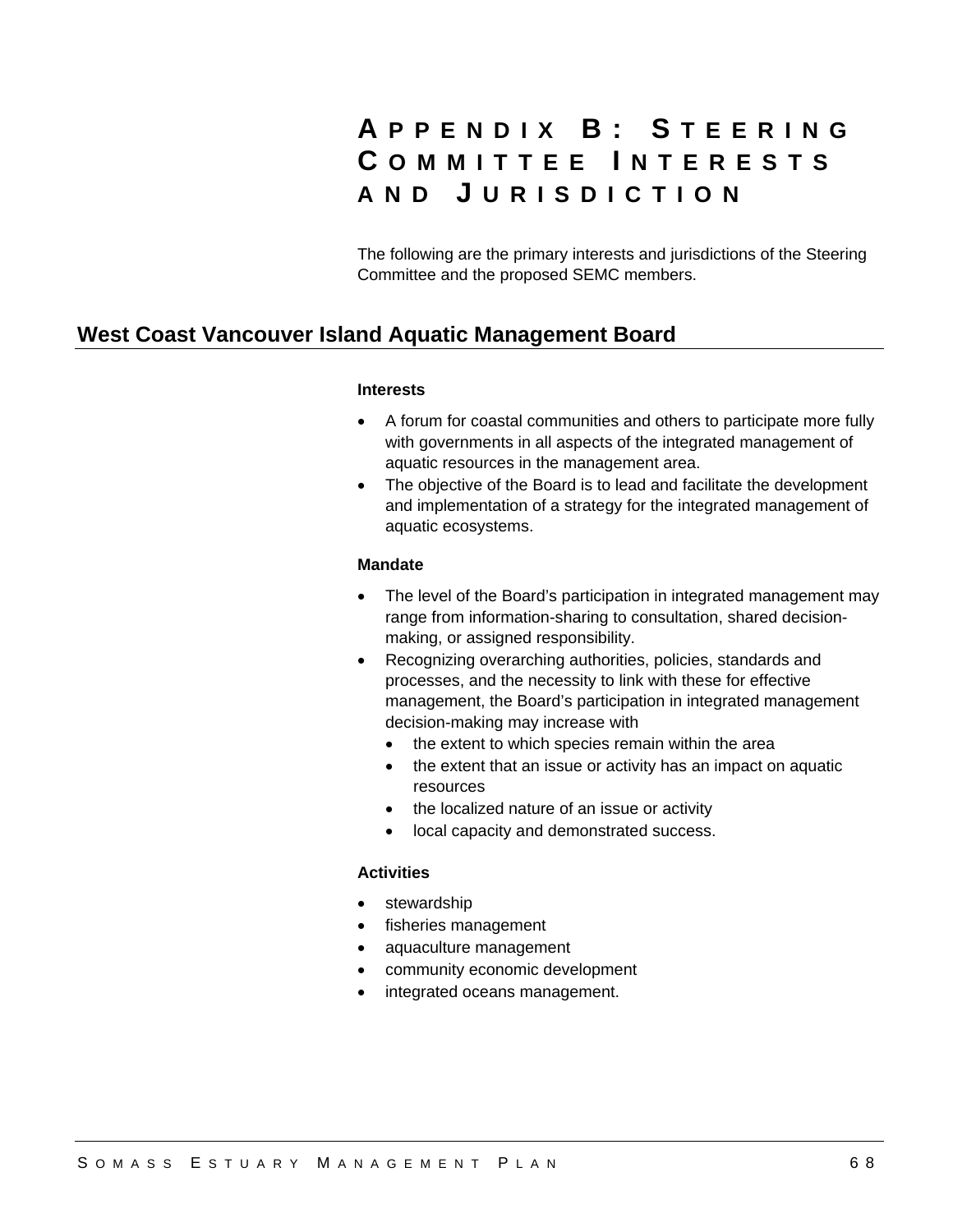### **Interests**

- Ducks Unlimited Canada is a private, not-for-profit organization.
- Mission: conserve, restore and manage wetlands and associated habitats for North American's waterfowl. These habitats also benefit other wildlife and people.

#### **Primary Activities**

- The Coastal office secures, restores and enhances wetland and upland habitats along the BC coast. Habitats include intertidal and freshwater wetlands as well as agricultural land.
- DUC uses a number of conservation tools including: fee simple acquisition, assisting government in Crown transfers, conservation agreements, conservation covenants, developing long term plans with farmers to improve operations.

# **Department of Fisheries and Oceans Canada (DFO)**

#### **Interests**

- Net gain of fish habitat is a present and future interest.
- Coastal zone planning under the auspices of the *Oceans Act*.

#### **Mandate**

 Responsible for administering the *Fisheries Act* which includes habitat protection, water quality protection, protection of fish.

### **Existing Plans, Bylaws or Legal Agreements**

- *Fisheries Act*
- National Habitat Policy
- *Canadian Environmental Assessment Act*
- *Oceans Act*
- Aquaculture Policy Directive
- MOU, City of Port Alberni/DFO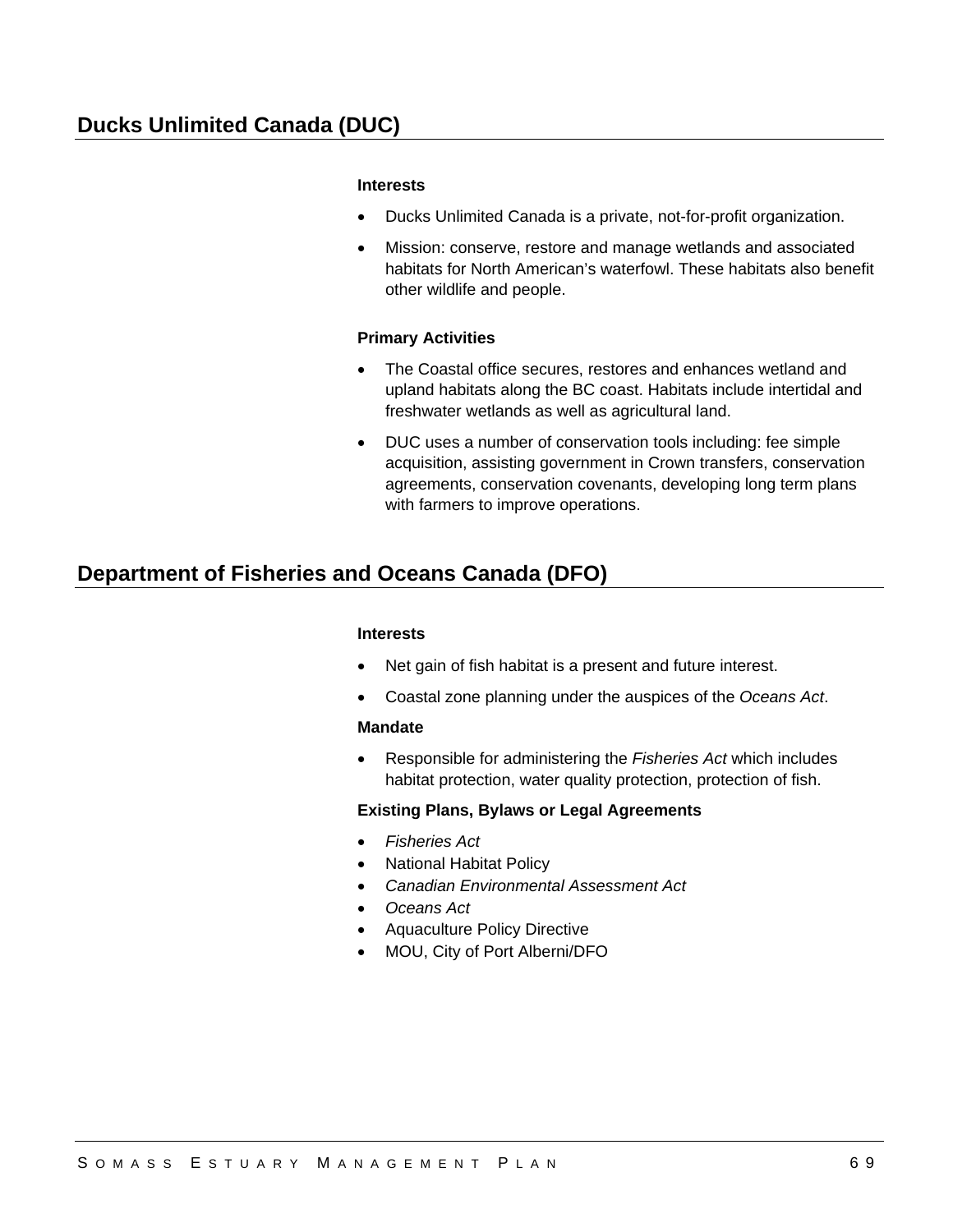# **Environment Canada (Canadian Wildlife Service)**

#### **Interests**

- Conservation, management and restoration of migratory bird habitats through partnered acquisitions, habitat restoration, project review, providing tools to decision makers, promoting stewardship and engaging the interested public.
- Ongoing performance evaluation through periodic population monitoring.

#### **Mandate**

- Conservation and management of migratory bird populations under the Migratory Birds Conservation Act.
- Partnerships for conservation of wildlife and their habitat under the Canada Wildlife Act.
- Some interest and probably future mandate in the recovery of species at risk under the Species at Risk Act.

### **Existing Plans, Bylaws or Legal Agreements**

 Development of management plan for upland and wetland holdings under the Vancouver Island Wetland Management Program.

# **Ministry of Water, Land and Air Protection (MWLAP)**

### **Interests**

- Primary goal is to maintain and restore the natural diversity of ecosystems, and fish and wildlife species and their habitats. Objectives are as follows:
	- Clear strategies and legislation to protect and restore ecosystems, species and their habitats.
	- Improved use of science for the development of standards and for effective monitoring and reporting.
	- Increased number of partnerships to conserve ecosystems, species and their habitats.
- Core business areas are Environmental Protection, Environmental Stewardship and Park and Wildlife Recreation

#### **Mandate**

 Protect human health and safety by ensuring clean and safe water, land and air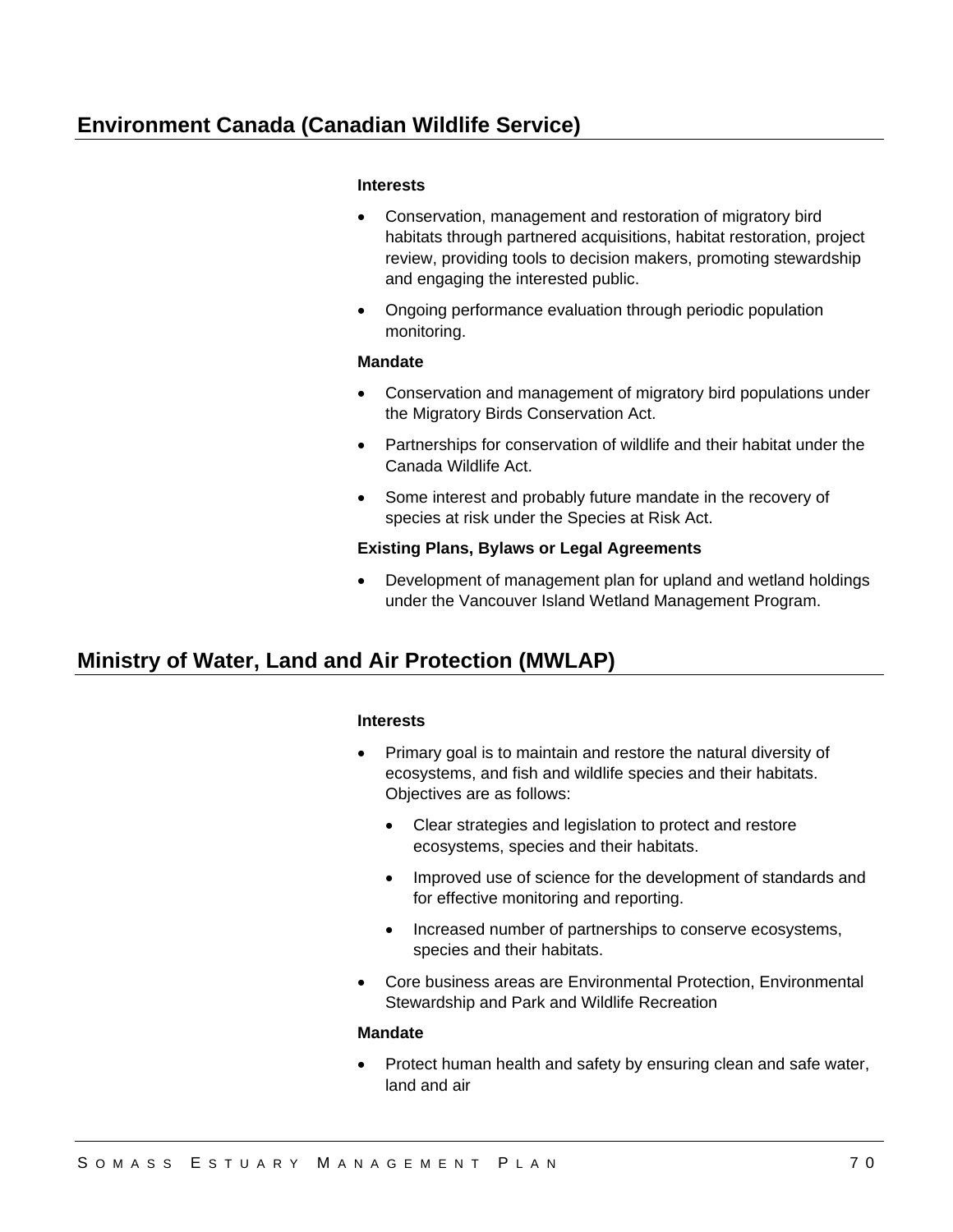- Maintain and restore the natural diversity of ecosystems, fish and wildlife and their habitat
- Provide park and wildlife recreation services and opportunities to British Columbians and visitors

#### **Existing Plans, Bylaws or Legal Agreements**

 Somass River Water Management Plan completed by the former Ministry of Environment, Lands and Parks.

# **Tseshaht First Nation (TFN)**

#### **Interests**

- Identification and protection of traditional use sites
- Protection of resources, including fish, mammals and plants
- Rights to access and harvest resources
- Economic development opportunities

### **Existing Plans, Bylaws or Legal Agreements**

• Tseshaht Treaty Goal is to negotiate, ratify and implement a modern day treaty based on the Ha-Houlthee of our Ha-wiih which will greatly help us to achieve a healthy, independent and respectful community in which our language, culture and values survive and are enhanced and our people forever can reach their greatest potential.

# **Hupacasath First Nation (HFN)**

#### **Interests**

- To preserve the natural features of the estuary to the degree possible
- To ensure that both flora and fauna are conserved and protected, and habitats restored where possible, to maintain a representative assembly of plants
- To increase community awareness about the unique ecosystem in the estuary and the relationship the HFN has to that environment
- To ensure access to the estuary is maintained for exercising aboriginal rights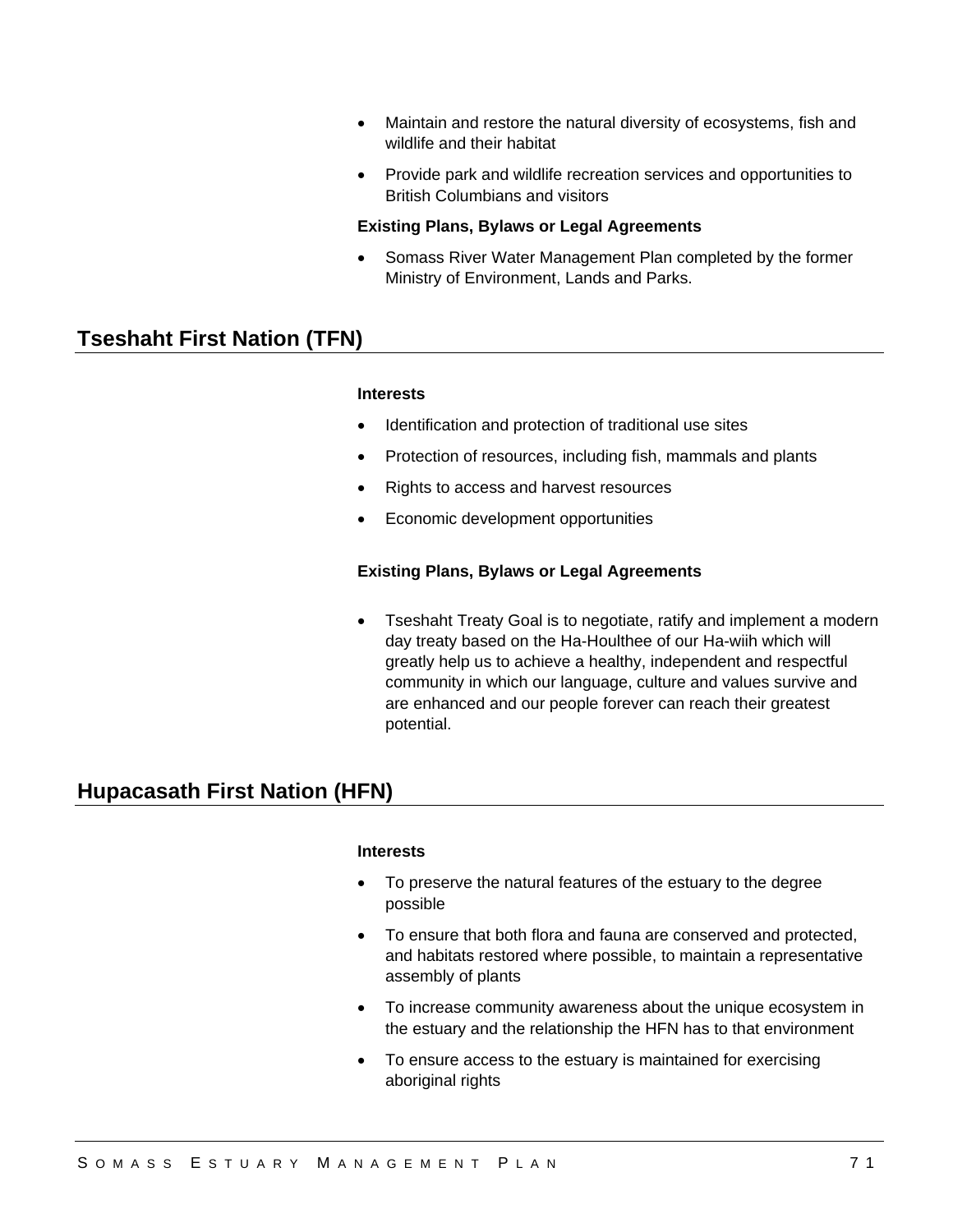- To ensure that all archaeological resources are identified and managed appropriately
- To ensure that there is awareness and management parity with the Hupacasath fisheries bylaw

### **Existing Plans, Bylaws or Legal Agreements**

- Hupacasath Land Use Plan
- Hupacasath Fisheries Bylaw

# **Alberni-Clayoquot Regional District (ACRD)**

#### **Mandate**

- Land use management
- Protection of the estuary

#### **Existing Plans, Bylaws or Legal Agreements**

- Zoning Bylaws and Official Community Plan (OCP)
- Sproat Lake OCP
- Other RDN plans, bylaw, or agreements may also be relevant to the Somass Estuary

# **City of Port Alberni**

#### **Mandate**

 City of Port Alberni Strategic Vision - "For the City of Port Alberni to become the most vibrant, healthy and united community in British Columbia."

### **Existing Plans, Bylaws or Legal Agreements**

- Official Community Plan
- Other City plans, bylaw, and agreements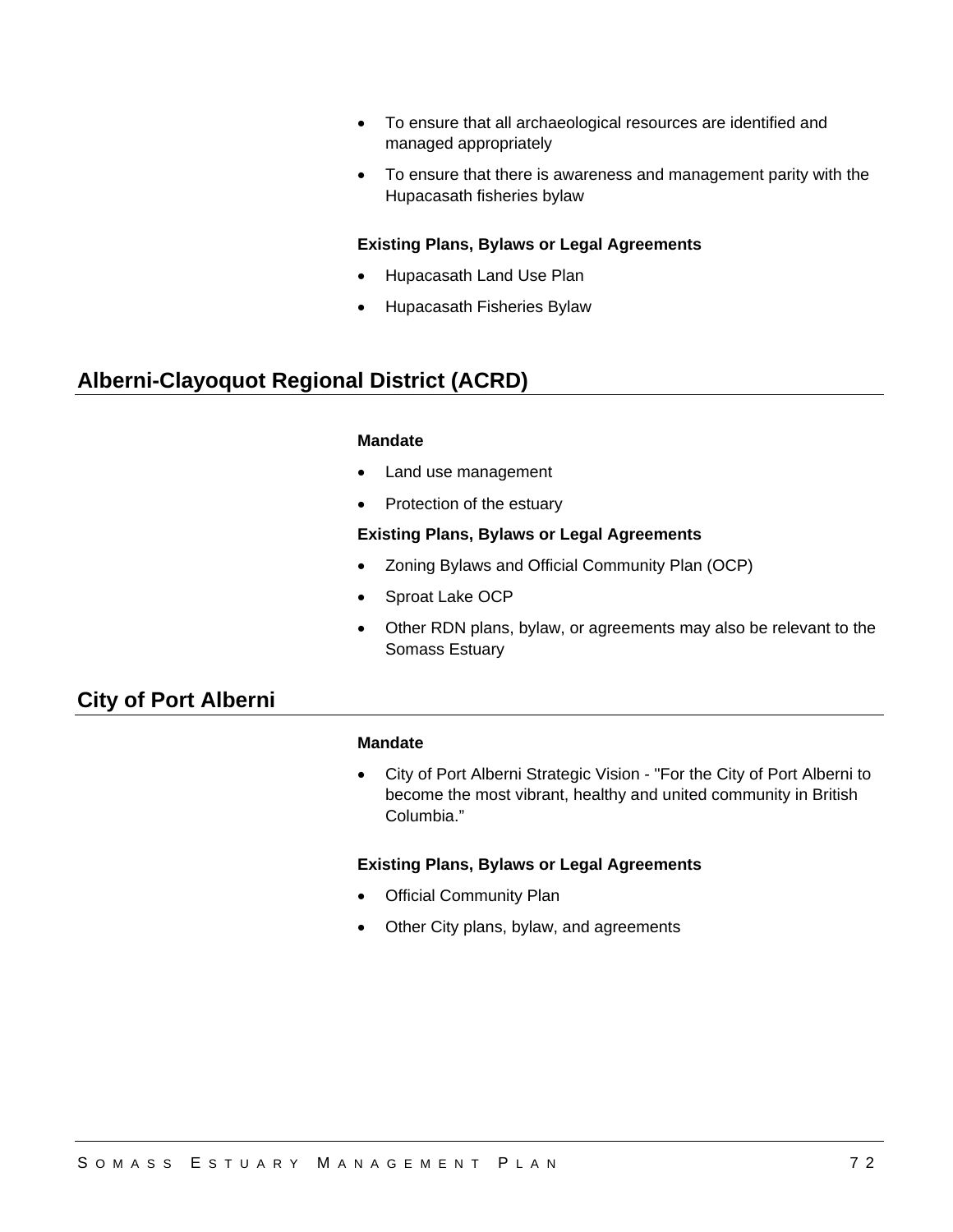### **Mandate**

 As an agent of Her Majesty in right of Canada, to engage in port activities related to shipping, navigation, transportation of passengers and goods, handling of goods and storage of goods, to the extent that those activities are specified in the letters patent or other activities that are deemed necessary to support port operations.

# **NorskeCanada, Port Alberni Division**

#### **Interests**

 Continue to operate the papermill in a sustainable manner respecting the sensitivities of the Somass Estuary

### **Primary Activities**

- Owns and operates the papermill on the east side of the estuary.
- Owns and operates the Great Central Lake dam for the purpose of controlling water flow in the Stamp/Somass system.
- Owns and manages the poplar plantation.

# **Weyerhaeuser**

### **Interests**

 To operate timberlands and sawmills consistent with Weyerhaeuser's vision, values and behaviors.

#### **Primary Activities**

- Sort and boom logs on the west side of the estuary.
- Store log on both sides of the estuary.
- Own and operate sawmills on the east side of the estuary.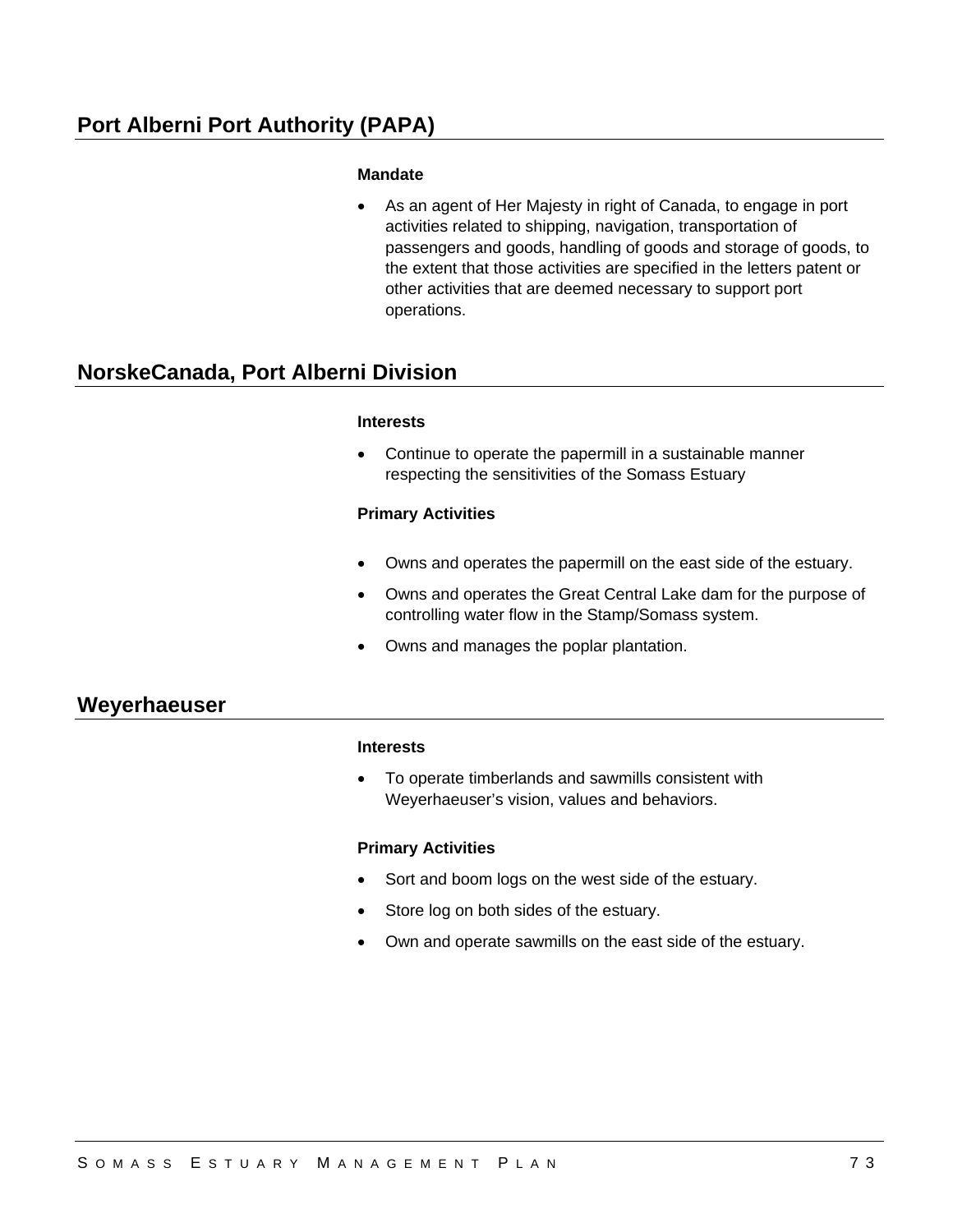# **Alberni Valley Enhancement Association (AVEA)**

### **Interests**

 The Alberni Valley Enhancement Association is an umbrella organization for volunteer salmon enhancement groups in the Alberni Valley.

### **Activities**

 The AVEA's mission is to protect and enhance the watersheds within the Alberni Valley and those watersheds that empty into the Alberni Canal by: aiding existing societies, promoting community awareness, co-ordinating funding efforts, creating working partnerships with government and industry and advocating for protection and enhancement of habitat.

# **Alberni Valley Naturalist Society (AVN)**

#### **Interests**

- The conservation and enhancement of the natural environment including fish, wildlife, birds, insects and plants for future generations to enjoy.
- Promoting the awareness and the need to protect the natural environment in the community.
- Supporting community efforts to conserve, enhance and preserve natural environments.

### **Activities**

- Producing a Bird Check-list for the Alberni Valley
- Conducting the Christmas Bird Count every year
- Enhancing public awareness of naturalist issues

# **Alberni District Sportsman's Association (ADSA)**

#### **Interests**

- Conservation of fish, wildlife and habitat to ensure that future generations will enjoy the opportunity to fish, hunt and enjoy all outdoor activities
- Promoting responsible management of fish and wildlife resources and their habitat
- Promoting the rights of anglers, hunters and shooters.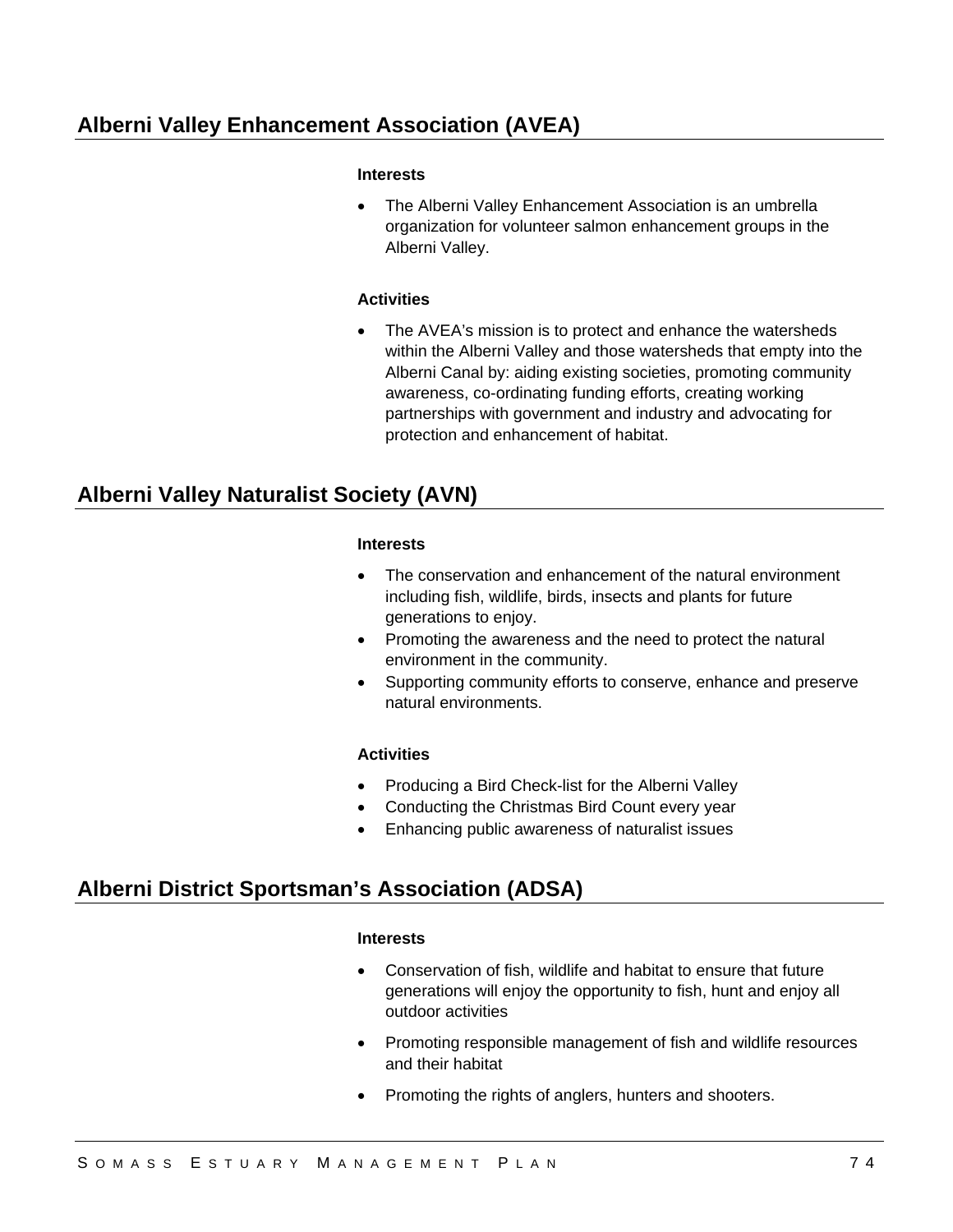### **Activities**

- Helped in providing gravel for spawning beds in the Sproat River; participated in the translocation of Elk into the Nahmint Valley and are active in trying to diminish the numbers of Bull Frogs that are threatening fish and wildlife in the local area.
- ADSA provides a forum to voice concerns in hunting, angling, access and a variety of other issues. The organization provides input to the Ministry of Water Land and Air Protection regarding wildlife conservation
- ADSA also provides its members and the public with a place to shoot and the opportunity to associate with those interested in a variety of shooting sports, i.e., skeet, trap, pistol, rifle.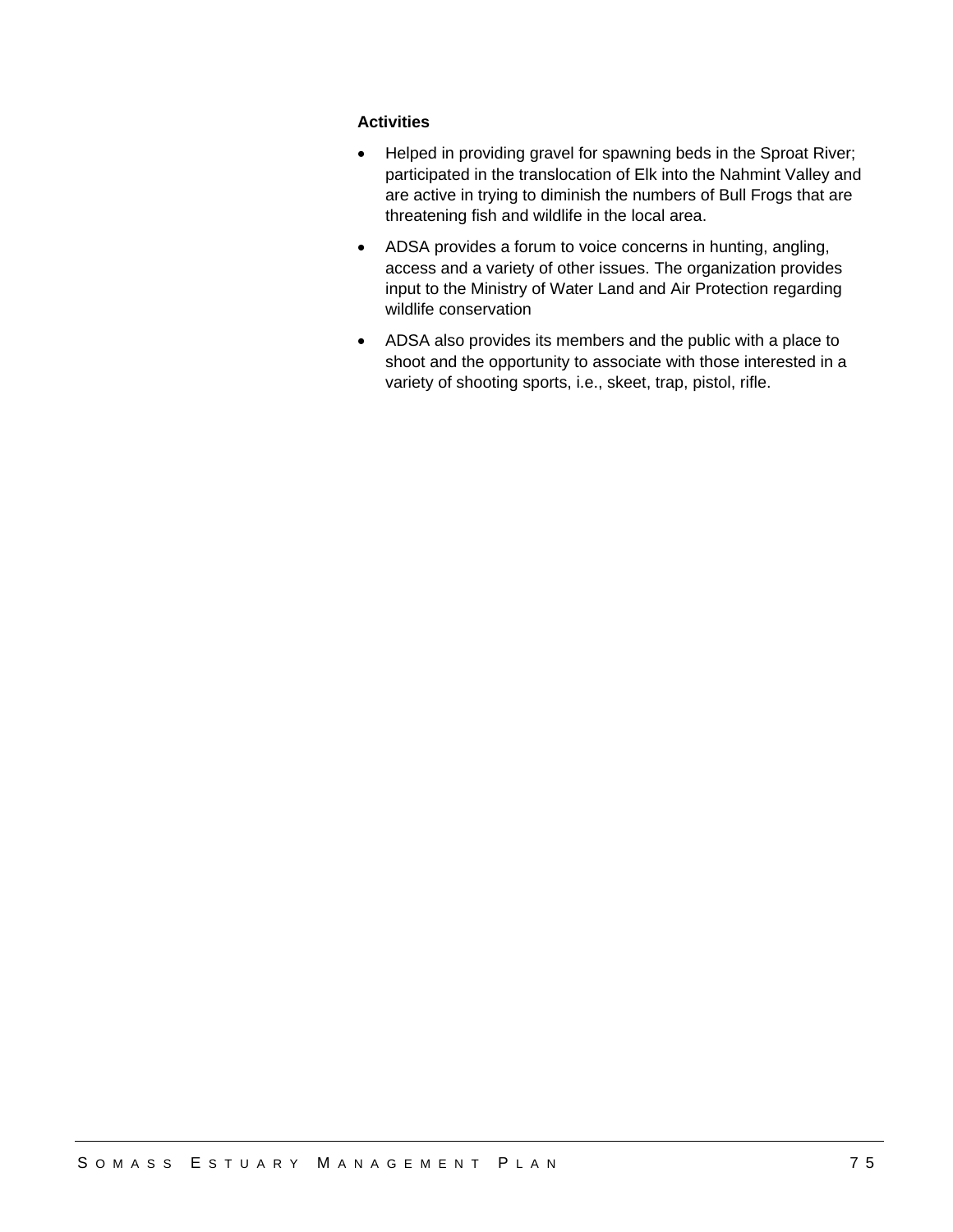# **R EFERENCES**

The following is a list of references directly used or cited in the text.

Alberni Valley Enhancement Association: Letter to Ministry of Environment re expansion of Goal 2 Boundaries to include Somass Estuary.

Associated Engineering. "City of Port Alberni Liquid Waste Management Plan – Stage 2, Draft Final Report. March 2003.

Bird, George: "Tse-Wees-Tah one Man In A Boat", Arrowsmith Press, 1977

Bird Studies Canada: Waterfowl Data, 2002

Canadian Wildlife Service. "Proposed Boundaries of a Wildlife Area on the Somass River Estuary. 1980.

Cecile, Don: Survey for Canadian Wildlife Service, 1992

City of Port Alberni. "The Port Alberni Shoreline Master Plan Review". 2000.

Clague, John J. & Bobrowsky, Peter T. "Tsunami Deposits Beneath Tidal Marshes on Vancouver Island, British Columbia", Geological Society of America Bulletin, Vol. 106, Oct. 1994

David Nairne + Associates. "Hupacasath First Nation Comprehensive Development Plan". February 2002.

Dawe, Neil: "Sanctuary Investigations at Shoemaker Bay Somass River Estuary" 1977

Dawe, Neil: Survey for Canadian Wildlife Service, 1997

Dethier, M.N. 1990. A marine and estuarine habitat classification system for Washington State. Washington Natural Heritage Program, Dept. Natural Resources. 56 pp. Olympia, Wash.

Fisheries & Oceans Canada: "The Somass River Estuary Status of Environmental Knowledge to 1980"

Golder Associates Ltd. "Phase I Environmental Assessment of Somass Estuary Port Alberni, B.C. " Prepared for Ducks Unlimited Canada. 1998.

Golder Associates Ltd. "Phase II Environmental Assessment of Somass Estuary Port Alberni, B.C. " Prepared for Ducks Unlimited Canada. 1998.

Hatfield Consultants Ltd. NorskeCanada Port Alberni Division, Environmental Effects Monitoring Cycle Three Design Document. July 2002.

Johnsen, Tim. Somass River Basin Water Management Plan Phase 1: Data Assembly. April 1992.

Kennedy, Kathryn and Waters, Barbara Raymond. Somass River Estuary. July 1974.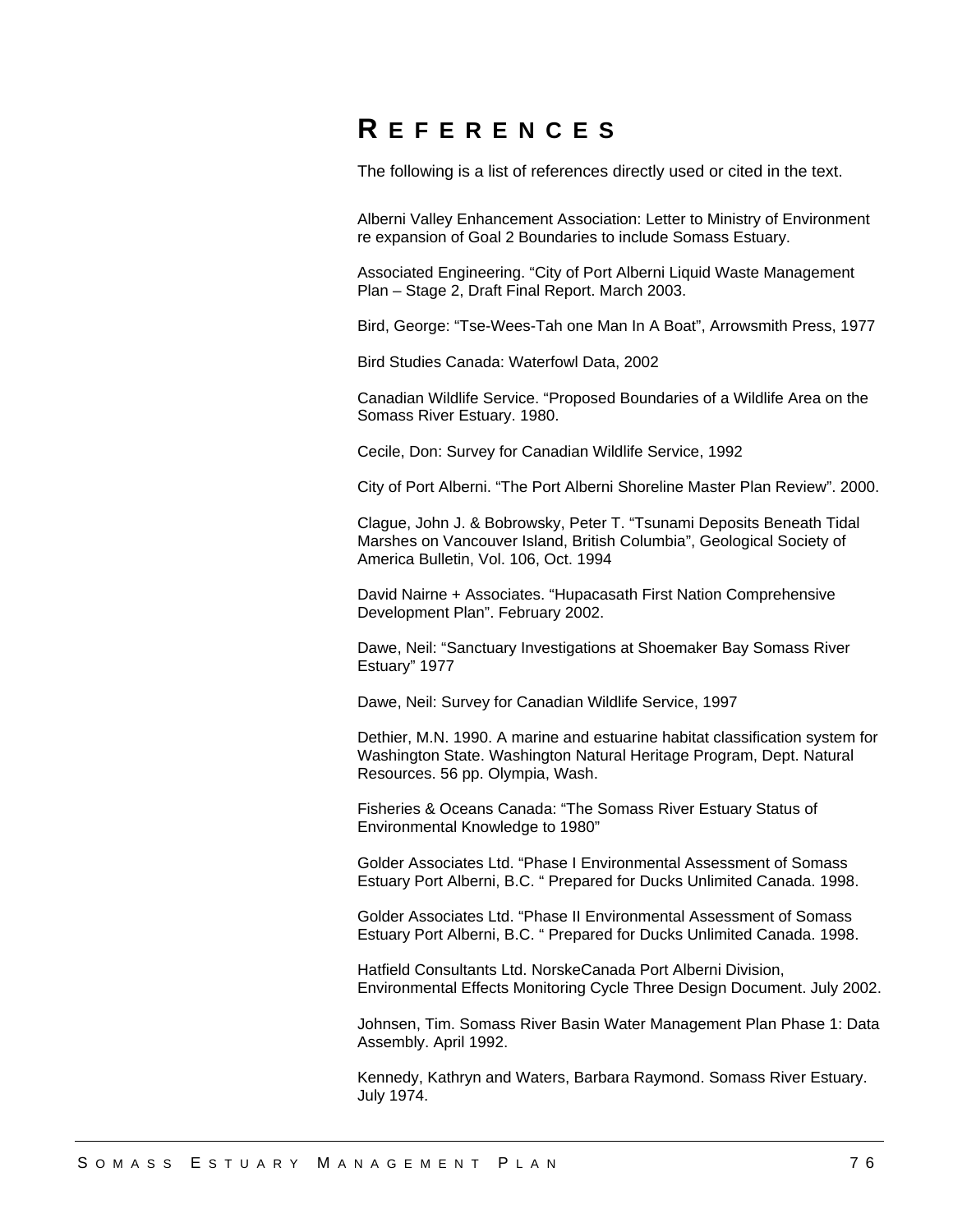Maxwell, John. Somass Flats, "Port Alberni Archaeological Inventory Survey". Prepared for Ducks Unlimited et al. May 2001.

McMillan, Alan D. & St Claire, Denis E.: "Alberni Prehistory: Archaeological and Ethnographic Investigations on Western Vancouver Island" Theytus Books for the Alberni Valley Museum, 1982.

McMillan, Allen D.: "Since the Time of the Transformers, the Ancient Heritage of the Nuu-chah- nulth, Ditidaht and Makah."

McRuer, Sandy: Personal Comments, 2002

M.C. Wright & Associates. "An Overview of Existing Information, Past Present and Future for the Somass Watershed, Vancouver Island, B.C." Prepared for the Hupacasath First Nation, Nuu-chah-nulth Tribal Council and Regional Aquatic Management Society. 2001.

Northwest Ecosystem Institute: "Planning for Integrated Management of Water and Salmon Resources in the Somass Watershed", Technical Bulletin 1-1, July 1999

Peterson, J.: "The Albernis", Oolichan Books, 1992

Port Alberni Port Authority. Port Authority Master Plan. October 2002. Simenstad, C. A. 1983. The Ecology of estuarine channels of the Pacific Northwest coast: a community profile. US Fish and Wildlife Service. FWS/OBS-83/05.

Seaconsult Marine Research Ltd. "Environmental Effects Monitoring Program for the Alberni Pulp and Paper Mill Review of Activities Final Interpretive Report for Cycle 2". Marchl 2000.

Seaconsult Marine Research Ltd. "Environmental Effects Monitoring Program for the Alberni Pulp and Paper Mill Review of Activities 1985 - 2000". April 2001.

Seaconsult Marine Research Ltd. "Receiving Water Sampling and Biological Monitoring Annual Report for 2001". Prepared for NorskeCanada. May 2002.

Simenstad, C.A., C. D. Tanner, R.M. Thom, and L.L. Conquest. 1991. Estuarine habitat assessment protocol. US. Puget Sound Estuary Program. Environmental Protection Agency. EPA 910/9-91-037.

Van Dieren, W.: "Somass River Delta: A Study of the Flora and Vegetation", 1982.

Williams, Gary. "MacMillan Bloedel Limited Alberni Specialties Division 1997 Marsh Restoration Program". September 1997.

Williams, Gary. "Review of NorskeCanada Port Alberni Division Marsh Restoration Program". 2001.